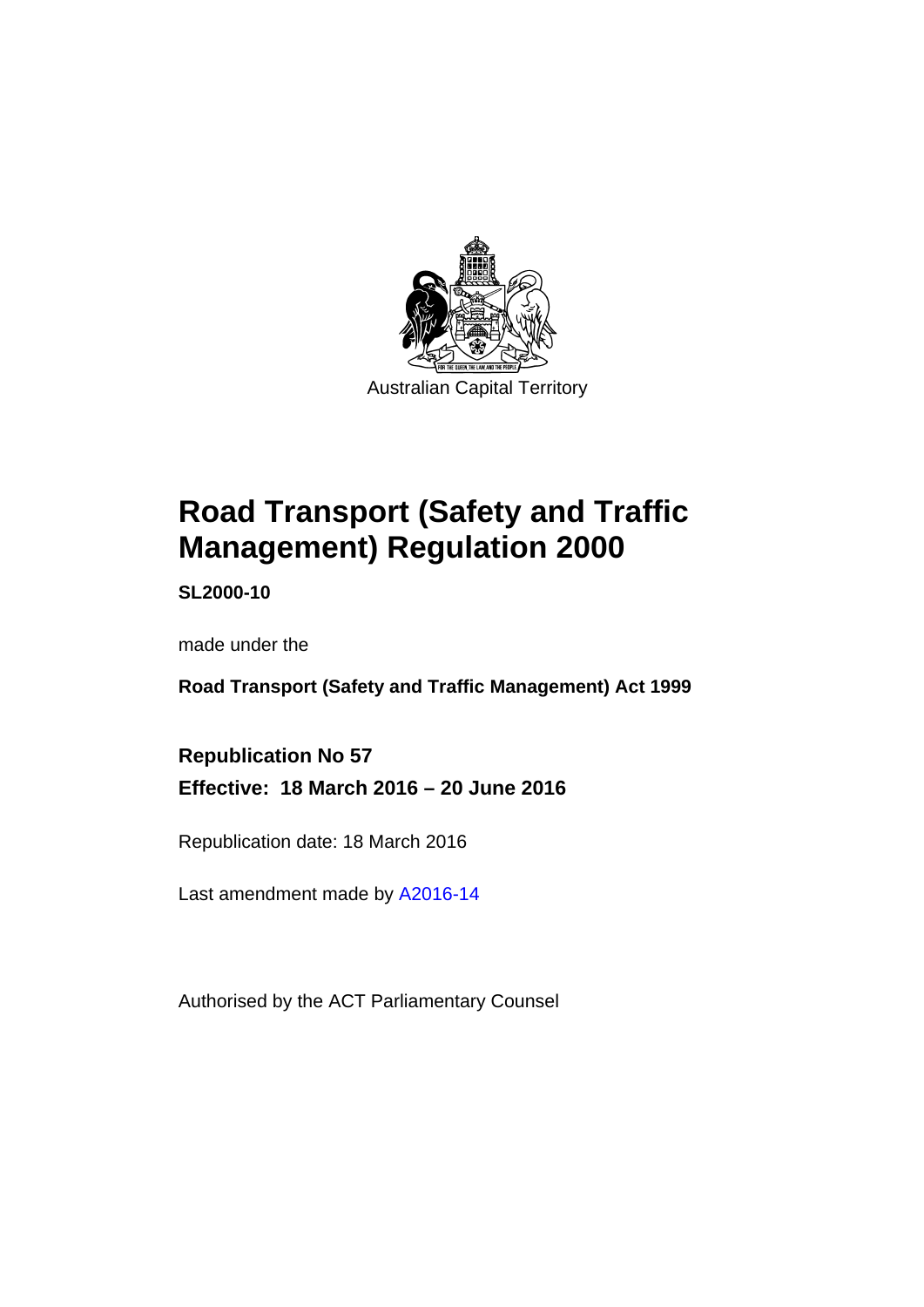### **About this republication**

#### **The republished law**

This is a republication of the *Road Transport (Safety and Traffic Management) Regulation 2000*, made under the *Road Transport (Safety and Traffic Management) Act 1999* (including any amendment made under the *[Legislation Act 2001](http://www.legislation.act.gov.au/a/2001-14)*, part 11.3 (Editorial changes)) as in force on 18 March 2016*.* It also includes any commencement, amendment, repeal or expiry affecting this republished law to 18 March 2016.

The legislation history and amendment history of the republished law are set out in endnotes 3 and 4.

#### **Kinds of republications**

The Parliamentary Counsel's Office prepares 2 kinds of republications of ACT laws (see the ACT legislation register at [www.legislation.act.gov.au](http://www.legislation.act.gov.au/)):

- authorised republications to which the *[Legislation Act 2001](http://www.legislation.act.gov.au/a/2001-14)* applies
- unauthorised republications.

The status of this republication appears on the bottom of each page.

#### **Editorial changes**

The *[Legislation Act 2001](http://www.legislation.act.gov.au/a/2001-14)*, part 11.3 authorises the Parliamentary Counsel to make editorial amendments and other changes of a formal nature when preparing a law for republication. Editorial changes do not change the effect of the law, but have effect as if they had been made by an Act commencing on the republication date (see *[Legislation Act 2001](http://www.legislation.act.gov.au/a/2001-14)*, s 115 and s 117). The changes are made if the Parliamentary Counsel considers they are desirable to bring the law into line, or more closely into line, with current legislative drafting practice.

This republication includes amendments made under part 11.3 (see endnote 1).

#### **Uncommenced provisions and amendments**

If a provision of the republished law has not commenced, the symbol  $\mathbf{U}$  appears immediately before the provision heading. Any uncommenced amendments that affect this republished law are accessible on the ACT legislation register [\(www.legislation.act.gov.au](http://www.legislation.act.gov.au/)). For more information, see the home page for this law on the register.

#### **Modifications**

If a provision of the republished law is affected by a current modification, the symbol  $\mathbf{M}$ appears immediately before the provision heading. The text of the modifying provision appears in the endnotes. For the legal status of modifications, see the *[Legislation Act 2001](http://www.legislation.act.gov.au/a/2001-14)*, section 95.

#### **Penalties**

At the republication date, the value of a penalty unit for an offence against this law is \$150 for an individual and \$750 for a corporation (see *[Legislation Act 2001](http://www.legislation.act.gov.au/a/2001-14)*, s 133).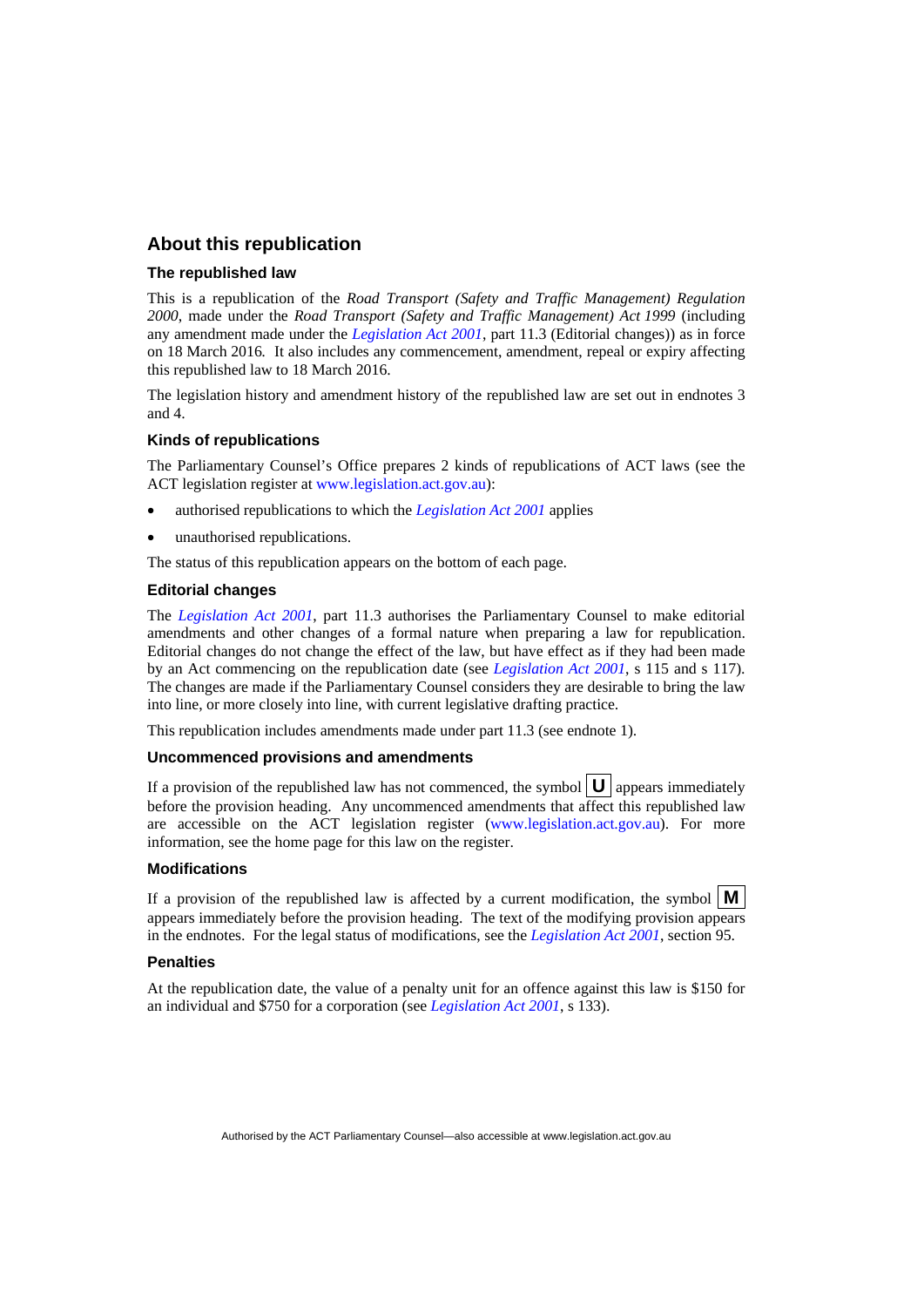

# **Road Transport (Safety and Traffic Management) Regulation 2000**

made under the

**Road Transport (Safety and Traffic Management) Act 1999** 

# **Contents**

Page

| <b>Chapter 1</b>       | <b>Preliminary</b>                                                |            |
|------------------------|-------------------------------------------------------------------|------------|
|                        | Name of regulation                                                | 2          |
| 2                      | Dictionary                                                        | 2          |
| 3                      | Dictionary—application to Australian Road Rules                   | 2          |
| 3A                     | Road includes road related area                                   | 2          |
| 3B                     | Meaning of <i>park</i> and <i>stop</i>                            | 3          |
| 4                      | <b>Notes</b>                                                      | 3          |
| 4A                     | Offences against regulation—application of Criminal Code etc      | 3          |
| 4B                     | Offences against regulation are strict liability offences         | 4          |
| <b>R57</b><br>18/03/16 | Road Transport (Safety and Traffic Management)<br>Regulation 2000 | contents 1 |
|                        | Effective: 18/03/16-20/06/16                                      |            |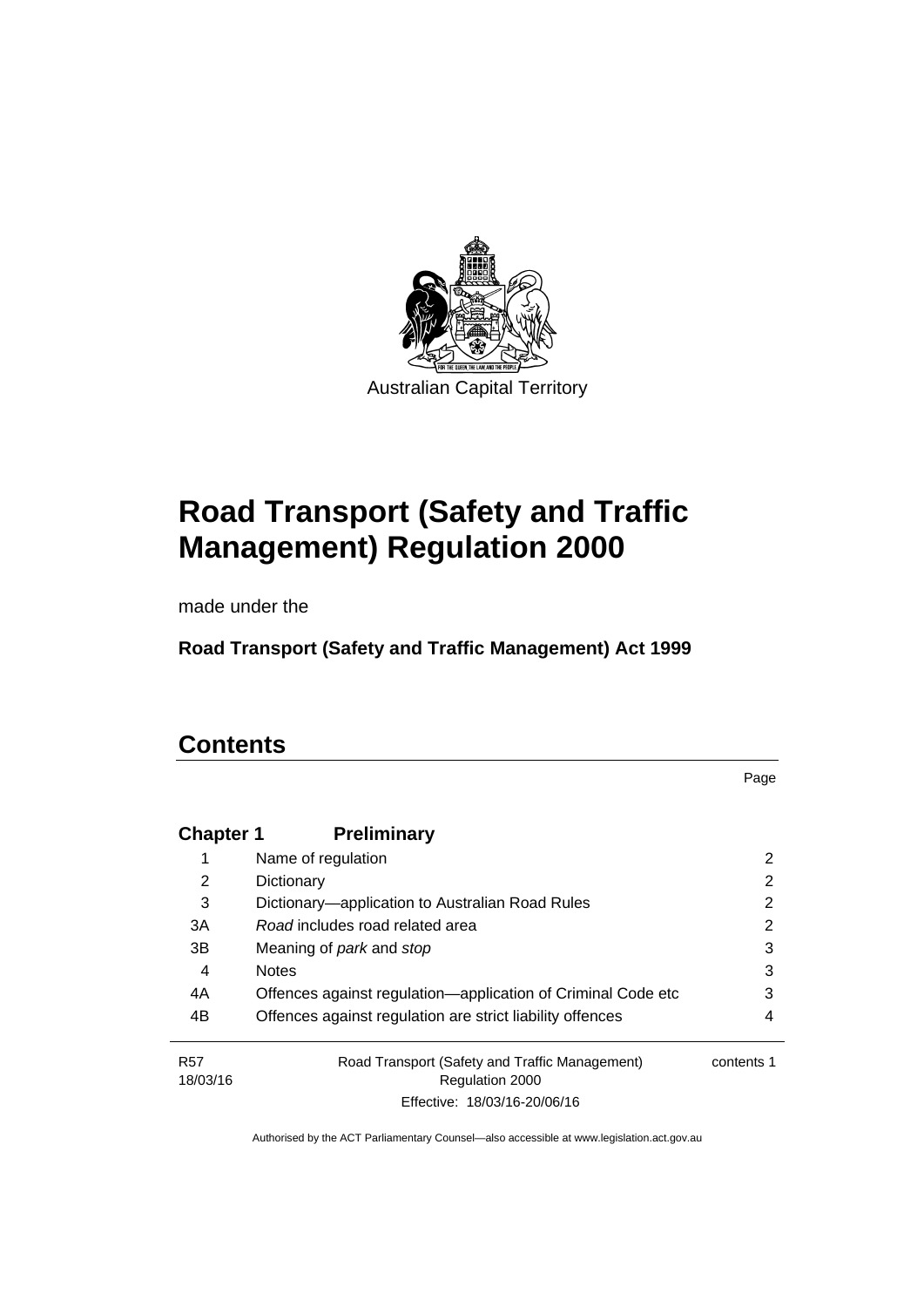| 4C               | General defence of accident or reasonable effort                                     | Page<br>4              |
|------------------|--------------------------------------------------------------------------------------|------------------------|
| <b>Chapter 2</b> | <b>Australian Road Rules</b>                                                         |                        |
| <b>Part 2.1</b>  | <b>Incorporation into ACT law</b>                                                    |                        |
| 5                | Meaning of Australian Road Rules                                                     | 5                      |
| 6                | Incorporation of Australian Road Rules into ACT law                                  | 5                      |
| <b>Part 2.2</b>  | How the Australian Road Rules are<br>incorporated                                    |                        |
| Division 2.2.1   | <b>General</b>                                                                       |                        |
| 7                | References to another law of this jurisdiction etc                                   | $\overline{2}$         |
| Division 2.2.2   | Other provisions for the Australian Road Rules                                       |                        |
| 8                | ARR r 10 (2)-penalties for offences                                                  | 2                      |
| 9                | ARR r 95—emergency stopping lane only signs                                          | 3                      |
| 10               | ARR r 104-no truck signs                                                             | 3                      |
| 11               | ARR r 151 (3) (b)—riding a motorbike or bicycle alongside more than<br>1 other rider | 3                      |
| 12               | ARR r 158 (2) (c)—other vehicles permitted to travel in bus lanes                    | 3                      |
| 13               | ARR r 179 (1) (c)—stopping in a loading zone—goods and permit<br>vehicles            | 4                      |
| 13A              | ARR r 179 (1) (c) and (2) (c)-stopping in loading zone-taxis                         | 4                      |
| 13B              | ARR r 183-stopping in a bus zone                                                     | 5                      |
| 13C              | ARR r 195-stopping at or near a bus stop                                             | 6                      |
| 14               | ARR r 199 (2)-stopping near postbox                                                  | 6                      |
| 15               | ARR r 206 (2) (b), (c)—time extension for people with disabilities                   |                        |
|                  | permit                                                                               | 6                      |
| 16               | ARR r 207 (2) (a)—fees for parking in pay parking spaces                             | 7                      |
| 16A              | ARR r 213 (5)—making a motor vehicle secure—exception                                | 7                      |
| 17               | ARR r 215 (4)-lights required to be fitted to a vehicle                              | 7                      |
| 18               | ARR r 216 (3)-towing a vehicle at night or in hazardous weather<br>conditions        | 8                      |
| 19               | ARR r 220 (3)—using lights on vehicles that are stopped                              | 8                      |
| 20               | ARR r 221 (f)—using hazard warning lights on buses carrying children                 | 8                      |
|                  |                                                                                      |                        |
| contents 2       | Road Transport (Safety and Traffic Management)<br>Regulation 2000                    | <b>R57</b><br>18/03/16 |

Effective: 18/03/16-20/06/16

18/03/16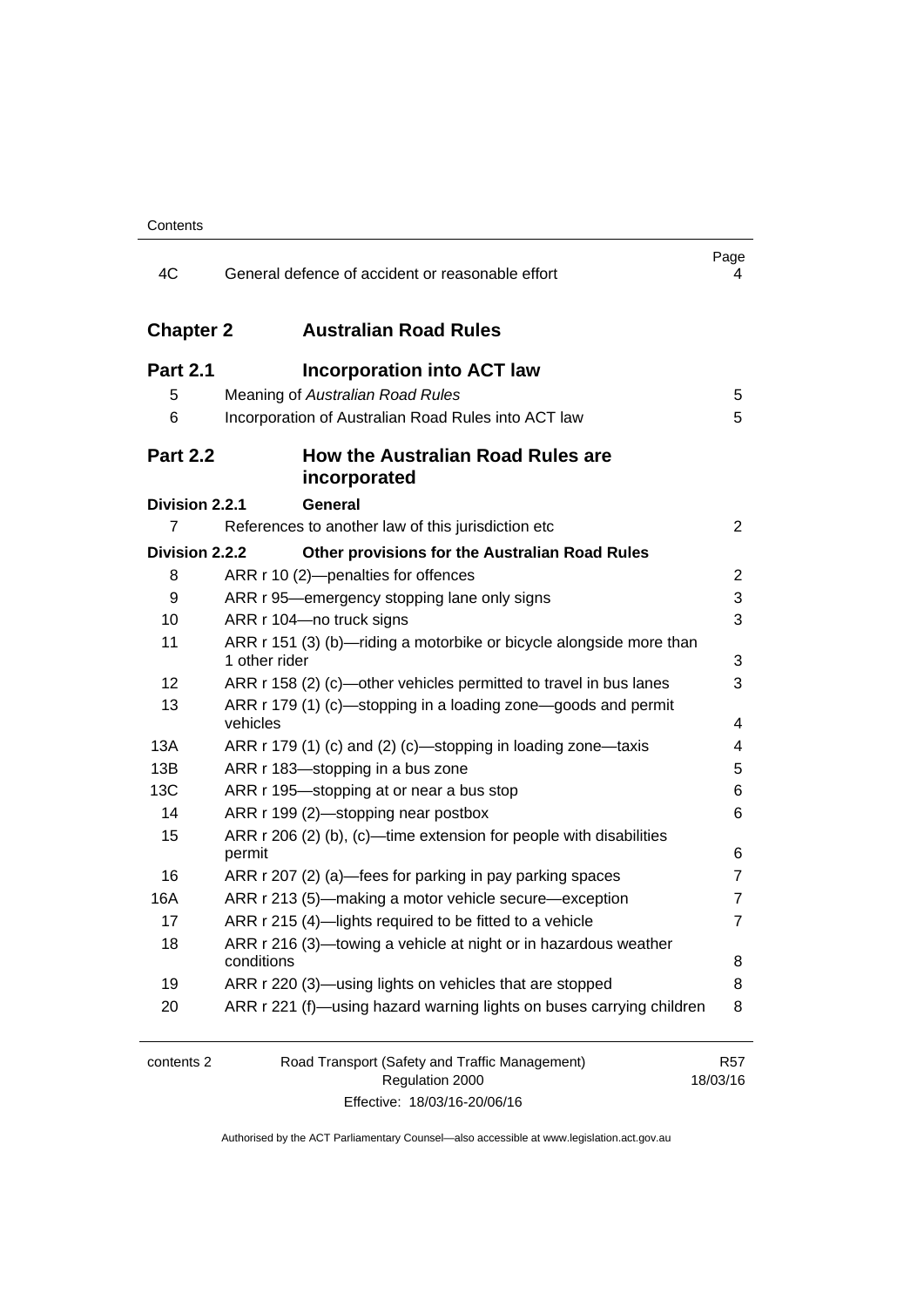| Contents |
|----------|
|----------|

|                 |                                                                        | Page |
|-----------------|------------------------------------------------------------------------|------|
| 21              | ARR r 222—using warning lights on buses carrying children              | 8    |
| 22              | ARR r 225-use of radar detectors                                       | 9    |
| 22A             | ARR r 236 (6)-hitchhiking, roadside commerce etc permitted             | 9    |
| 23              | ARR r 244C-motorised scooters not to be used                           | 10   |
| 24              | ARR r 266 (7)—wearing of seatbelts by passengers under 16 years<br>old | 10   |
| 26              | ARR r 270 (3)—wearing motorbike helmets                                | 10   |
| 27              | ARR r 271 (6)-riding on motorbikes                                     | 11   |
| 27A             | ARR r 280 (2) (a)—other vehicles to which B light rules apply          | 11   |
| 28              | ARR r 287 (3), (4)—duties of participants in crashes                   | 11   |
| 29              | ARR r 289 (1) (g)-driving on nature strip                              | 12   |
| 30              | ARR r 298-driving with a person in or on trailer                       | 13   |
| 30A             | ARR r 299-television receivers and visual display units in motor       |      |
|                 | vehicles                                                               | 14   |
| 30 <sub>B</sub> | ARR r 300 (1) (c)-use of mobile phone                                  | 15   |
| 31              | ARR r 310 (3), (4)-exemption for road workers etc                      | 15   |
| 32              | ARR r 313-postal workers                                               | 16   |
| 33              | ARR dict-definitions for dictionary                                    | 16   |
|                 |                                                                        |      |
| <b>Part 2.3</b> | <b>Additional ACT road rules</b>                                       |      |
| Division 2.3.1  | Noise and other nuisances                                              |      |
| 37              | Making unnecessary engine noise                                        | 20   |
| 38              | Emission of waste oil or grease                                        | 20   |
| Division 2.3.1A | <b>Bicycle riders</b>                                                  |      |
| 38A             | Keeping safe lateral distance when passing bicycle rider               | 21   |
| 38B             | Exceptions for passing bicycle rider                                   | 22   |
| 38C             | Riding across road on crossing                                         | 23   |
| 38D             | Application of ARRs to riders crossing road on crossing                | 24   |
| Division 2.3.2  | Driver and passenger safety                                            |      |
| 39              | Safety of persons on trailers                                          | 25   |
| 40              | Passengers in sidecars to be seated                                    | 26   |
| Division 2.3.3  | <b>Trailers and towing</b>                                             |      |
| 41              | Number of vehicles that may be drawn                                   | 27   |
| 42              | Towing by vehicles under 4.5t                                          | 28   |

Effective: 18/03/16-20/06/16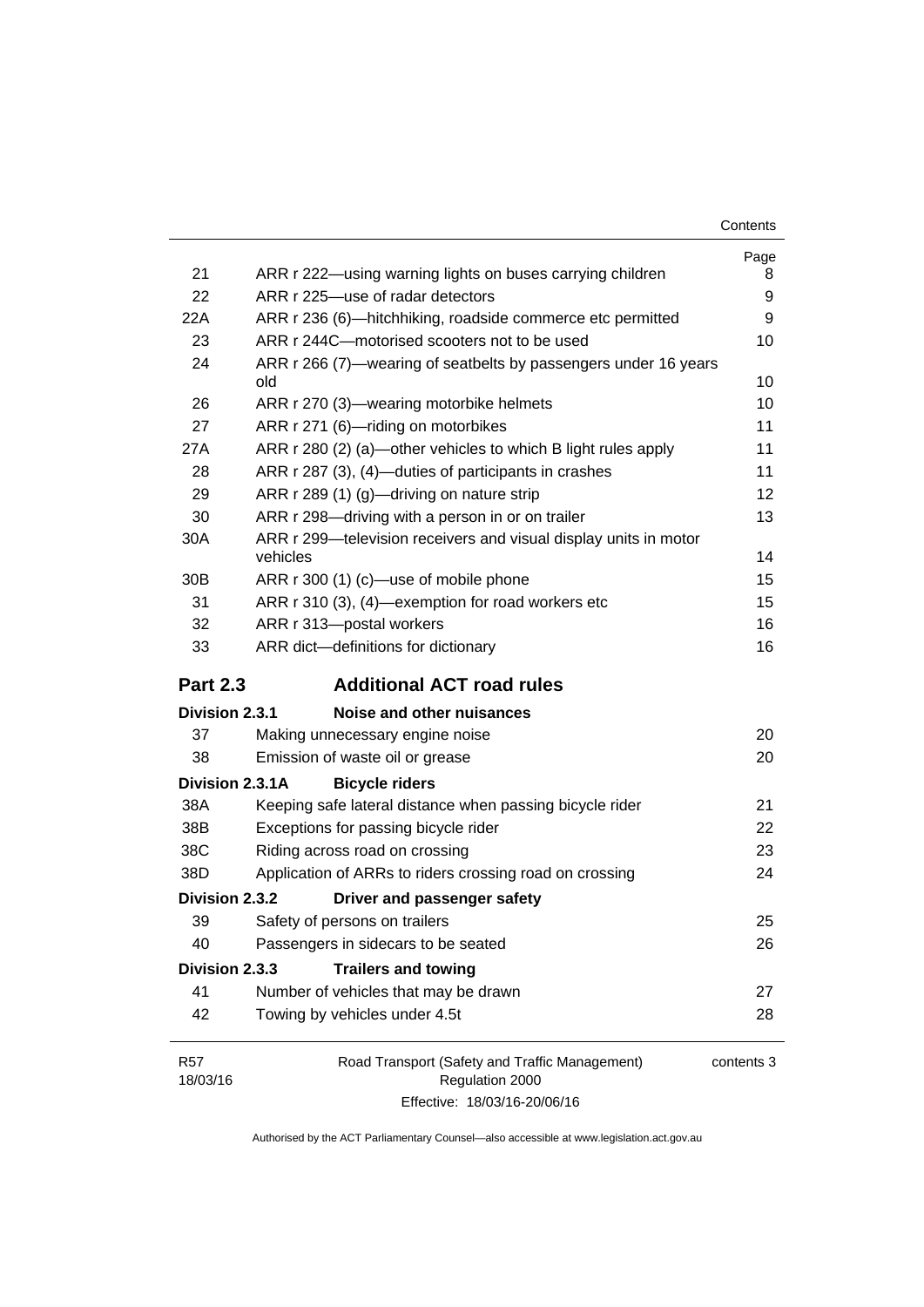#### **Contents**

| Division 2.3.4 | <b>Lights on vehicles</b>                                                   | Page |
|----------------|-----------------------------------------------------------------------------|------|
| 43             | Lights on motor vehicles generally                                          | 30   |
| Division 2.3.5 | <b>Metered parking</b>                                                      |      |
| 44             | Metered parking—parking in spaces                                           | 31   |
| 44A            | Metered parking-parking fees                                                | 32   |
| 44B            | Metered parking-maximum length of stay                                      | 32   |
| 45             | Metered parking-exceptions to s 44A and s 44B                               | 33   |
| 46             | Temporary closure of metered parking spaces                                 | 34   |
| 47             | Misuse of parking meters                                                    | 34   |
| 48             | Interfering with parking meters etc                                         | 35   |
| Division 2.3.6 | <b>Ticket parking</b>                                                       |      |
| 49             | Ticket parking-parking in spaces                                            | 35   |
| 49A            | Ticket parking-display of tickets                                           | 36   |
| 49AA           | Ticket parking-e-payment                                                    | 38   |
| 49B            | Ticket parking-maximum length of stay                                       | 38   |
| 50             | Ticket parking-exceptions to s 49A and s 49B                                | 39   |
| 51             | Temporary closure of ticket parking spaces and areas                        | 40   |
| 52             | Use of false or damaged parking tickets etc                                 | 41   |
| 53             | Misuse of parking ticket machines                                           | 41   |
| 54             | Interfering with parking ticket machines etc                                | 42   |
| 55             | Interfering with parking tickets                                            | 42   |
| Division 2.3.7 | Other ACT road rules about stopping and parking                             |      |
| 56             | Unauthorised use of parking permits and mobility parking scheme             |      |
|                | authorities                                                                 | 43   |
| 56A            | Interfering with parking permits and mobility parking scheme<br>authorities | 44   |
| 57A            | Stopping public buses in bus zones and at bus stops                         | 44   |
| 58             | Stopping in an emergency etc or to comply with another law                  | 45   |
| Division 2.3.8 | <b>Other ACT road rules</b>                                                 |      |
| 60             | Interrupting funeral processions etc                                        | 46   |
| 61             | Driving on roads closed to traffic                                          | 47   |
| 62             | Use of wheeled recreational devices and wheeled toys on roads               | 47   |

| contents 4 | Road Transport (Safety and Traffic Management) | R57      |
|------------|------------------------------------------------|----------|
|            | Regulation 2000                                | 18/03/16 |
|            | Effective: 18/03/16-20/06/16                   |          |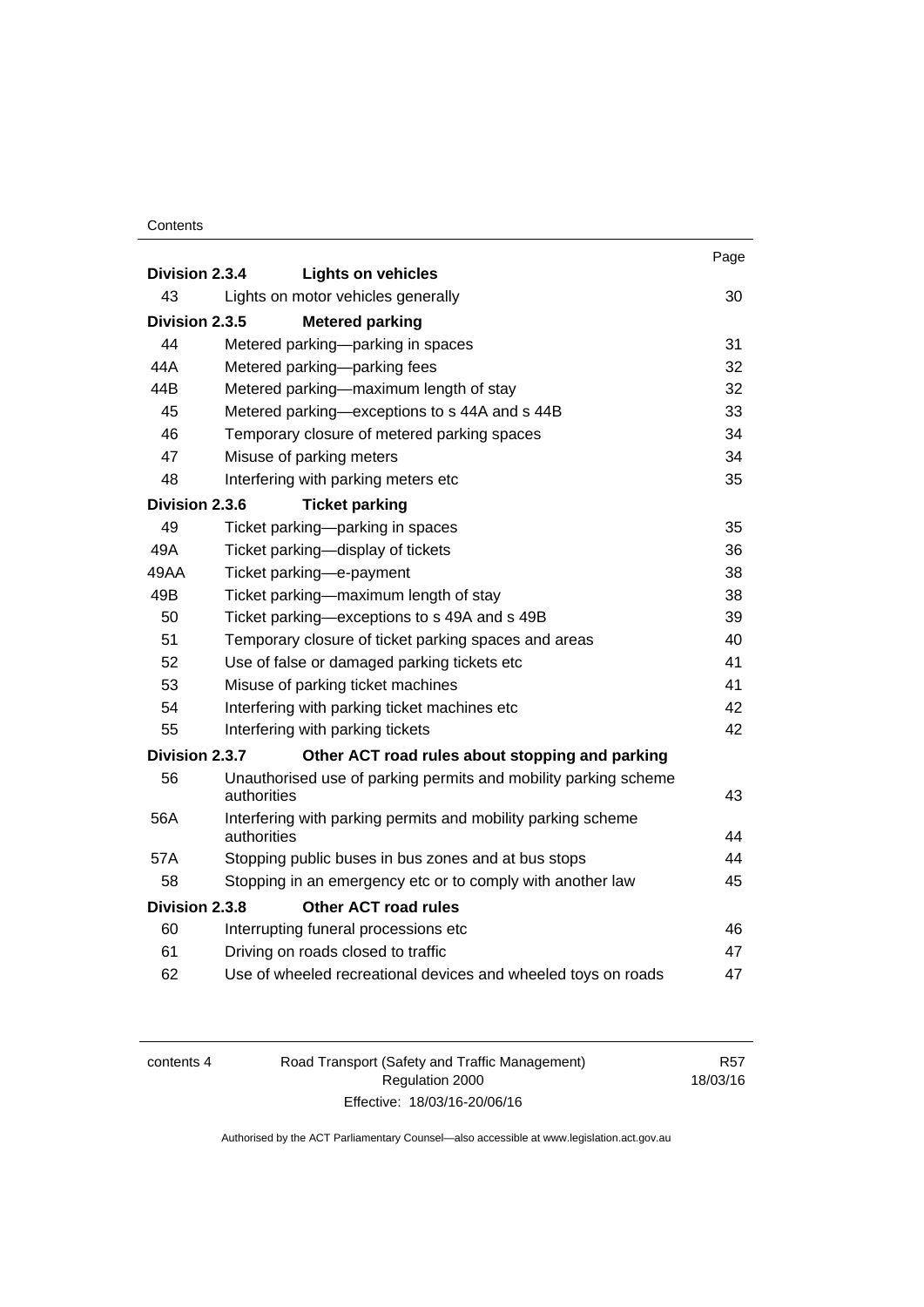| Contents |
|----------|
|----------|

|                                                                                                         | Page |
|---------------------------------------------------------------------------------------------------------|------|
| <b>Other provisions</b>                                                                                 |      |
| Devices that are prescribed traffic control devices—Act, dict, def<br>prescribed traffic control device | 48   |
| Preventing prescribed traffic control devices being clearly visible                                     | 48   |
| Use of do not overtake turning vehicle sign                                                             | 49   |
| Approvals etc by road transport authority                                                               | 49   |
| Exemption from requirement about riding on motorbikes                                                   | 50   |
| Defence of complying with direction of police officer or authorised                                     |      |
| person                                                                                                  | 50   |
| Exemption for driver of police vehicle-generally-Act, s 35                                              | 50   |
| Exemption for driver of police vehicle—training and assessment                                          | 51   |
| Exemption for driver of emergency vehicles                                                              | 53   |
| Stopping and parking exemption for police and emergency vehicles<br>and authorised people               | 53   |
|                                                                                                         |      |

# **[Chapter 3](#page-71-0) Parking**

| <b>Part 3.1</b> | <b>Parking schemes</b>                          |    |
|-----------------|-------------------------------------------------|----|
| Division 3.1.1  | <b>Metered parking schemes</b>                  |    |
| 72              | Metered parking schemes                         | 55 |
| 73              | Metered parking areas                           | 55 |
| 74              | Parking meters                                  | 55 |
| 75              | Metered parking spaces                          | 56 |
| Division 3.1.2  | <b>Ticket parking schemes</b>                   |    |
| 75A             | Parking authorities                             | 56 |
| 75B             | Parking authority guidelines                    | 57 |
| 76              | Ticket parking schemes—road transport authority | 57 |
| 76AA            | Approval of e-payment method                    | 57 |
| 76A             | Ticket parking schemes—parking authorities      | 58 |
| 77              | Ticket parking areas                            | 59 |
| 78              | Ticket parking spaces                           | 59 |
| 79              | Ticket machines                                 | 59 |
| 80              | Parking tickets                                 | 59 |
|                 |                                                 |    |

Road Transport (Safety and Traffic Management) Regulation 2000 Effective: 18/03/16-20/06/16

contents 5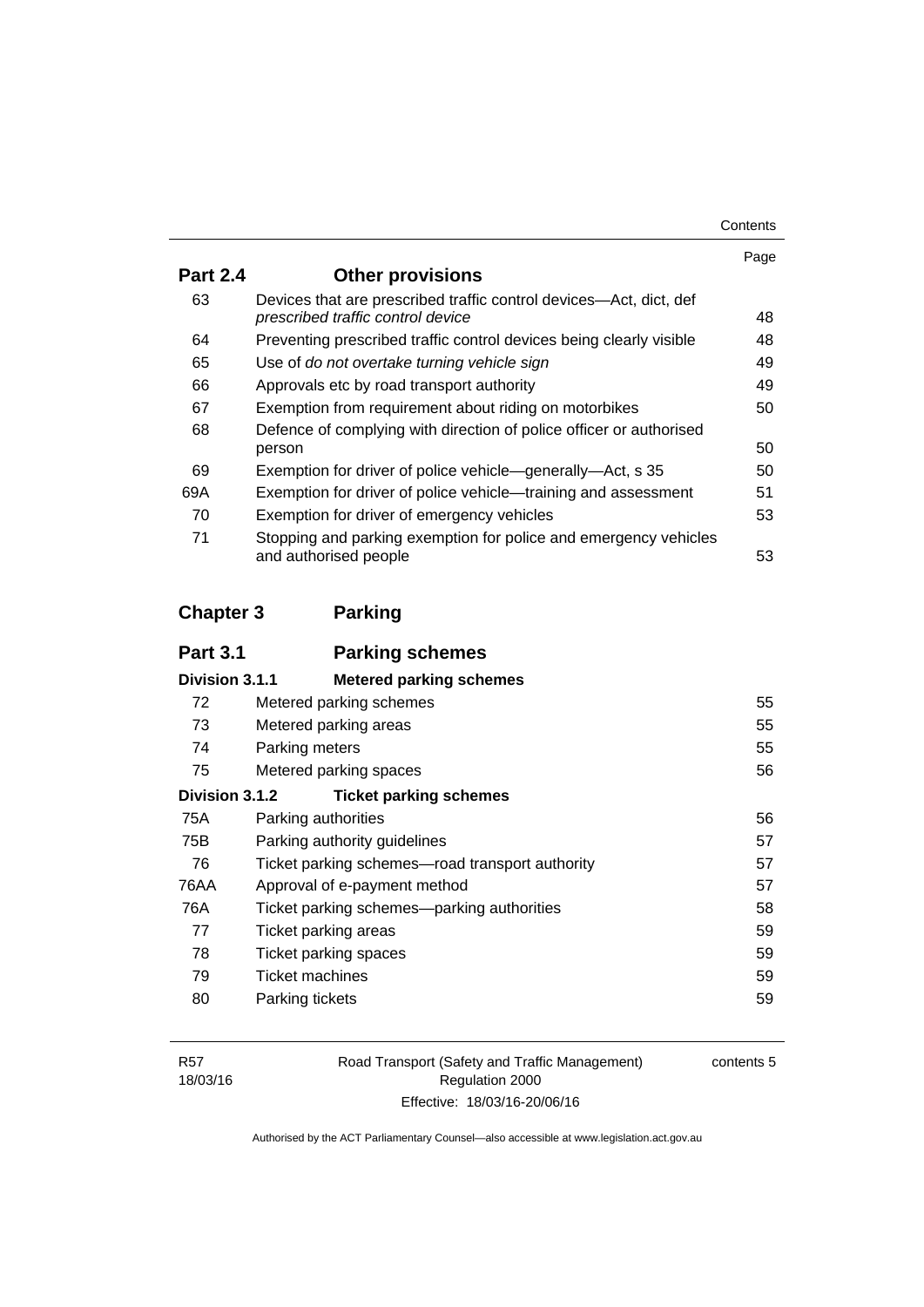#### **Contents**

| 81              | Duration of parking tickets and e-payment parking period                  | Page<br>60 |
|-----------------|---------------------------------------------------------------------------|------------|
| Division 3.1.3  | <b>Heavy vehicle parking</b>                                              |            |
| 82              | Definitions-div 3.1.3                                                     | 60         |
| 83              | References in div 3.1.3 to land adjoining residential land                | 61         |
| 84              | Vehicle parked partly on residential land                                 | 61         |
| 85              | Parking of certain vehicles on residential land prohibited                | 61         |
| 85A             | No more than 1 heavy vehicle on residential land                          | 62         |
| 85B             | Heavy vehicles to be parked away from residential land boundaries         | 62         |
| 86              | Parking of certain vehicles on land adjoining residential land prohibited | 63         |
| 87              | Parking of certain commercial vehicles on land with multi-unit housing    | 63         |
| 87A             | No offence if reasonable necessity etc                                    | 64         |
| 87B             | Heavy vehicle refrigeration units not to be operated on residential land  | 64         |
| 87C             | Prohibition on night operation of heavy vehicle                           | 65         |
| 88              | Daily infringement                                                        | 65         |
| Division 3.1.3A | Heavy vehicle parking-enforcement                                         |            |
| 89              | Meaning of occupier-div 3.1.3A                                            | 66         |
| 90              | Power to enter premises                                                   | 66         |
| 91              | Production of identity card                                               | 67         |
| 92              | Consent to entry                                                          | 67         |
| 93              | General powers on entry to premises                                       | 68         |
| 94              | Damage etc to be minimised                                                | 69         |
| 95              | Compensation for exercise of enforcement powers                           | 69         |
| Division 3.1.4  | <b>Miscellaneous</b>                                                      |            |
| 97A             | Other powers to provide pay parking                                       | 70         |
| 98              | Overlapping schemes                                                       | 70         |
| 98A             | Income from ticket parking scheme                                         | 70         |
| 98B             | Costs of ticket parking scheme                                            | 71         |
| 99              | Trailers not separately chargeable                                        | 71         |
| <b>Part 3.2</b> | Parking permits and mobility parking scheme<br>authorities                |            |
| 100             | Parking permits                                                           | 72         |
| 101             | Mobility parking scheme authorities                                       | 73         |

| contents 6 | Road Transport (Safety and Traffic Management) | R <sub>57</sub> |
|------------|------------------------------------------------|-----------------|
|            | Regulation 2000                                | 18/03/16        |
|            | Effective: 18/03/16-20/06/16                   |                 |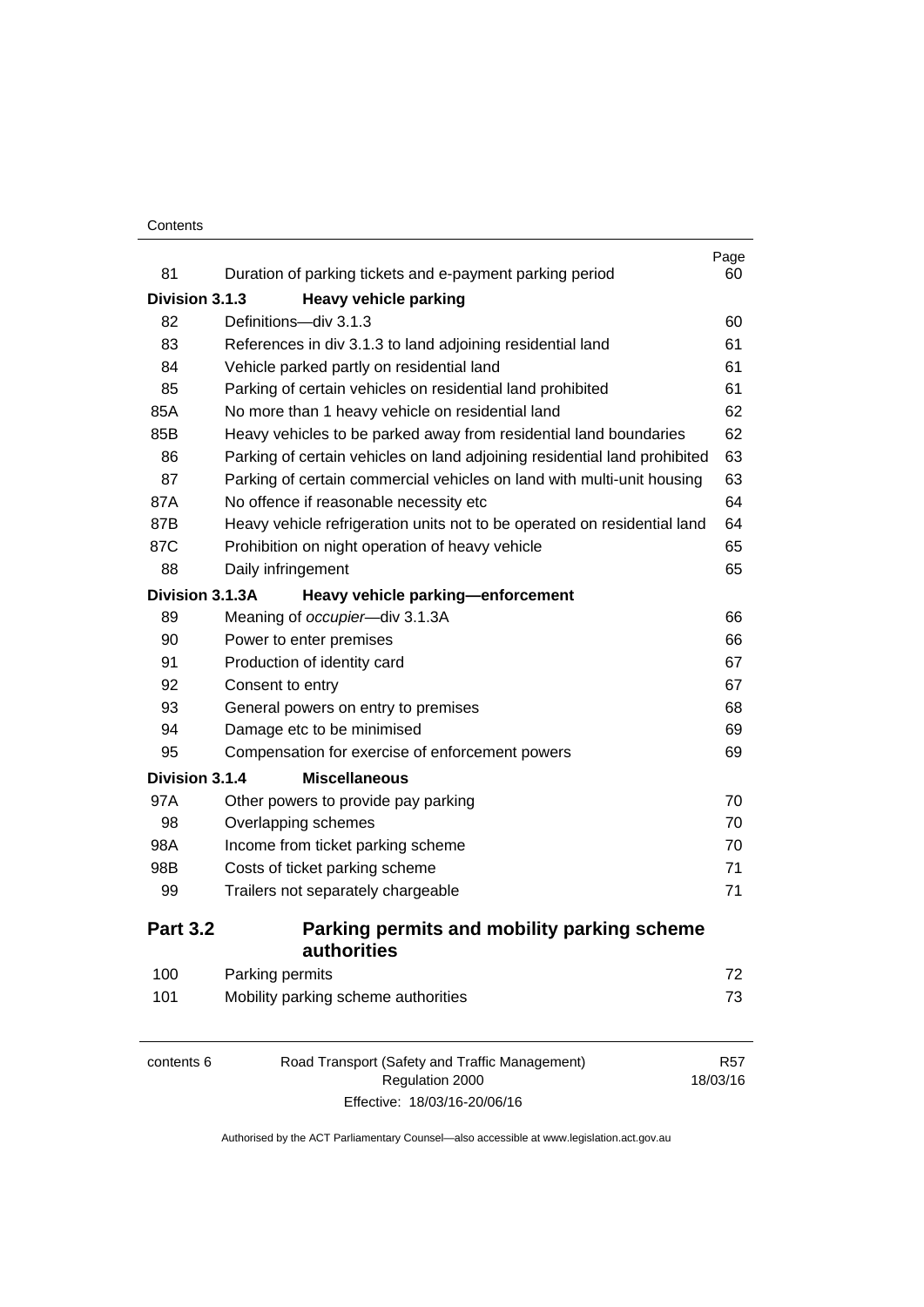|                        |                                                                                                                                         | Contents   |
|------------------------|-----------------------------------------------------------------------------------------------------------------------------------------|------------|
| 101A                   | Parking permits and mobility parking scheme authorities-cancellation                                                                    | Page<br>74 |
| 101B                   | Parking permits and mobility parking scheme authorities-return when<br>cancelled                                                        | 75         |
| <b>Part 3.3</b>        | <b>Parking-other provisions</b>                                                                                                         |            |
| 101C                   | Marking tyres by parking inspectors                                                                                                     | 76         |
| <b>Chapter 4</b>       | <b>Traffic offence detection devices</b>                                                                                                |            |
| 102                    | Definitions-ch 4                                                                                                                        | 77         |
| 103                    | Approved traffic offence detection devices                                                                                              | 79         |
| 103A                   | Approval of police vehicle speedometers                                                                                                 | 80         |
| 103B                   | Average speed detection systems-Act, s 22AA, s 23B and s 24 (2)                                                                         | 80         |
| 104                    | Major testing of laser speed measuring devices                                                                                          | 84         |
| 104A                   | Major testing of other traffic offence detection devices                                                                                | 85         |
| 104B                   | Certification and sealing of traffic offence detection devices                                                                          | 87         |
| 105                    | Use of certain digital camera detection devices                                                                                         | 87         |
| 105A                   | Use of certain laser speed measuring devices                                                                                            | 89         |
| 105B                   | Use of certain radar speed measuring devices                                                                                            | 90         |
| 106                    | Approved people-testing and sealing                                                                                                     | 91         |
| 107                    | Approved people-use                                                                                                                     | 91         |
| 107A                   | Recording of camera detection device image files—Act, s 23 (2) (c) (ii)                                                                 | 91         |
| 107B                   | Verification of camera detection device image files-Act,<br>s 23 (2) (c) (iii)                                                          | 92         |
| 108                    | Meaning of codes etc on image taken by approved camera detection<br>device or approved average speed detection system—Act, s 24 (2) (a) | 93         |
| <b>Chapter 5</b>       | <b>Miscellaneous</b>                                                                                                                    |            |
| 109                    | Additional police powers—removing parked cars                                                                                           | 97         |
| 110                    | Prohibition on car minding                                                                                                              | 97         |
| 111                    | Removal of unattended vehicles—Act, s 32 (1) (c)                                                                                        | 98         |
| 112                    | Disposal of impounded vehicles-Act, s 10K                                                                                               | 98         |
| 112A                   | Disposal of forfeited vehicles-Act, s 10K                                                                                               | 100        |
| 113                    | Responsible person to inspect driver licence                                                                                            | 100        |
| <b>R57</b><br>18/03/16 | Road Transport (Safety and Traffic Management)<br>Regulation 2000                                                                       | contents 7 |

Authorised by the ACT Parliamentary Counsel—also accessible at www.legislation.act.gov.au

Effective: 18/03/16-20/06/16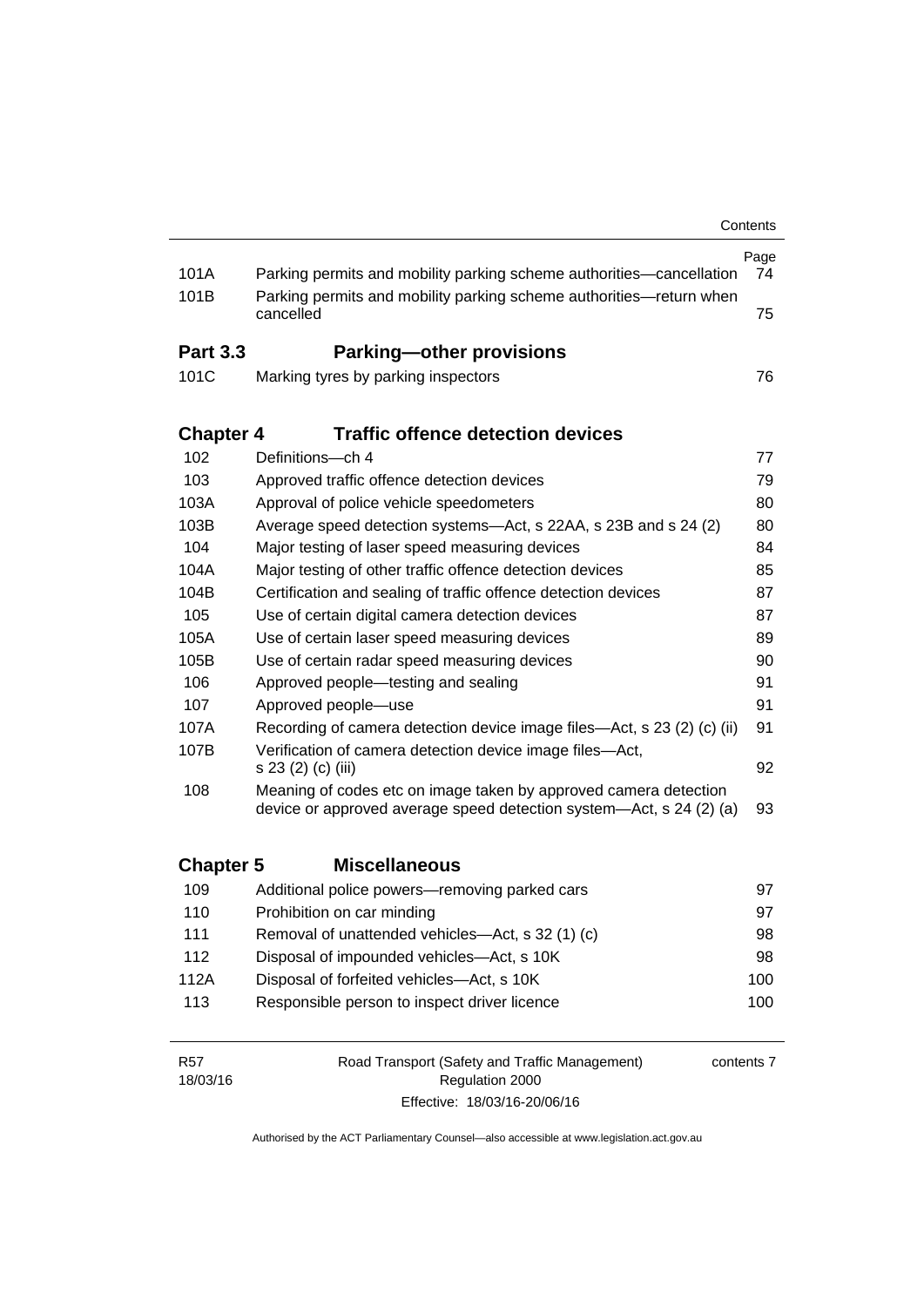| Contents |  |
|----------|--|
|          |  |

| 114               | Responsible person's consent                       | Page<br>100 |
|-------------------|----------------------------------------------------|-------------|
|                   |                                                    |             |
| 115               | Standards for safe carriage of loads—Act, s 14 (2) | 100         |
| 116               | Tracked vehicle—Act, dict, def vehicle, par (b)    | 101         |
| 117               | Review of div 2.3.1A                               | 101         |
| <b>Dictionary</b> |                                                    | 102         |
| <b>Endnotes</b>   |                                                    |             |
| 1                 | About the endnotes                                 | 112         |
| 2                 | Abbreviation key                                   | 112         |
| 3                 | Legislation history                                | 113         |
| 4                 | Amendment history                                  | 123         |
| 5                 | Earlier republications                             | 142         |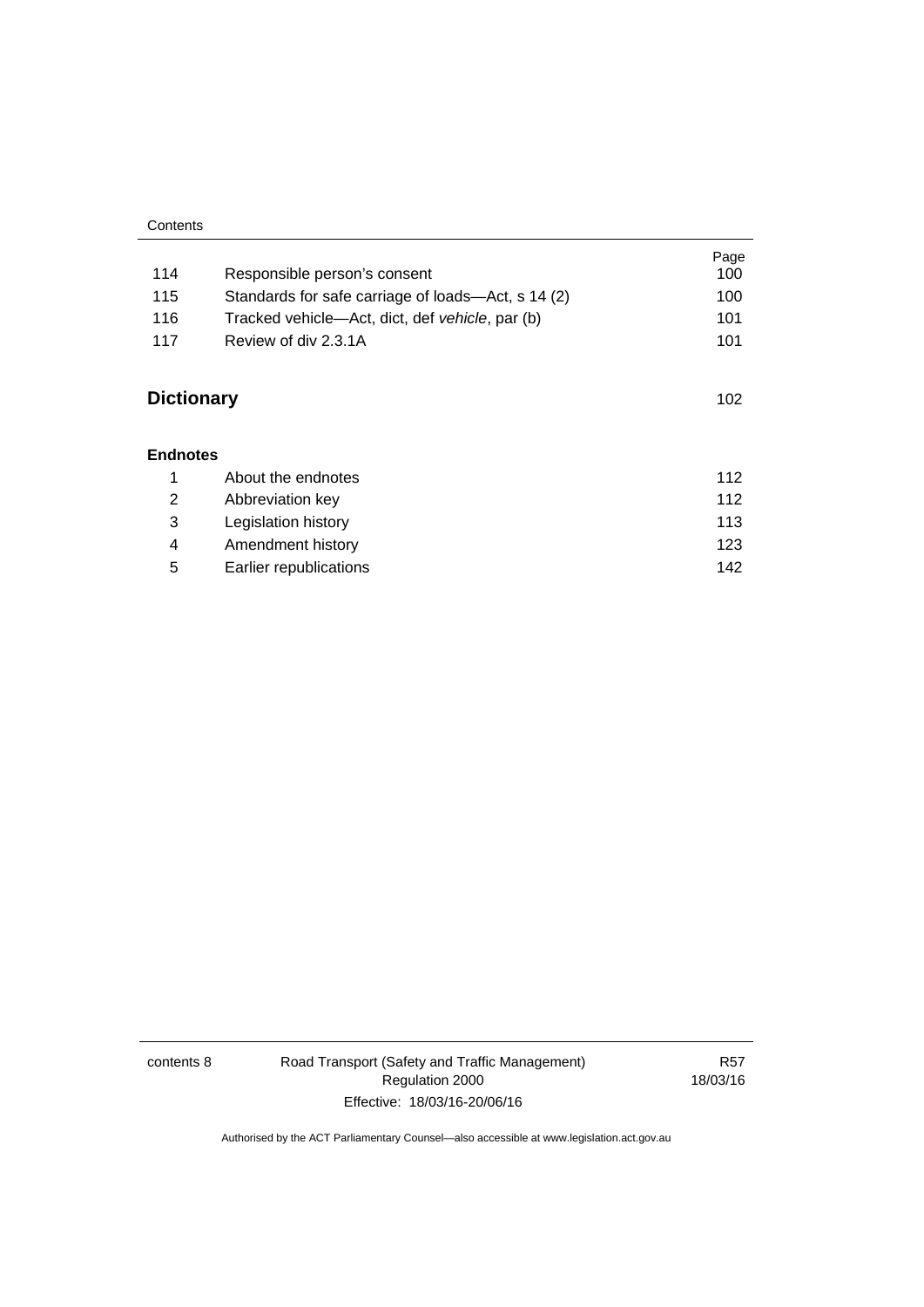

# **Road Transport (Safety and Traffic Management) Regulation 2000**

made under the

**[Road Transport \(Safety and Traffic Management\) Act 1999](http://www.legislation.act.gov.au/a/1999-80)**

R57 18/03/16

l

Road Transport (Safety and Traffic Management) Regulation 2000 Effective: 18/03/16-20/06/16

page 1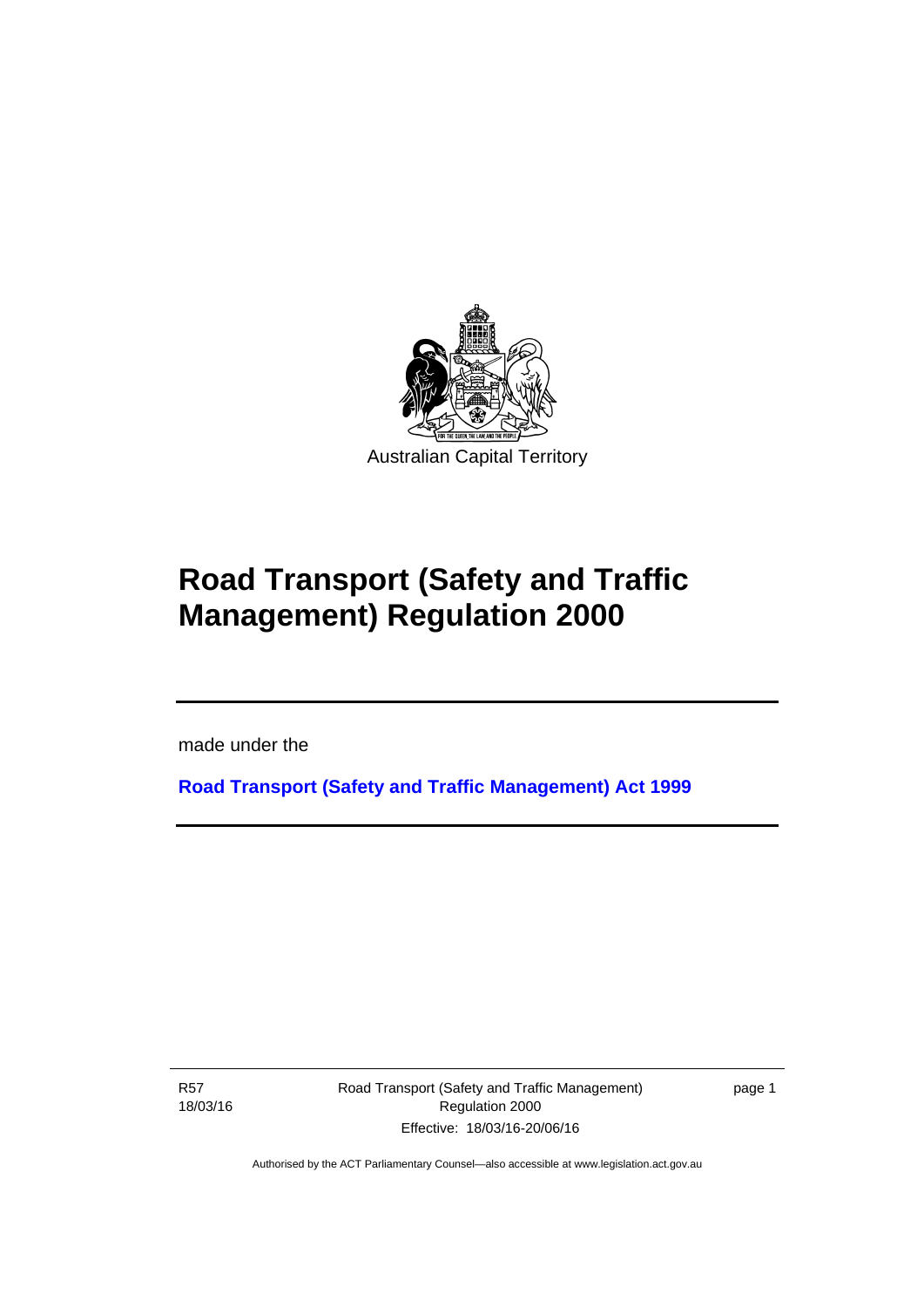# <span id="page-11-0"></span>**Chapter 1** Preliminary

#### <span id="page-11-1"></span>**1 Name of regulation**

This regulation is the *Road Transport (Safety and Traffic Management) Regulation 2000*.

#### <span id="page-11-2"></span>**2 Dictionary**

The dictionary at the end of this regulation is part of the regulation.

*Note 1* The dictionary at the end of this regulation defines certain terms used in this regulation, and includes references (*signpost definitions*) to other terms defined elsewhere.

> For example, the signpost definition '*semitrailer*—see the *[Road](http://www.legislation.act.gov.au/sl/2000-12)  [Transport \(Vehicle Registration\) Regulation 2000](http://www.legislation.act.gov.au/sl/2000-12)*, dictionary.' means that the term 'semitrailer' is defined in that dictionary and the definition applies to this regulation.

*Note 2* A definition in the dictionary (including a signpost definition) applies to the entire regulation unless the definition, or another provision of the regulation, provides otherwise or the contrary intention otherwise appears (see [Legislation Act,](http://www.legislation.act.gov.au/a/2001-14) s 155 and s 156 (1)).

#### <span id="page-11-3"></span>**3 Dictionary—application to Australian Road Rules**

The definitions in the dictionary do not apply to the Australian Road [Rules](http://www.legislation.act.gov.au//ni/db_37271/default.asp) unless this regulation provides otherwise.

*Note* See div 2.2.1, note 2 for the relevant provisions of this regulation.

#### <span id="page-11-4"></span>**3A** *Road* **includes road related area**

In this regulation:

*road* includes a road related area.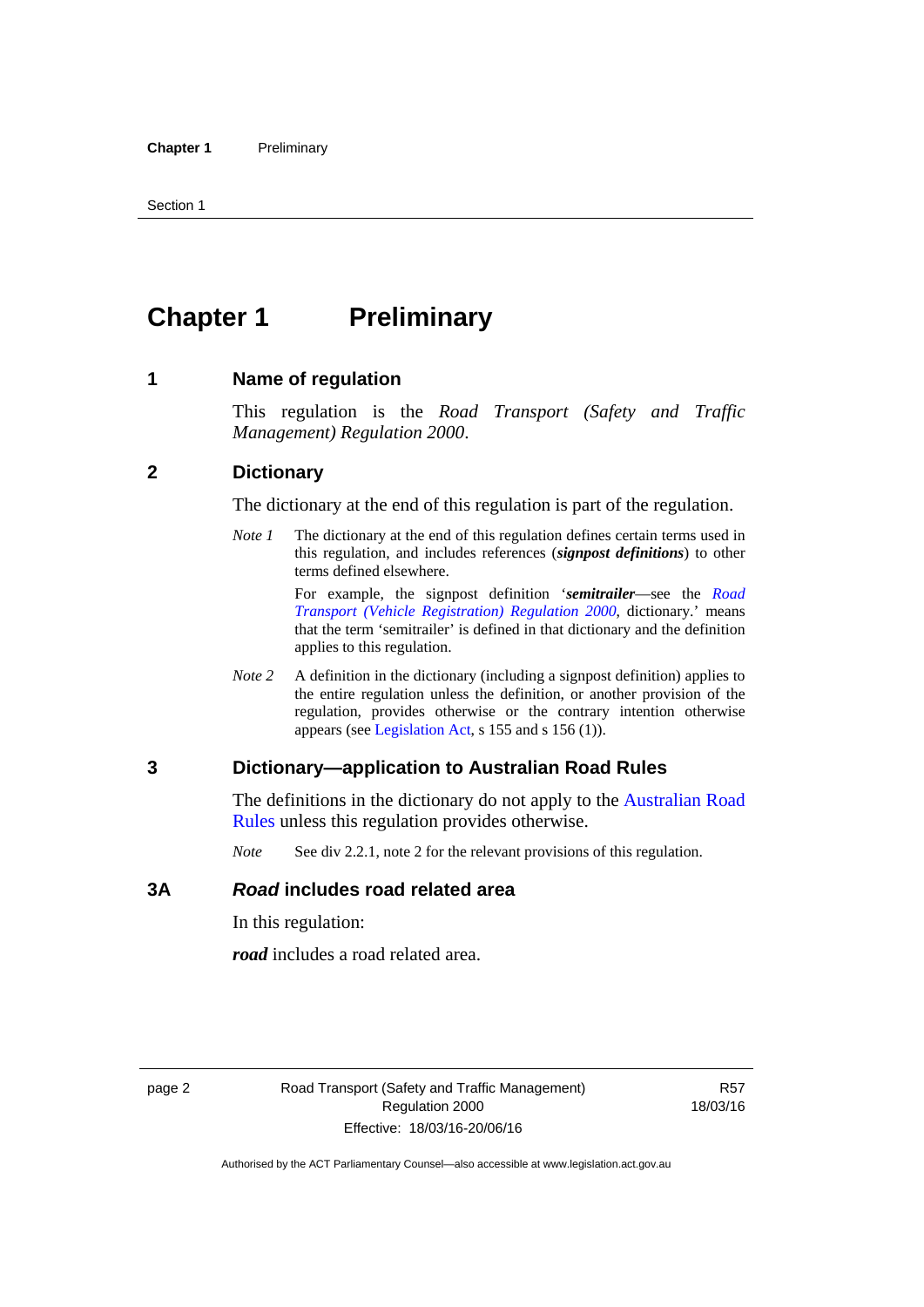# <span id="page-12-0"></span>**3B Meaning of** *park* **and** *stop*

In this regulation:

*park*, in relation to a driver, includes stop and allow the driver's vehicle to stay (whether or not the driver leaves the vehicle).

*stop*, for a driver, includes park, but does not include stop to reverse the driver's vehicle into a parking bay or other parking space.

#### <span id="page-12-1"></span>**4 Notes**

A note in this regulation is explanatory and is not part of this regulation.

*Note* See the [Legislation Act,](http://www.legislation.act.gov.au/a/2001-14) s 127 (1), (4) and (5) for the legal status of notes.

### <span id="page-12-2"></span>**4A Offences against regulation—application of Criminal Code etc**

Other legislation applies in relation to offences against this regulation (including the [Australian Road Rules](http://www.legislation.act.gov.au//ni/db_37271/default.asp)).

*Note 1 Criminal Code* The [Criminal Code,](http://www.legislation.act.gov.au/a/2002-51) ch 2 applies to an offence against this regulation (see Code, pt 2.1).

> The chapter sets out the general principles of criminal responsibility (including burdens of proof and general defences), and defines terms used for offences to which the Code applies (eg *conduct*, *intention*, *recklessness* and *strict liability*).

#### *Note 2 Penalty units*

The [Legislation Act](http://www.legislation.act.gov.au/a/2001-14), s 133 deals with the meaning of offence penalties that are expressed in penalty units.

*Note 3* The [Australian Road Rules](http://www.legislation.act.gov.au//ni/db_37271/default.asp) are to be read with, and as if they formed part of, this regulation (see s 6).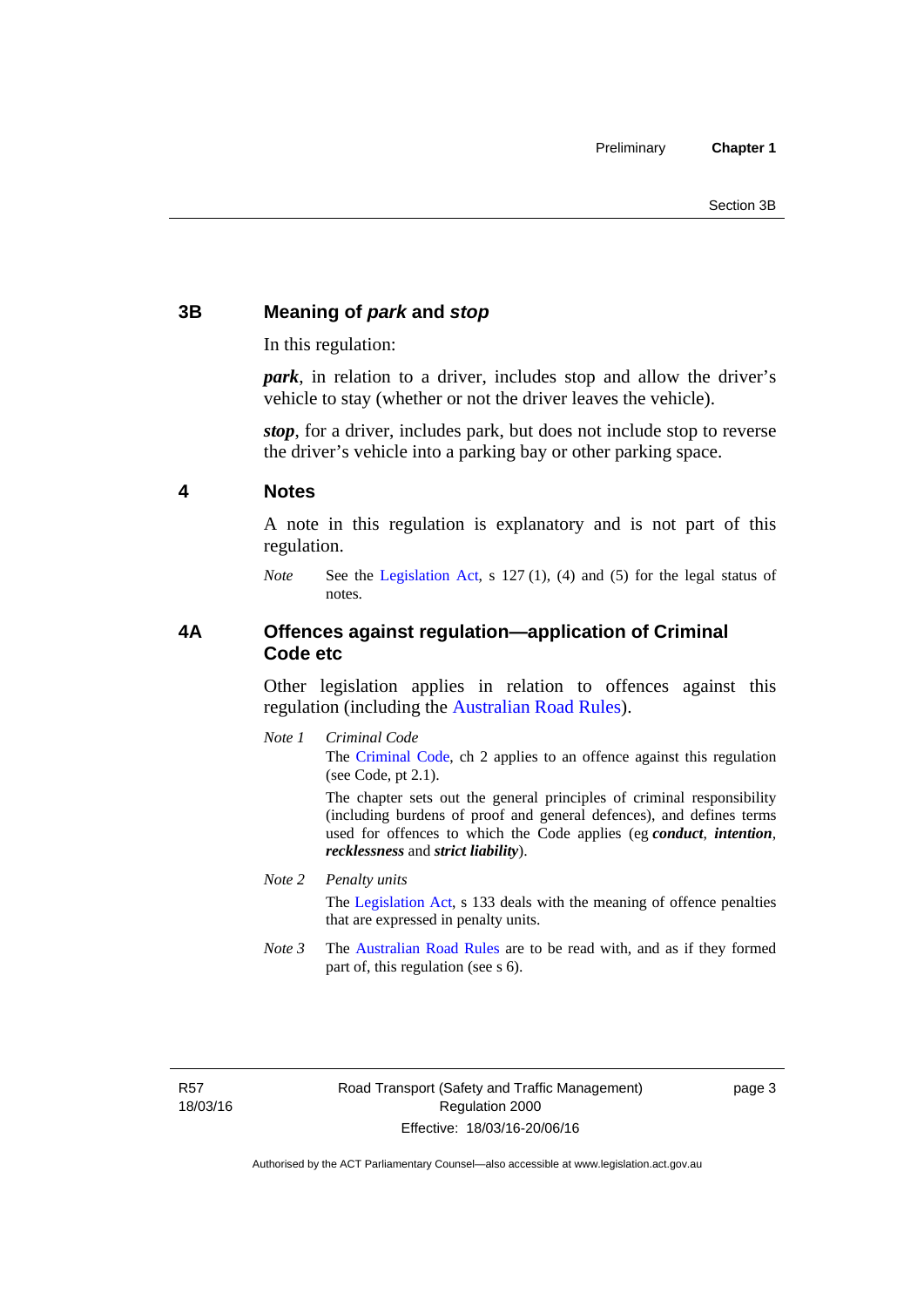#### **Chapter 1** Preliminary

Section 4B

### <span id="page-13-0"></span>**4B Offences against regulation are strict liability offences**

An offence against this regulation (including the [Australian Road](http://www.legislation.act.gov.au//ni/db_37271/default.asp)  [Rules](http://www.legislation.act.gov.au//ni/db_37271/default.asp)) is a strict liability offence.

# <span id="page-13-1"></span>**4C General defence of accident or reasonable effort**

Without limiting any other defence, it is a defence to an offence against this regulation (including the [Australian Road Rules\)](http://www.legislation.act.gov.au//ni/db_37271/default.asp) if the defendant proves that the offence—

- (a) was the result of an accident; or
- (b) could not have been avoided by any reasonable efforts by the defendant.

page 4 Road Transport (Safety and Traffic Management) Regulation 2000 Effective: 18/03/16-20/06/16

R57 18/03/16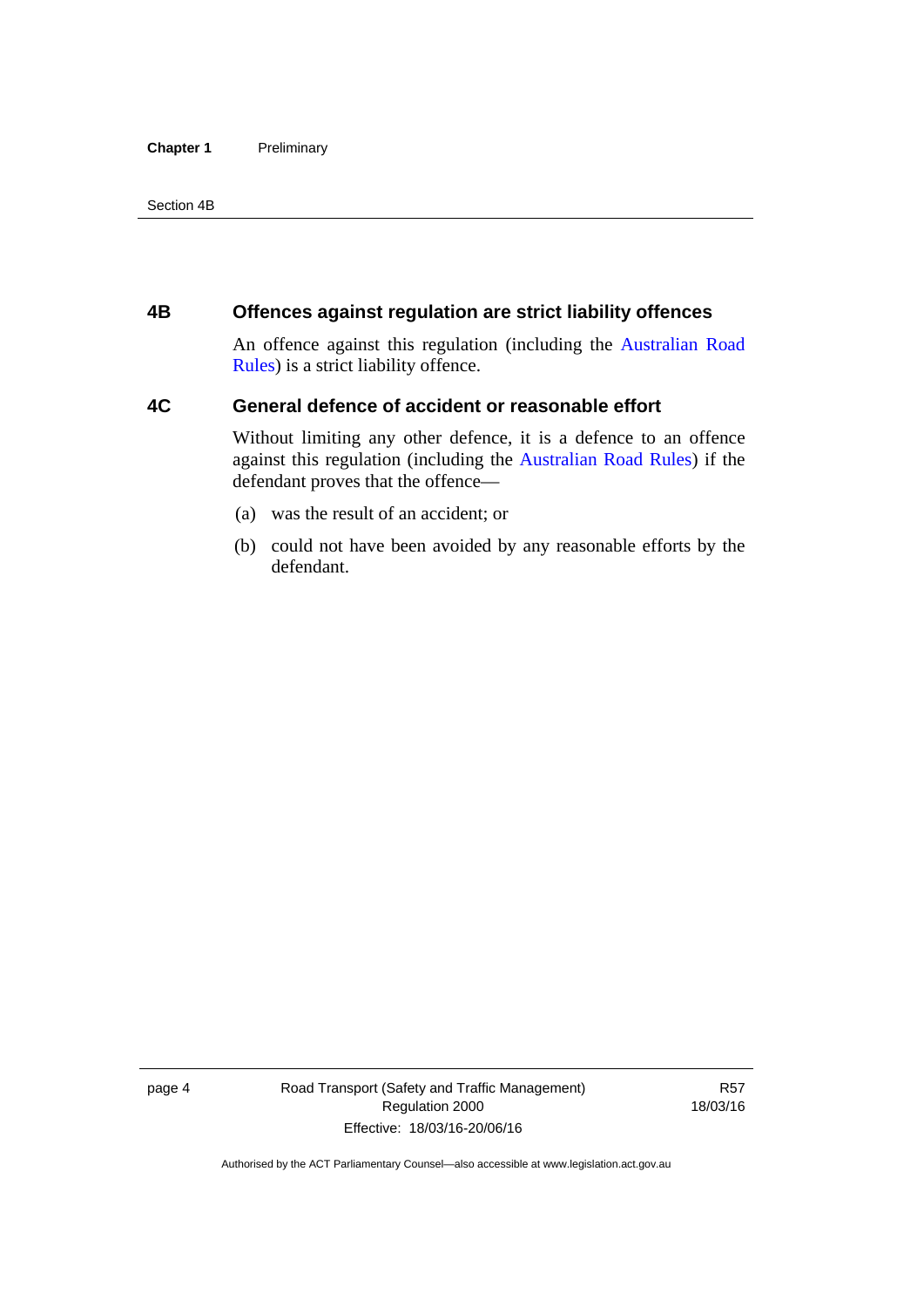# <span id="page-14-0"></span>**Chapter 2 Australian Road Rules**

# <span id="page-14-1"></span>**Part 2.1 Incorporation into ACT law**

#### <span id="page-14-2"></span>**5 Meaning of** *Australian Road Rules*

In this regulation:

*Australian Road Rules* means that part of the publication known as the [Australian Road Rules](http://www.legislation.act.gov.au//ni/db_37271/default.asp), ISBN 0 7240 8874 1 published by the National Transport Commission in February 2012 that consists of the rules approved by the Australian Transport Council under the *[National Transport Commission Act 2003](http://www.comlaw.gov.au/Series/C2004A01166)* (Cwlth).

*Note* The [Australian Road Rules](http://www.legislation.act.gov.au//ni/db_37271/default.asp) are accessible at [www.legislation.act.gov.au](http://www.legislation.act.gov.au/).

### <span id="page-14-3"></span>**6 Incorporation of Australian Road Rules into ACT law**

- (1) The [Australian Road Rules](http://www.legislation.act.gov.au//ni/db_37271/default.asp) (other than rule 2) are to be read with, and as if they formed part of, this regulation.
- (2) Subsection (1) has effect subject to this regulation.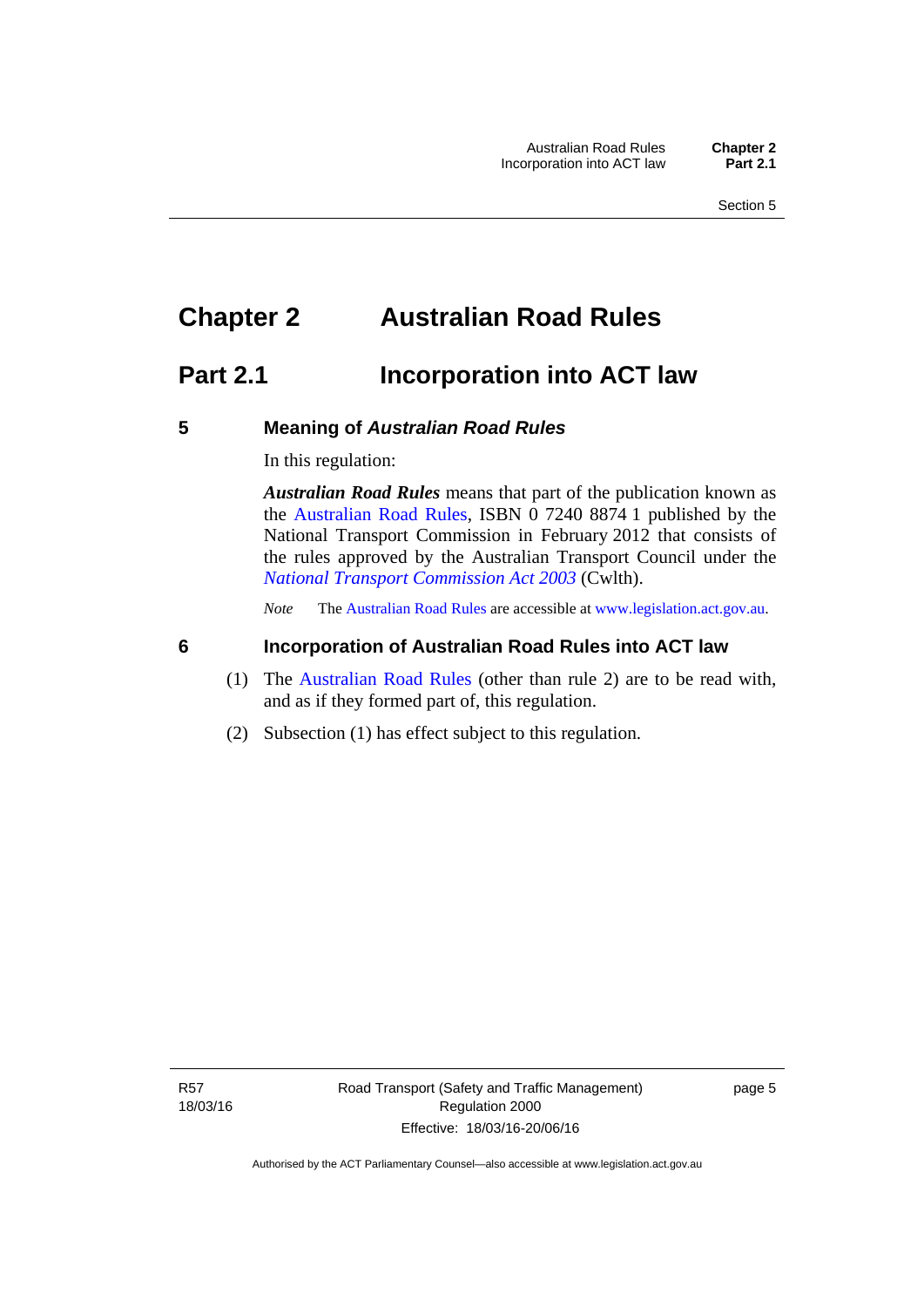# <span id="page-15-0"></span>**Part 2.2 How the Australian Road Rules are incorporated**

# <span id="page-15-1"></span>**Division 2.2.1 General**

*Note 1* The [Australian Road Rules](http://www.legislation.act.gov.au//ni/db_37271/default.asp) are not completely self-contained and need to be read with associated laws of each jurisdiction. Many of the rules provide for 'another law of this jurisdiction' to define terms used in the [Australian Road Rules](http://www.legislation.act.gov.au//ni/db_37271/default.asp) for application of the [Australian Road Rules](http://www.legislation.act.gov.au//ni/db_37271/default.asp) in the ACT, to permit things to be done in the ACT otherwise prohibited by the [Australian Road Rules](http://www.legislation.act.gov.au//ni/db_37271/default.asp) or to exempt persons in the ACT from complying with the [Australian Road Rules.](http://www.legislation.act.gov.au//ni/db_37271/default.asp)

| column 1<br>item | column <sub>2</sub><br><b>ARR</b> provision | column 3<br>provision of this regulation |
|------------------|---------------------------------------------|------------------------------------------|
| 1                | 10(2)                                       | 8                                        |
| $\overline{2}$   | 95                                          | 9                                        |
| 3                | 104                                         | 10                                       |
| $\overline{4}$   | 151(3)(b)                                   | 11                                       |
| 5                | 158 $(2)(c)$                                | 12                                       |
| 6                | 179(1)(c)                                   | 13                                       |
| 7                | 179 $(1)$ $(c)$ and $(2)$ $(c)$             | 13A                                      |
| 8                | 183(1)                                      | 13B                                      |
| 9                | 195(1)                                      | 13C                                      |
| 10               | 199(2)                                      | 14                                       |
| 11               | $206(2)$ (b) and (c)                        | 15                                       |
| 12               | 207(2)(a)                                   | 16                                       |
| 13               | 213(5)                                      | 16A                                      |
| 14               | 215(4)                                      | 17                                       |

*Note 2* The following table sets out the provisions of the [Australian Road Rules](http://www.legislation.act.gov.au//ni/db_37271/default.asp) for which provision is made by this part:

page 6 Road Transport (Safety and Traffic Management) Regulation 2000 Effective: 18/03/16-20/06/16

R57 18/03/16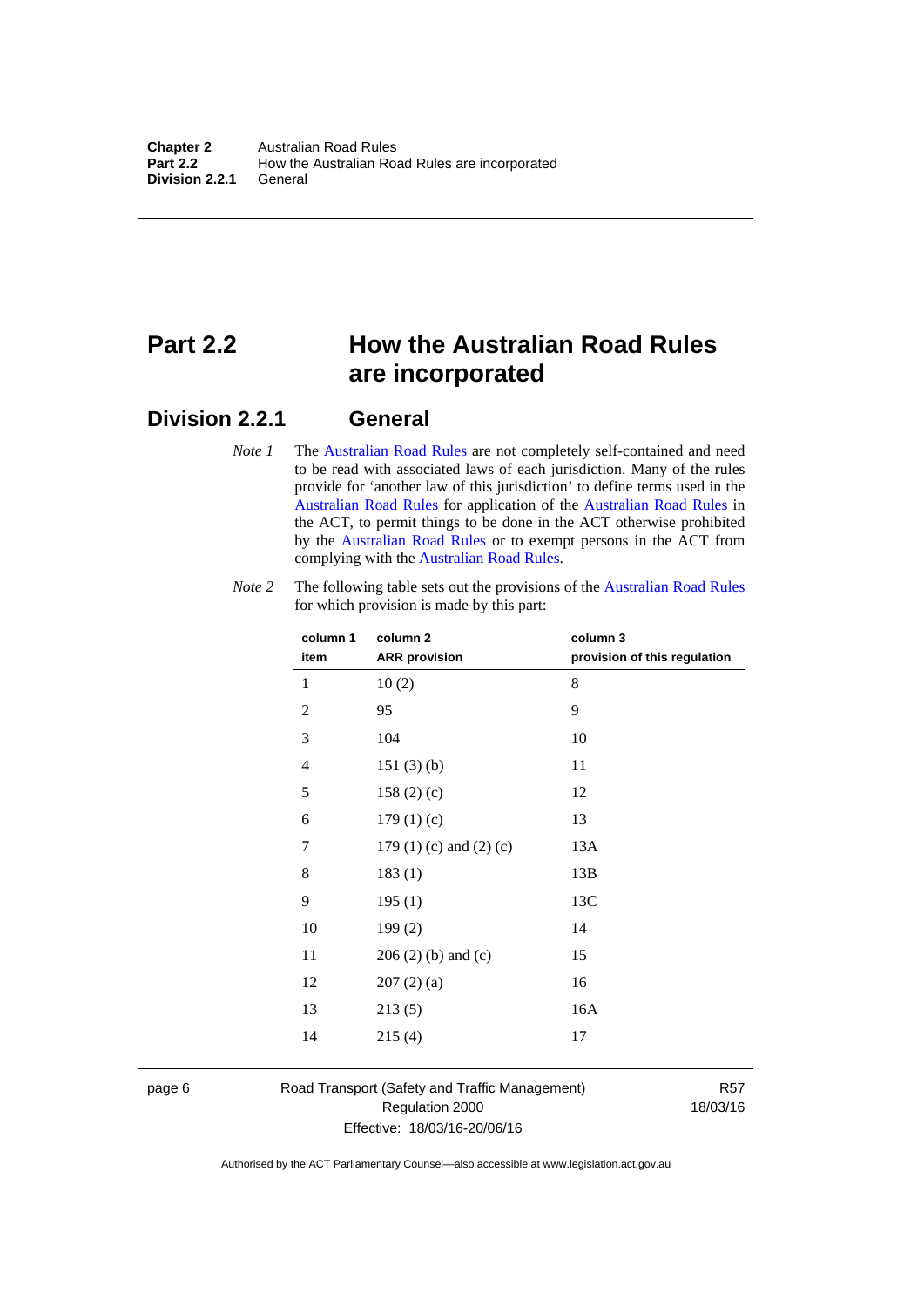| column 1<br>item | column <sub>2</sub><br><b>ARR</b> provision | column 3<br>provision of this regulation |
|------------------|---------------------------------------------|------------------------------------------|
| 15               | 216(3)                                      | 18                                       |
| 16               | 220(3)                                      | 19                                       |
| 17               | 221(f)                                      | 20                                       |
| 18               | 222                                         | 21                                       |
| 19               | 225                                         | 22                                       |
| 20               | 236(6)                                      | 22A                                      |
| 21               | 244C                                        | 23                                       |
| 22               | 266(7)                                      | 24                                       |
| 23               | 270(3)                                      | 26                                       |
| 24               | 271(6)                                      | 27                                       |
| 25               | 280(2)(a)                                   | 27A                                      |
| 26               | $287(3)$ (e) and (4)                        | 28                                       |
| 27               | 289(1)(g)                                   | 29                                       |
| 28               | 298                                         | 30                                       |
| 29               | 299                                         | 30A                                      |
| 30               | 300                                         | 30B                                      |
| 31               | $310(3)$ and $(4)$                          | 31                                       |
| 32               | 313                                         | 32                                       |
| 33               | dict, def approved bicycle<br>helmet        | 33(1)                                    |
| 34               | dict, def approved seatbelt                 | 33(1)                                    |
| 35               | dict, def <i>authorised</i> person          | 33(1)                                    |
| 36               | dict, def emergency worker                  | 33(1)                                    |
| 37               | dict, def GVM                               | 33(2)                                    |
| 38               | dict, def hazard warning<br>lights          | 33(3)                                    |

R57 18/03/16 Road Transport (Safety and Traffic Management) Regulation 2000 Effective: 18/03/16-20/06/16

page 7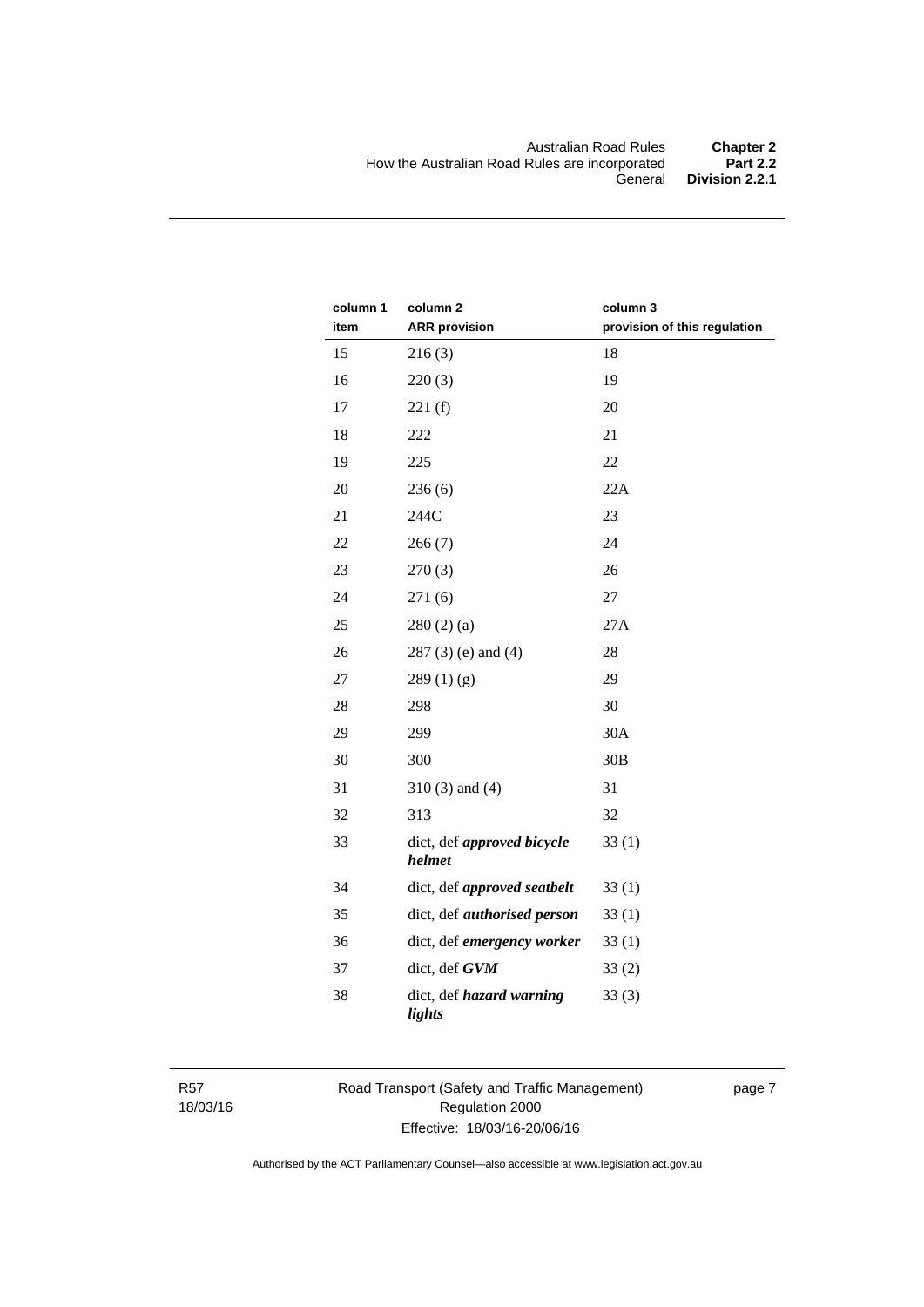| column 1<br>item | column 2<br><b>ARR</b> provision                 | column 3<br>provision of this regulation |
|------------------|--------------------------------------------------|------------------------------------------|
| 39               | dict. def <i>mechanical</i><br>signalling device | 33(1)                                    |
| 40               | dict, def oversize vehicle                       | 33(1)                                    |
| 41               | dict, def <i>police</i> officer                  | 33(1)                                    |
| 42               | dict, def <i>portable</i> warning<br>triangle    | 33(4)                                    |
| 43               | dict, def <i>postal</i> worker                   | 33(1)                                    |
| 44               | dict, def <i>public</i> bus                      | 33(1)                                    |
| 45               | dict, def taxi                                   | 33(1)                                    |

*Note 3* The following table sets out other provisions of the Australian Road [Rules](http://www.legislation.act.gov.au//ni/db_37271/default.asp) for which provision is made by other territory laws (including provisions in other parts of this regulation):

| column 1<br>item | column 2<br><b>ARR</b> provision | column 3<br>other law                                            |
|------------------|----------------------------------|------------------------------------------------------------------|
| 1                | 12(2)                            | Road Transport (General) Act 1999,<br>s 12                       |
| 2                | 13(2)                            | Road Transport (General) Act 1999,<br>s 12                       |
| 3                | $28(2)$ , n 3                    | this regulation, s 65                                            |
| $\overline{4}$   | $32(2)$ , n 3                    | this regulation, s 65                                            |
| 5                | 65                               | this regulation, $s$ 38D (1)                                     |
| 6                | 80                               | this regulation, $s$ 38D $(2)$                                   |
| 7                | 81                               | this regulation, $s$ 38D $(3)$                                   |
| 8                | 185(1)                           | this regulation, s 100                                           |
| 9                | 248                              | this regulation, $s$ 38D $(5)$                                   |
| 10               | 262                              | this regulation, $s$ 38D (4)                                     |
| 11               | $287(1)$ , n 2                   | Road Transport (Safety and Traffic<br>Management) Act 1999, s 16 |

page 8 Road Transport (Safety and Traffic Management) Regulation 2000 Effective: 18/03/16-20/06/16

R57 18/03/16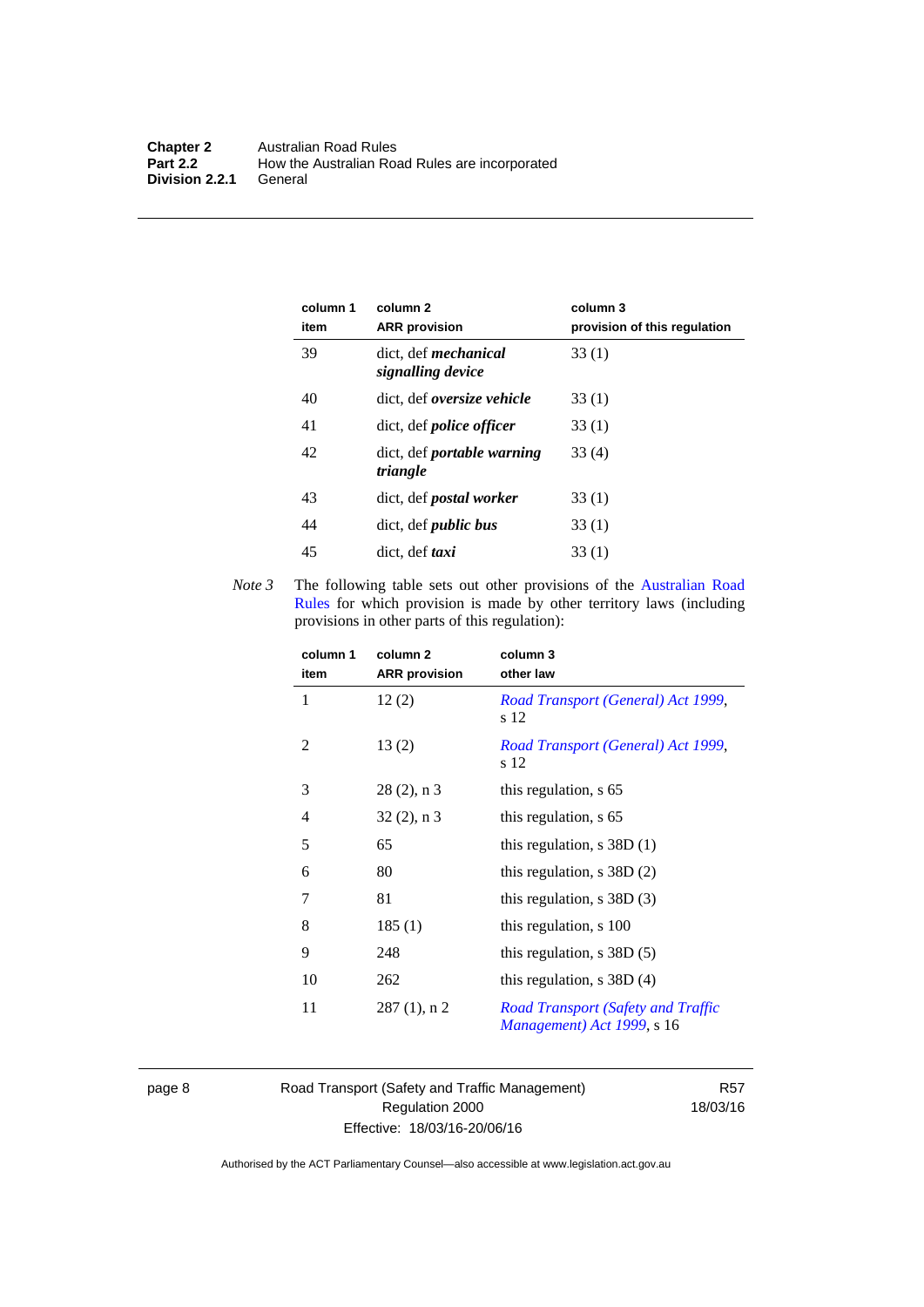| <b>Chapter 2</b> | <b>Australian Road Rules</b>                   |
|------------------|------------------------------------------------|
| <b>Part 2.2</b>  | How the Australian Road Rules are incorporated |
| Division 2.2.2   | Other provisions for the Australian Road Rules |

Section 7

| column 1<br>item | column <sub>2</sub><br><b>ARR</b> provision                           | column 3<br>other law                                                                    |
|------------------|-----------------------------------------------------------------------|------------------------------------------------------------------------------------------|
| 12               | 304                                                                   | Road Transport (General)<br>Regulation 2000, s 6 and s 7                                 |
| 13               | 311(1)(c)                                                             | <i>Heavy Vehicle National Law (ACT)</i>                                                  |
| 14               | 312(3)(c)                                                             | <b>Road Transport (Safety and Traffic</b><br><i>Management</i> ) Act 1999, s 31 and s 32 |
| 15               | dict, def <i>parking</i><br>permit for<br>people with<br>disabilities | this regulation, s 101                                                                   |
| 16               | dict, def <i>bicycle</i>                                              | Road Transport (General) Act 1999,<br>dict, def <i>bicycle</i>                           |

#### <span id="page-18-0"></span>**7 References to another law of this jurisdiction etc**

- (1) In the [Australian Road Rules,](http://www.legislation.act.gov.au//ni/db_37271/default.asp) a reference to *another law of this jurisdiction* includes a reference to the Act.
	- *Note* A reference to an Act includes a reference to the statutory instruments made or in force under the Act, including any regulation (see [Legislation Act,](http://www.legislation.act.gov.au/a/2001-14) s 104).
- (2) In the [Australian Road Rules](http://www.legislation.act.gov.au//ni/db_37271/default.asp):

*law of this jurisdiction* means a territory law or a law applying as a territory law.

*this jurisdiction* means the Australian Capital Territory.

# <span id="page-18-1"></span>**Division 2.2.2 Other provisions for the Australian Road Rules**

#### <span id="page-18-2"></span>**8 ARR r 10 (2)—penalties for offences**

For the [Australian Road Rules,](http://www.legislation.act.gov.au//ni/db_37271/default.asp) rule 10 (2), the penalty for an offence against the [Australian Road Rules](http://www.legislation.act.gov.au//ni/db_37271/default.asp) is a maximum penalty of 20 penalty units.

|--|--|

Road Transport (Safety and Traffic Management) Regulation 2000 Effective: 18/03/16-20/06/16

R57 18/03/16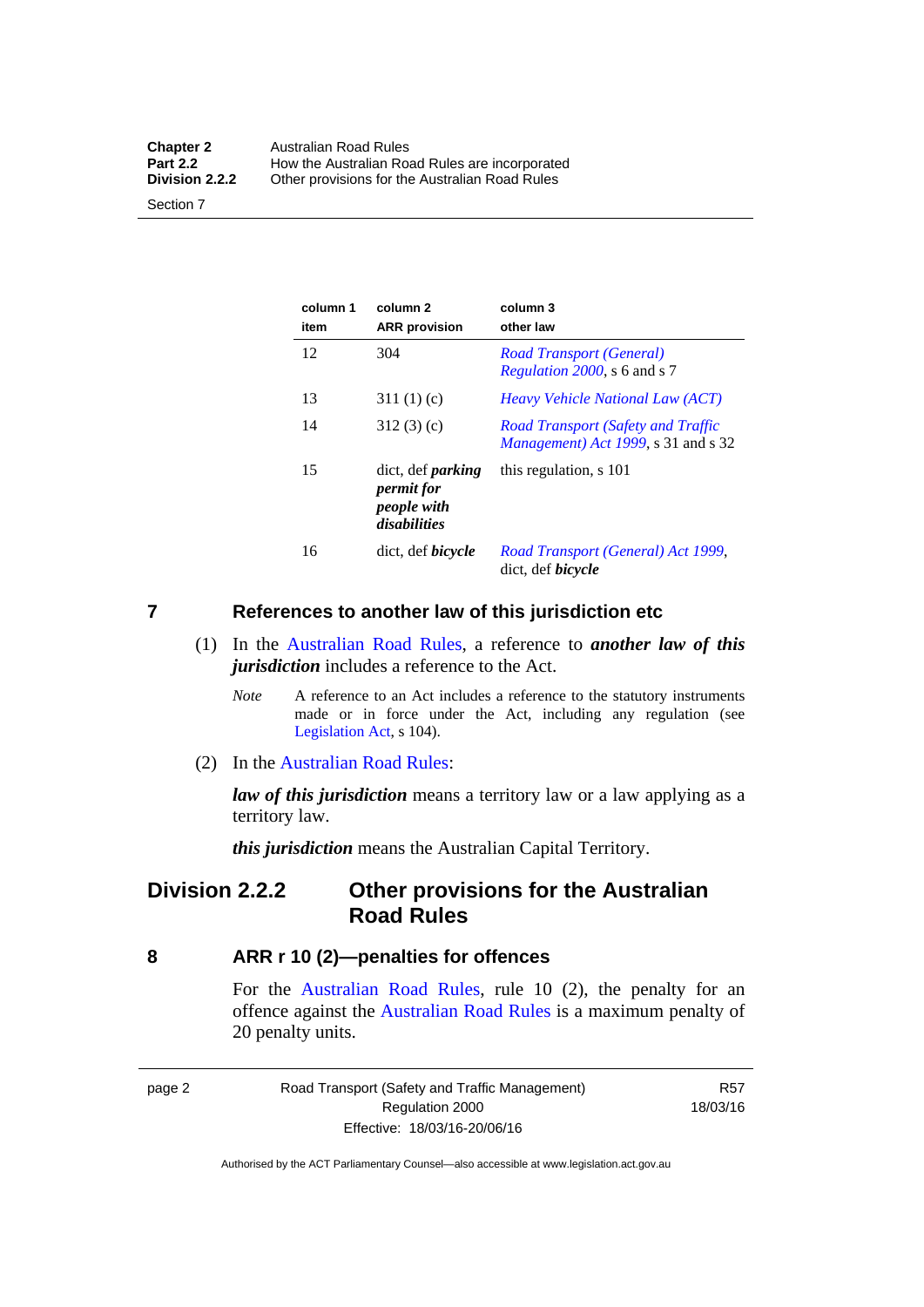#### <span id="page-19-0"></span>**9 ARR r 95—emergency stopping lane only signs**

For the [Australian Road Rules,](http://www.legislation.act.gov.au//ni/db_37271/default.asp) rule 95, the driver of a police vehicle or emergency vehicle is permitted to drive in an emergency stopping lane.

#### <span id="page-19-1"></span>**10 ARR r 104—no truck signs**

For the [Australian Road Rules,](http://www.legislation.act.gov.au//ni/db_37271/default.asp) rule 104, a driver is permitted to drive the vehicle on a road (or a bridge, causeway, ramp or similar structure forming part of a road) past a *no trucks sign* mentioned in rule 104 (1), (2) or (3) if the destination of the driver's vehicle is a place on or reached from the road (or structure) and there is no alternative route by which to reach the destination.

### <span id="page-19-2"></span>**11 ARR r 151 (3) (b)—riding a motorbike or bicycle alongside more than 1 other rider**

For the [Australian Road Rules](http://www.legislation.act.gov.au//ni/db_37271/default.asp), rule 151 (3) (b), the rider of a motorbike or bicycle is permitted to ride alongside more than 1 rider if each of the riders is taking part in an event approved by the road transport authority for this section.

# <span id="page-19-3"></span>**12 ARR r 158 (2) (c)—other vehicles permitted to travel in bus lanes**

The drivers of the following vehicles are permitted to drive in a bus lane:

- (a) taxis;
- (b) hire cars;
- (c) demand responsive service vehicles;
- (d) motorbikes.
- *Note* Section 27A applies the B light rules to drivers of taxis, hire cars, demand responsive service vehicles and motorbikes.

R57 18/03/16 page 3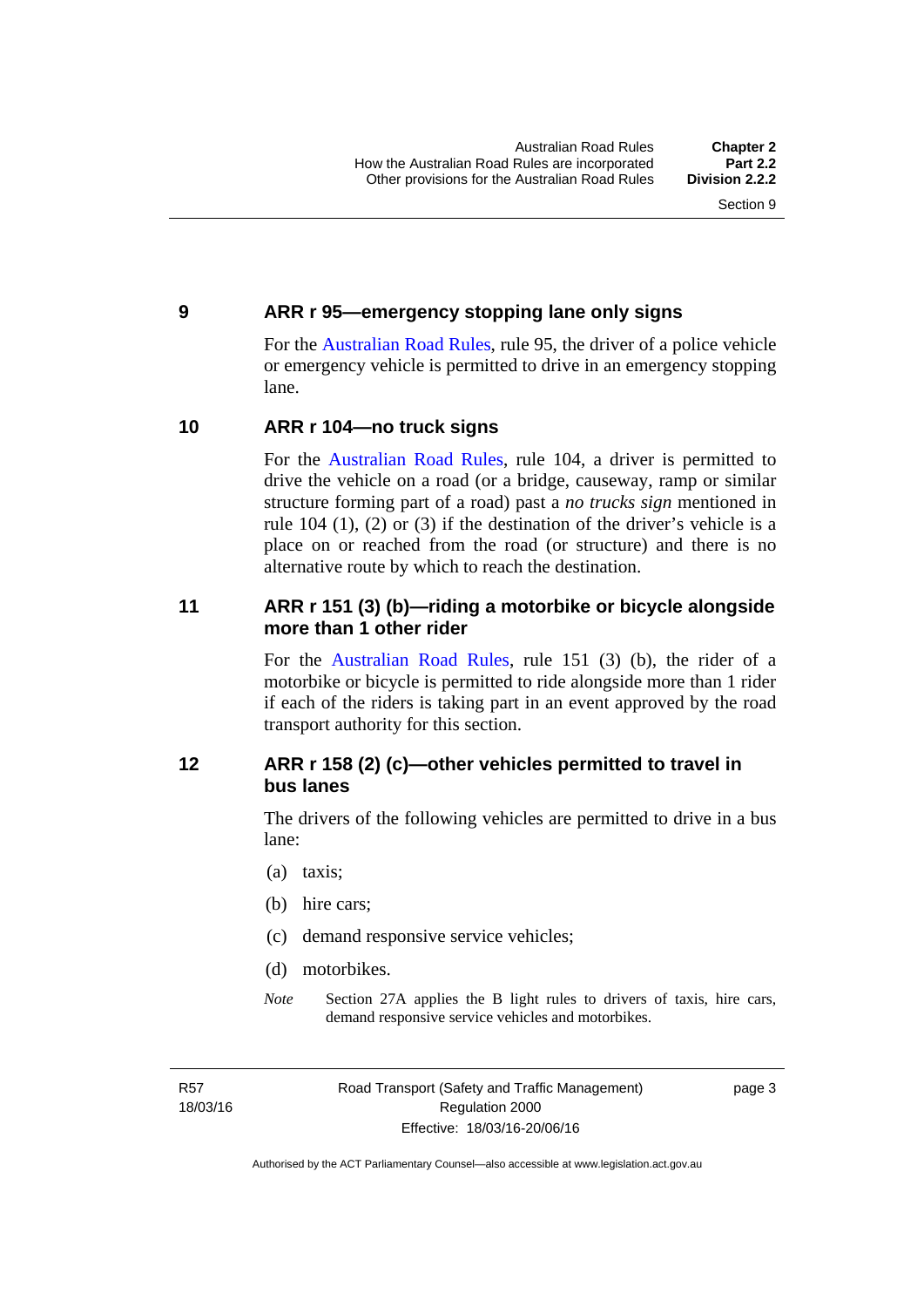# <span id="page-20-0"></span>**13 ARR r 179 (1) (c)—stopping in a loading zone—goods and permit vehicles**

- (1) For the [Australian Road Rules,](http://www.legislation.act.gov.au//ni/db_37271/default.asp) rule 179 (1) (c), the following vehicles are permitted to stop in a loading zone:
	- (a) a motor vehicle that is built mainly for the transport of goods if the vehicle is dropping off, or picking up, goods;
	- (b) a vehicle displaying a current loading zone permit if the vehicle is complying with the conditions of the permit.
- (2) In this section:

Section 13

*loading zone permit* means a loading zone permit issued under section 100.

### <span id="page-20-1"></span>**13A ARR r 179 (1) (c) and (2) (c)—stopping in loading zone taxis**

- (1) For the [Australian Road Rules,](http://www.legislation.act.gov.au//ni/db_37271/default.asp) rule 179 (1) (c), a taxi that is dropping off, or picking up, a passenger is permitted to stop in a loading zone if—
	- (a) the driver of the taxi does not leave the taxi unattended, otherwise than to comply with a passenger assistance requirement; and
	- (b) the driver complies with subsection (2).
- (2) For the [Australian Road Rules,](http://www.legislation.act.gov.au//ni/db_37271/default.asp) rule 179 (2) (c), the driver must complete the dropping off, or picking up, of the passenger, and drive on—
	- (a) within 2 minutes; or
	- (b) if the driver is required to comply with a passenger assistance requirement—as soon as possible after the driver complies with the requirement.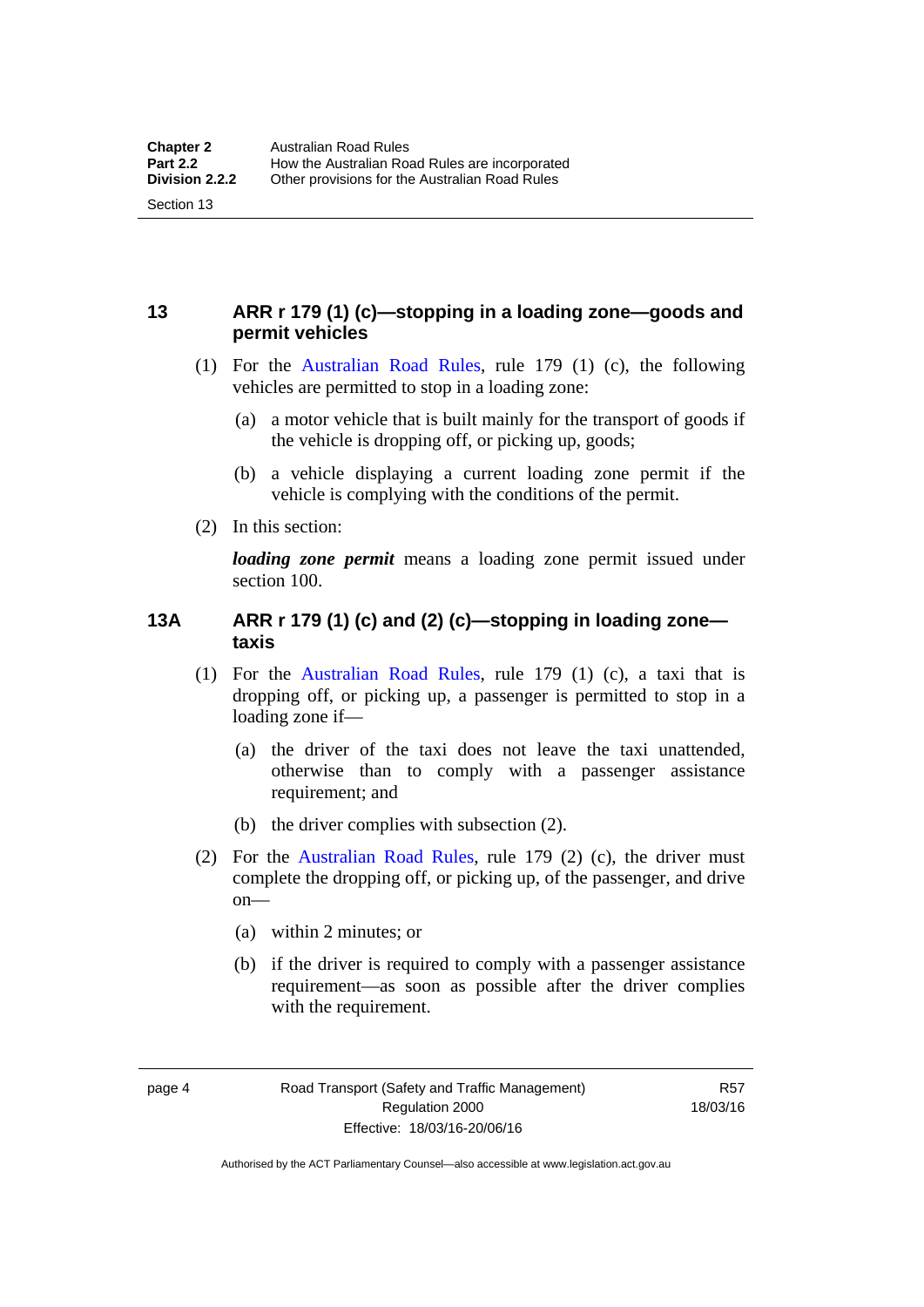(3) In this section:

*passenger assistance requirement* means a requirement under the *[Road Transport \(Public Passenger Services\) Regulation 2002](http://www.legislation.act.gov.au/sl/2002-3)*—

- (a) section 132 (5) (which requires the driver of a wheelchair-accessible taxi to provide reasonable assistance in loading and unloading a wheelchair, or a person in a wheelchair, into or from the taxi); or
- (b) section 135 (5) (which requires a taxi driver to provide reasonable assistance with a passenger's goods).
	- *Note Goods* includes luggage (see *[Road Transport \(Public Passenger](http://www.legislation.act.gov.au/sl/2002-3)  [Services\) Regulation 2002](http://www.legislation.act.gov.au/sl/2002-3)*, dict).

*unattended*—a driver leaves a taxi *unattended* if the driver leaves the taxi so the driver is over 3m from the closest point of the taxi.

### <span id="page-21-0"></span>**13B ARR r 183—stopping in a bus zone**

- (1) Despite the [Australian Road Rules](http://www.legislation.act.gov.au//ni/db_37271/default.asp), rule 183 (1), the driver of a demand responsive service vehicle may stop in a bus zone if—
	- (a) the driver is dropping off, or picking up, a passenger; and
	- (b) the vehicle is authorised to stop in the bus zone.
- (2) In this section:

*authorised to stop*, in a bus zone, for a DRS vehicle, means a bus zone that the demand responsive service vehicle is authorised to stop in under an authority under the *[Road Transport \(Public](http://www.legislation.act.gov.au/sl/2002-3)  [Passenger Services\) Regulation 2002](http://www.legislation.act.gov.au/sl/2002-3)*, section 305 (1) (DRS vehicles—bus stop and bus zone authorities).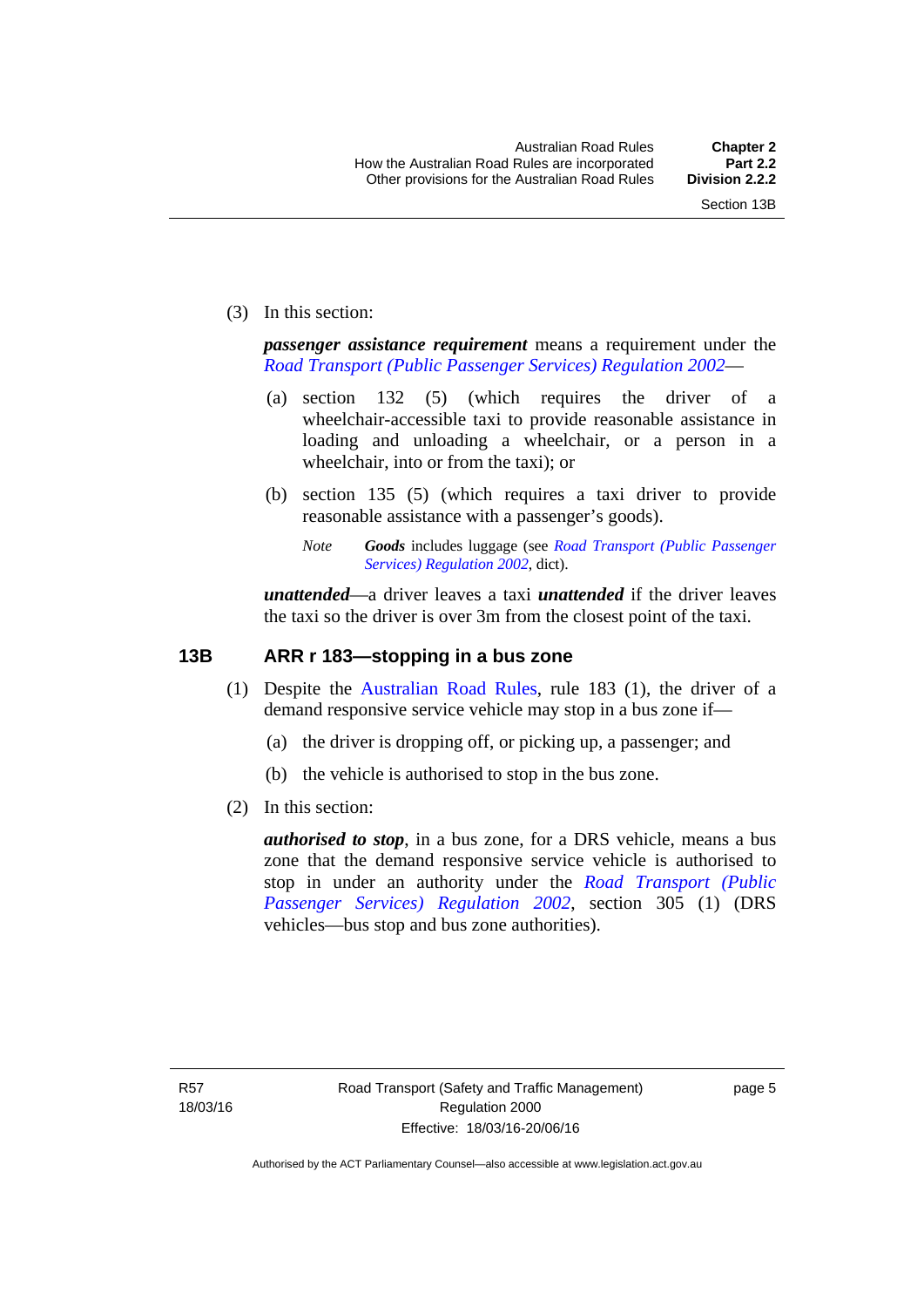#### <span id="page-22-0"></span>**13C ARR r 195—stopping at or near a bus stop**

- (1) Despite the [Australian Road Rules](http://www.legislation.act.gov.au//ni/db_37271/default.asp), rule 195 (1), the driver of a demand responsive service vehicle may stop at a bus stop, or on the road, within 20m before a sign on the road that indicates the bus stop, and 10m after the sign, if—
	- (a) the driver stops at a place on a length of road, or in an area, to which a parking control sign applies and the driver is permitted to stop at that place under the [Australian Road Rules;](http://www.legislation.act.gov.au//ni/db_37271/default.asp) or
	- (b) the driver is dropping off, or picking up, passengers and the vehicle is authorised to stop at the bus stop.
- (2) In this section:

Section 13C

*authorised to stop*, at a bus stop, for a DRS vehicle, means a bus stop that the demand responsive service vehicle is authorised to stop at under an authority under the *[Road Transport \(Public Passenger](http://www.legislation.act.gov.au/sl/2002-3)  [Services\) Regulation 2002](http://www.legislation.act.gov.au/sl/2002-3)*, section 305 (1) (DRS vehicles—bus stop and bus zone authorities).

#### <span id="page-22-1"></span>**14 ARR r 199 (2)—stopping near postbox**

For the [Australian Road Rules,](http://www.legislation.act.gov.au//ni/db_37271/default.asp) rule 199 (2):

*public postbox* means a postbox erected, maintained or used by Australia Post.

#### <span id="page-22-2"></span>**15 ARR r 206 (2) (b), (c)—time extension for people with disabilities permit**

 (1) For the [Australian Road Rules](http://www.legislation.act.gov.au//ni/db_37271/default.asp), rule 206 (2) (b), a driver to whom the [Australian Road Rules](http://www.legislation.act.gov.au//ni/db_37271/default.asp), rule 206 applies may park for not longer than 2 hours on a length of road, or in an area, to which a *permissive parking sign* applies if the maximum period of parking allowed by the sign is not longer than 30 minutes.

page 6 Road Transport (Safety and Traffic Management) Regulation 2000 Effective: 18/03/16-20/06/16

R57 18/03/16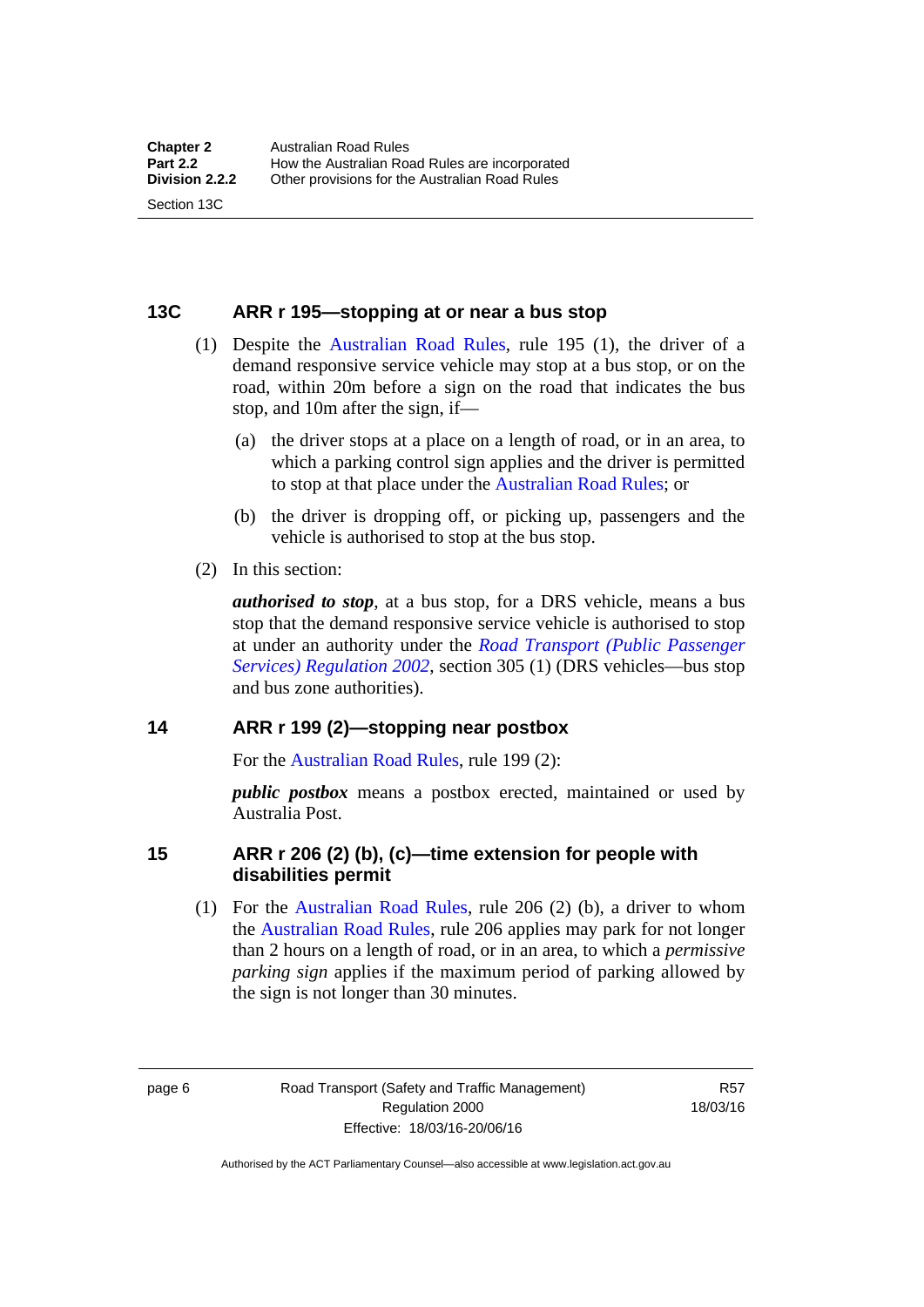(2) For the [Australian Road Rules,](http://www.legislation.act.gov.au//ni/db_37271/default.asp) rule 206 (2) (c), a driver to whom the [Australian Road Rules](http://www.legislation.act.gov.au//ni/db_37271/default.asp), rule 206 applies may park for an unlimited period on a length of road, or in an area, to which a *permissive parking sign* applies if the maximum period of parking allowed by the sign is longer than 30 minutes.

#### <span id="page-23-0"></span>**16 ARR r 207 (2) (a)—fees for parking in pay parking spaces**

- (1) For the [Australian Road Rules,](http://www.legislation.act.gov.au//ni/db_37271/default.asp) rule 207 (2) (a), if a *permissive parking sign* applies to a length of road or area that is (or is part of) a pay parking area, the relevant parking fee is payable for parking in a pay parking space on the road or in the area.
- (2) For this section, the relevant parking fee does not become payable under subsection (1) until immediately after a vehicle is parked in the pay parking space concerned.
	- *Note* Pt 3.1 of this regulation makes provision for the administration of pay parking schemes (including the designation of pay parking areas by the erection of permissive parking signs and the fixing of fees).

### <span id="page-23-1"></span>**16A ARR r 213 (5)—making a motor vehicle secure exception**

Every driver is exempt from the [Australian Road Rules](http://www.legislation.act.gov.au//ni/db_37271/default.asp), rule 213 (5).

#### <span id="page-23-2"></span>**17 ARR r 215 (4)—lights required to be fitted to a vehicle**

For the [Australian Road Rules,](http://www.legislation.act.gov.au//ni/db_37271/default.asp) rule 215 (4), the lights required to be fitted to a vehicle are the lights required to be fitted to the vehicle under the *[Road Transport \(Vehicle Registration\) Regulation 2000](http://www.legislation.act.gov.au/sl/2000-12),*  schedule 1.

R57 18/03/16 page 7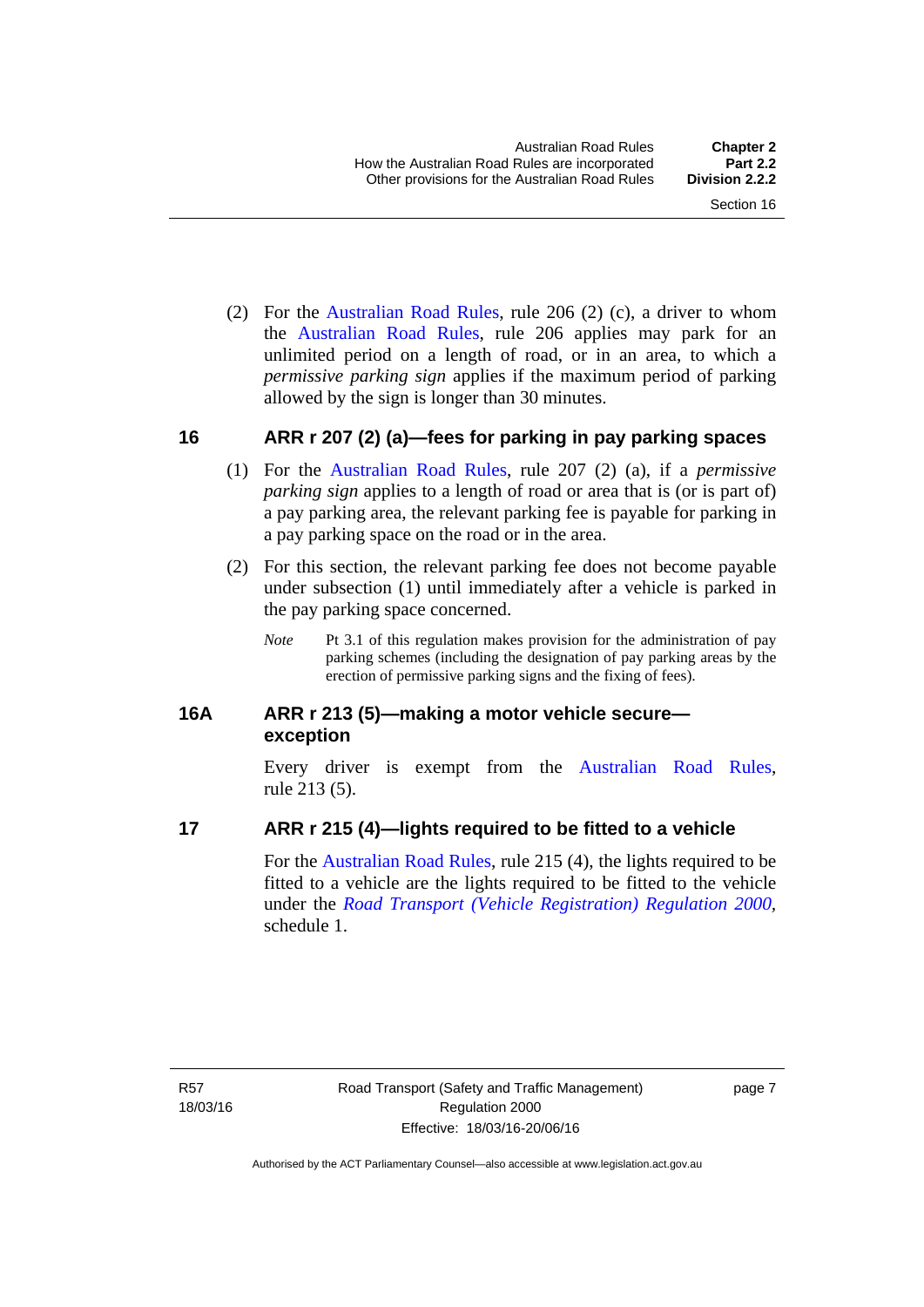# <span id="page-24-0"></span>**18 ARR r 216 (3)—towing a vehicle at night or in hazardous weather conditions**

For the [Australian Road Rules,](http://www.legislation.act.gov.au//ni/db_37271/default.asp) rule 216 (3):

*dangerous goods*—see the *[Dangerous Goods \(Road Transport\)](http://www.legislation.act.gov.au/a/2009-34)  [Act 2009](http://www.legislation.act.gov.au/a/2009-34)*, dictionary.

*placard load*—see the *[Dangerous Goods \(Road Transport\)](http://www.legislation.act.gov.au/a/2009-34)  [Act 2009](http://www.legislation.act.gov.au/a/2009-34)*, dictionary.

### <span id="page-24-1"></span>**19 ARR r 220 (3)—using lights on vehicles that are stopped**

For the [Australian Road Rules](http://www.legislation.act.gov.au//ni/db_37271/default.asp), rule 220 (3), a light of a kind required to be fitted to a vehicle is a light of that kind required to be fitted to the vehicle under the *[Road Transport \(Vehicle Registration\)](http://www.legislation.act.gov.au/sl/2000-12)  [Regulation 2000](http://www.legislation.act.gov.au/sl/2000-12)*, schedule 1.

# <span id="page-24-2"></span>**20 ARR r 221 (f)—using hazard warning lights on buses carrying children**

- (1) This section applies to a bus that is carrying children and is fitted with hazard warning lights in accordance with the *[Road Transport](http://www.legislation.act.gov.au/sl/2000-12)  [\(Vehicle Registration\) Regulation 2000](http://www.legislation.act.gov.au/sl/2000-12)*, schedule 1, but is not fitted with any other warning lights in accordance with that schedule.
- (2) For the [Australian Road Rules](http://www.legislation.act.gov.au//ni/db_37271/default.asp), rule 221 (f), if the driver of the bus stops the bus to drop off or pick up a child, the driver is permitted to operate the hazard warning lights.

### <span id="page-24-3"></span>**21 ARR r 222—using warning lights on buses carrying children**

(1) This section applies to a bus that is carrying children and is fitted with warning lights (other than hazard warning lights) in accordance with the *[Road Transport \(Vehicle Registration\) Regulation 2000](http://www.legislation.act.gov.au/sl/2000-12)*, schedule 1.

page 8 Road Transport (Safety and Traffic Management) Regulation 2000 Effective: 18/03/16-20/06/16

R57 18/03/16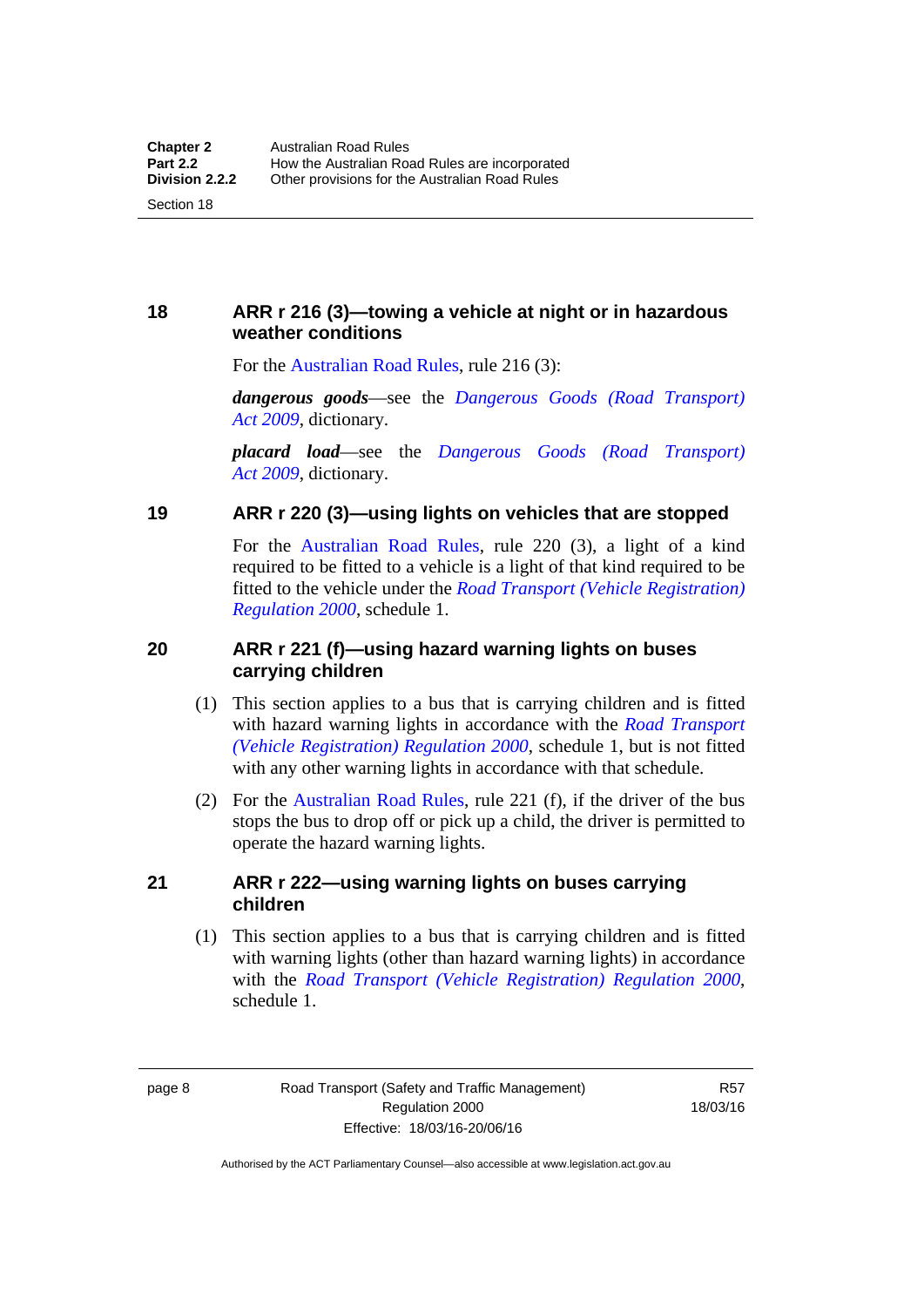(2) For the [Australian Road Rules](http://www.legislation.act.gov.au//ni/db_37271/default.asp), rule 222, the driver of the bus must operate the warning lights by activating them.

#### <span id="page-25-0"></span>**22 ARR r 225—use of radar detectors**

Every driver is exempt from rule 225 of the [Australian Road Rules.](http://www.legislation.act.gov.au//ni/db_37271/default.asp)

*Note* The [Australian Road Rules](http://www.legislation.act.gov.au//ni/db_37271/default.asp), r 225 is superfluous in the ACT because the [Act,](http://www.legislation.act.gov.au/a/1999-80/default.asp) s 9 (2) makes it an offence for a person to drive or park a motor vehicle on a road or road related area if a traffic offence evasion device is fitted to, applied to, or carried in the vehicle.

#### <span id="page-25-1"></span>**22A ARR r 236 (6)—hitchhiking, roadside commerce etc permitted**

- (1) For the [Australian Road Rules](http://www.legislation.act.gov.au//ni/db_37271/default.asp), rule 236 (6)—
	- (a) a pedestrian may stand on, or move onto, a road to—
		- (i) solicit contributions, employment or business from an occupant of a vehicle; or
		- (ii) hitchhike; or
		- (iii) display an advertisement; or
		- (iv) sell or offer articles for sale; or
		- (v) wash or clean, or offer to clean, the windscreen of a vehicle; and
	- (b) a person in a vehicle may buy, or offer to buy, an article or service from a person standing on a road.

page 9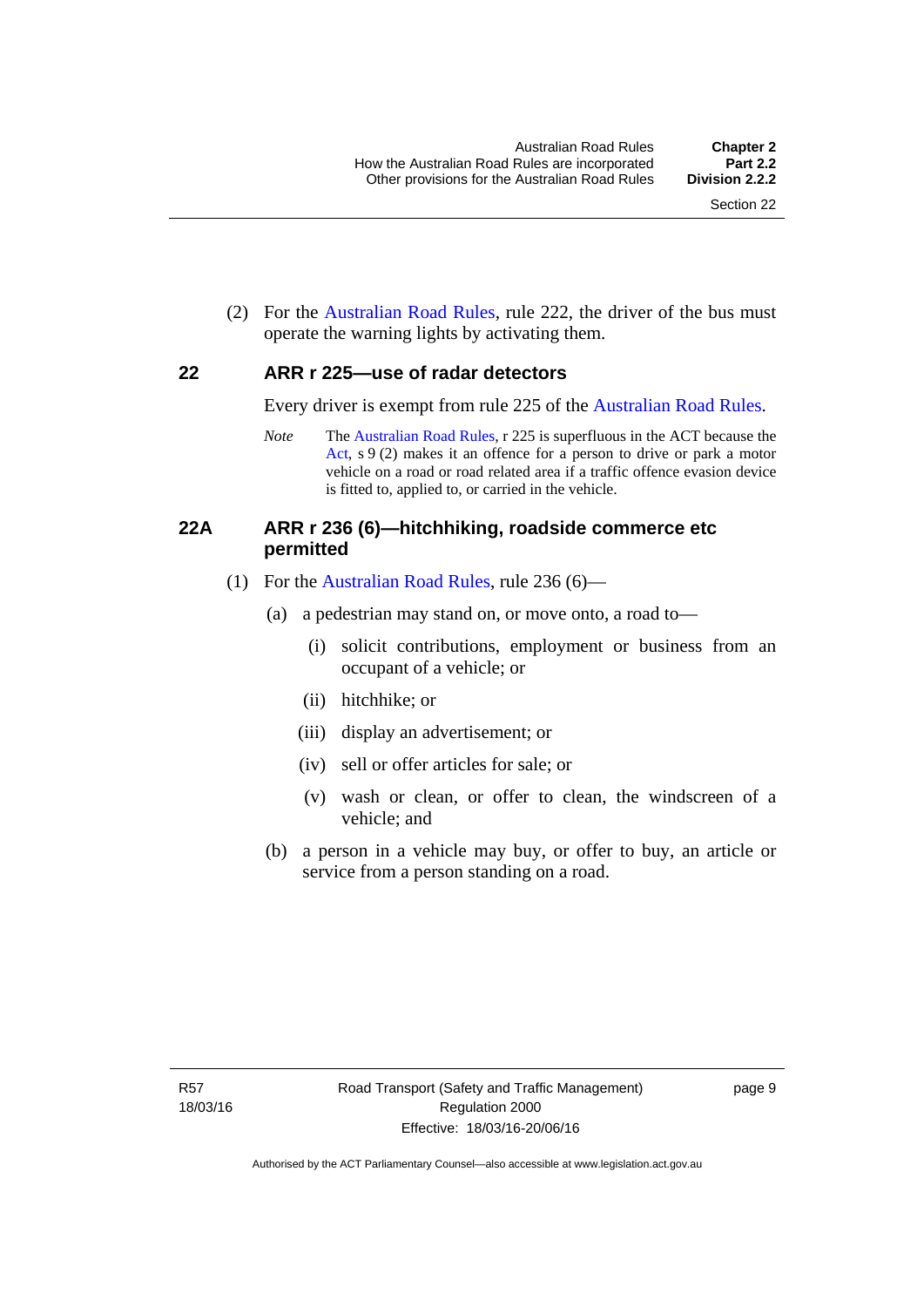(2) In this section:

*road* includes any shoulder of the road, and any median strip, painted island or traffic island, but does not include any other roadrelated area.

*Note Median strip*, *painted island* and *traffic island* are defined in the [Australian Road Rules](http://www.legislation.act.gov.au//ni/db_37271/default.asp), dictionary, *shoulder* is defined in [ARR,](http://www.legislation.act.gov.au//ni/db_37271/default.asp) r 12, and *road-related area* is defined in the [ARR,](http://www.legislation.act.gov.au//ni/db_37271/default.asp) r 13.

#### <span id="page-26-0"></span>**23 ARR r 244C—motorised scooters not to be used**

For the [Australian Road Rules](http://www.legislation.act.gov.au//ni/db_37271/default.asp), rule 244C, a person must not use a motorised scooter on a road or road related area.

#### <span id="page-26-1"></span>**24 ARR r 266 (7)—wearing of seatbelts by passengers under 16 years old**

For the [Australian Road Rules,](http://www.legislation.act.gov.au//ni/db_37271/default.asp) rule 266 (7):

*approved booster seat* means a booster seat that is approved by the road transport authority under section 66 (1) (b) (Approvals etc by road transport authority).

*approved child restraint* means a child restraint that is approved by the road transport authority under section 66 (1) (c) (Approvals etc by road transport authority).

*approved child safety harness* means a child safety harness that is approved by the road transport authority under section 66 (1) (d) (Approvals etc by road transport authority).

#### <span id="page-26-2"></span>**26 ARR r 270 (3)—wearing motorbike helmets**

For the [Australian Road Rules,](http://www.legislation.act.gov.au//ni/db_37271/default.asp) rule 270 (3):

*approved motor bike helmet* means a protective helmet for motorbike riders that is approved by the road transport authority under section 66 (1) (e) (Approvals etc by road transport authority).

page 10 Road Transport (Safety and Traffic Management) Regulation 2000 Effective: 18/03/16-20/06/16

R57 18/03/16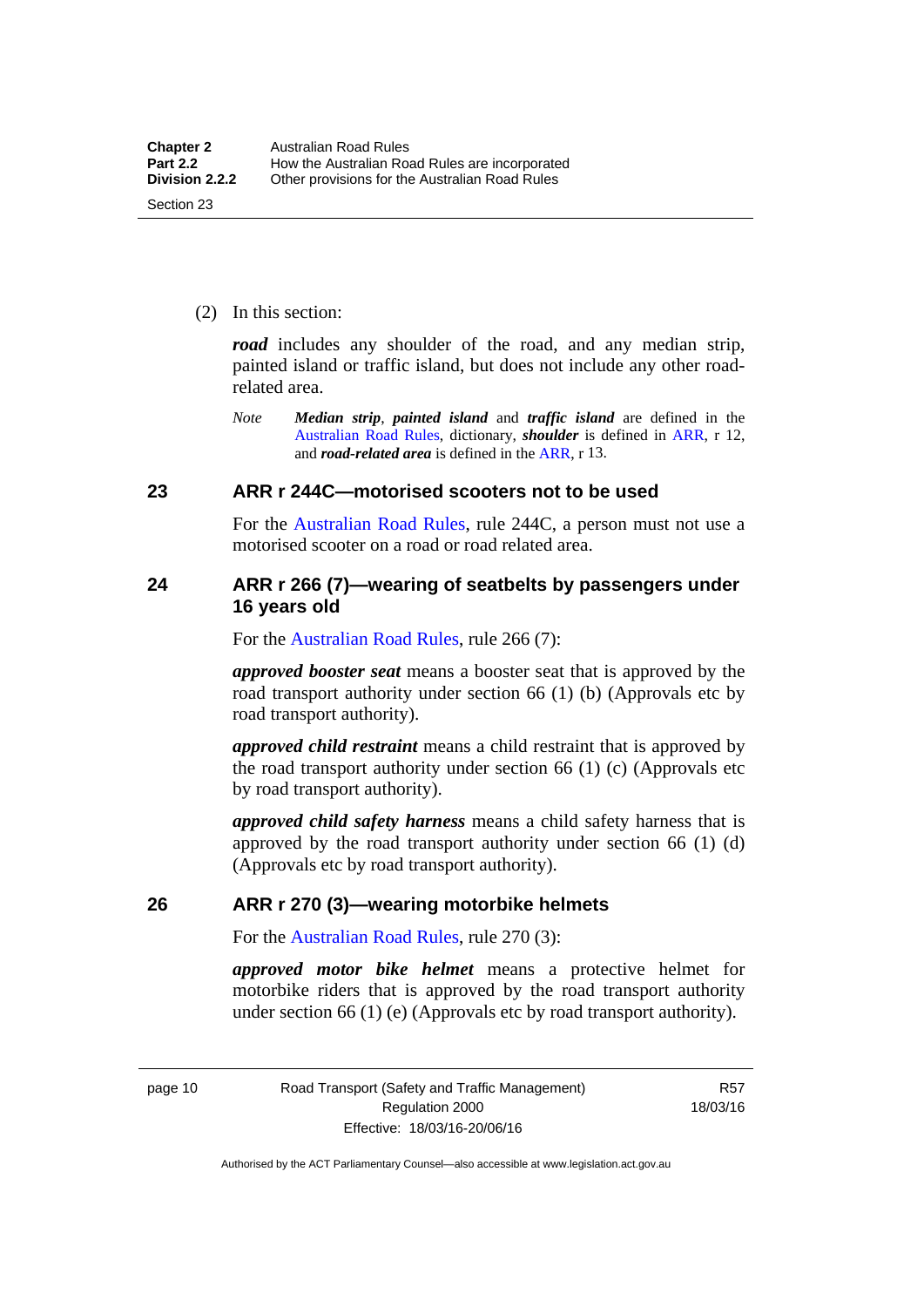# <span id="page-27-0"></span>**27 ARR r 271 (6)—riding on motorbikes**

For the [Australian Road Rules](http://www.legislation.act.gov.au//ni/db_37271/default.asp), rule 271 (6):

- (a) the [Australian Road Rules,](http://www.legislation.act.gov.au//ni/db_37271/default.asp) rule 271 (2) does not apply to a passenger on a motorbike to the extent that the passenger is exempt from the subrule under section 67 (Exemption from requirement about riding on motorbikes); and
- (b) the [Australian Road Rules](http://www.legislation.act.gov.au//ni/db_37271/default.asp), rule 271 (3) does not apply to the rider of a motorbike in relation to a passenger to the extent that, under paragraph (a), rule 271 (2) does not apply to the passenger.

# <span id="page-27-1"></span>**27A ARR r 280 (2) (a)—other vehicles to which B light rules apply**

The following classes of vehicles are specified:

- (a) taxis;
- (b) hire cars;
- (c) demand responsive service vehicles;
- (d) motorbikes.
- *Note* This section applies the B light rules to drivers of taxis, hire cars, demand responsive service vehicles and riders of motorbikes who, under s 12, are allowed to drive in bus lanes.

# <span id="page-27-2"></span>**28 ARR r 287 (3), (4)—duties of participants in crashes**

 (1) For the [Australian Road Rules,](http://www.legislation.act.gov.au//ni/db_37271/default.asp) rule 287 (3), a driver of a motor vehicle involved in a crash is taken to have given the driver's required particulars to a police officer if the driver supplies the particulars in accordance with the requirements of the crash reporting website.

page 11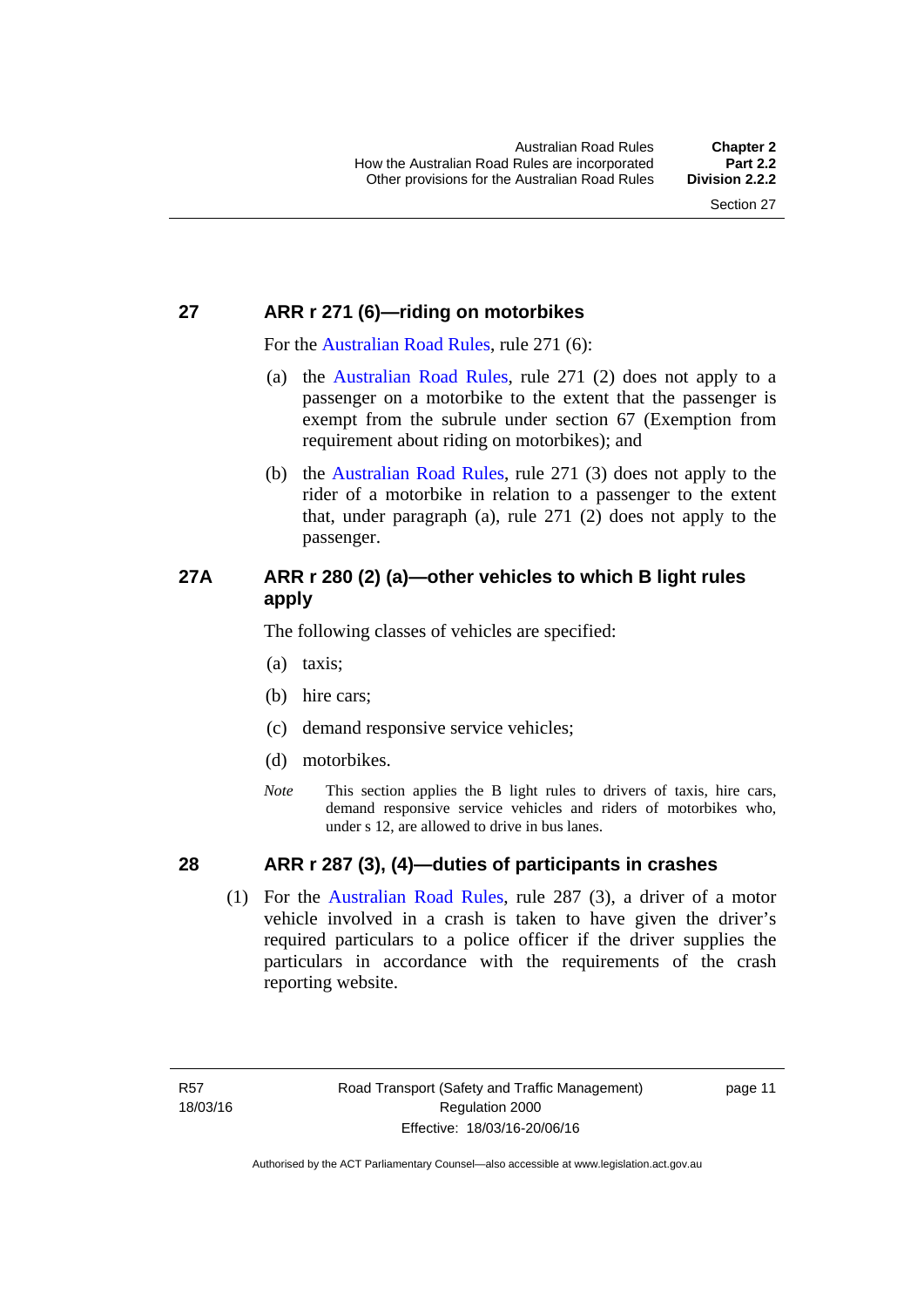- (2) For the [Australian Road Rules](http://www.legislation.act.gov.au//ni/db_37271/default.asp), rule 287 (3) (e), every crash not mentioned in the [Australian Road Rules,](http://www.legislation.act.gov.au//ni/db_37271/default.asp) rule 287 (3) (a) to (d) must be reported to a police officer.
	- *Note* The [Australian Road Rules](http://www.legislation.act.gov.au//ni/db_37271/default.asp), r 287 (3) (e) requires the driver (or the driver's representative) to give the driver's required particulars, within the required time, about a crash to a police officer if the crash is required to be reported to a police officer under another law of this jurisdiction.
- (3) For the [Australian Road Rules](http://www.legislation.act.gov.au//ni/db_37271/default.asp), rule 287 (4), definition of *required particulars*, information required to be given to a police officer about a crash includes an explanation of the circumstances of the crash.
- (4) In this section:

Section 29

*crash reporting website* means the website operated by the Territory for the purpose of receiving information about crashes.

*Note* The crash reporting website can be accessed through the Canberra Connect website [\(www.canberraconnect.act.gov.au](http://www.canberraconnect.act.gov.au/)). The website can also be accessed through the website for police services in the ACT [\(www.afp.gov.au\)](http://www.afp.gov.au/).

# <span id="page-28-0"></span>**29 ARR r 289 (1) (g)—driving on nature strip**

For the [Australian Road Rules](http://www.legislation.act.gov.au//ni/db_37271/default.asp), rule 289 (1) (g), a driver may drive the driver's vehicle on a nature strip adjacent to a length of road in a built-up area if the vehicle—

- (a) is a motor vehicle (other than a ride-on lawnmower) that is built and used solely for cutting grass, or for purposes incidental to cutting grass; or
- (b) is a motor vehicle that is designed for cleaning footpaths and is being driven on the nature strip for the purpose of cleaning a footpath and is displaying an amber flashing light; or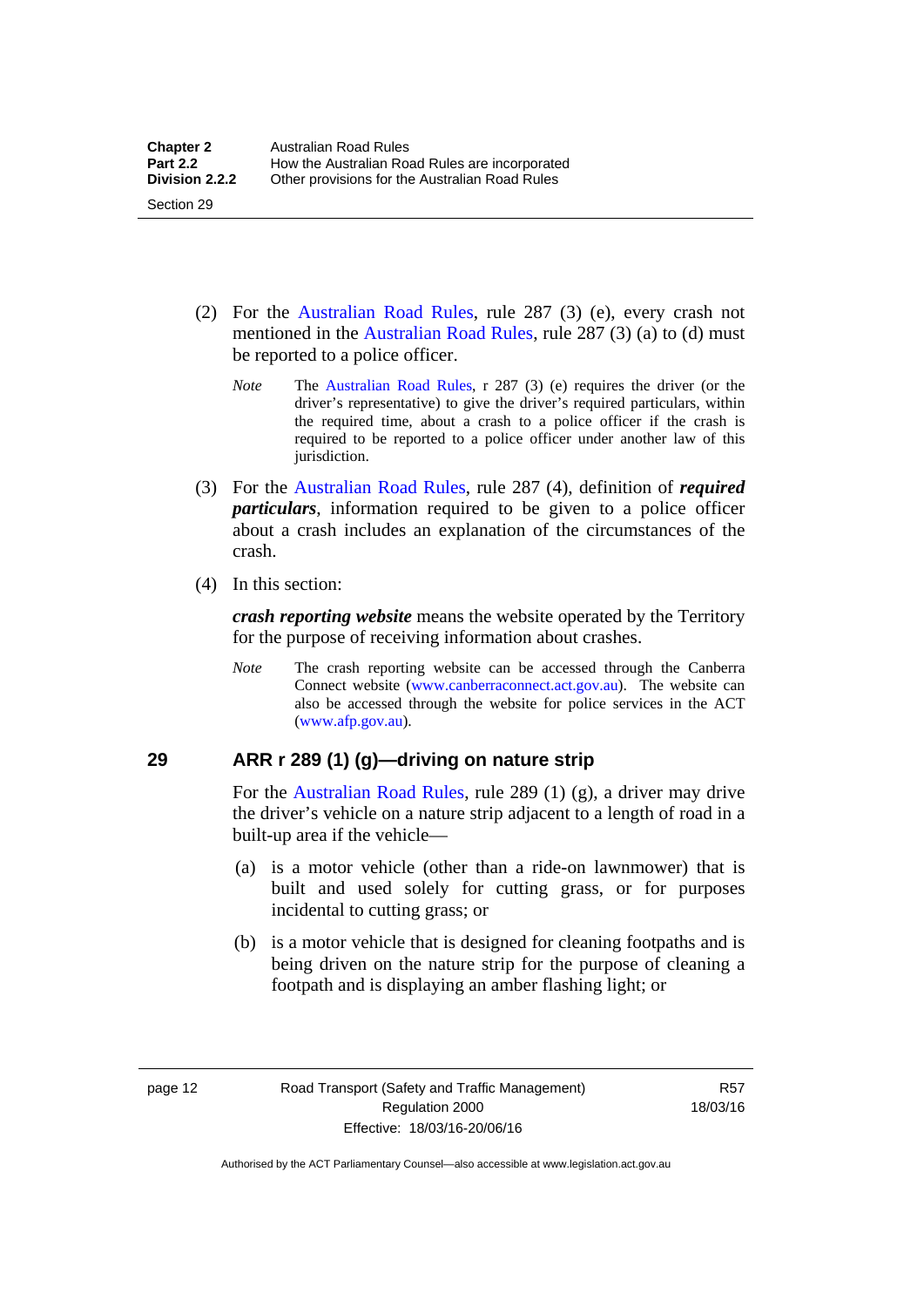- (c) is being used to transport goods or materials for use in (or for the purposes of) the construction or maintenance of roads by or on behalf of the Territory; or
- (d) is a postal vehicle that is  $-$ 
	- (i) a motorbike with an engine capacity of not more than 110mL; and
	- (ii) being driven at a speed of not more than 10km/h.
- (e) is being used by a person in the course of his or her duties as a person authorised under this regulation to use a traffic offence detection device.

#### <span id="page-29-0"></span>**30 ARR r 298—driving with a person in or on trailer**

- (1) For the [Australian Road Rules](http://www.legislation.act.gov.au//ni/db_37271/default.asp), rule 298, a trailer is exempt if—
	- (a) the trailer is being towed by a police vehicle or emergency vehicle; or
	- (b) the carriage of passengers is permitted in a part of the trailer and anyone in the trailer is in that part; or
	- (c) anyone who is in the trailer is engaged in the door-to-door delivery or collection of goods, or in the collection of waste or garbage, and the trailer is not travelling faster than 25 km/h; or
	- (d) in all the circumstances, there is no reasonable danger of anyone in the trailer falling from the trailer or being injured.
- (2) For this section, the carriage of passengers is permitted in a part of a trailer if the part is designed primarily for—
	- (a) the carriage of passengers; or
	- (b) the carriage of goods, but is enclosed.

page 13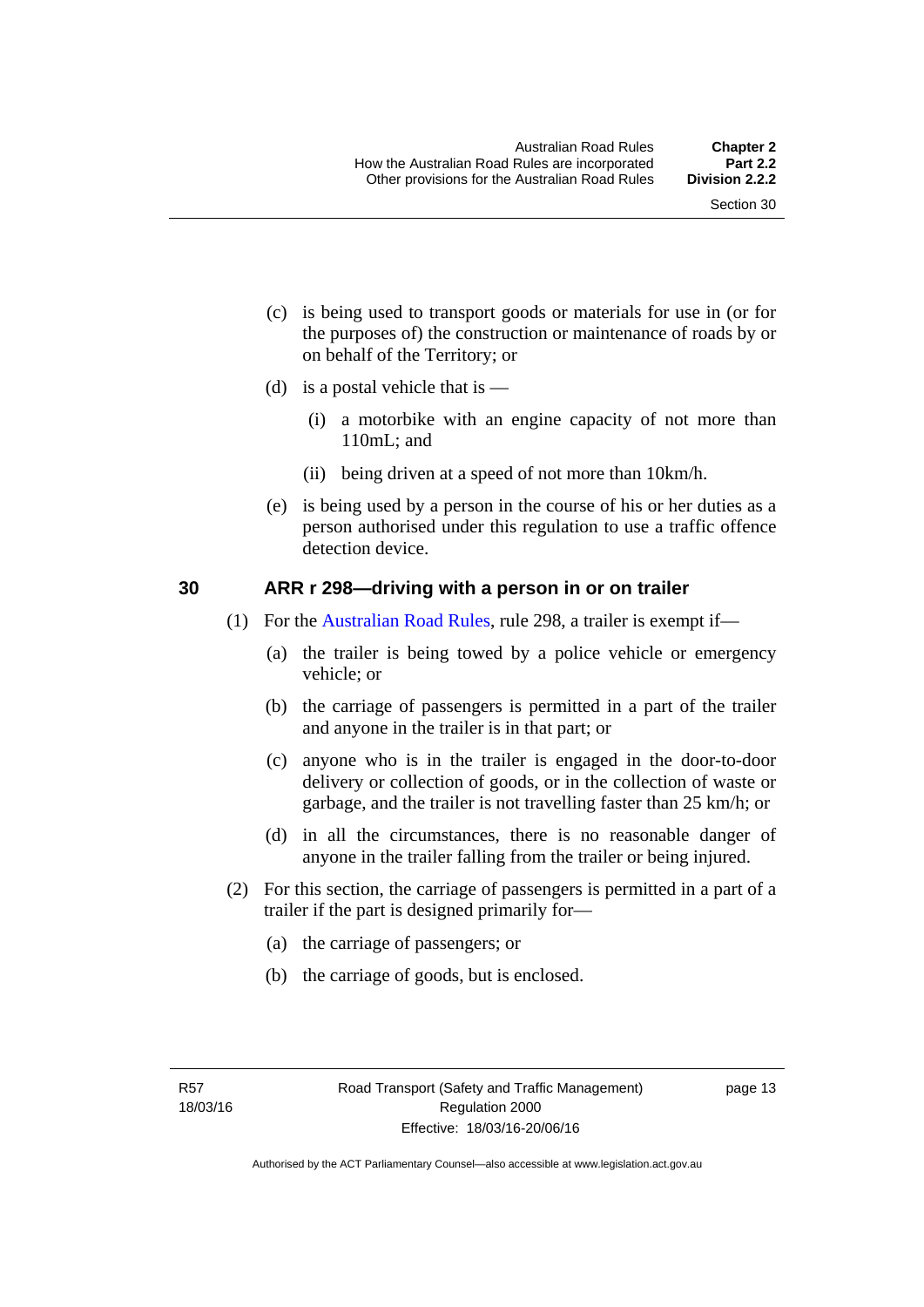(3) In this section:

*enclosed*, for a part of a trailer, means enclosed by—

- (a) the structure of the trailer; or
- (b) a canopy, cage or other device fitted to the trailer that is of a kind approved by the road transport authority under section 66 (1) (f) (Approvals etc by road transport authority).

*in* includes on.

#### <span id="page-30-0"></span>**30A ARR r 299—television receivers and visual display units in motor vehicles**

- (1) For the [Australian Road Rules](http://www.legislation.act.gov.au//ni/db_37271/default.asp), rule 299 (2) (c), a driver and vehicle are exempt if the visual display unit is, or is part of, a driver's aid that is—
	- (a) an integrated part of the vehicle design; or
	- (b) secured in a mounting affixed to the vehicle while being used.
- (2) For subsection (1), a visual display unit is secured in a mounting affixed to the vehicle if, and only if—
	- (a) the mounting is commercially designed and manufactured for that purpose; and
	- (b) the visual display unit is secured in the mounting, and the mounting is affixed to the vehicle, in the manner intended by the manufacturer.
- (3) The [Australian Road Rules](http://www.legislation.act.gov.au//ni/db_37271/default.asp), rule 299 (2) (aa), rule 299 (2) (b) and rule 299 (3) do not apply.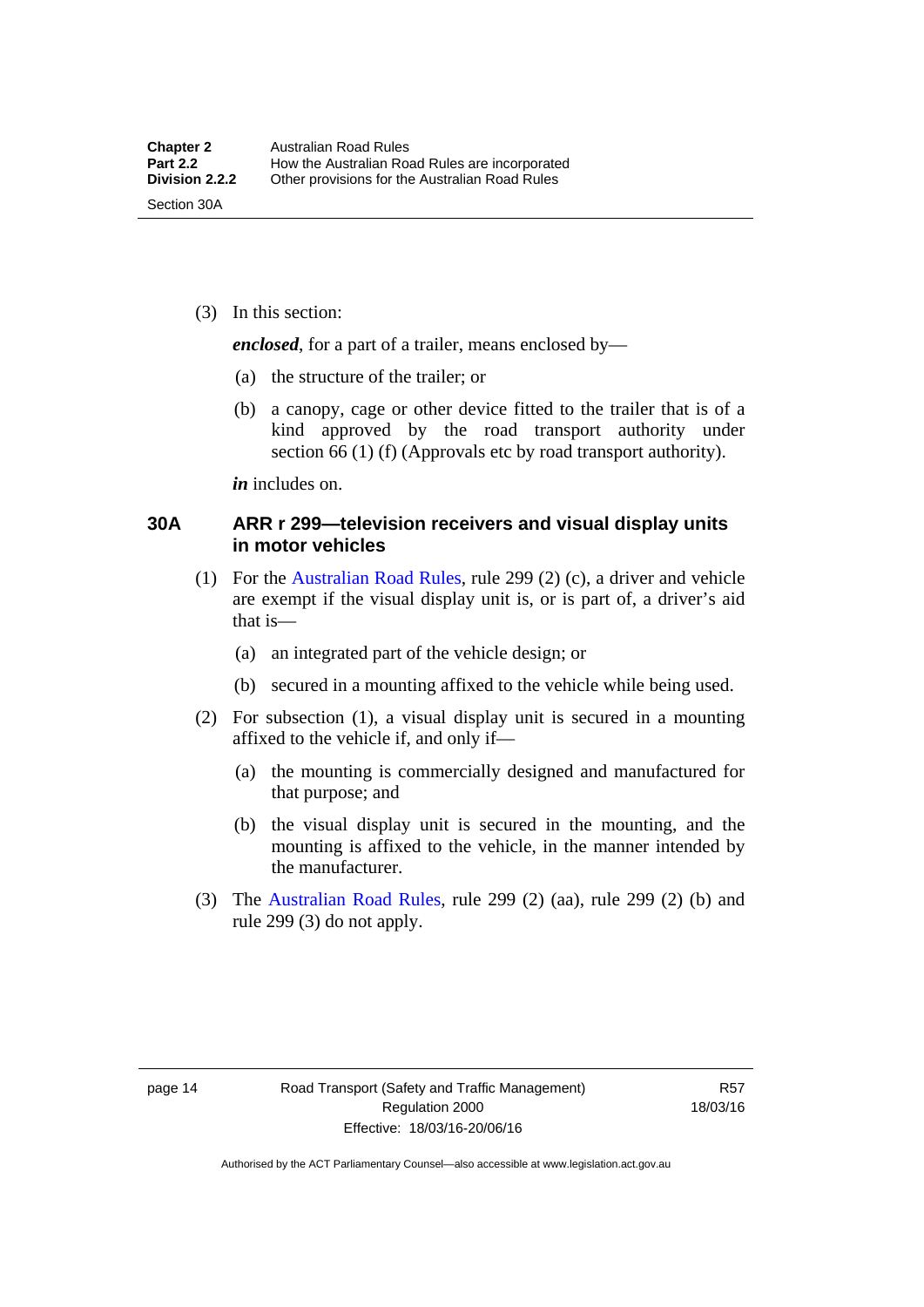### <span id="page-31-0"></span>**30B ARR r 300 (1) (c)—use of mobile phone**

- (1) For the [Australian Road Rules,](http://www.legislation.act.gov.au//ni/db_37271/default.asp) rule 300 (1) (c), a driver may use a mobile phone while the vehicle is moving, or is stationary but not parked, if the phone is—
	- (a) being used to perform a navigational or intelligent highway and vehicle system function; and
	- (b) secured in a mounting affixed to the vehicle.
- (2) For subsection (1), a mobile phone is secured in a mounting affixed to the vehicle if, and only if—
	- (a) the mounting is commercially designed and manufactured for that purpose; and
	- (b) the mobile phone is secured in the mounting, and the mounting is affixed to the vehicle, in the manner intended by the manufacturer.

# <span id="page-31-1"></span>**31 ARR r 310 (3), (4)—exemption for road workers etc**

- (1) For the [Australian Road Rules](http://www.legislation.act.gov.au//ni/db_37271/default.asp), rule 310 (3) (b), the road transport authority may authorise a person to engage in speed zoning tests.
- (2) For the [Australian Road Rules](http://www.legislation.act.gov.au//ni/db_37271/default.asp), rule 310 (4), definition of *roadworks*, the road transport authority may authorise—
	- (a) installation or maintenance work on, above or below a road; or
	- (b) installation or maintenance of a traffic control device; or
	- (c) a traffic survey.
- (3) This section is additional to, and does not limit, any other power of the road transport authority or anyone else under a territory law to authorise something mentioned in this section.
	- *Note* Under the Act, the road transport authority can authorise a person to install or display (or to interfere with, change or remove) a prescribed traffic control device.

R57 18/03/16 Road Transport (Safety and Traffic Management) Regulation 2000 Effective: 18/03/16-20/06/16

page 15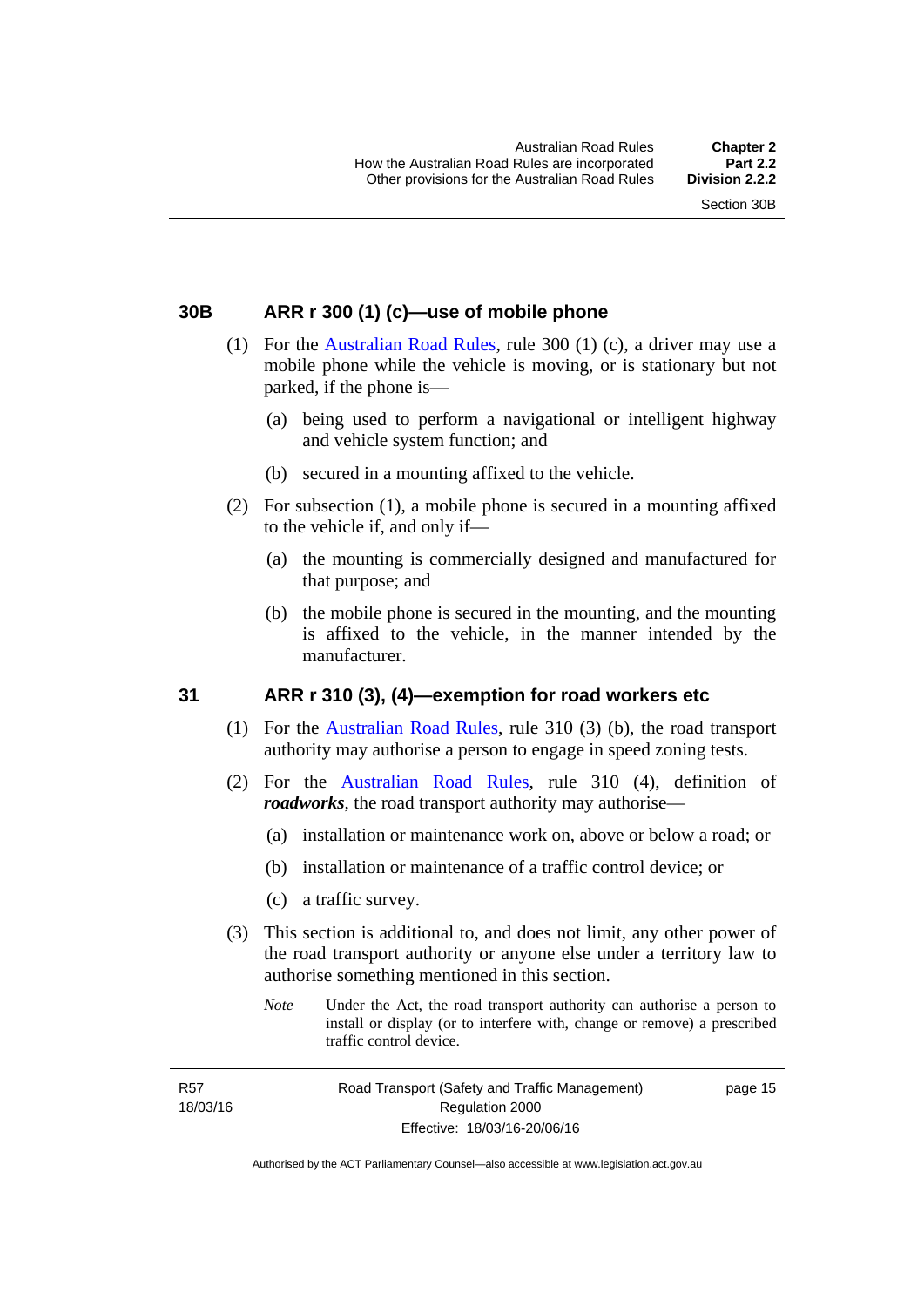### <span id="page-32-0"></span>**32 ARR r 313—postal workers**

For the [Australian Road Rules,](http://www.legislation.act.gov.au//ni/db_37271/default.asp) rule 313—

- (a) the [Australian Road Rules,](http://www.legislation.act.gov.au//ni/db_37271/default.asp) rule 186 (Stopping in a mail zone) does not apply to the driver of a postal vehicle; and
- (b) the [Australian Road Rules](http://www.legislation.act.gov.au//ni/db_37271/default.asp), rule 288 (Driving on a path) does not apply to the driver of a postal vehicle if—
	- (i) the vehicle is a motorbike with an engine capacity of not more than 110mL; and
	- (ii) the vehicle is being driven at a speed of not more than 10km/h.

#### <span id="page-32-1"></span>**33 ARR dict—definitions for dictionary**

(1) For the [Australian Road Rules,](http://www.legislation.act.gov.au//ni/db_37271/default.asp) dictionary:

*approved bicycle helmet* means a protective helmet for bicycle riders that is approved by the road transport authority under section 66 (1) (a) (Approvals etc by road transport authority).

*approved seatbelt* means a seatbelt that complies with ADR 4 or ADR 68.

*authorised person,* for a provision of the [Australian Road Rules](http://www.legislation.act.gov.au//ni/db_37271/default.asp), means a person who is appointed as, or prescribed to be, an authorised person under the *[Road Transport \(General\) Act 1999](http://www.legislation.act.gov.au/a/1999-77)* for the [Australian Road Rules](http://www.legislation.act.gov.au//ni/db_37271/default.asp) or the provision.

#### *emergency worker* means—

 (a) a member of the ambulance service rendering or providing transport for sick or injured people; or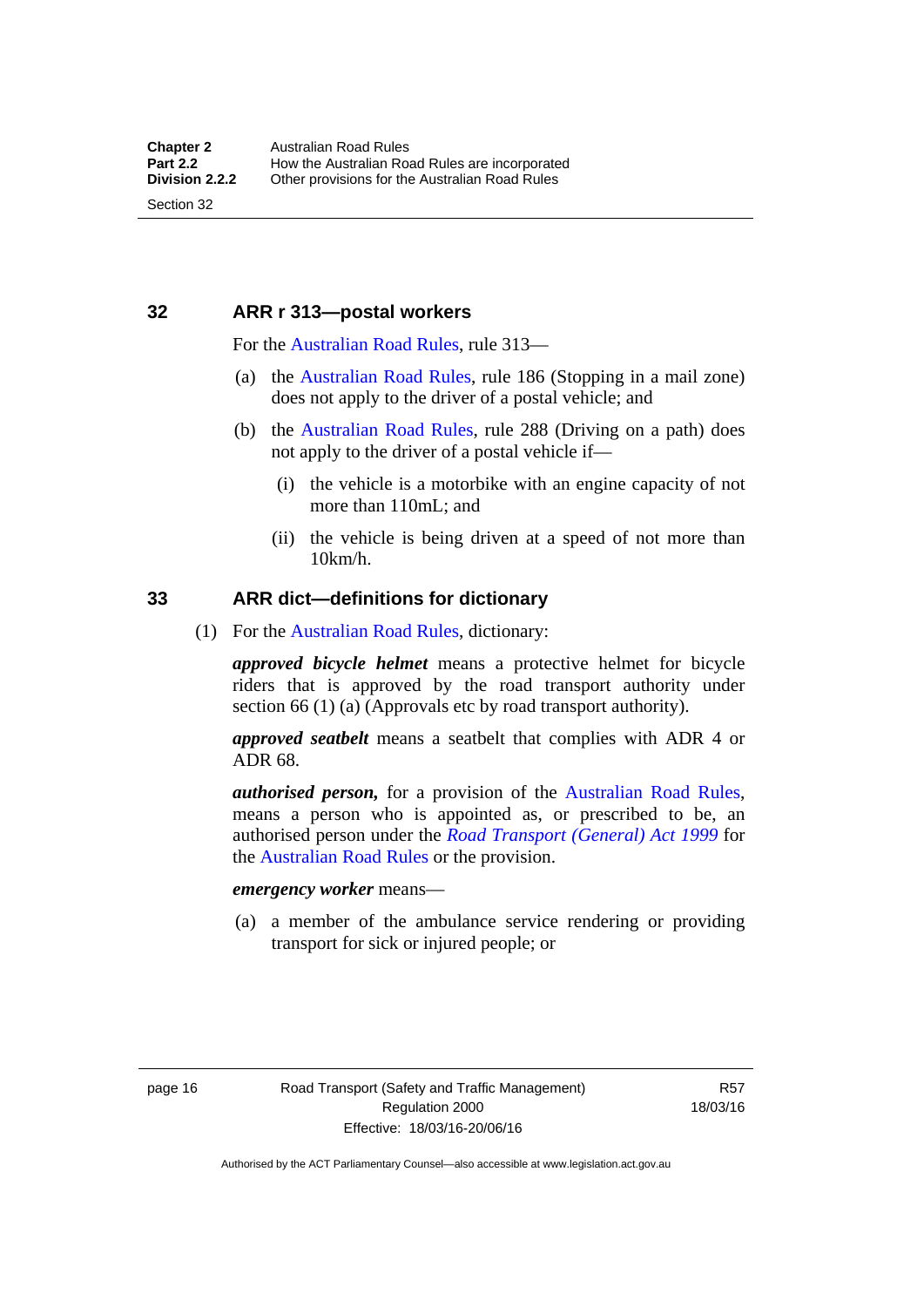- (b) a member of the ambulance service, fire and rescue, the rural fire service or the SES providing transport in an emergency; or
- (c) a person who is declared by the road transport authority under section 66 (1) (g) (Approvals etc by road transport authority) to be an emergency worker.

*mechanical signalling device*, in relation to a vehicle, means a device that—

- (a) is fitted to the vehicle; and
- (b) is a mechanical signalling device or turn signal that complies with the *[Road Transport \(Vehicle Registration\)](http://www.legislation.act.gov.au/sl/2000-12)  [Regulation 2000](http://www.legislation.act.gov.au/sl/2000-12)*, schedule 1.

*oversize vehicle* means a vehicle with a dimension that, including the dimension of any load, exceeds a relevant dimension limit under—

- (a) the *[Heavy Vehicle National Law \(ACT\)](http://www.legislation.act.gov.au/a/db_49155/default.asp)*; or
- (b) the *[Road Transport \(Vehicle Registration\) Regulation 2000](http://www.legislation.act.gov.au/sl/2000-12)*.
- *Note* A reference to an Act includes a reference to the statutory instruments made or in force under the Act, including any regulation (see [Legislation Act,](http://www.legislation.act.gov.au/a/2001-14) s 104).

*police officer*—see the [Legislation Act](http://www.legislation.act.gov.au/a/2001-14), dictionary, part 1.

*postal worker* means an employee of Australia Post or anyone else engaged by Australia Post to deliver post.

*public bus*—see the *[Road Transport \(Public Passenger Services\)](http://www.legislation.act.gov.au/a/2001-62)  [Act 2001](http://www.legislation.act.gov.au/a/2001-62)*, dictionary.

*taxi*—

 (a) see the *[Road Transport \(Public Passenger Services\) Act 2001](http://www.legislation.act.gov.au/a/2001-62)*, section 45 (Meaning of *taxi*); and

R57 18/03/16 page 17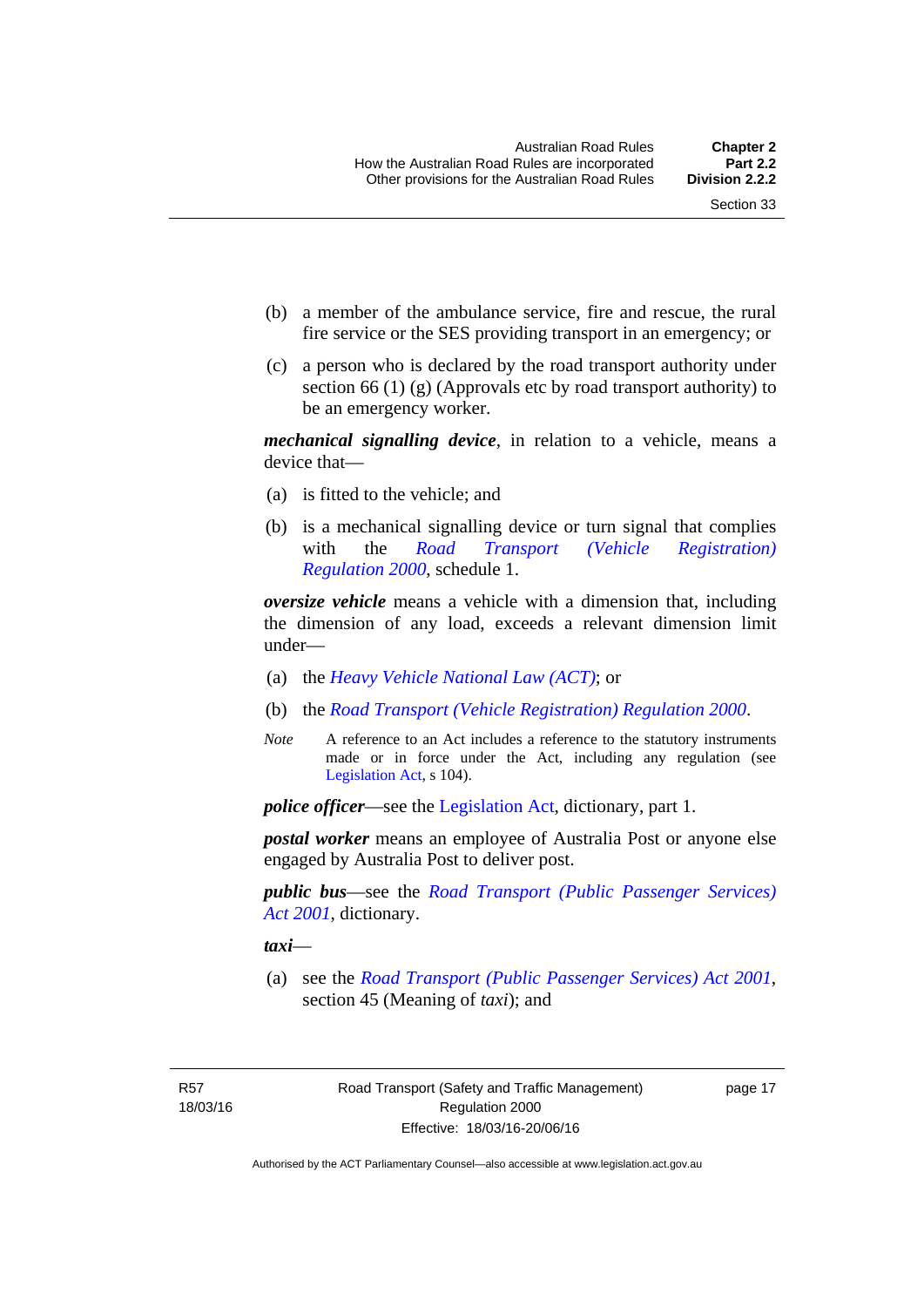(b) except in the [Australian Road Rules,](http://www.legislation.act.gov.au//ni/db_37271/default.asp) rule 182 (which is about stopping in taxi zones), includes a hire car.

 (2) For the [Australian Road Rules](http://www.legislation.act.gov.au//ni/db_37271/default.asp), dictionary, definition of *GVM*, paragraph (b):

*vehicle registration authority* means:

- (a) the road transport authority; or
- (b) the corresponding authority of another jurisdiction.
- (3) For the [Australian Road Rules](http://www.legislation.act.gov.au//ni/db_37271/default.asp), dictionary, definition of *hazard warning lights*:

*another law of this jurisdiction* means the *[Road Transport \(Vehicle](http://www.legislation.act.gov.au/sl/2000-12)  [Registration\) Regulation 2000](http://www.legislation.act.gov.au/sl/2000-12)*, schedule 1.

- (4) For the [Australian Road Rules](http://www.legislation.act.gov.au//ni/db_37271/default.asp), dictionary, definition of *portable warning triangle*, a portable warning triangle is approved if it—
	- (a) is in the form of an equilateral triangle; and
	- (b) has a minimum height of 300mm; and
	- (c) has, on the front and back, red reflecting sheeting or material, or 9 red reflectors arranged in a triangular shape, causing a red reflection that would be clearly visible to a driver at night when the upper beam of light from any headlight on the vehicle (complying with the relevant provisions to the *[Road](http://www.legislation.act.gov.au/sl/2000-12)  [Transport \(Vehicle Registration\) Regulation 2000](http://www.legislation.act.gov.au/sl/2000-12)*), schedule 1 is projected directly onto the sign from a distance of 200m; and
	- (d) is of a robust and durable construction, capable of being readily erected to stand in an upright position and capable of remaining unaffected (to any material degree) by any reasonable force of wind or variation in weather conditions.

Section 33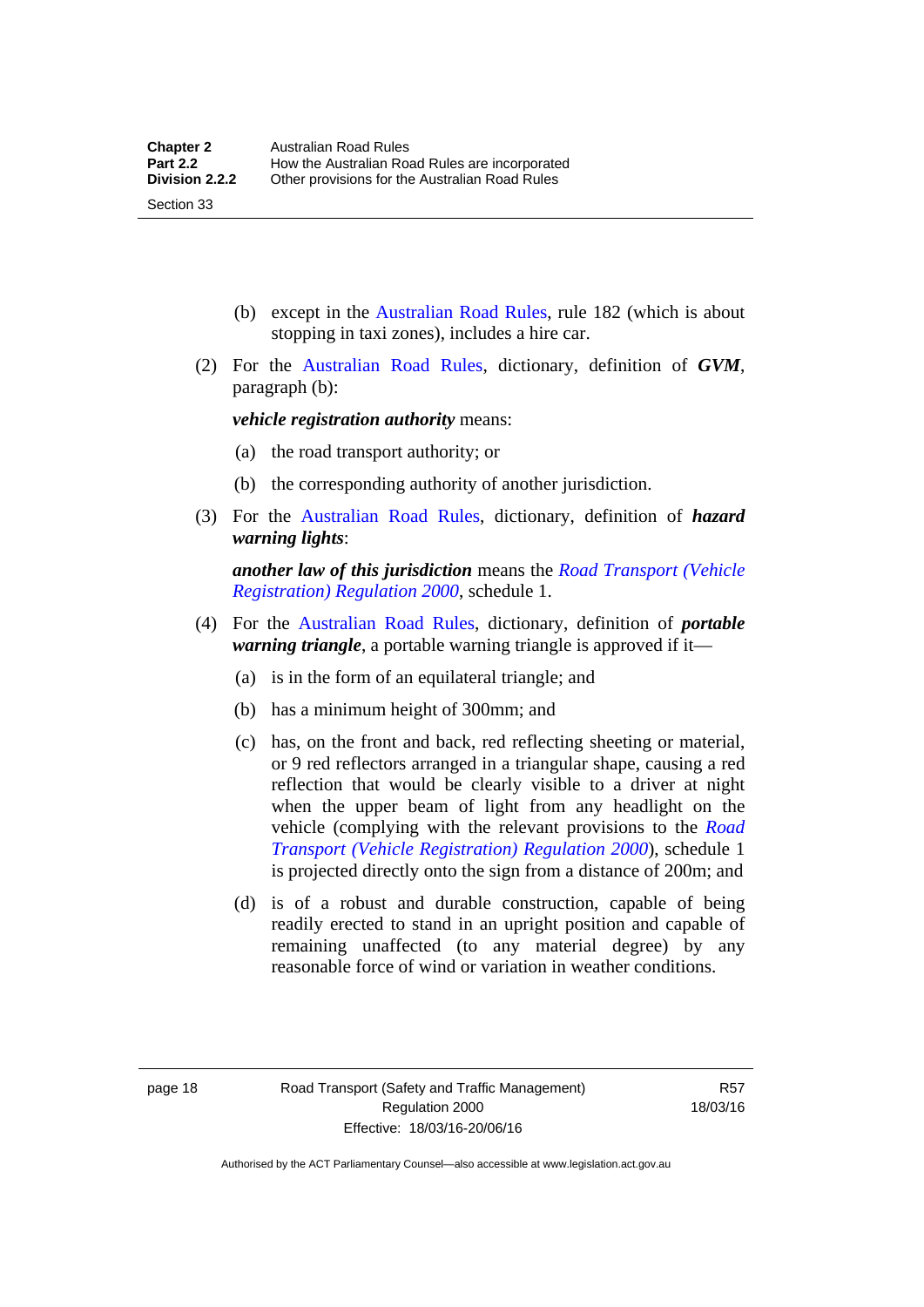(5) In this section:

*ADR* (or *Australian Design Rule*)—see the *[Road Transport](http://www.legislation.act.gov.au/sl/2000-12)  [\(Vehicle Registration\) Regulation 2000](http://www.legislation.act.gov.au/sl/2000-12)*, schedule 1, section 1.11 and section 1.13.

*Note* The *[Road Transport \(Vehicle Registration\) Regulation 2000](http://www.legislation.act.gov.au/sl/2000-12)* defines *ADR* as a national standard under the *[Motor Vehicle Standards](http://www.comlaw.gov.au/Series/C2004A03813)  [Act 1989](http://www.comlaw.gov.au/Series/C2004A03813)* (Cwlth).

R57 18/03/16 Road Transport (Safety and Traffic Management) Regulation 2000 Effective: 18/03/16-20/06/16

page 19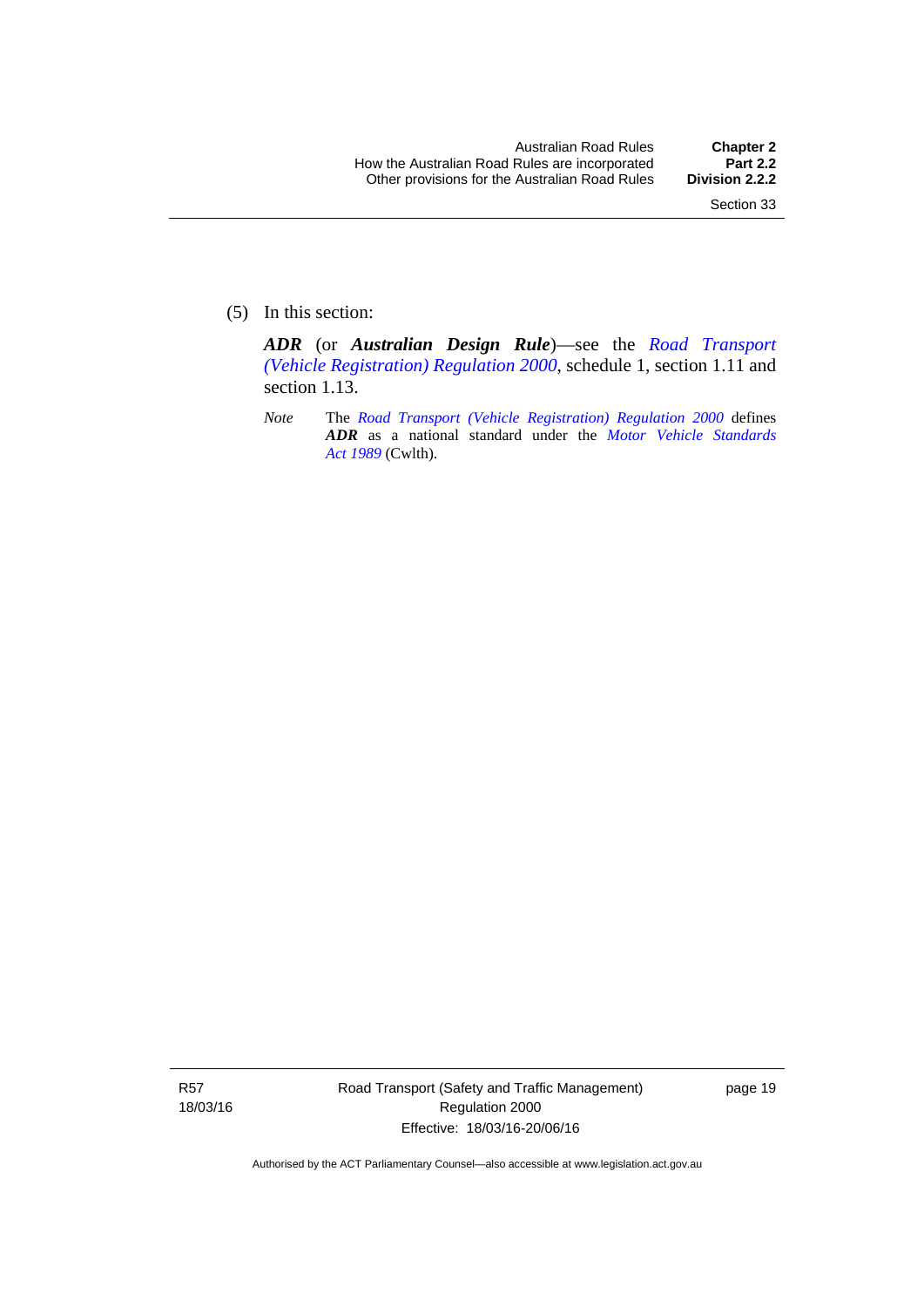**Chapter 2 Australian Road Rules**<br>**Part 2.3 Additional ACT road rules Part 2.3** Additional ACT road rules<br>**Division 2.3.1** Noise and other nuisances **Division 2.3.1** Noise and other nuisances

Section 37

# **Part 2.3 Additional ACT road rules**

*Note* The [Australian Road Rules](http://www.legislation.act.gov.au//ni/db_37271/default.asp) are not completely self-contained and need to be read with associated laws of each jurisdiction. This part sets out some of the associated laws that are particular to the ACT. Provisions of Acts and other regulations included in the road transport legislation contain other provisions that are particular to the ACT.

# **Division 2.3.1 Noise and other nuisances**

#### **37 Making unnecessary engine noise**

The driver of a motor vehicle on a road must not make unnecessary noise by turning on, running or failing to turn off the vehicle's engine.

Maximum penalty: 20 penalty units.

*Note* Under the [Australian Road Rules,](http://www.legislation.act.gov.au//ni/db_37271/default.asp) r 291 it is an offence to start or drive a vehicle in a way that makes unnecessary noise or smoke.

#### **38 Emission of waste oil or grease**

 (1) A person must not use a motor vehicle or trailer on a road unless adequate precautions have been taken to prevent waste oil or grease from the machinery or from any other part of the vehicle from dropping onto the roadway.

Maximum penalty: 20 penalty units.

- *Note* The [Australian Road Rules,](http://www.legislation.act.gov.au//ni/db_37271/default.asp) r 293 requires the driver of a vehicle to remove oil or grease that falls from the vehicle in certain circumstances.
- (2) Without limiting the liability of anyone else, the responsible person for a motor vehicle or trailer must take reasonable steps to prevent a contravention of subsection (1) in relation to the vehicle.

Maximum penalty: 20 penalty units.

page 20 Road Transport (Safety and Traffic Management) Regulation 2000 Effective: 18/03/16-20/06/16

R57 18/03/16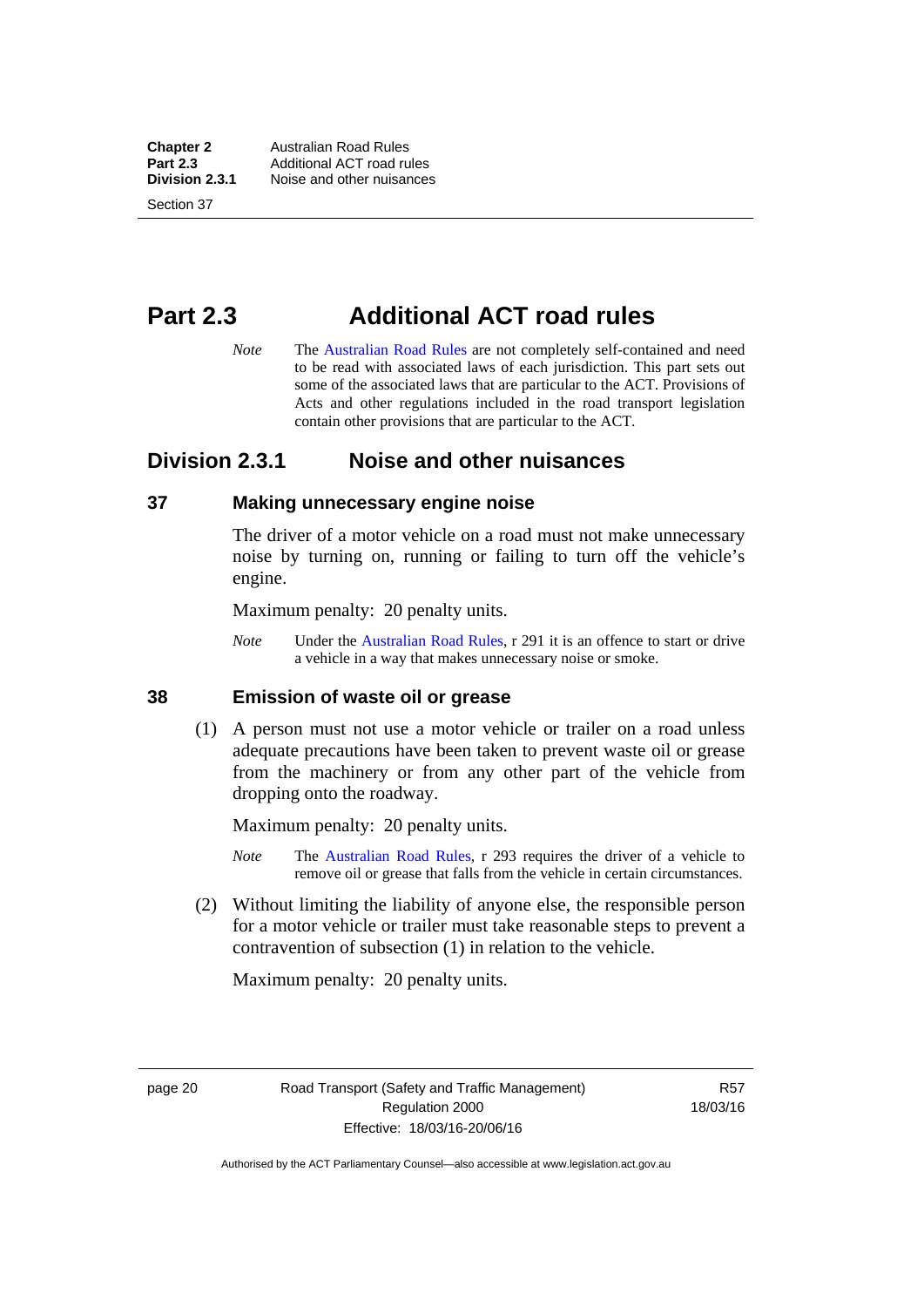# **Division 2.3.1A Bicycle riders**

#### **38A Keeping safe lateral distance when passing bicycle rider**

- (1) The driver of a motor vehicle passing the rider of a bicycle that is travelling in the same direction as the driver must pass the bicycle at a sufficient distance from—
	- (a) the bicycle; or
	- (b) if the rider is riding alongside another rider—the bicycle furthest to the right.

Maximum penalty: 20 penalty units.

- *Note* **The [Australian Road Rules](http://www.legislation.act.gov.au//ni/db_37271/default.asp), r 129 requires the rider of a bicycle on a** road, other than a multi-lane road, to ride as near as practicable to the far left side of the road.
- (2) For this section—
	- (a) a driver passes a bicycle at a *sufficient distance from the bicycle* if the driver passes at a lateral distance from the bicycle of—
		- (i) if the applicable speed limit at the point the driver passes the bicycle is not more than 60km/h—at least 1m; or
		- (ii) if the applicable speed limit at the point the driver passes the bicycle is more than 60km/h—at least 1.5m; and
	- (b) the *lateral distance* between a motor vehicle passing a bicycle and the bicycle is the distance between—
		- (i) the most distant point to the left—
			- (A) on the driver's vehicle; or
			- (B) on any projection from the vehicle (whether or not attached to the vehicle); and

R57 18/03/16 page 21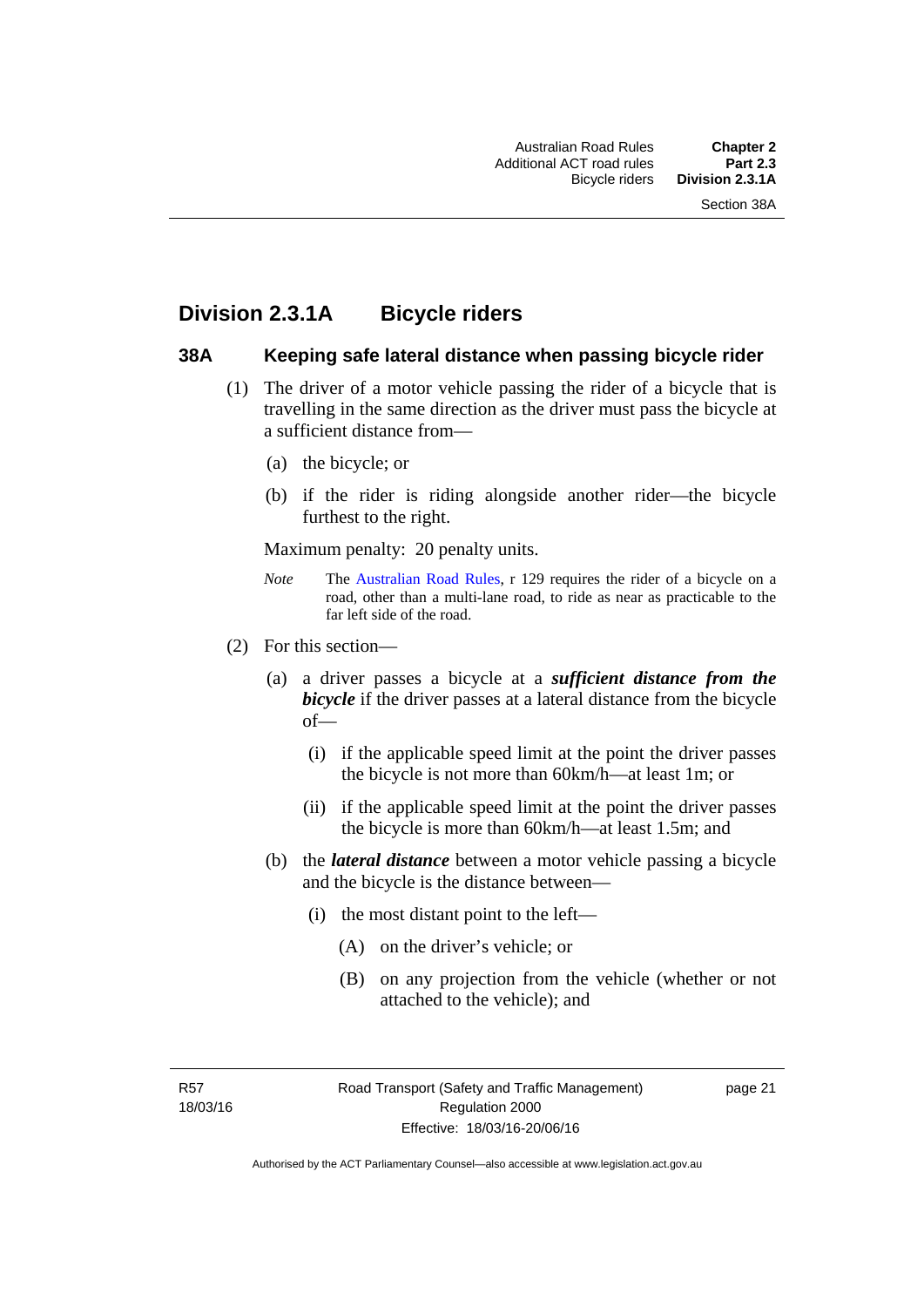Section 38B

- (ii) the most distant point to the right—
	- (A) on the bicycle (or any part of the bicycle); or
	- (B) on a rider of the bicycle; or
	- (C) on any bicycle trailer towed by the bicycle; or
	- (D) on any passenger in or on any bicycle trailer.

#### **Examples—part of a bicycle**

basket, pannier bags

#### **Example—not part of a bicycle**

a flag or stick, whether or not flexible, attached to the bicycle, that projects sideways from the bicycle

*Note* An example is part of the regulation, is not exhaustive and may extend, but does not limit, the meaning of the provision in which it appears (see [Legislation Act](http://www.legislation.act.gov.au/a/2001-14), s 126 and s 132).

#### **38B Exceptions for passing bicycle rider**

- (1) The driver of a motor vehicle passing the rider of a bicycle that is travelling in the same direction as the driver may make a permitted manoeuvre to pass the rider if—
	- (a) the driver has a clear view of any approaching traffic; and
	- (b) the permitted manoeuvre is necessary to comply with section 38A; and
	- (c) the driver can do so safely.
- (2) In this section:

#### *permitted manoeuvre* means—

 (a) if the driver is driving on a two-way road without a dividing line or median strip—drive to the right of the centre of the road; or

page 22 Road Transport (Safety and Traffic Management) Regulation 2000 Effective: 18/03/16-20/06/16

R57 18/03/16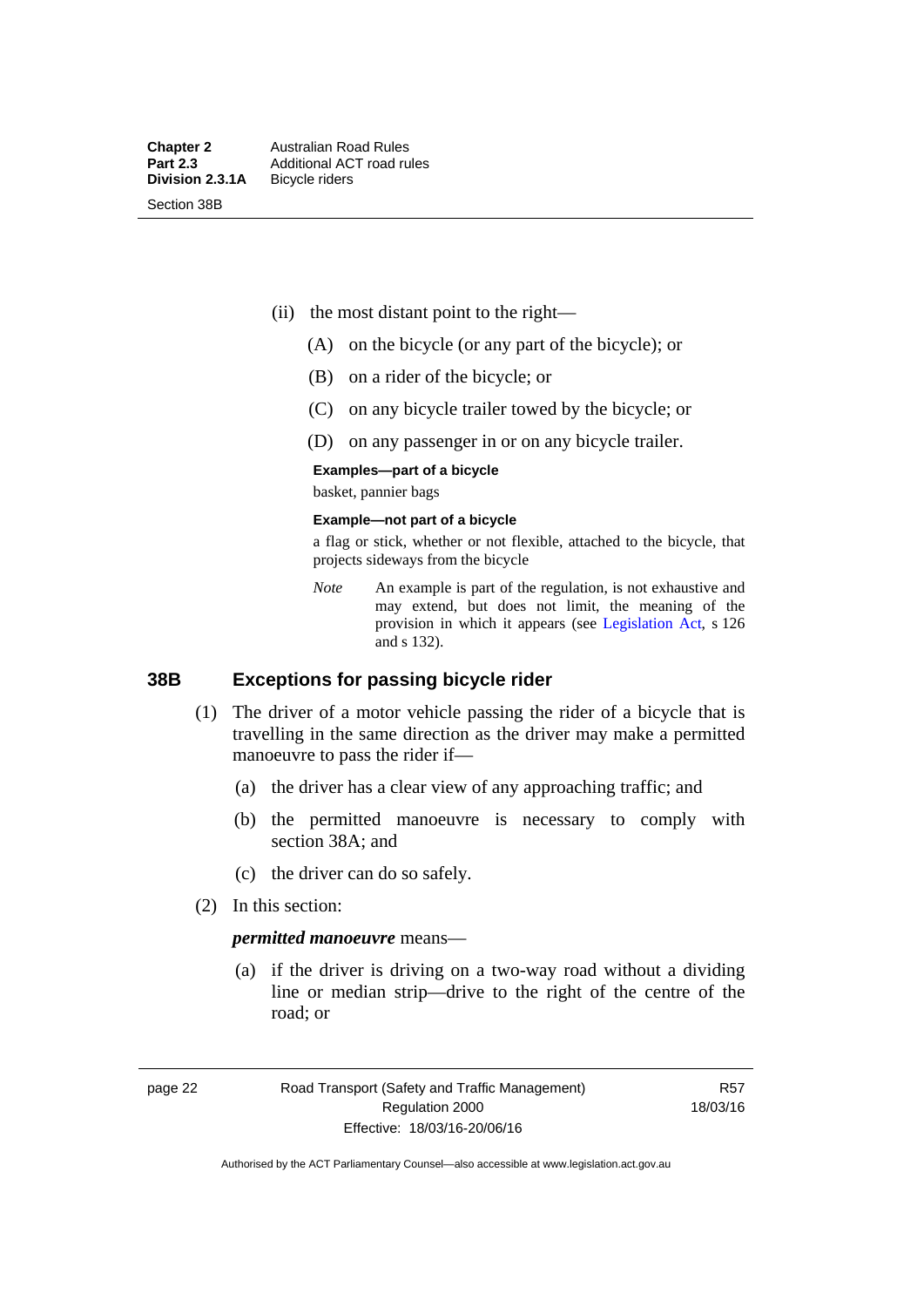- (b) if the driver is driving on a road with a dividing line—drive to the right of the dividing line; or
- (c) drive on a dividing strip that is at the same level as the road; or
- (d) drive on or over a single continuous line; or
- (e) drive on or over 2 parallel lines; or
- (f) drive along a side, or surrounding, of a painted island.
- *Note* See the [Australian Road Rules,](http://www.legislation.act.gov.au//ni/db_37271/default.asp) r 46 or r 48 for the requirement to give left or right change of direction signal.

#### **38C Riding across road on crossing**

- (1) The rider of a bicycle may ride across a road, or part of a road, on the following (a *crossing*) if the rider complies with this section:
	- (a) a children's crossing; or
	- (b) a marked foot crossing; or
	- (c) a pedestrian crossing.
- (2) The rider of the bicycle may only ride across a road, or part of a road, on a crossing if—
	- (a) the rider approaches the crossing no faster than 10km/h; and
	- (b) before riding on the crossing, the rider looks for approaching traffic and is prepared to stop; and
	- (c) the rider rides no faster than 10km/h on the crossing; and
	- (d) the rider gives way to pedestrians on the crossing; and
	- (e) the rider keeps to the left of any oncoming bicycle or pedestrian; and
	- (f) on a marked foot crossing with bicycle crossing lights—the crossing is showing a green bicycle crossing light; and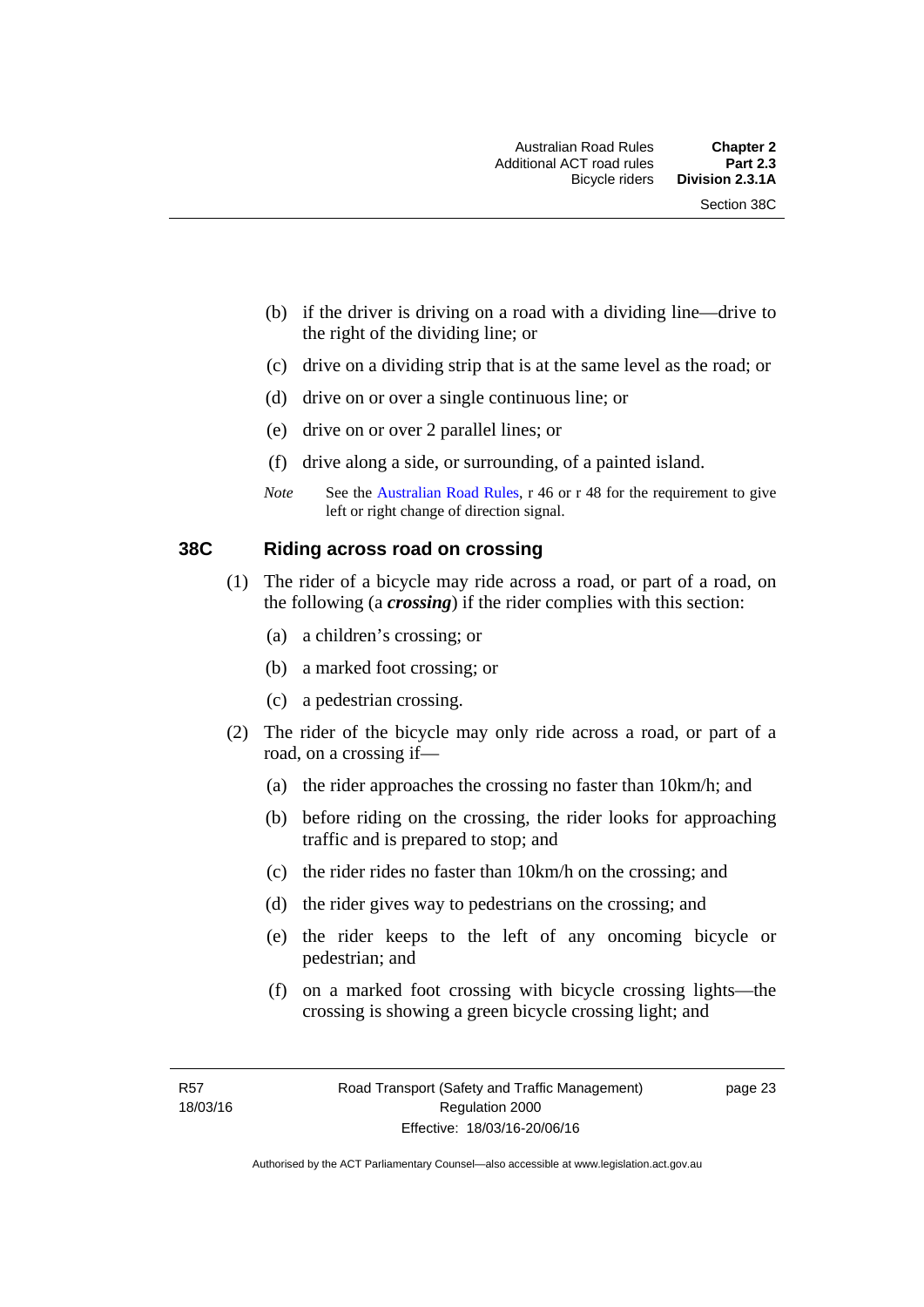(g) on a marked foot crossing without bicycle crossing lights—the crossing is showing a green pedestrian crossing light.

Maximum penalty: 20 penalty units.

*Note* See the [Australian Road Rules](http://www.legislation.act.gov.au//ni/db_37271/default.asp), r 260 and r 262 for the circumstances in which a rider of a bicycle is allowed to cross a road at bicycle crossing lights.

#### **38D Application of ARRs to riders crossing road on crossing**

- (1) The [Australian Road Rules,](http://www.legislation.act.gov.au//ni/db_37271/default.asp) rule 65 (Giving way at a marked foot crossing (except at an intersection) with a flashing yellow traffic light) applies as if a reference to a pedestrian on the crossing also includes a reference to a rider of a bicycle on the crossing.
- (2) The [Australian Road Rules](http://www.legislation.act.gov.au//ni/db_37271/default.asp), rule 80 (Stopping at a children's crossing) applies as if a reference to a pedestrian on the crossing also includes a reference to a rider of a bicycle on the crossing.
- (3) The [Australian Road Rules,](http://www.legislation.act.gov.au//ni/db_37271/default.asp) rule 81 (Giving way at a pedestrian crossing) applies as if a reference to a pedestrian on the crossing also includes a reference to a rider of a bicycle on the crossing.
- (4) The [Australian Road Rules](http://www.legislation.act.gov.au//ni/db_37271/default.asp), rule 262 (Proceeding when bicycle crossing lights change to yellow or red) applies to a rider of a bicycle crossing a marked foot crossing without bicycle lights when the crossing shows a green pedestrian crossing light as if a reference to a bicycle crossing light were a reference to a pedestrian crossing light.
- (5) The [Australian Road Rules](http://www.legislation.act.gov.au//ni/db_37271/default.asp), rule 248 (No riding across a road on a crossing) does not apply.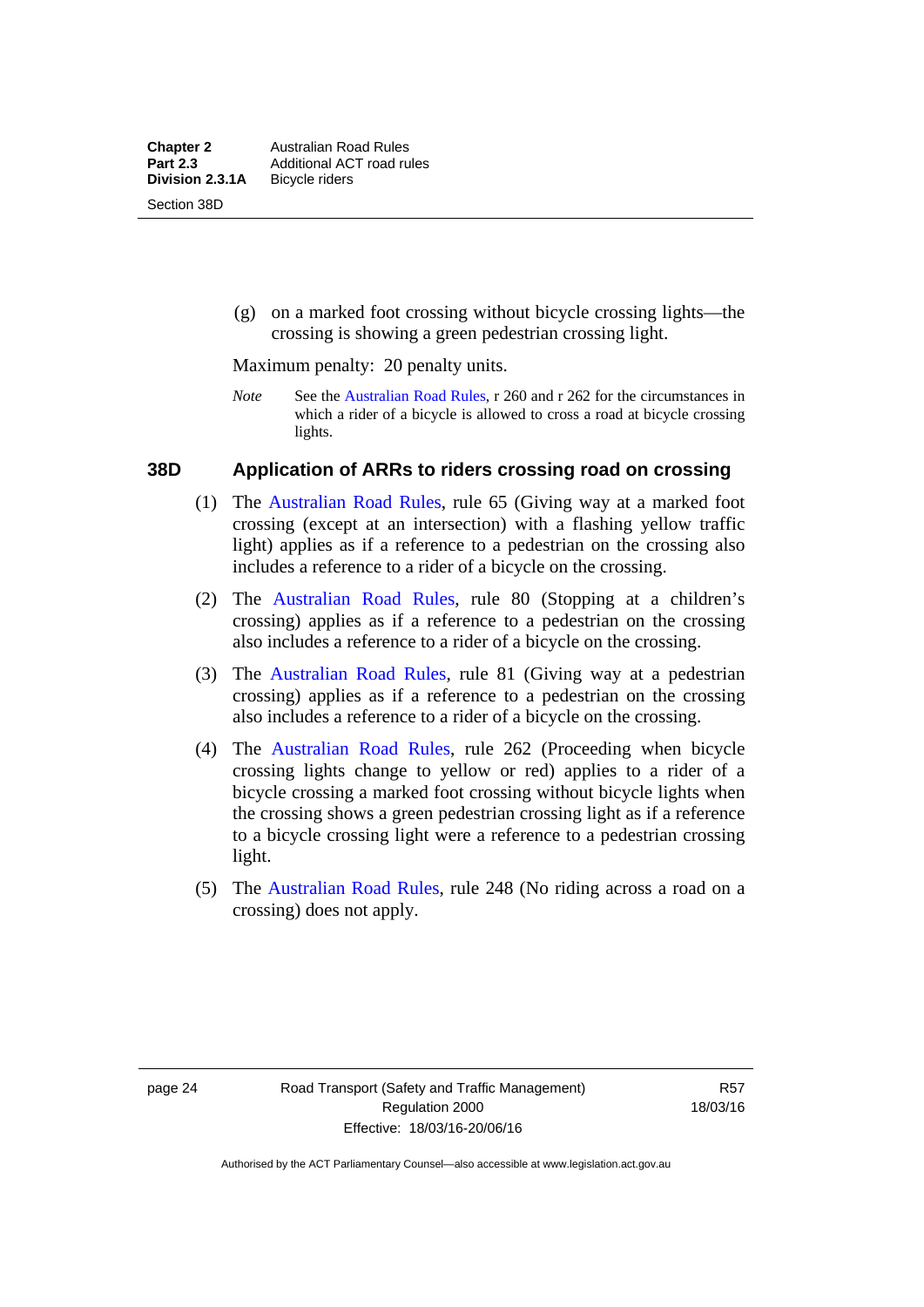# **Division 2.3.2 Driver and passenger safety**

### **39 Safety of persons on trailers**

 (1) A person must not travel on a road in or on any part of a trailer that is not a part designed primarily for the carriage of passengers or goods.

Maximum penalty: 20 penalty units.

 (2) A person must not travel on a road in or on any part of a trailer that is a part designed primarily for the carriage of goods if the part is not enclosed.

Maximum penalty: 20 penalty units.

- (3) This section does not apply to a person—
	- (a) who is in or on a police vehicle or emergency vehicle; or
	- (b) engaged in the door-to-door delivery or collection of goods, or in the collection of waste or garbage, in or on a trailer that is not travelling faster than 25km/h; or
	- (c) if, in all the circumstances, there is a no reasonable danger of the person falling or being thrown from the trailer, or being injured, because the person is travelling in a way prohibited by this section.
- (4) In this section:

*enclosed*, for a part of a trailer, means enclosed by—

(a) the structure of the trailer; or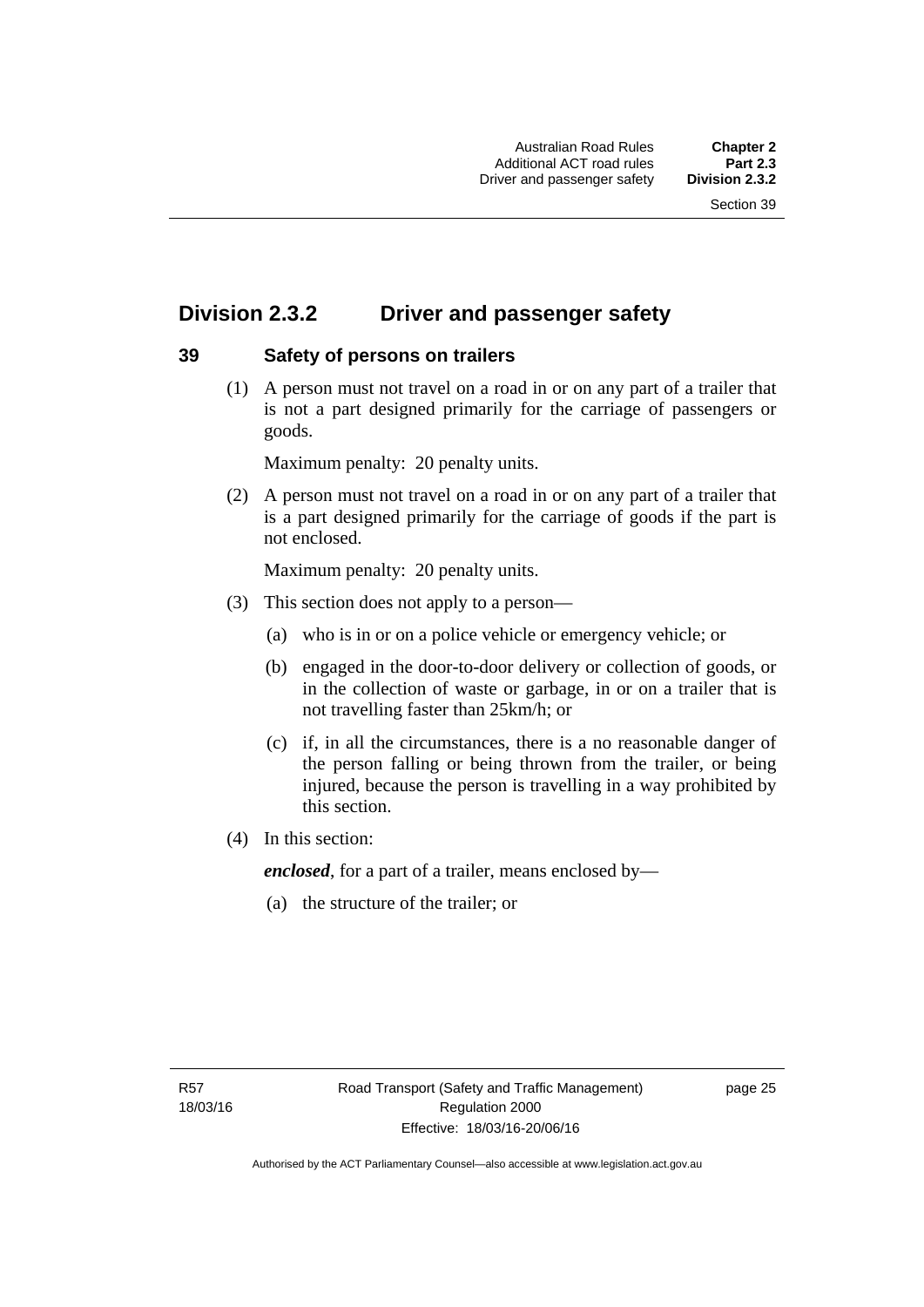Section 40

 (b) a canopy, cage or other device fitted to the trailer that is of a kind approved by the road transport authority under section 66 (1) (f) (Approvals etc by road transport authority).

*Note* The [Australian Road Rules](http://www.legislation.act.gov.au//ni/db_37271/default.asp), r 298 prohibits a driver from driving a motor vehicle towing a trailer with a person in or on the trailer, unless the trailer is exempt from the rule under another law of this jurisdiction. Section 30 provides the exemption from the rule.

#### **40 Passengers in sidecars to be seated**

 (1) A passenger in a sidecar attached to a motorbike that is moving, or is stationary but not parked, on a road must sit in a place in the sidecar designed for use by a passenger.

Maximum penalty: 20 penalty units.

 (2) The rider of a motorbike must not ride with a passenger in a sidecar unless the passenger complies with subsection (1).

Maximum penalty: 20 penalty units.

## **Division 2.3.3 Trailers and towing**

- *Note* The following rules of the [Australian Road Rules](http://www.legislation.act.gov.au//ni/db_37271/default.asp) apply to the towing of vehicles:
	- r 216 (which is about the lights that must be used when towing a vehicle at night or in hazardous weather conditions)
	- r 254 (which is about the towing of bicycles)
	- r 257 (which is about riding with a person on a bicycle trailer)
	- r 292 (which is about towing a vehicle with an insecure or overhanging load)
	- r 294 (which is about keeping control of a motor vehicle or trailer being towed)
	- r 295 (which is about towing another vehicle with a towline)
	- r 298 (which is about driving with a person in a trailer)
	- r 312 (which provides certain exemptions for tow truck drivers).

page 26 Road Transport (Safety and Traffic Management) Regulation 2000 Effective: 18/03/16-20/06/16

R57 18/03/16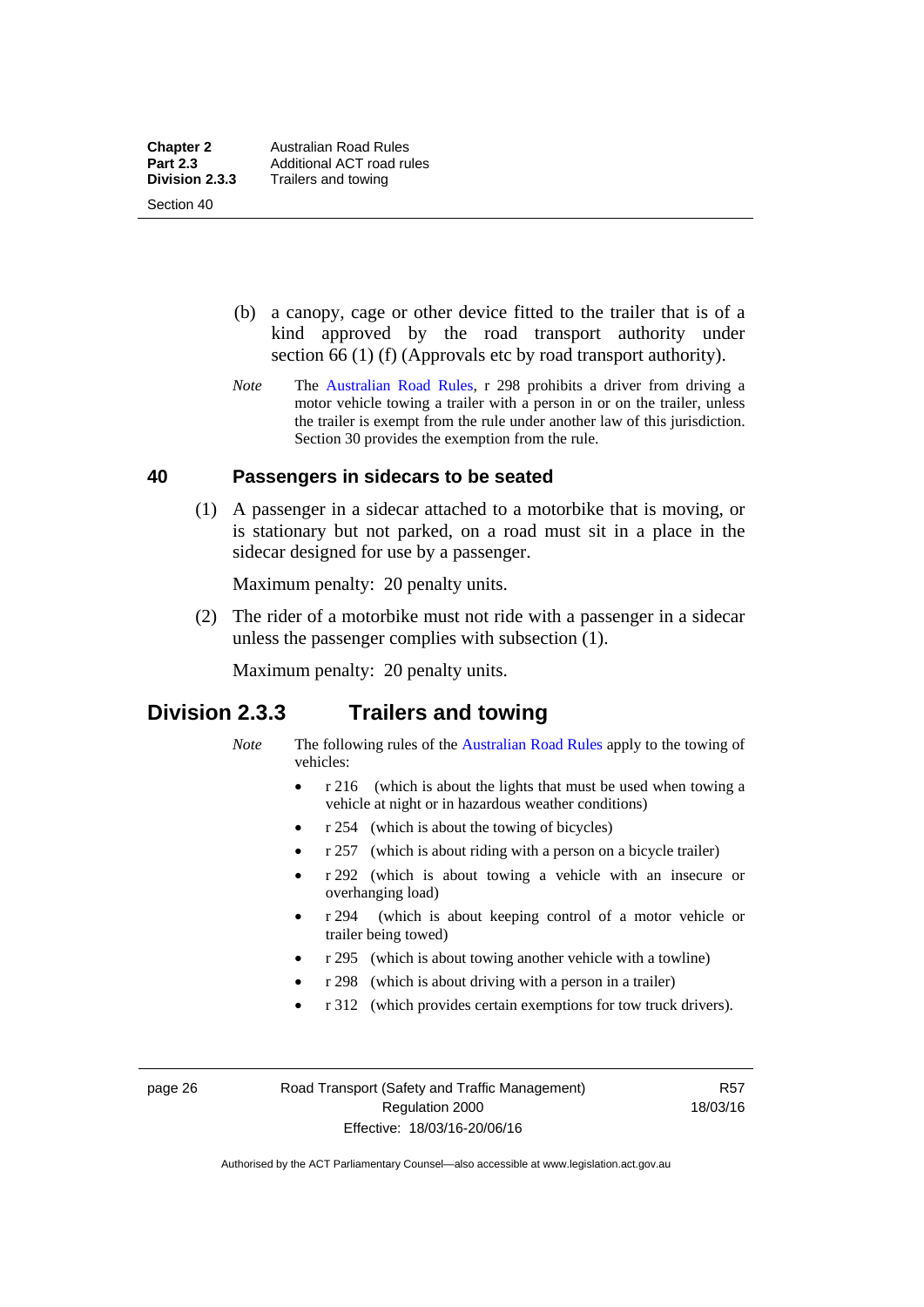#### **41 Number of vehicles that may be drawn**

 (1) The driver of an articulated vehicle must not tow any other vehicle on a road.

Maximum penalty: 20 penalty units.

 (2) The driver of a motor vehicle must not tow more than 1 other vehicle on a road.

Maximum penalty: 20 penalty units.

- (3) The road transport authority may exempt a vehicle or person from subsection (1) or (2).
- (4) Subsection (2) does not apply in relation to a tow truck that is towing an articulated vehicle (other than a B-double or road train) if—
	- (a) the articulated vehicle has broken down on a road and it is necessary for it to be towed away; or
	- (b) the articulated vehicle has been involved in a crash on a road and it is necessary for it to be towed away.
- (5) Subsection (2) does not apply to a motor vehicle that is towing another vehicle using a lift and tow trailer if—
	- (a) the other vehicle is partly supported by the lift and tow trailer; and
	- (b) the vehicle is not towed at faster than 60 km/h; and
	- (c) the combined weight of the towed vehicle and the lift and tow trailer is not more than the unladen weight of the towing vehicle.
- (6) Subsection (2) does not apply to—
	- (a) a tractor-harvester-cutting head trailer combination; or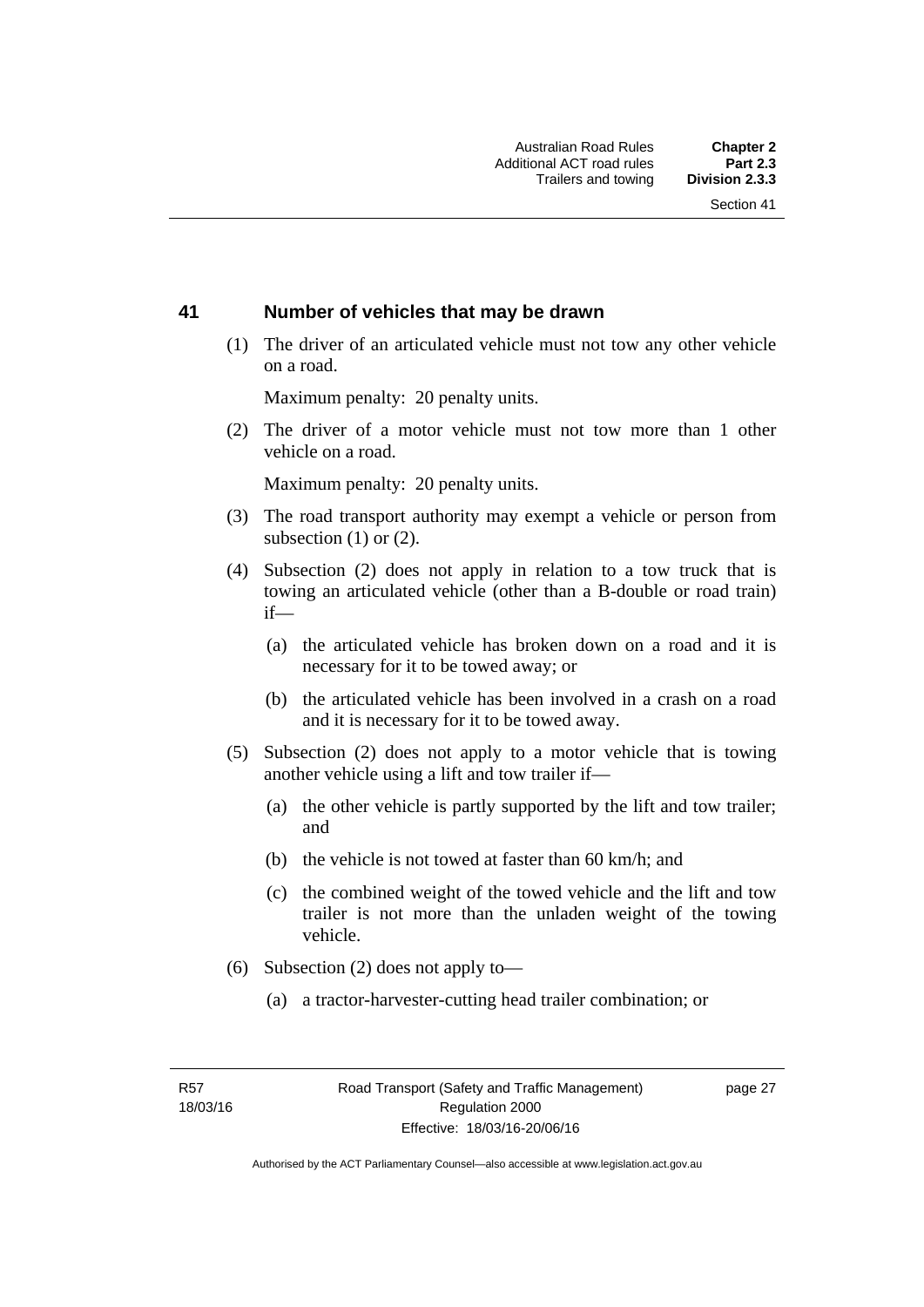Section 42

- (b) a tractor with multiple implements attached, if the implements are normally used as a single unit when performing agricultural operations; or
- (c) a tractor and implement combination towing a fuel trailer or laser tower; or
- (d) an articulated low-loader consisting of a prime mover towing a converter dolly and a semitrailer; or
- (e) a B-double, dog trailer or road train.

#### **42 Towing by vehicles under 4.5t**

- (1) The driver of a motor vehicle (the *towing vehicle*) must not tow another vehicle (the *towed vehicle*) on a road if the laden weight of the towed vehicle is more than—
	- (a) the capacity of the towing attachment fitted to the towing vehicle; or
	- (b) the maximum laden weight for the towed vehicle.

Maximum penalty: 20 penalty units.

- (2) Subsection (1) does not apply to the driver if the towing vehicle has a GVM over 4.5t.
- (3) The road transport authority may exempt a vehicle or person from subsection  $(1)$ .
- (4) In this section:

*maximum laden weight*, for the towed vehicle, means—

 (a) the maximum laden weight for a towed vehicle specified by the manufacturer of the towing vehicle in relation to the towing vehicle; or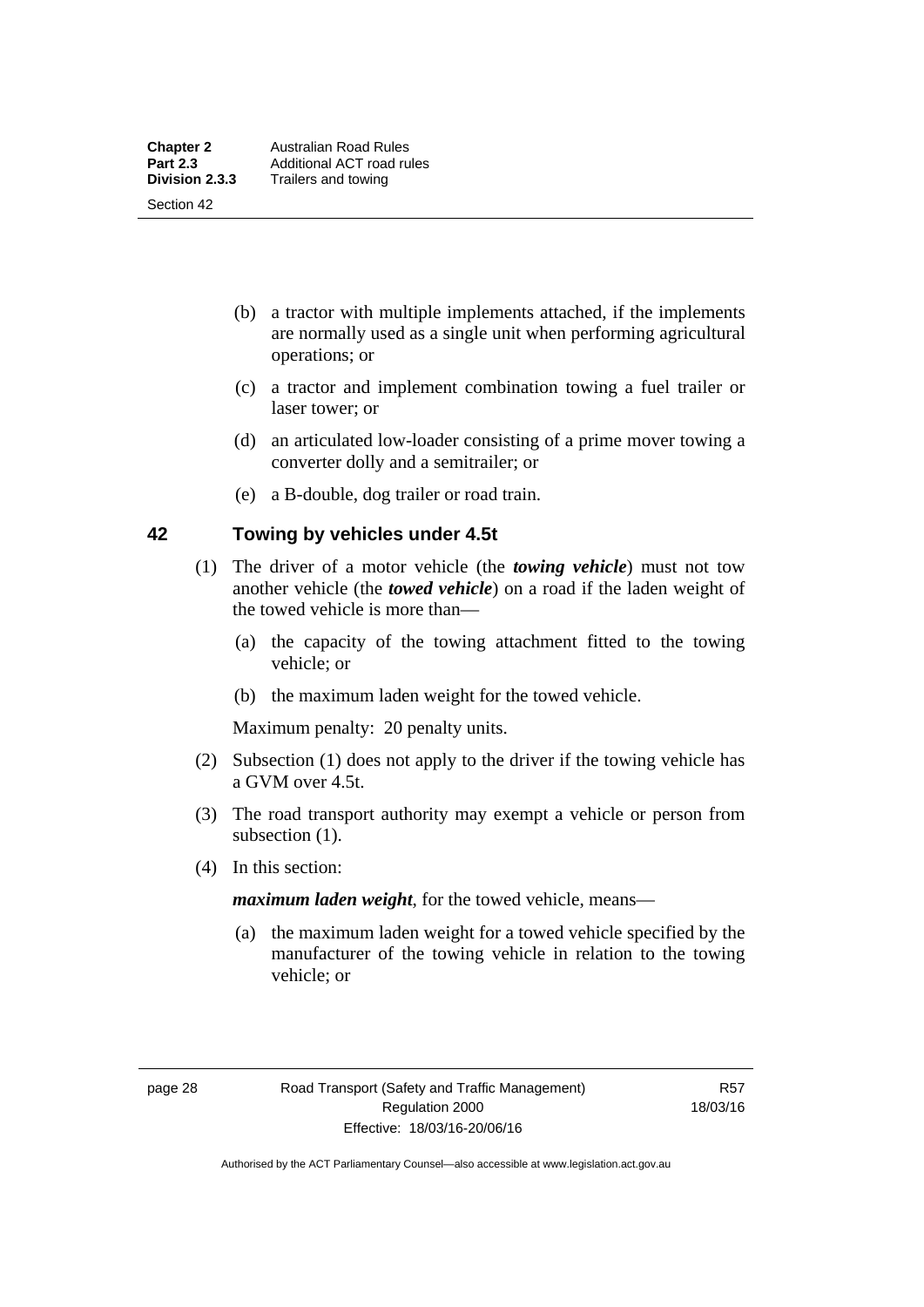- (b) if there is no such specification by the manufacturer, the manufacturer of the vehicle cannot be identified or the specification is not appropriate because the towing vehicle has been modified—
	- (i) 1.5 times the unladen weight of the towing vehicle if the towed vehicle is fitted with a braking system that is working properly; or
	- (ii) the unladen weight of the towing vehicle in any other case.

# **Division 2.3.4 Lights on vehicles**

- *Note* The following rules of the [Australian Road Rules](http://www.legislation.act.gov.au//ni/db_37271/default.asp) apply to lights on vehicles:
	- r 215 (which is about using lights when driving at night or in hazardous weather conditions)
	- r 216 (which is about the lights that must be used when towing a vehicle at night or in hazardous weather conditions)
	- r 217 (which is about using rear fog lights)
	- r 218 (which is about using headlights on high-beam)
	- r 219 (which is about not using lights to dazzle other road users)
	- r 220 (which is about the use of lights on a vehicle that is stopped)
	- r 221 (which is about using hazard warning lights)
	- r 222 (which is about the use of warning lights on buses carrying children)
	- r 223 (which is about using lights when riding an animal-drawn vehicle at night or in hazardous weather conditions)
	- r 259 (which is about using lights when riding a bicycle at night).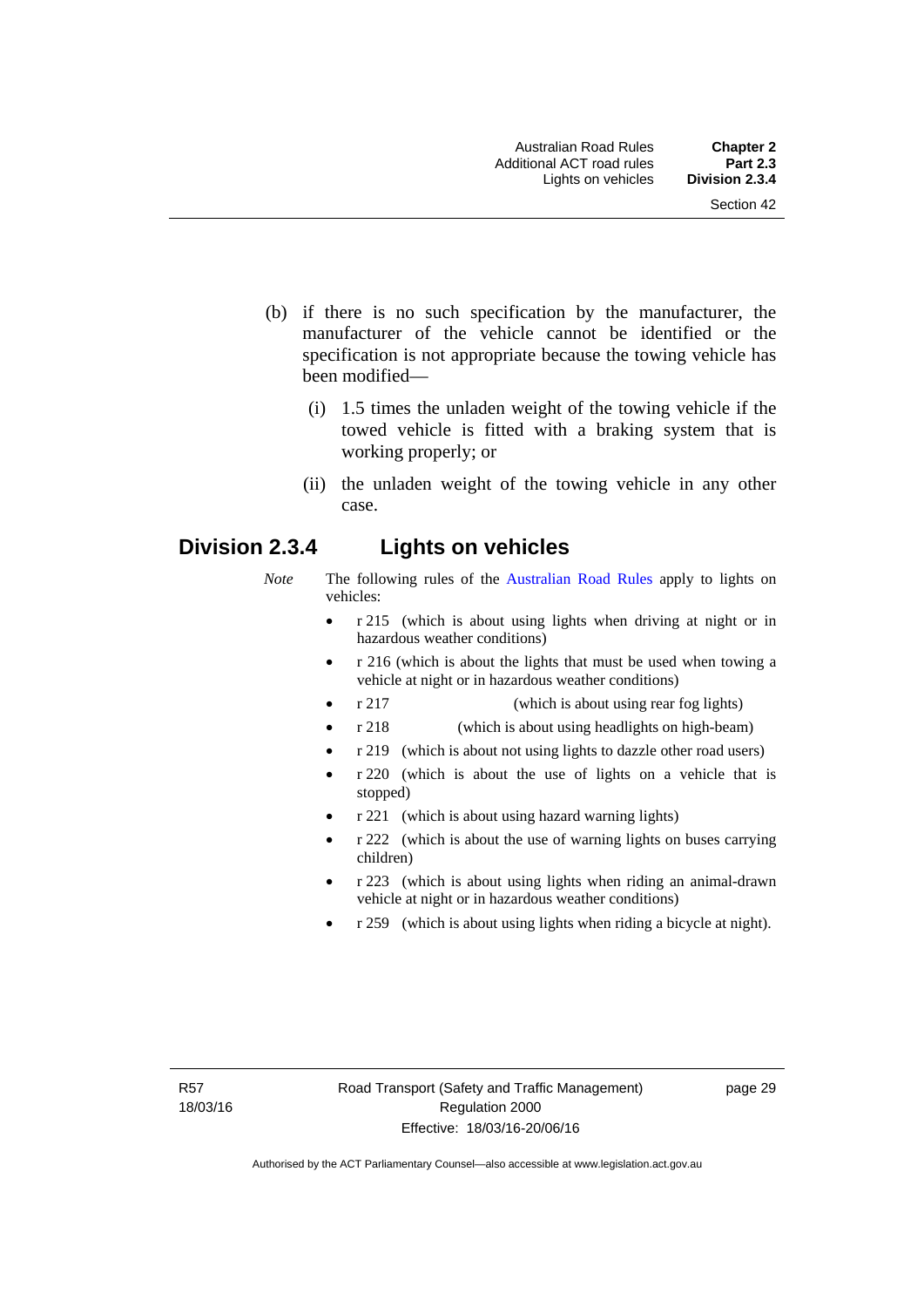Section 43

### **43 Lights on motor vehicles generally**

- (1) The driver of a motor vehicle fitted with a spotlight or searchlight must not operate the light, or allow it to be operated, on a road unless—
	- (a) the vehicle is stationary, the light is operated only for examining or making adjustments or repairs to a vehicle, and light from it is not projected further than 6m; or
	- (b) the light is operated for the temporary purpose of reading or looking for a notice, sign, house number or something similar; or
	- (c) the vehicle is a police vehicle; or
	- (d) the vehicle is being used by the Territory, the Commonwealth or any public authority.

Maximum penalty: 20 penalty units.

- (2) The driver of a motor vehicle fitted with an additional headlight permitted to be fitted under the *[Road Transport \(Vehicle](http://www.legislation.act.gov.au/sl/2000-12)  [Registration\) Regulation 2000](http://www.legislation.act.gov.au/sl/2000-12)*, schedule 1 must not operate the headlight, or allow it to be operated, if—
	- (a) the vehicle is being driven on a length of road in a built-up area; or
	- (b) the driver is driving less than—
		- (i) 200m behind a vehicle travelling in the same direction as the driver; or
		- (ii) 200m from an oncoming vehicle.

Maximum penalty: 20 penalty units.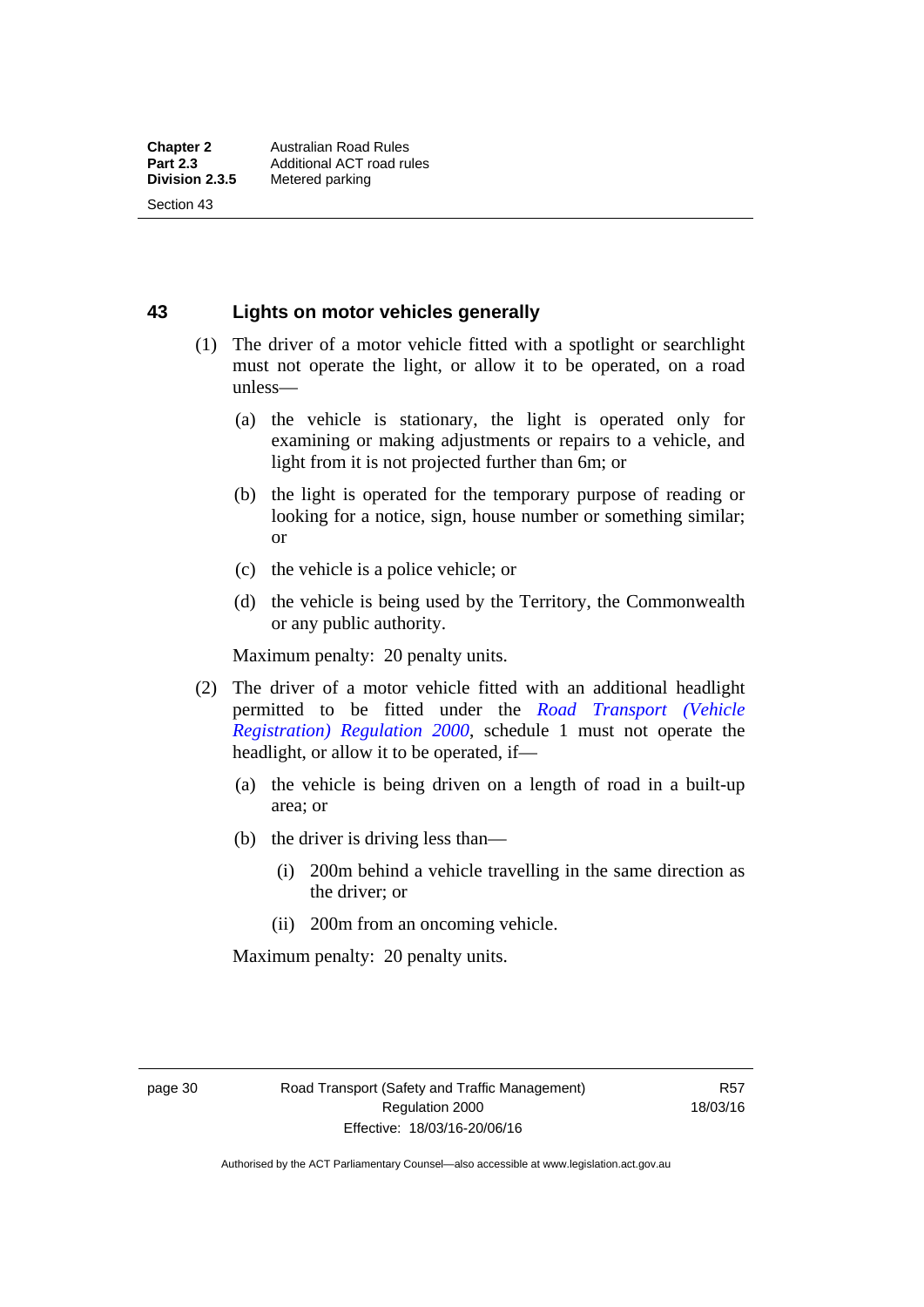# **Division 2.3.5 Metered parking**

- *Note* The rules of the [Australian Road Rules](http://www.legislation.act.gov.au//ni/db_37271/default.asp) that apply to the parking of vehicles include the following:
	- r 189 (which is about double parking)
	- r 203 (which is about stopping in a parking area for people with disabilities)
	- r 205 (which is about parking for longer than indicated)
	- r 207 (which is about parking where fees are payable)
	- r 208 (which is about parallel parking on a road, except in a median strip parking area)
	- r 209 (which is about parallel parking in a median strip parking area)
	- r 210 (which is about angle parking)
	- r 211 (which is about parking in parking bays).

#### **44 Metered parking—parking in spaces**

- (1) A driver commits an offence if—
	- (a) the driver parks in a metered parking area; and
	- (b) the driver's vehicle is not parked in a metered parking space.

Maximum penalty: 20 penalty units.

 (2) A driver must not park the driver's vehicle in a metered parking space if another vehicle is parked in the space.

Maximum penalty: 20 penalty units.

 (3) A driver who parks in a metered parking space must position the driver's vehicle completely within the space.

Maximum penalty: 20 penalty units.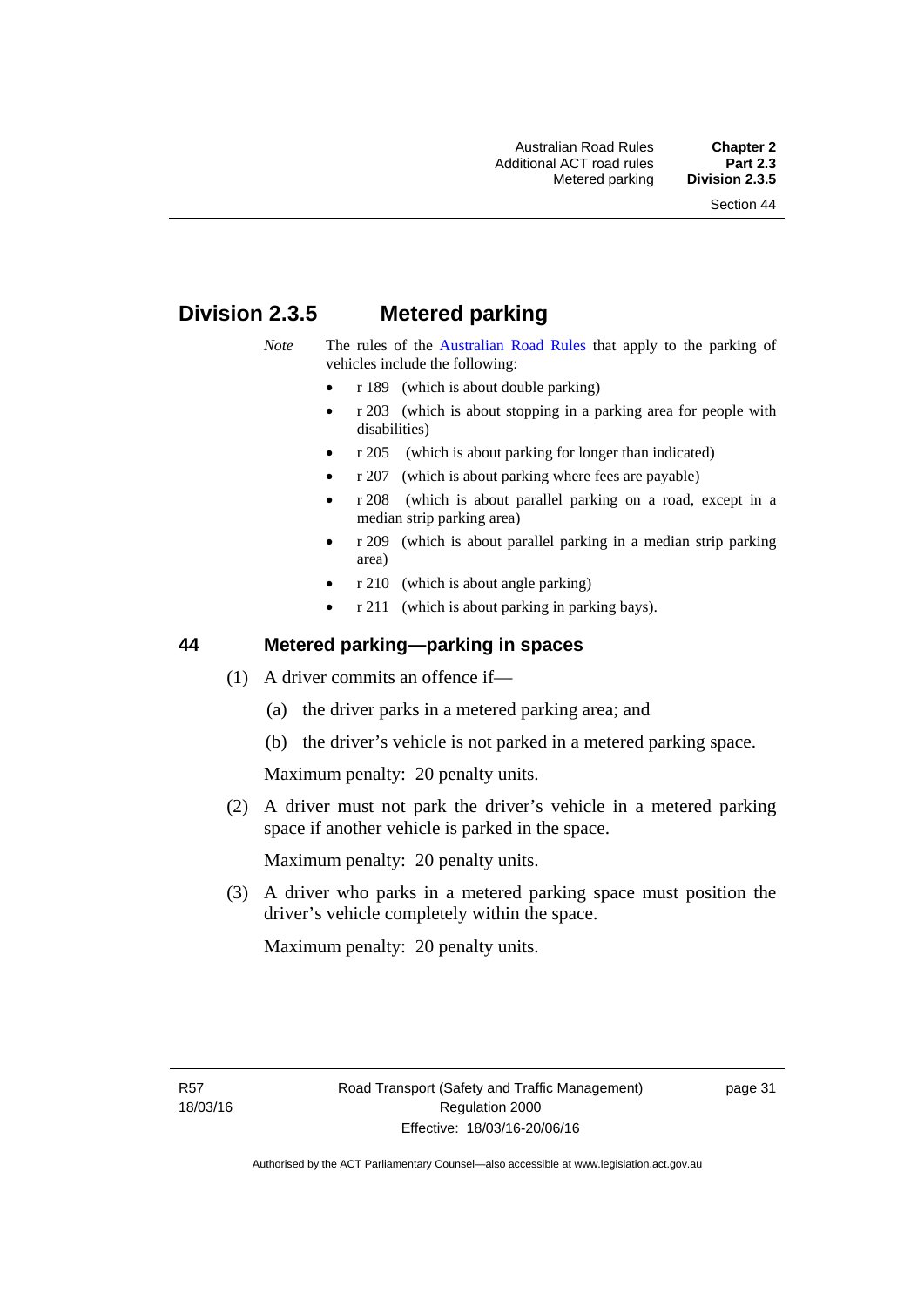Section 44A

#### **44A Metered parking—parking fees**

 (1) A driver must not park in a metered parking space without paying the relevant parking fee for the space.

Maximum penalty: 20 penalty units.

- (2) A driver does not commit an offence against subsection (1) if—
	- (a) the relevant parking fee for the metered parking space is paid immediately after the driver parks the driver's vehicle in the metered parking space; or
	- (b) the parking meter for the metered parking space indicates that the period for which parking in the space has been paid for has not expired; or
	- (c) the parking meter for the metered parking space—
		- (i) is not working; or
		- (ii) is covered with a parking meter hood bearing the words 'out of order time limit applies'.
	- *Note* For other exceptions to s (1), see s 45.

#### **44B Metered parking—maximum length of stay**

 (1) A driver must not allow the driver's vehicle to remain parked in a metered parking space if the parking meter for the space indicates that the period for which parking in the space has been paid for has expired.

Maximum penalty: 20 penalty units.

*Note* For exceptions to s (1), see s 45.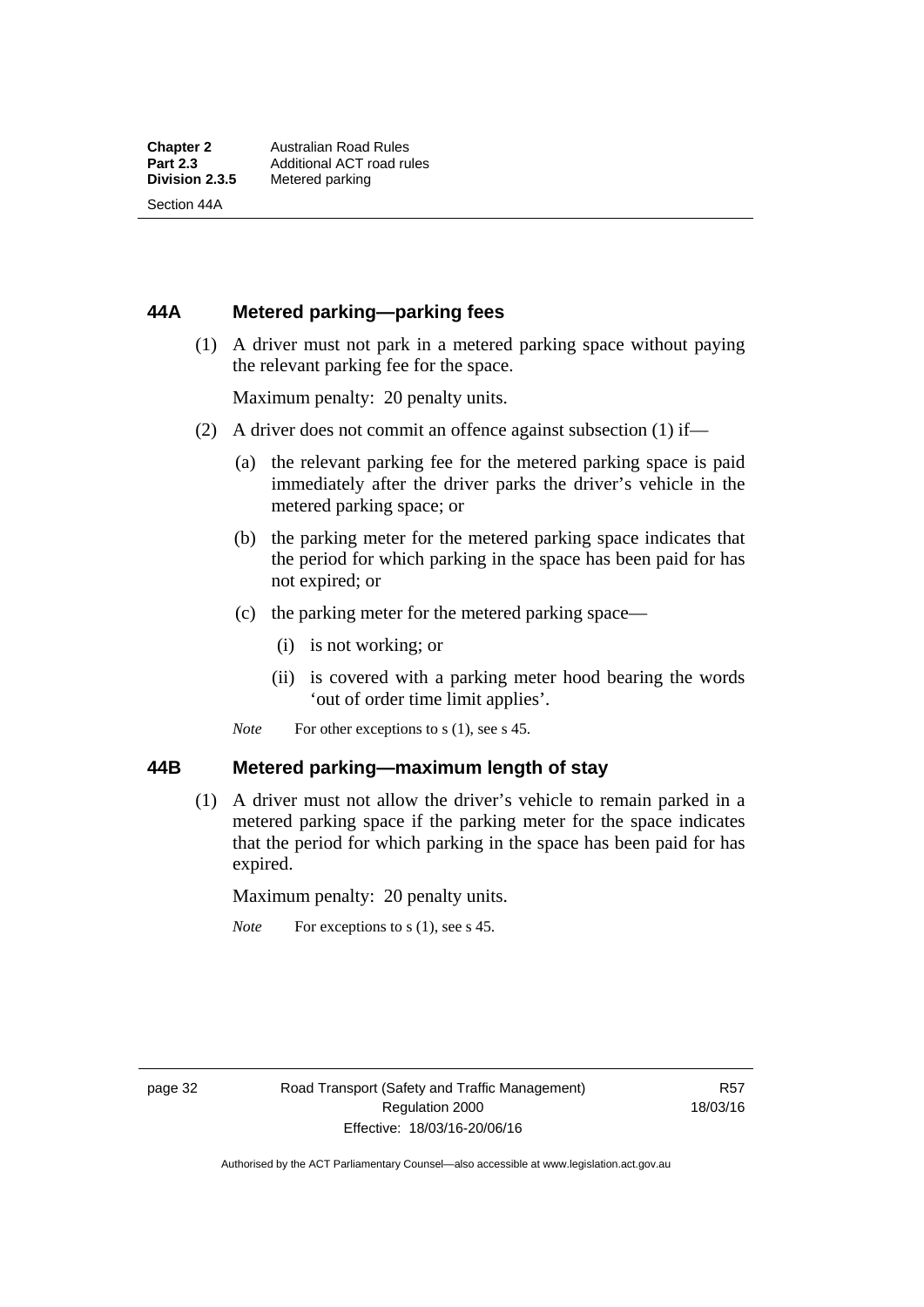(2) A driver must not allow the driver's vehicle to remain parked in a metered parking space for longer than the period (if any) indicated on the metered parking signs applying to the space as the maximum period for which a vehicle may be parked in the space.

Maximum penalty: 20 penalty units.

*Note* For exceptions to s (2), see s 45.

#### **45 Metered parking—exceptions to s 44A and s 44B**

Section 44A (Metered parking—parking fees) and section 44B (Metered parking—maximum length of stay) do not apply to—

- (a) a driver for any period the driver's vehicle is parked in a metered parking space outside the controlled parking hours for the space; or
- (b) a driver if—
	- (i) the driver's vehicle is parked in a metered parking space; and
	- (ii) the driver displays in or on the vehicle a current mobility parking scheme authority; and
	- (iii) the driver complies with the conditions (if any) of the authority; or
- (c) a driver if—
	- (i) the driver's vehicle is parked in a metered parking space designated by a *permit zone sign* for use by the holder of a stated kind of parking permit; and
	- (ii) the driver displays in or on the vehicle a current parking permit of that kind; and
	- (iii) the driver complies with the conditions (if any) of the permit.

R57 18/03/16 page 33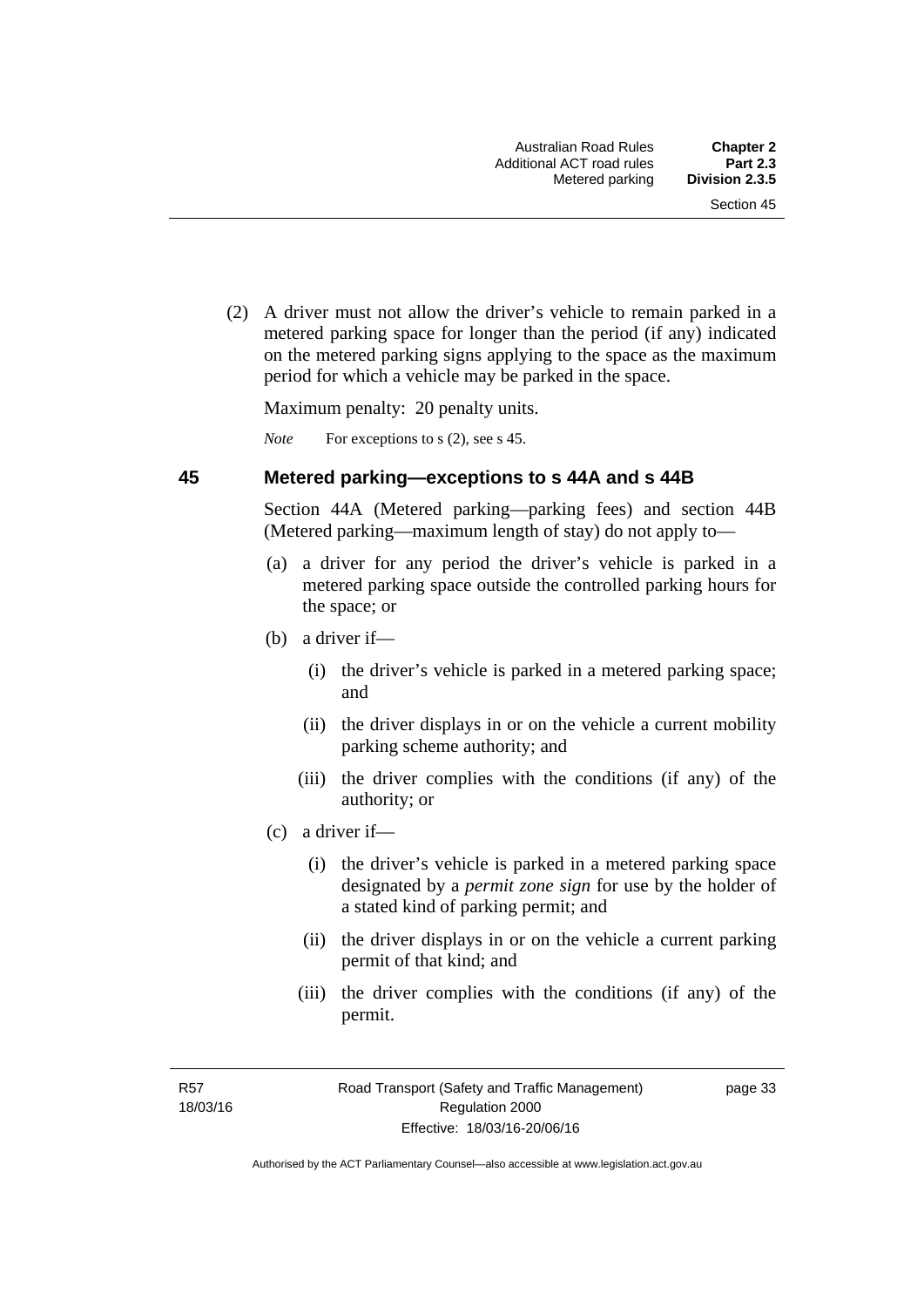Section 46

**46 Temporary closure of metered parking spaces**

- (1) If the road transport authority decides that the use of a metered parking space should be temporarily discontinued, the authority may close the space by—
	- (a) installing a sign, at or near the space, that displays words to the effect that the space is closed; or
	- (b) covering the parking meter applying to the space with a parking meter hood bearing the words 'no parking'.
- (2) A driver must not park in a metered parking space that has been closed under subsection (1).

Maximum penalty: 20 penalty units.

(3) In this section:

*sign* includes a board, device, plate, screen, words or anything else, whether or not installed with or on a traffic sign.

#### **47 Misuse of parking meters**

A person must not—

- (a) insert in a parking meter anything other than coins appropriate for the meter; or
- (b) attach anything (for example, advertising material) to a parking meter.

Maximum penalty: 20 penalty units.

*Note* An example is part of the regulation, is not exhaustive and may extend, but does not limit, the meaning of the provision in which it appears (see [Legislation Act,](http://www.legislation.act.gov.au/a/2001-14) s 126 and s 132).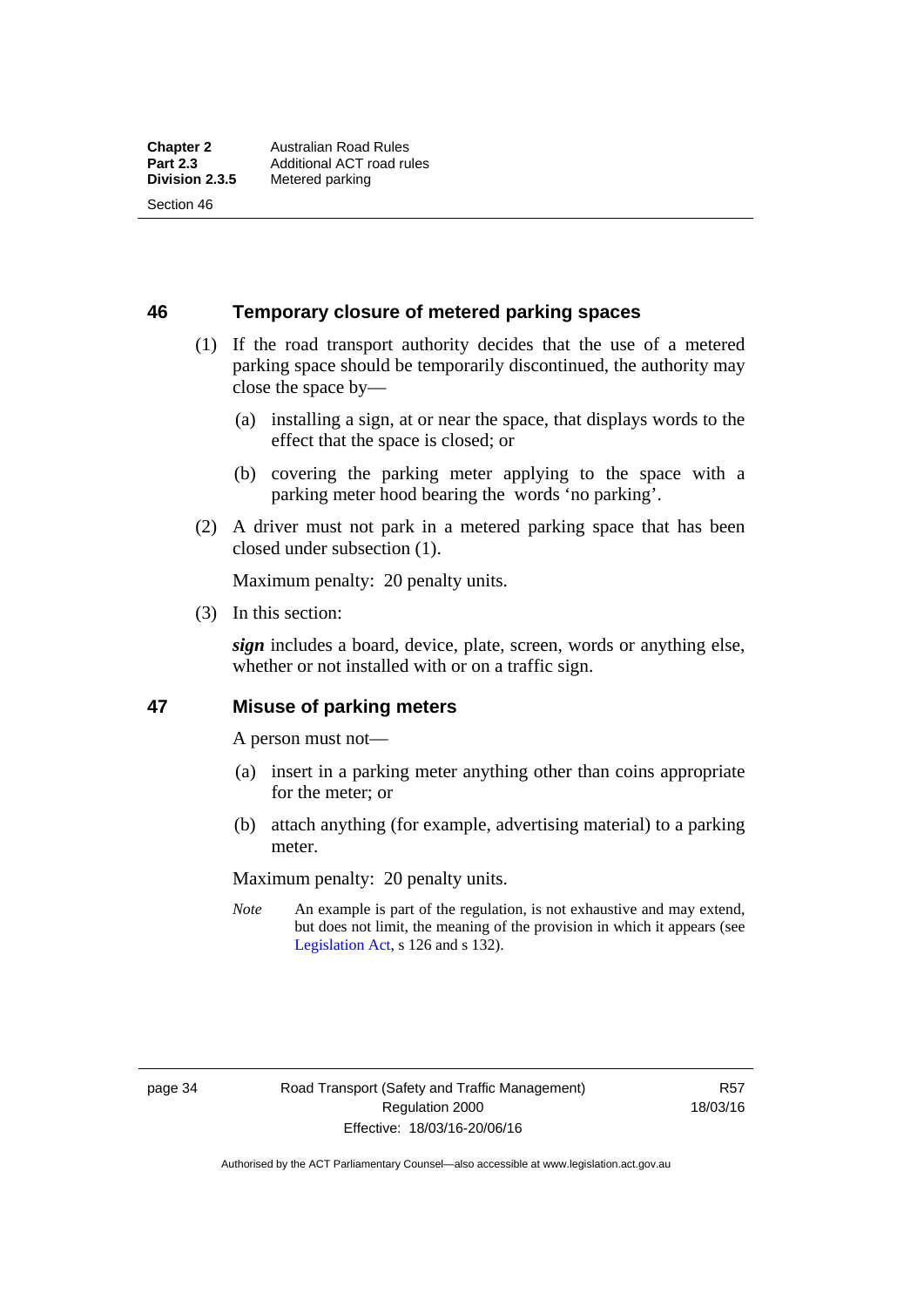#### **48 Interfering with parking meters etc**

A person must not—

- (a) do anything that interferes with (or is likely to interfere with) the proper working of a parking meter; or
- (b) fraudulently operate a parking meter.

Maximum penalty: 20 penalty units.

# **Division 2.3.6 Ticket parking**

#### **49 Ticket parking—parking in spaces**

- (1) A driver commits an offence if—
	- (a) the driver parks in a ticket parking area; and
	- (b) the driver's vehicle is not parked in a ticket parking space.

Maximum penalty: 20 penalty units.

- (2) However, the driver does not commit an offence against subsection (1) if the driver parks in a metered parking space within a ticket parking area and the driver complies with the provisions of division 2.3.5 (Metered parking) in relation to parking in the space.
- (3) A driver must not park the driver's vehicle in a ticket parking space if another vehicle is parked in the space.

Maximum penalty: 20 penalty units.

 (4) A driver who parks in a ticket parking space must position the driver's vehicle completely within the space.

Maximum penalty: 20 penalty units.

R57 18/03/16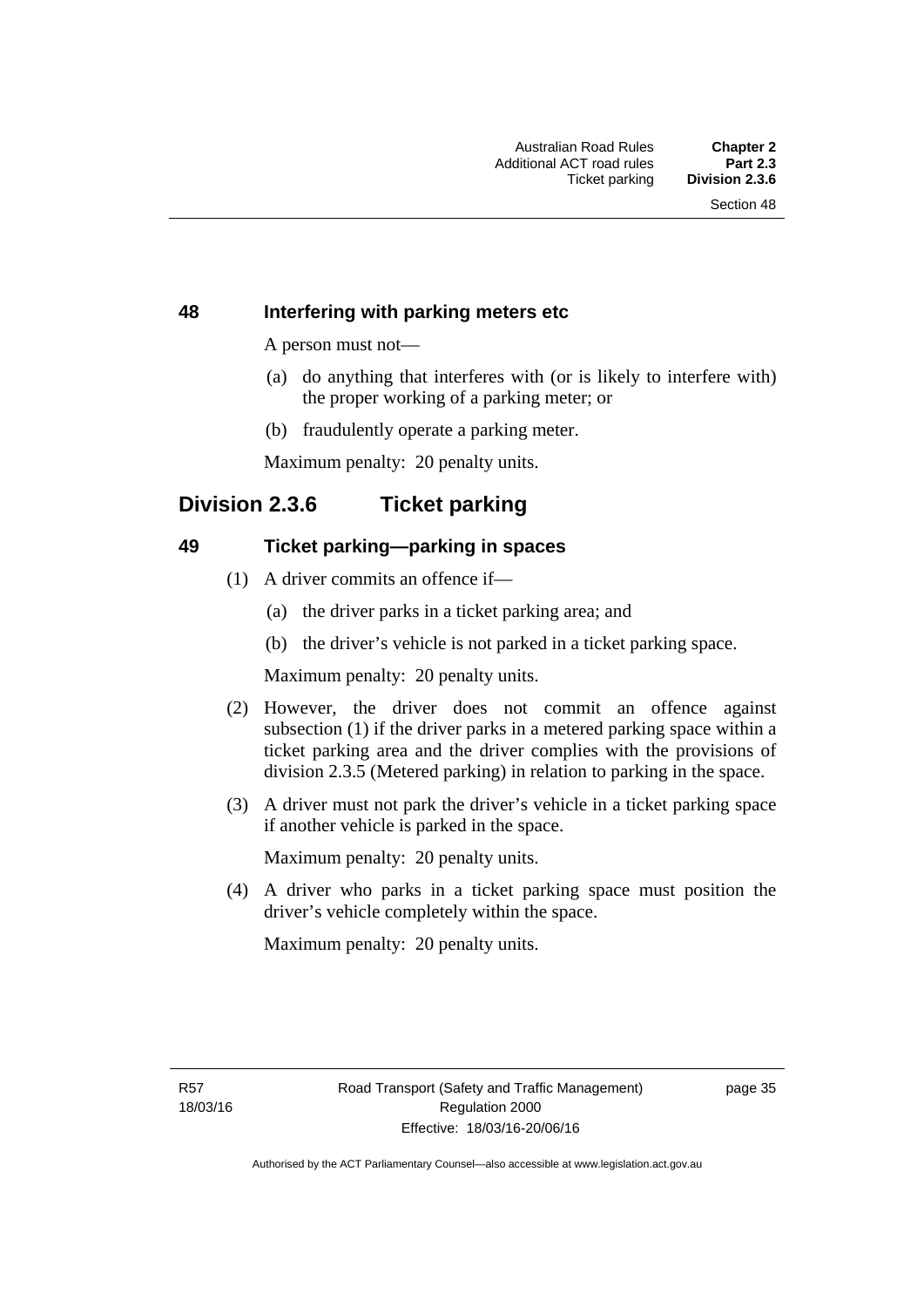#### **49A Ticket parking—display of tickets**

- (1) A driver may park the driver's vehicle in a ticket parking area only if—
	- (a) for an RTA multi-stay ticket parking area—
		- (i) a current parking ticket for the area is correctly displayed in or on the vehicle; or
		- (ii) a current part-day parking ticket for another RTA multi-stay ticket parking area is correctly displayed in or on the vehicle; or
		- (iii) a current equivalent all-day parking ticket for another RTA multi-stay ticket parking area is correctly displayed in or on the vehicle; or
	- (b) for any other ticket parking area—a current parking ticket for the area is correctly displayed in or on the vehicle.

Maximum penalty: 20 penalty units.

#### **Examples of ticket parking areas for par (b)**

- 1 a ticket parking area set up by the road transport authority in which parking up to a maximum of 4 hours is permitted by the ticket parking signs applying to the area
- 2 a ticket parking area set up by a parking authority
- *Note 1* Ticket parking areas may be set up by the road transport authority or a parking authority (see s 75A-s 76A).
- *Note 2* An example is part of the regulation, is not exhaustive and may extend, but does not limit, the meaning of the provision in which it appears (see [Legislation Act,](http://www.legislation.act.gov.au/a/2001-14) s 126 and s 132).
- (2) Subsection (1) (a) does not apply to a driver if, immediately after parking in the ticket parking area, the driver—
	- (a) obtains a parking ticket for the ticket parking area and the ticket is correctly displayed in or on the driver's vehicle; or

page 36 Road Transport (Safety and Traffic Management) Regulation 2000 Effective: 18/03/16-20/06/16

R57 18/03/16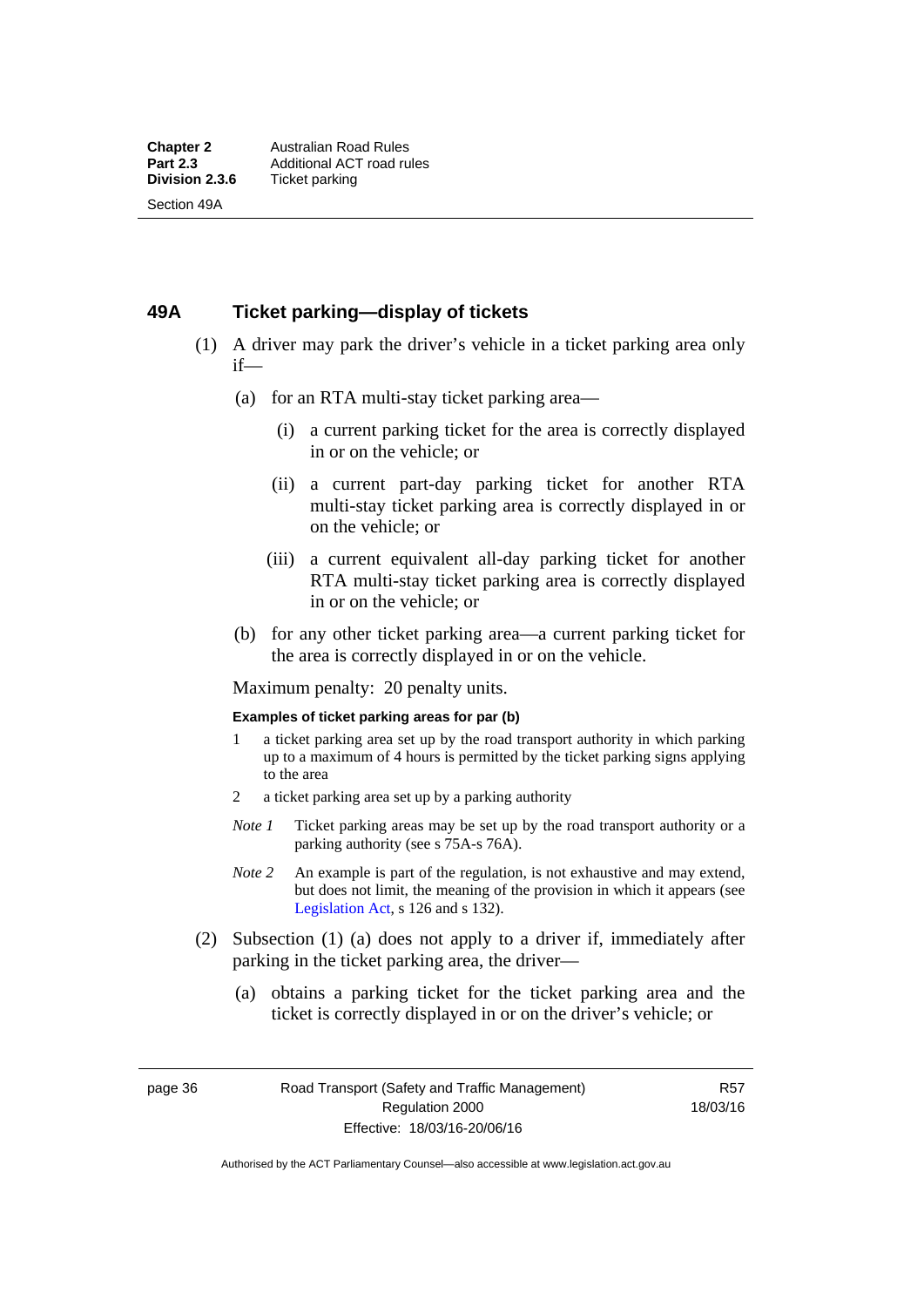- (b) correctly displays in or on the driver's vehicle a parking ticket mentioned in subsection  $(1)$   $(a)$   $(ii)$  or  $(iii)$ .
- (3) Subsection (1) (b) does not apply to a driver if, immediately after parking in the ticket parking area, the driver obtains a parking ticket for the ticket parking area and the ticket is correctly displayed in or on the driver's vehicle.
- (4) It is a defence to the prosecution of a driver for an offence against subsection (1) if the driver proves that—
	- (a) a parking ticket was displayed in accordance with the subsection; and
	- (b) the driver took reasonable steps to ensure that the ticket remained correctly displayed while the driver's vehicle was parked in the ticket parking area.
	- *Note* For other exceptions to s (1), see s 49AA and s 50.
- (5) In this section:

*all-day parking ticket*, for a ticket parking area, means a parking ticket for which the relevant parking fee for parking all-day in the area has been paid.

*correctly displayed*—a parking ticket is *correctly displayed* in or on a vehicle if the ticket is displayed—

- (a) in or on the front left-hand side of the vehicle or, if the ticket requires the driver to display the ticket in or on a part of the vehicle, in or on that part of the vehicle; and
- (b) in a way that its expiry date (and, for a parking ticket other than an all-day parking ticket, its expiry time) and the ticket parking area for which it is issued, are clearly visible from outside the vehicle.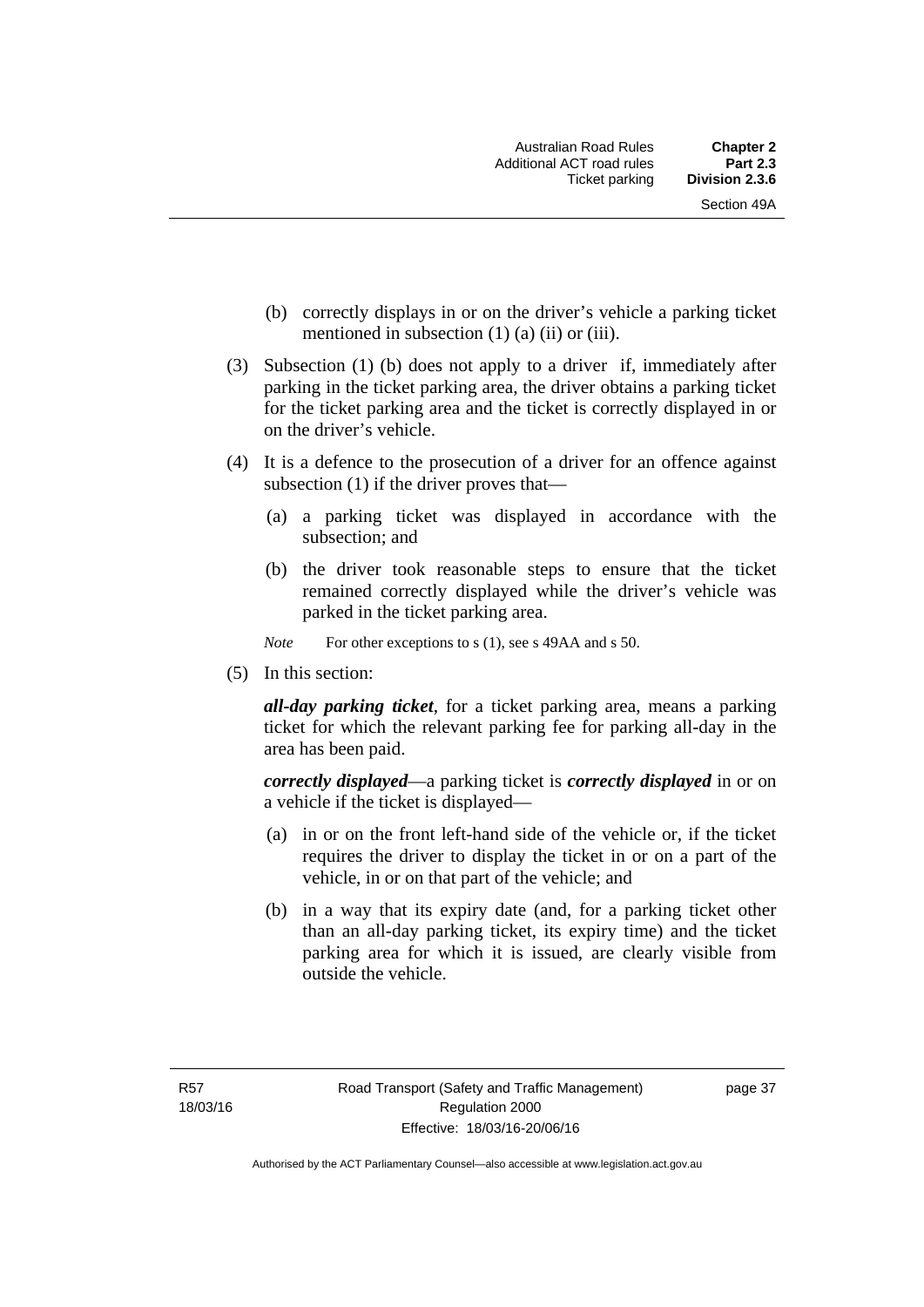**Chapter 2** Australian Road Rules<br>**Part 2.3** Additional ACT road ru **Part 2.3 Additional ACT road rules**<br>**Division 2.3.6** Ticket parking **Ticket parking** 

Section 49AA

*equivalent*, for a multi-stay ticket parking area, means another ticket parking area for which the relevant parking fee for an all-day parking ticket for the area is the same or higher.

*part-day parking ticket* means a parking ticket that is not an all-day parking ticket.

*RTA multi-stay ticket parking area* means a ticket parking area set aside under section 76 (2) (a) (Ticket parking schemes—road transport authority) where all-day parking is permitted by the ticket parking signs applying to the area.

#### **49AA Ticket parking—e-payment**

- (1) Section 49A (1) does not apply to a driver if—
	- (a) the driver's vehicle is parked in a parking space in a ticket parking area; and
	- (b) the driver has paid for the parking space using an approved e-payment method.
- (2) In this section:

*approved e-payment method*—see section 76AA.

### **49B Ticket parking—maximum length of stay**

(1) A driver must not allow the driver's vehicle to remain parked in a ticket parking area after the expiry of a parking ticket displayed in or on the vehicle.

Maximum penalty: 20 penalty units.

- *Note 1* For when a parking ticket expires, see s 81 (1).
- *Note* 2 For exceptions to s (1), see s 50.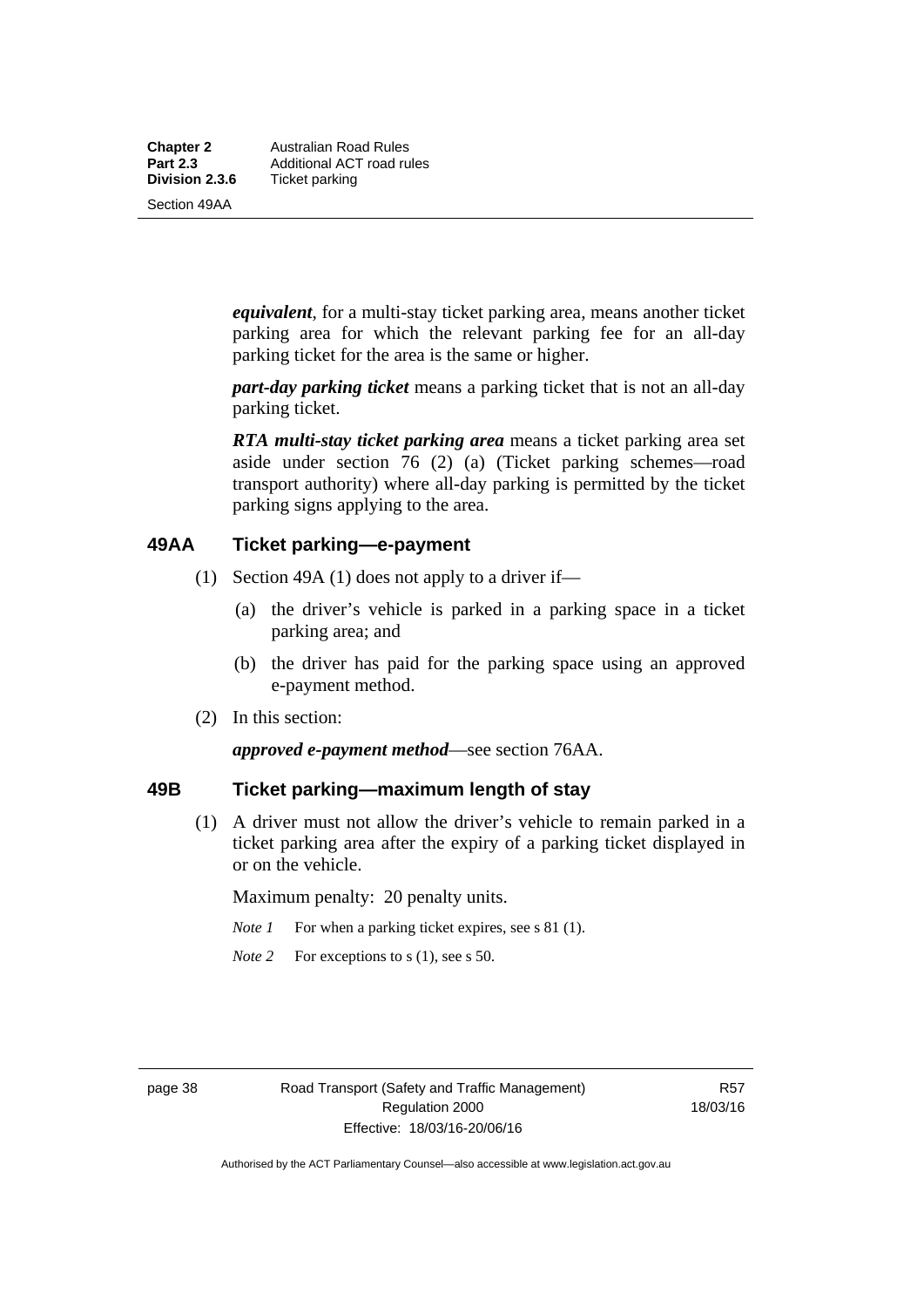(2) A driver who has used an approved e-payment method to pay for a parking space must not allow the driver's vehicle to remain parked in the parking space after the e-payment parking period for which parking in the space has been paid for ends.

Maximum penalty: 20 penalty units.

*Note 1* For when an e-payment ticket parking period ends, see s 81 (2).

*Note* 2 For exceptions to s (2), see s 50.

 (3) A driver must not allow the driver's vehicle to remain parked in a ticket parking area for longer than the period (if any) indicated on the ticket parking signs applying to the area as the maximum period for which a vehicle may be parked in the area.

Maximum penalty: 20 penalty units.

*Note* For exceptions to s (3), see s 50.

**50 Ticket parking—exceptions to s 49A and s 49B** 

Section 49A (Ticket parking—display of tickets) and section 49B (Ticket parking—maximum length of stay) do not apply to—

- (a) a driver if the driver parks the driver's vehicle in a metered parking space within a ticket parking area and the driver complies with the provisions of division 2.3.5 (Metered parking) in relation to parking in the space; or
- (b) a driver for any period the driver's vehicle is parked in a ticket parking space outside the controlled parking hours for the space; or
- (c) a driver if—
	- (i) the driver's vehicle is parked in a ticket parking space; and
	- (ii) the driver displays in or on the vehicle a current mobility parking scheme authority; and

R57 18/03/16 page 39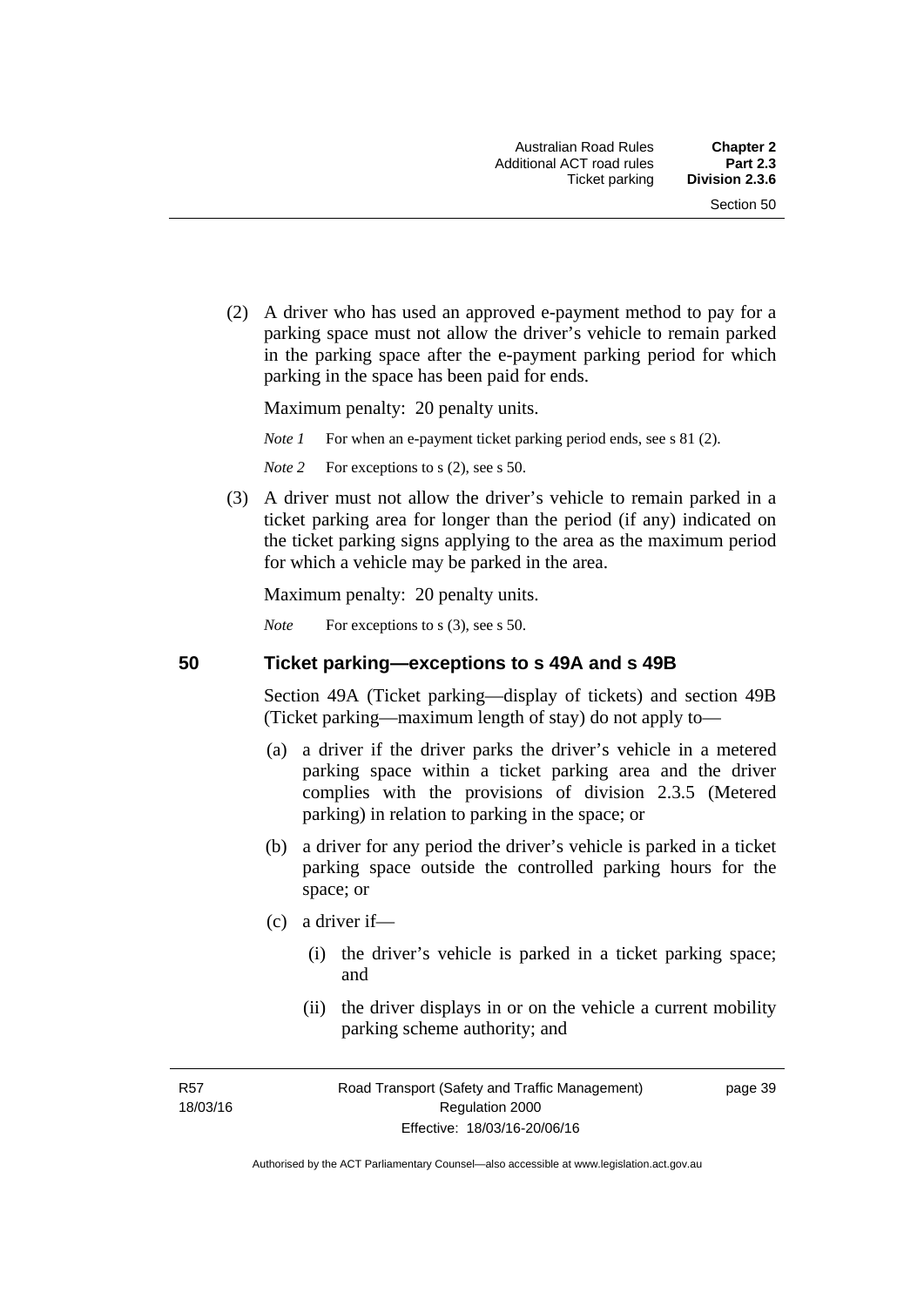Section 51

- (iii) the driver complies with the conditions (if any) of the authority; or
- (d) a driver if—
	- (i) the driver's vehicle is parked in a ticket parking space, or on a length of road in a ticket parking area, designated by a *permit zone sign* for use by the holder of a stated kind of parking permit; and
	- (ii) the driver displays in or on the vehicle a current parking permit of that kind; and
	- (iii) the driver complies with the conditions (if any) of the permit.

#### **51 Temporary closure of ticket parking spaces and areas**

- (1) If the road transport authority decides that the use of a ticket parking area, or ticket parking space, should be temporarily discontinued, the authority may close the area or space by—
	- (a) for the closure of a ticket parking area—installing a sign, at or near each traffic sign applying to the area, that displays words to the effect that the area is closed; or
	- (b) for the closure of a ticket parking space—installing a sign, at or near the space, that displays words to that effect.
- (2) If a parking authority decides that the use of a ticket parking area, or ticket parking space, within its area of operations should be temporarily discontinued, the authority may close the area or space  $by-$ 
	- (a) for the closure of a ticket parking area—installing a sign, at or near each traffic sign applying to the area, that displays words to the effect that the area is closed; or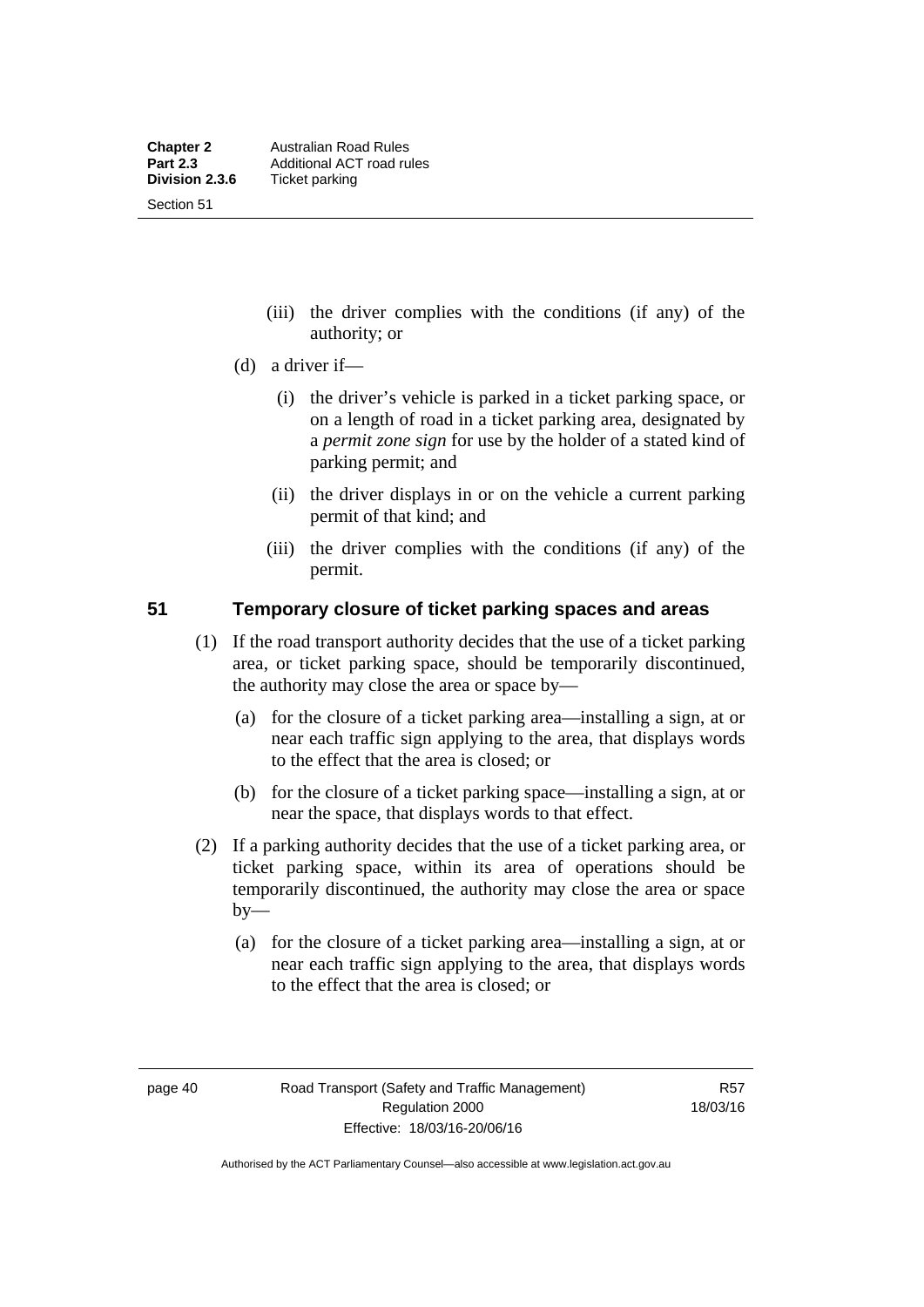- (b) for the closure of a ticket parking space—installing a sign, at or near the space, that displays words to that effect.
- *Note* Section 75A provides for the road transport authority to declare parking authorities and s 76A provides for the operation of ticket parking schemes by parking authorities.
- (3) A driver must not park in a ticket parking area or ticket parking space that has been closed under subsection (1) or (2).

Maximum penalty: 20 penalty units.

(4) In this section:

*sign* includes a board, device, plate, screen, words or anything else, whether or not installed with or on a traffic sign.

#### **52 Use of false or damaged parking tickets etc**

- (1) This section applies in relation to a vehicle that is parked in a ticket parking space within a ticket parking area.
- (2) A person must not display in or on the vehicle—
	- (a) anything resembling a parking ticket that falsely suggests that the relevant parking fee for parking in the space has been paid; or
	- (b) a parking ticket that has been changed, damaged or defaced.

Maximum penalty: 20 penalty units.

 (3) Subsection (2) does not apply if the parking ticket was not changed, damaged or defaced in a material particular.

#### **53 Misuse of parking ticket machines**

A person must not—

(a) insert in a parking ticket machine anything other than coins, or another means of payment, appropriate for the machine; or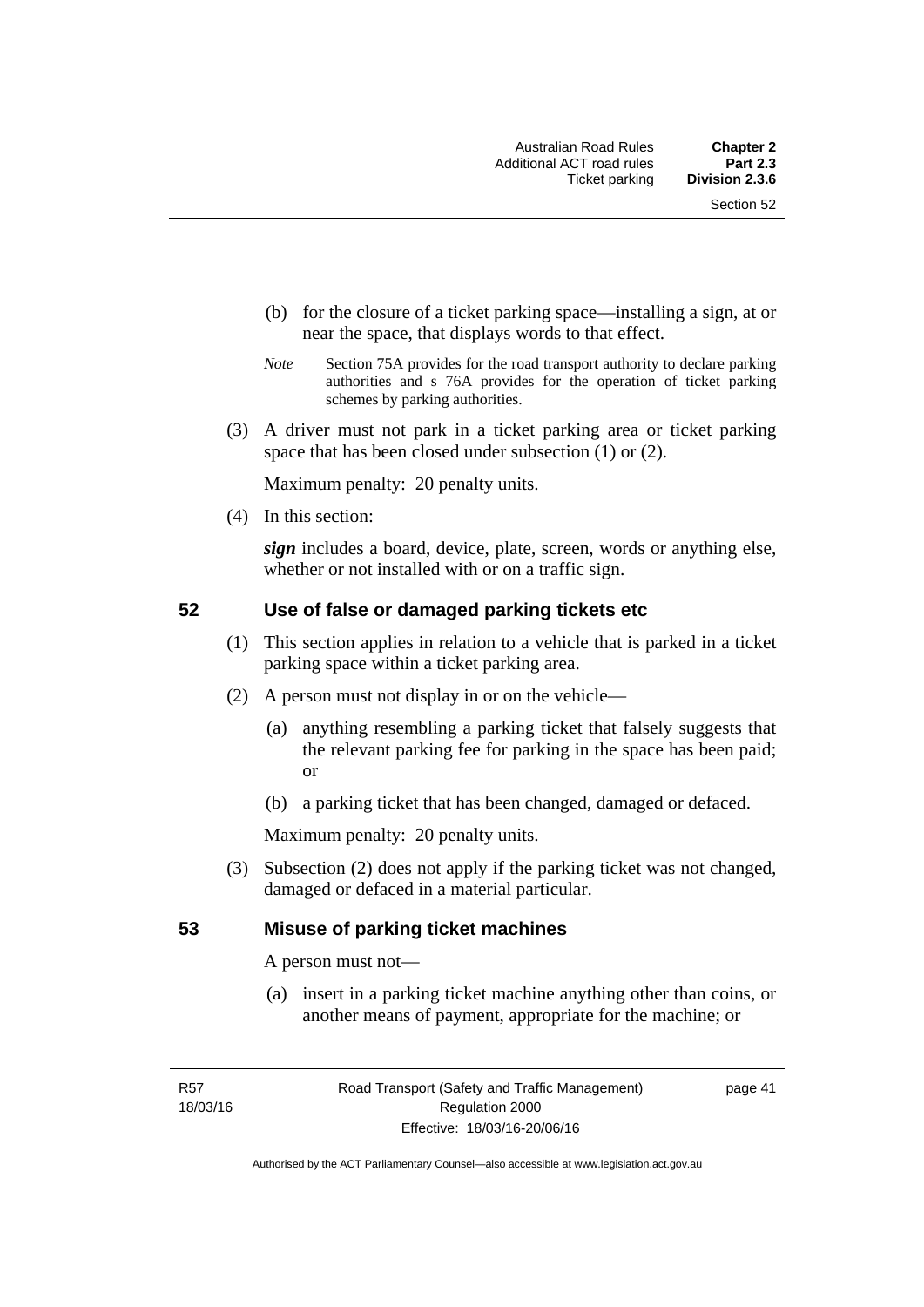Section 54

 (b) attach anything (for example, advertising material) to a parking ticket machine.

Maximum penalty: 20 penalty units.

*Note* An example is part of the regulation, is not exhaustive and may extend, but does not limit, the meaning of the provision in which it appears (see [Legislation Act,](http://www.legislation.act.gov.au/a/2001-14) s 126 and s 132).

#### **54 Interfering with parking ticket machines etc**

A person must not—

- (a) do anything that interferes with (or is likely to interfere with) the proper working of a parking ticket machine; or
- (b) fraudulently operate a parking ticket machine.

Maximum penalty: 20 penalty units.

#### **55 Interfering with parking tickets**

A person commits an offence if—

- (a) the person removes, changes, damages, defaces or otherwise interferes with a parking ticket that is in or on a vehicle; and
- (b) the vehicle is parked in a ticket parking area; and
- (c) the person is not—
	- (i) the driver of the vehicle; or
	- (ii) the responsible person for the vehicle.

Maximum penalty: 20 penalty units.

R57 18/03/16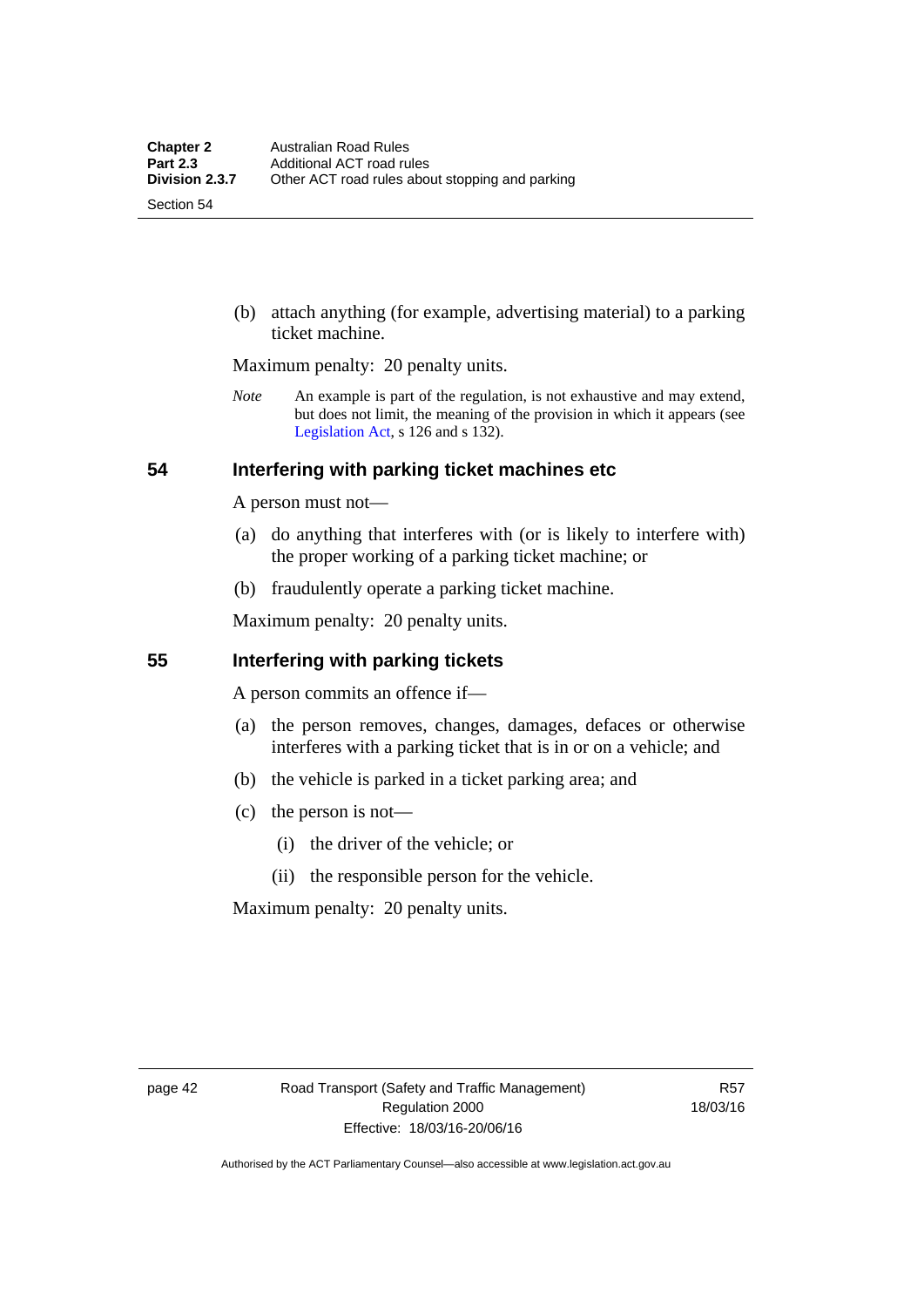# **Division 2.3.7 Other ACT road rules about stopping and parking**

*Note* The [Australian Road Rules](http://www.legislation.act.gov.au//ni/db_37271/default.asp) contains rules about the stopping and parking of vehicles, including the following:

- r 189 (which is about double parking)
- r 203 (which is about stopping in a parking area for people with disabilities)
- r 205 (which is about parking for longer than indicated)
- r 207 (which is about parking where fees are payable)
- r 208 (which is about parallel parking on a road, except in a median strip parking area)
- r 209 (which is about parallel parking in a median strip parking area)
- r 210 (which is about angle parking)
- r 211 (which is about parking in parking bays).

### **56 Unauthorised use of parking permits and mobility parking scheme authorities**

 (1) A driver must not display a parking permit in or on the driver's vehicle if the driver is not entitled to do so under the conditions of the permit.

Maximum penalty: 20 penalty units.

 (2) A driver must not display a mobility parking scheme authority in or on the driver's vehicle if the driver is not entitled to do so under the conditions of the authority.

Maximum penalty: 20 penalty units.

R57 18/03/16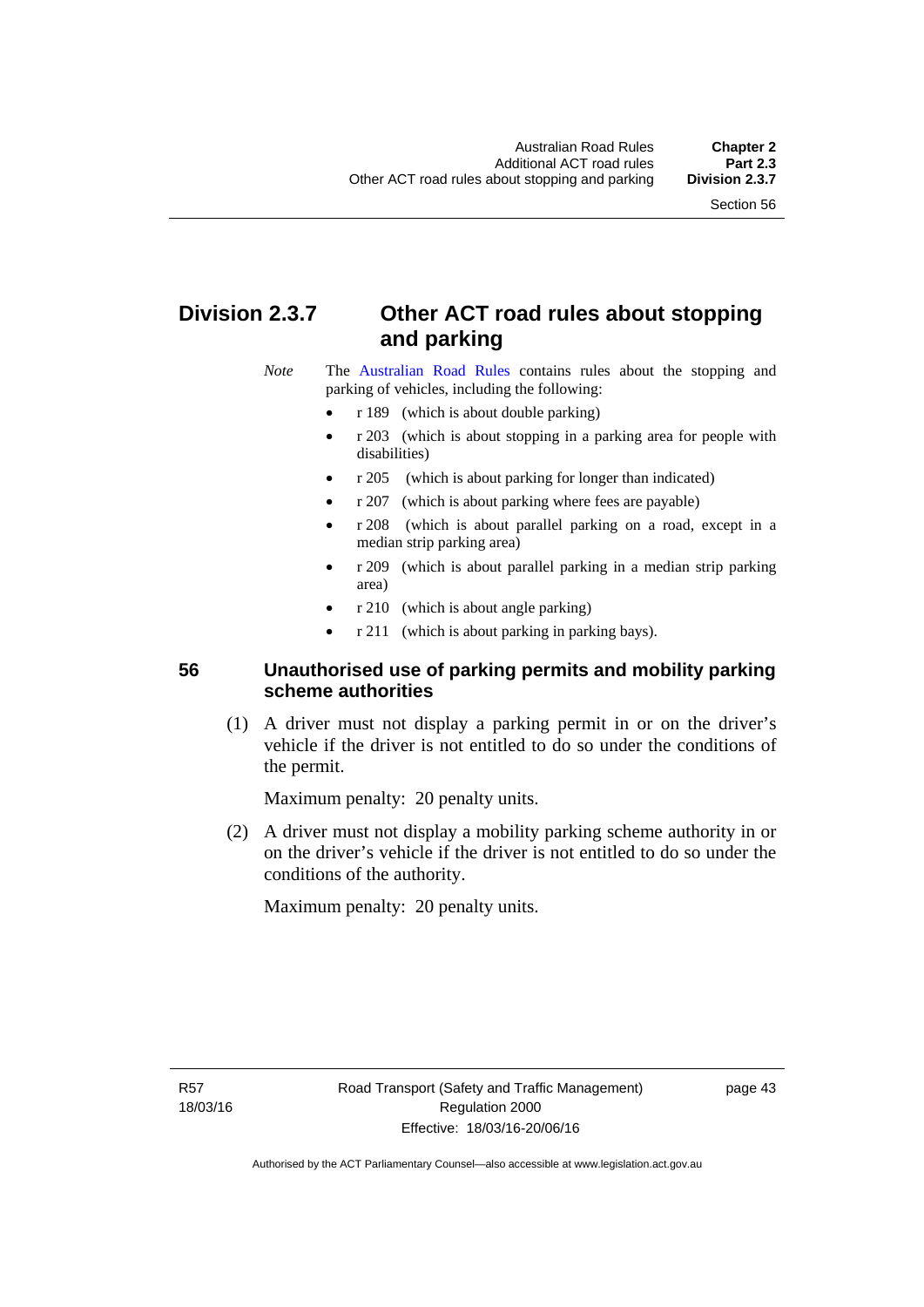Section 56A

### **56A Interfering with parking permits and mobility parking scheme authorities**

A person commits an offence if—

- (a) the person removes, changes, damages, defaces or otherwise interferes with a parking permit or mobility parking scheme authority that is in or on a vehicle; and
- (b) the person is not—
	- (i) the driver of the vehicle; or
	- (ii) the responsible person for the vehicle; or
	- (iii) the person to whom the permit or authority was issued.

Maximum penalty: 20 penalty units.

#### **57A Stopping public buses in bus zones and at bus stops**

- (1) The driver of a public bus must not stop in a bus zone unless the driver—
	- (a) is dropping off, or picking up, passengers; or
	- (b) is stopping for a regular route service.

Maximum penalty: 20 penalty units.

- (2) Subsection (1) does not apply to the driver of a public bus that is not permitted to stop in the bus zone by information on or with the *bus zone sign* applying to the bus zone.
	- *Note* The driver would contravene the [Australian Road Rules,](http://www.legislation.act.gov.au//ni/db_37271/default.asp) r 183.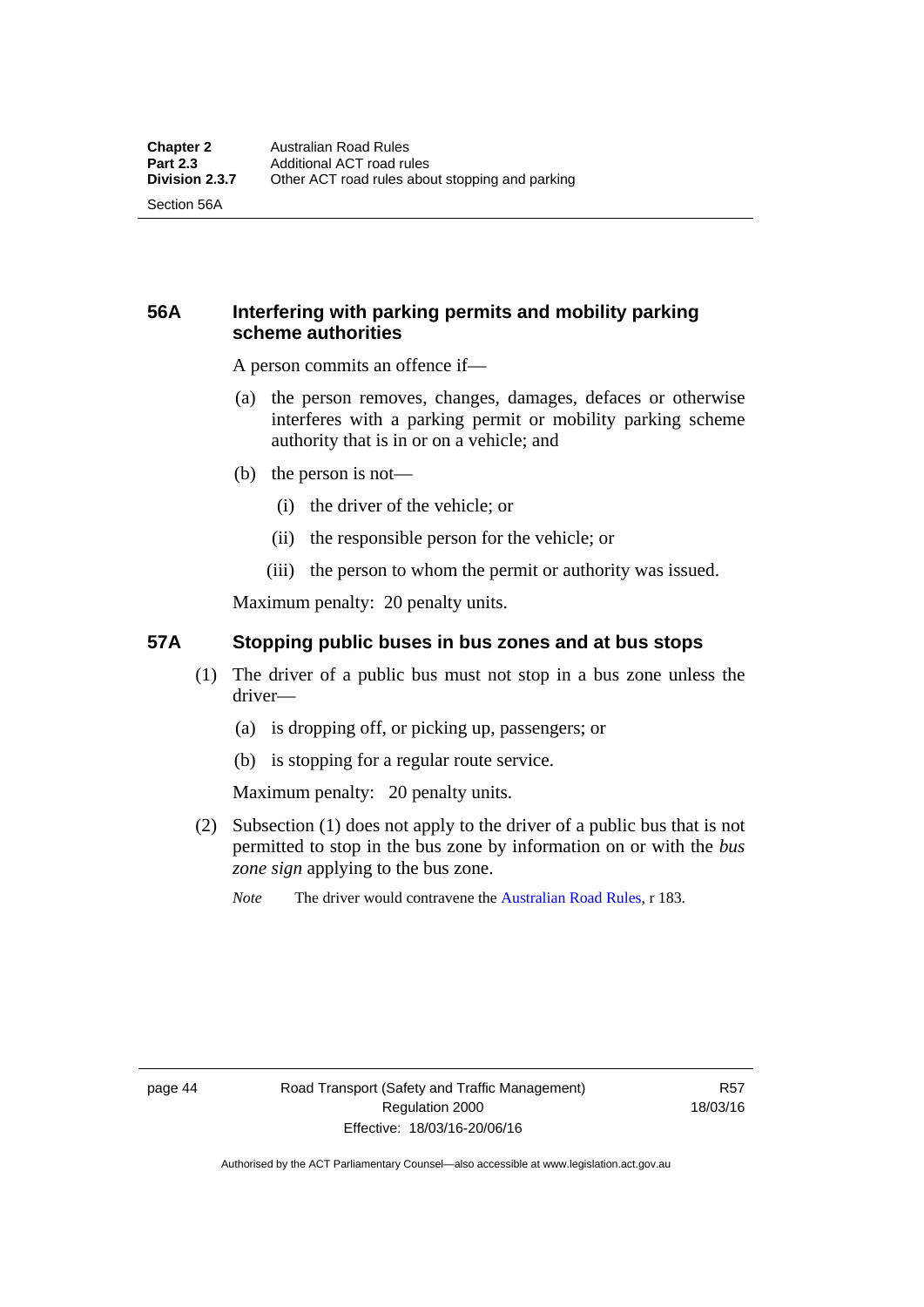- (3) The driver of a public bus must not stop at a bus stop, or on the road, within 20m before a sign on the road that indicates the bus stop, and 10m after the sign, unless the driver—
	- (a) stops at a place on a length of road, or in an area, to which a parking control sign applies and the driver is permitted to stop at that place under the [Australian Road Rules;](http://www.legislation.act.gov.au//ni/db_37271/default.asp) or
	- (b) is dropping off, or picking up, passengers; or
	- (c) is stopping for a regular route service.

Maximum penalty: 20 penalty units.

(4) In this section:

*bus stop***—see the [Australian Road Rules](http://www.legislation.act.gov.au//ni/db_37271/default.asp)**, rule 195.

*bus zone***—see the Australian Road Rules**, rule 183.

*bus zone sign*—see the [Australian Road Rules,](http://www.legislation.act.gov.au//ni/db_37271/default.asp) schedule 2, schedule 3, rule 314, rule 315 and rule 316.

*regular route service*—see the *[Road Transport \(Public Passenger](http://www.legislation.act.gov.au/a/2001-62)  Services*) *Act 2001*, section 12 (What is a regular route service?).

#### **58 Stopping in an emergency etc or to comply with another law**

(1) In this section:

*stopping or parking provision of this chapter* means a provision of the following divisions:

- (a) division 2.3.5 (Metered parking);
- (b) division 2.3.6 (Ticket parking);
- (c) division 2.3.7 (Other ACT road rules about stopping and parking).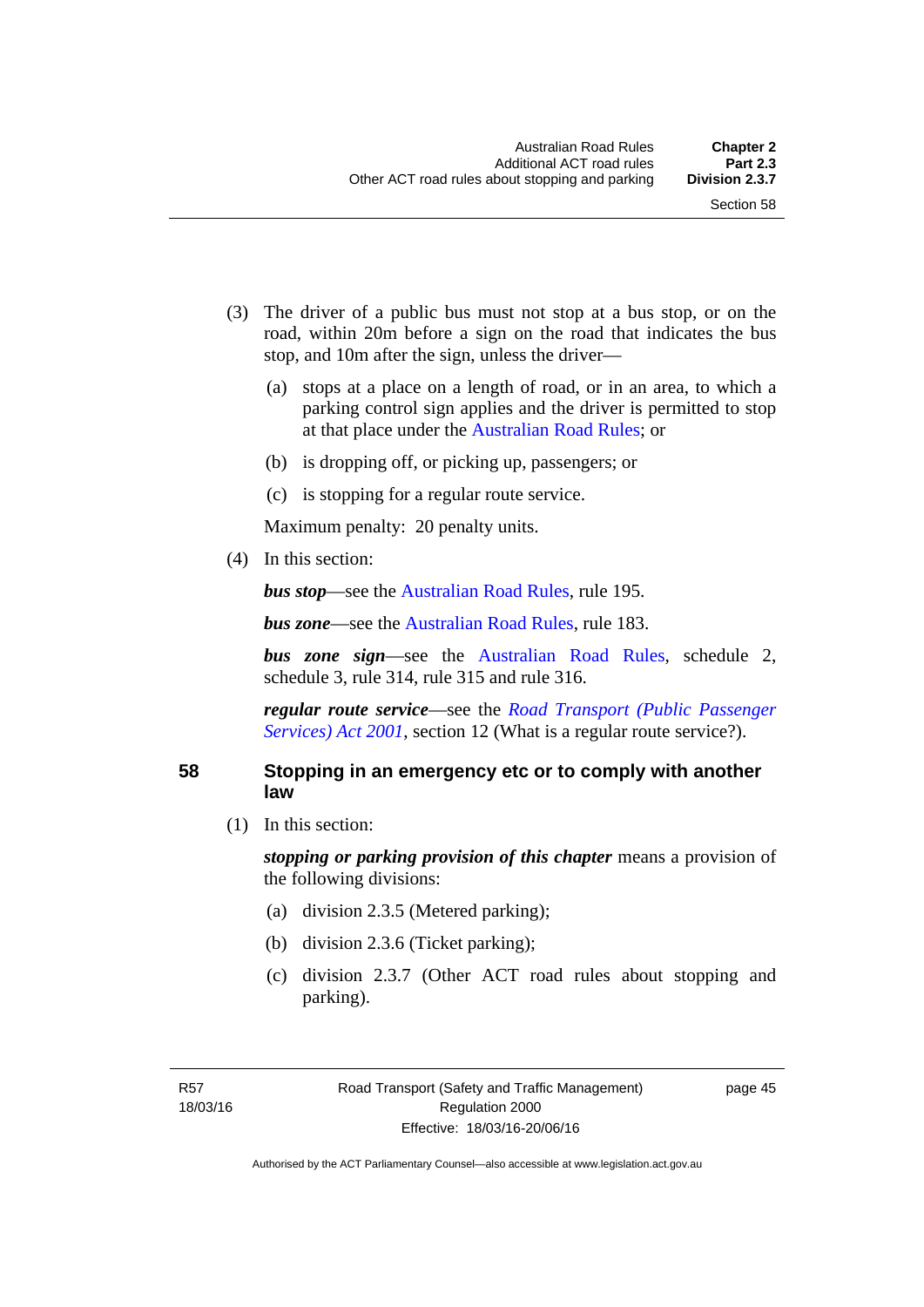- (2) A stopping or parking provision of this chapter does not apply to a driver if—
	- (a) the driver stops at a particular place, or in a particular way, to avoid a collision, and the driver stops for no longer than is necessary to avoid the collision; or
	- (b) the driver stops at a particular place, or in a particular way, because the driver's vehicle is disabled, and the driver stops for no longer than is necessary for the vehicle to be moved safely to a place where the driver is permitted to park the vehicle under the [Australian Road Rules](http://www.legislation.act.gov.au//ni/db_37271/default.asp) and a stopping or parking provision of this chapter; or
	- (c) the driver stops at a particular place, or in a particular way, to deal with a medical or other emergency, and the driver stops for no longer than is necessary in the circumstances; or
	- (d) the driver stops at a particular place, or in a particular way, because the condition of the driver, a passenger, or the driver's vehicle makes it necessary for the driver to stop in the interests of safety, and the driver stops for no longer than is necessary in the circumstances; or
	- (e) the driver stops at a particular place, or in a particular way, to comply with a provision of the [Australian Road Rules](http://www.legislation.act.gov.au//ni/db_37271/default.asp) or a provision of another law, and the driver stops for no longer than is necessary to comply with the provision.

# **Division 2.3.8 Other ACT road rules**

**60 Interrupting funeral processions etc**

A driver must not interfere with, or interrupt, the free passage of—

(a) a funeral procession or any other lawful procession; or

page 46 Road Transport (Safety and Traffic Management) Regulation 2000 Effective: 18/03/16-20/06/16

R57 18/03/16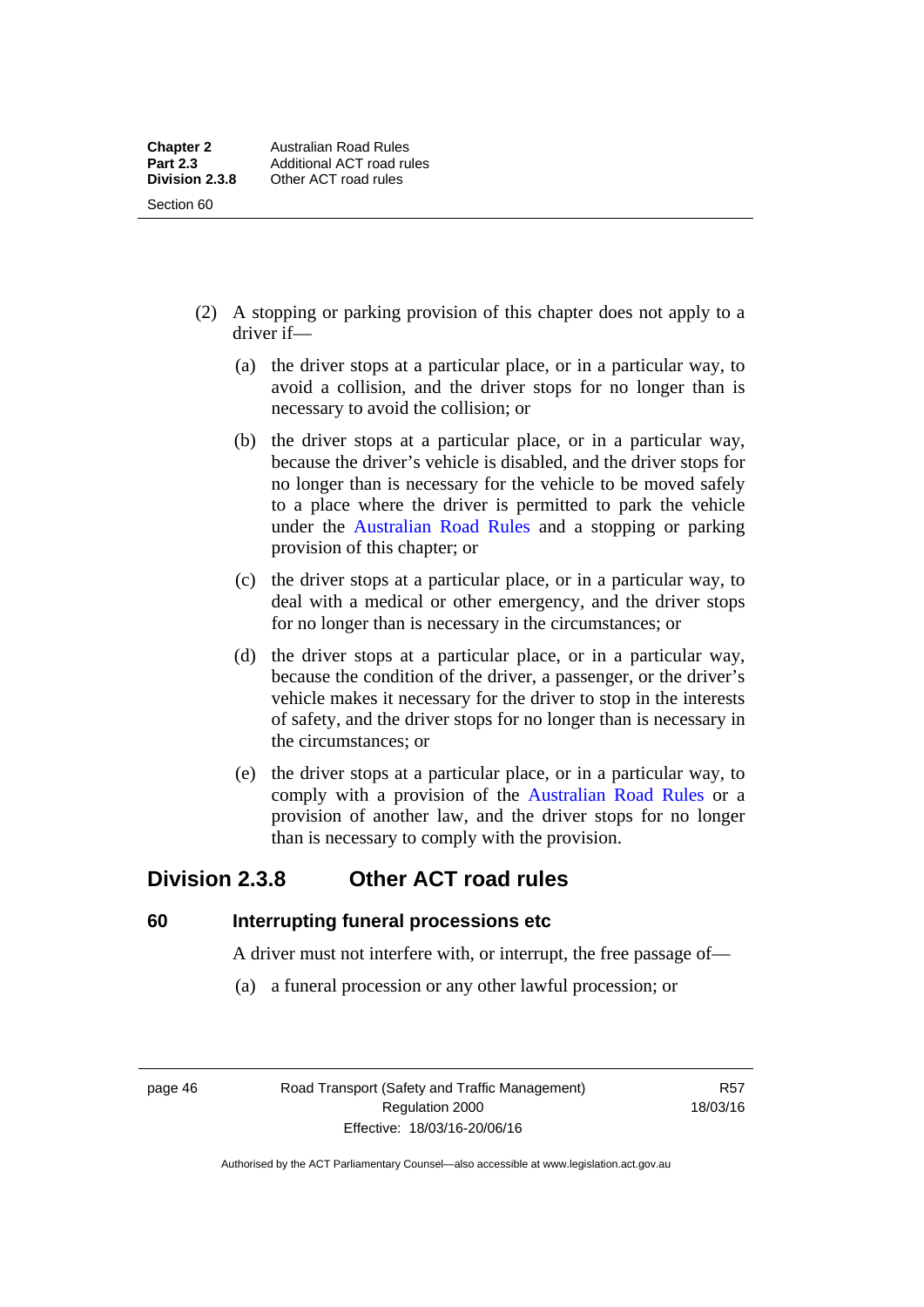(b) any vehicle or person forming part of a procession mentioned in paragraph (a).

Maximum penalty: 20 penalty units.

#### **61 Driving on roads closed to traffic**

A person must not drive a vehicle on a road that is closed to traffic under the [Act](http://www.legislation.act.gov.au/a/1999-80/default.asp), section 30.

Maximum penalty: 20 penalty units.

#### **62 Use of wheeled recreational devices and wheeled toys on roads**

 (1) A person must not travel in or on a wheeled recreational device or wheeled toy on a road while it is attached to another vehicle.

Maximum penalty: 20 penalty units.

 (2) A person travelling in or on a wheeled recreational device or wheeled toy on a road must not permit it to be drawn by another vehicle.

Maximum penalty: 20 penalty units.

 (3) A person must not travel in or on a wheeled recreational device or wheeled toy on a road if anyone travelling in or on it is completely or partly assisted in propelling it by means other than human power or gravity.

Maximum penalty: 20 penalty units.

R57 18/03/16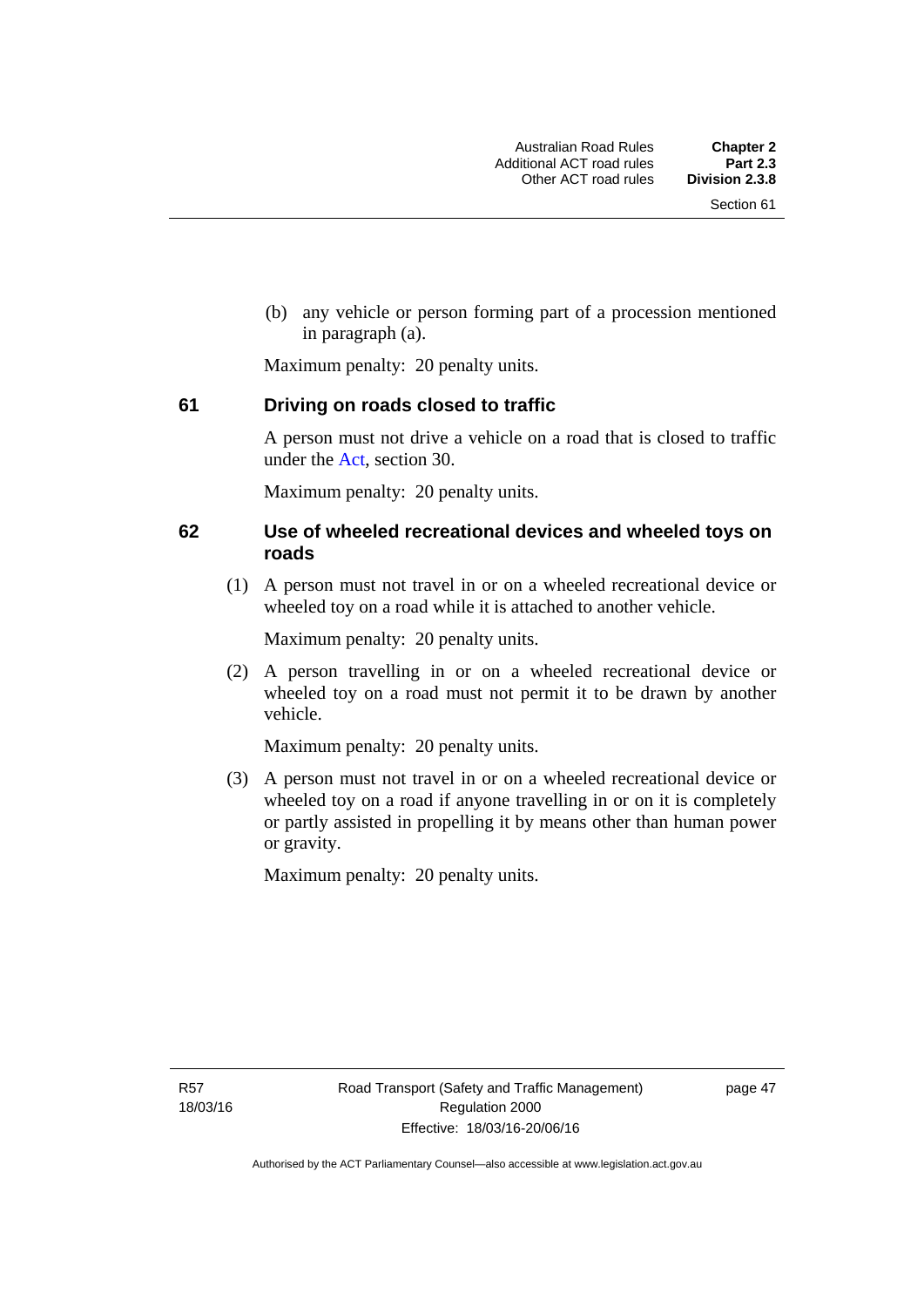# **Part 2.4 Other provisions**

#### **63 Devices that are prescribed traffic control devices—Act, dict, def** *prescribed traffic control device*

The following things are prescribed traffic control devices:

- (a) any traffic control device that has effect for the [Australian](http://www.legislation.act.gov.au//ni/db_37271/default.asp)  [Road Rules](http://www.legislation.act.gov.au//ni/db_37271/default.asp) under the [Australian Road Rules](http://www.legislation.act.gov.au//ni/db_37271/default.asp), rule 315;
- (b) any traffic-related item that has effect for the [Australian Road](http://www.legislation.act.gov.au//ni/db_37271/default.asp)  [Rules](http://www.legislation.act.gov.au//ni/db_37271/default.asp) under the [Australian Road Rules,](http://www.legislation.act.gov.au//ni/db_37271/default.asp) rule 319;
- (c) any pay parking device, pay parking sign and parking meter hood;
- (d) any device, plate, screen, words or anything else on or with anything mentioned in paragraph (a), (b) or (c).

#### **64 Preventing prescribed traffic control devices being clearly visible**

 (1) A person must not (except with the approval of the road transport authority) place anything in a position that prevents, or is likely to prevent, a prescribed traffic control device from being clearly visible to the road users to whom it is intended to apply.

Maximum penalty: 20 penalty units.

- *Note* The [Act](http://www.legislation.act.gov.au/a/1999-80/default.asp), s 19 (1) also makes it an offence for a person to install or display (or interfere, change or remove) a prescribed traffic control device without appropriate authority.
- (2) The road transport authority, a police officer or an authorised person—
	- (a) may, orally or in writing, direct a person who has contravened subsection (1) by placing something to remove the thing within a stated reasonable time; or

page 48 Road Transport (Safety and Traffic Management) Regulation 2000 Effective: 18/03/16-20/06/16

R57 18/03/16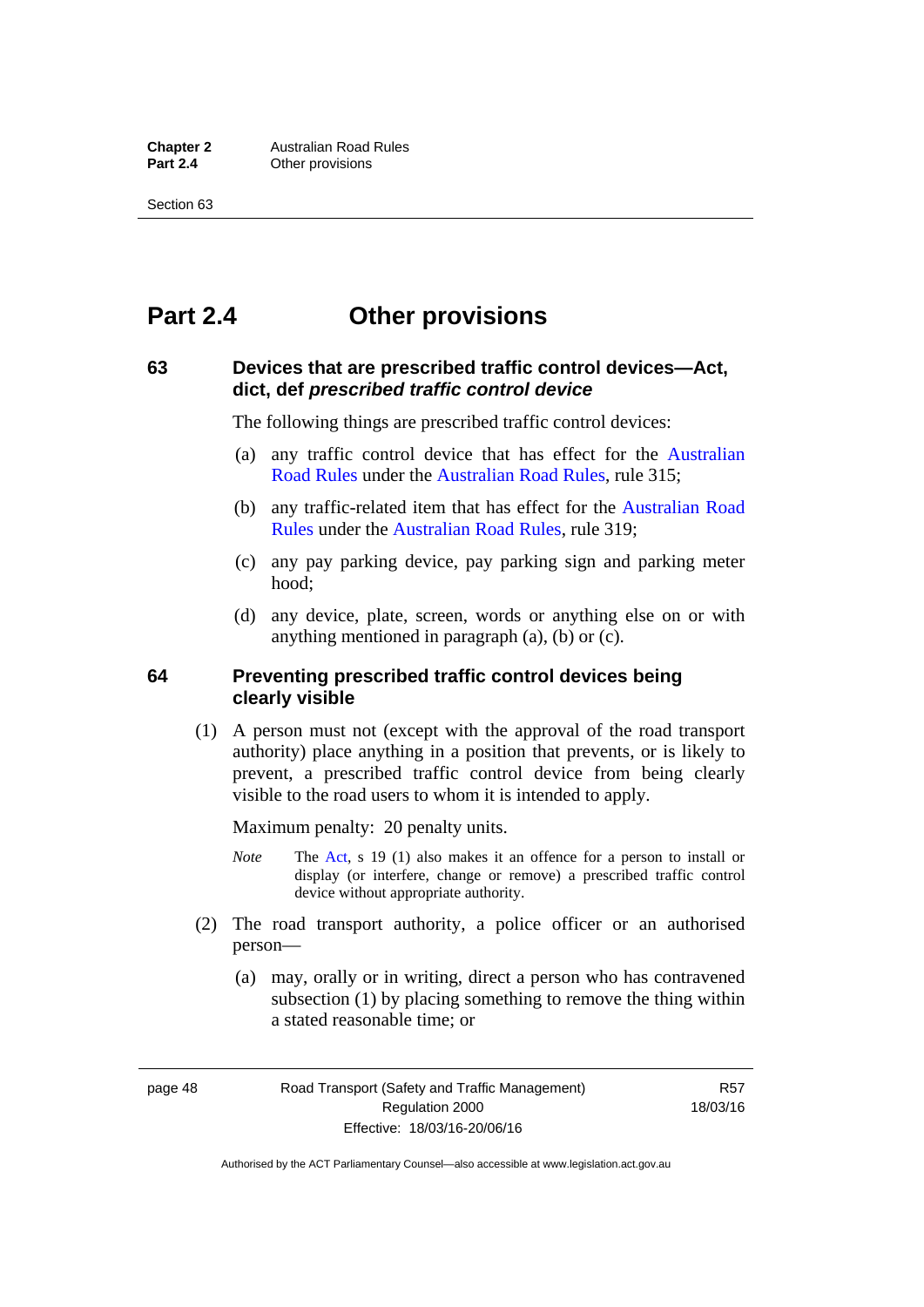- (b) may remove the thing.
- (3) If a person is given a direction under subsection (2) (a), the person must comply with the direction.

Maximum penalty: 20 penalty units.

#### **65 Use of** *do not overtake turning vehicle sign*

A person must not drive a motor vehicle or combination displaying a *do not overtake turning vehicle sign* unless the motor vehicle or combination, together with any load or projection, is at least 7.5m long.

Maximum penalty: 20 penalty units.

#### **66 Approvals etc by road transport authority**

- (1) For the [Australian Road Rules](http://www.legislation.act.gov.au//ni/db_37271/default.asp) and this regulation, the road transport authority may—
	- (a) approve a protective helmet for bicycle riders as an approved bicycle helmet; or
	- (b) approve a booster seat as an approved booster seat; or
	- (c) approve a child restraint as an approved child restraint; or
	- (d) approve a child safety harness as an approved child safety harness; or
	- (e) approve a protective helmet for motorbike riders as an approved motorbike helmet; or
	- (f) approve a canopy, cage or other device fitted to a vehicle; or
	- (g) declare a person to be an emergency worker.
- (2) An approval or declaration is a disallowable instrument.
	- *Note* A disallowable instrument must be notified, and presented to the Legislative Assembly, under the [Legislation Act.](http://www.legislation.act.gov.au/a/2001-14)

R57 18/03/16 page 49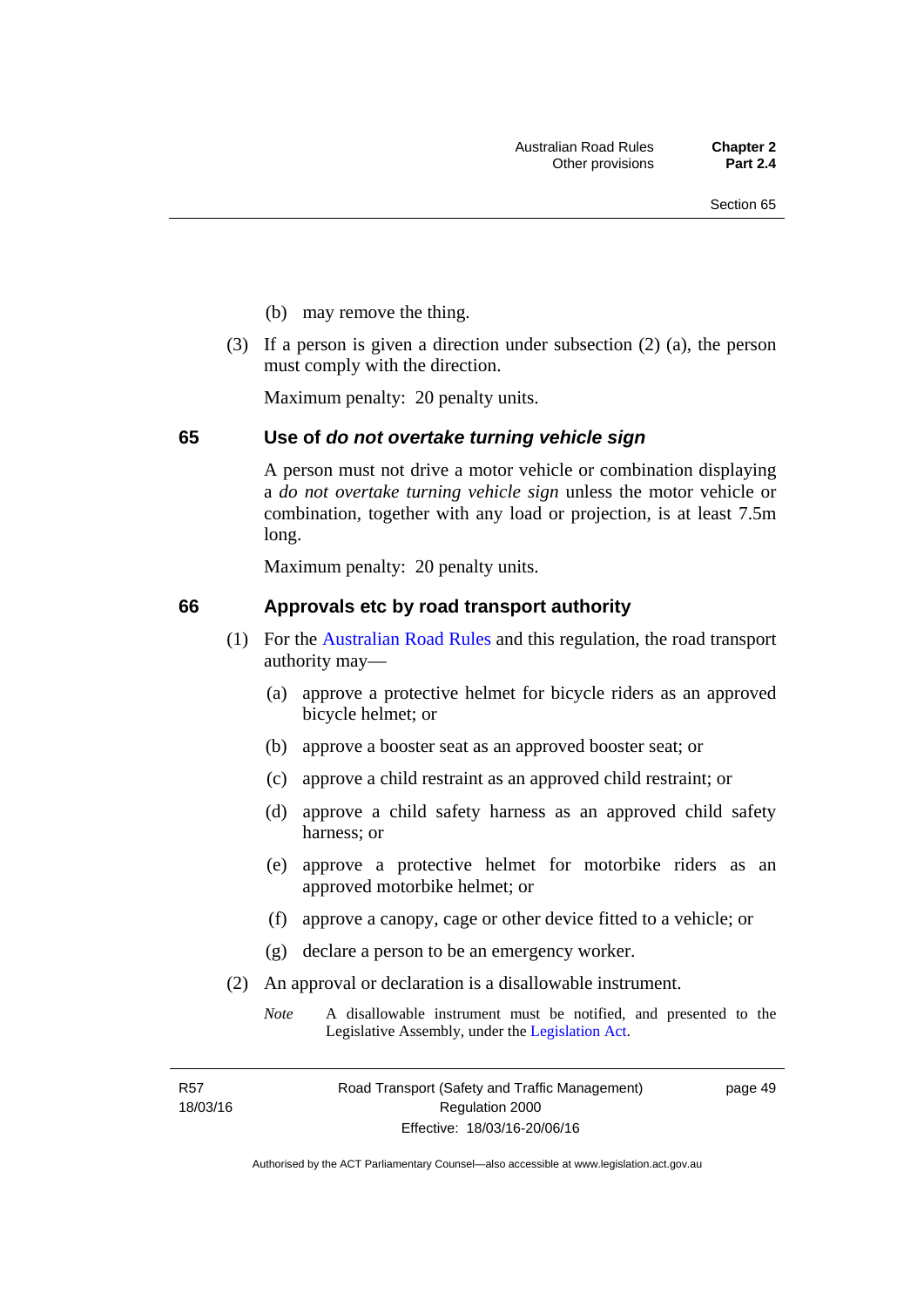#### **67 Exemption from requirement about riding on motorbikes**

The road transport authority may, for the purpose of allowing a sporting or similar event to be filmed, exempt a person from the [Australian Road Rules](http://www.legislation.act.gov.au//ni/db_37271/default.asp), rule 271 (2) to the extent that it requires the person to face forward while being carried as a passenger on a motorbike.

#### **68 Defence of complying with direction of police officer or authorised person**

- (1) It is a defence to a prosecution of a person for an offence against a provision of this chapter if, at the time of the offence, the person was obeying a direction given to the person under the [Australian](http://www.legislation.act.gov.au//ni/db_37271/default.asp)  [Road Rules,](http://www.legislation.act.gov.au//ni/db_37271/default.asp) rule 304 (1).
- (2) To remove any doubt, it is declared that a person must obey a direction given to the person under the [Australian Road Rules](http://www.legislation.act.gov.au//ni/db_37271/default.asp), rule 304 (1), whether or not the person may contravene a provision of this chapter by obeying the direction.

#### **69 Exemption for driver of police vehicle—generally—Act, s 35**

- (1) An exemption provision does not apply to the driver of a police vehicle if—
	- (a) in the circumstances—
		- (i) the driver is taking reasonable care; and
		- (ii) it is reasonable that the provision should not apply, having regard to the road and traffic conditions at the time; and
	- (b) if the vehicle is a motor vehicle that is moving—the vehicle is displaying a blue or red flashing light or sounding an alarm.
	- *Note* This section also applies to a rider of a police motorbike (see *[Road](http://www.legislation.act.gov.au/a/1999-77)  [Transport \(General\) Act 1999](http://www.legislation.act.gov.au/a/1999-77)*, dict defs *drive*, *driver*, *ride* and *vehicle*).

page 50 Road Transport (Safety and Traffic Management) Regulation 2000 Effective: 18/03/16-20/06/16

R57 18/03/16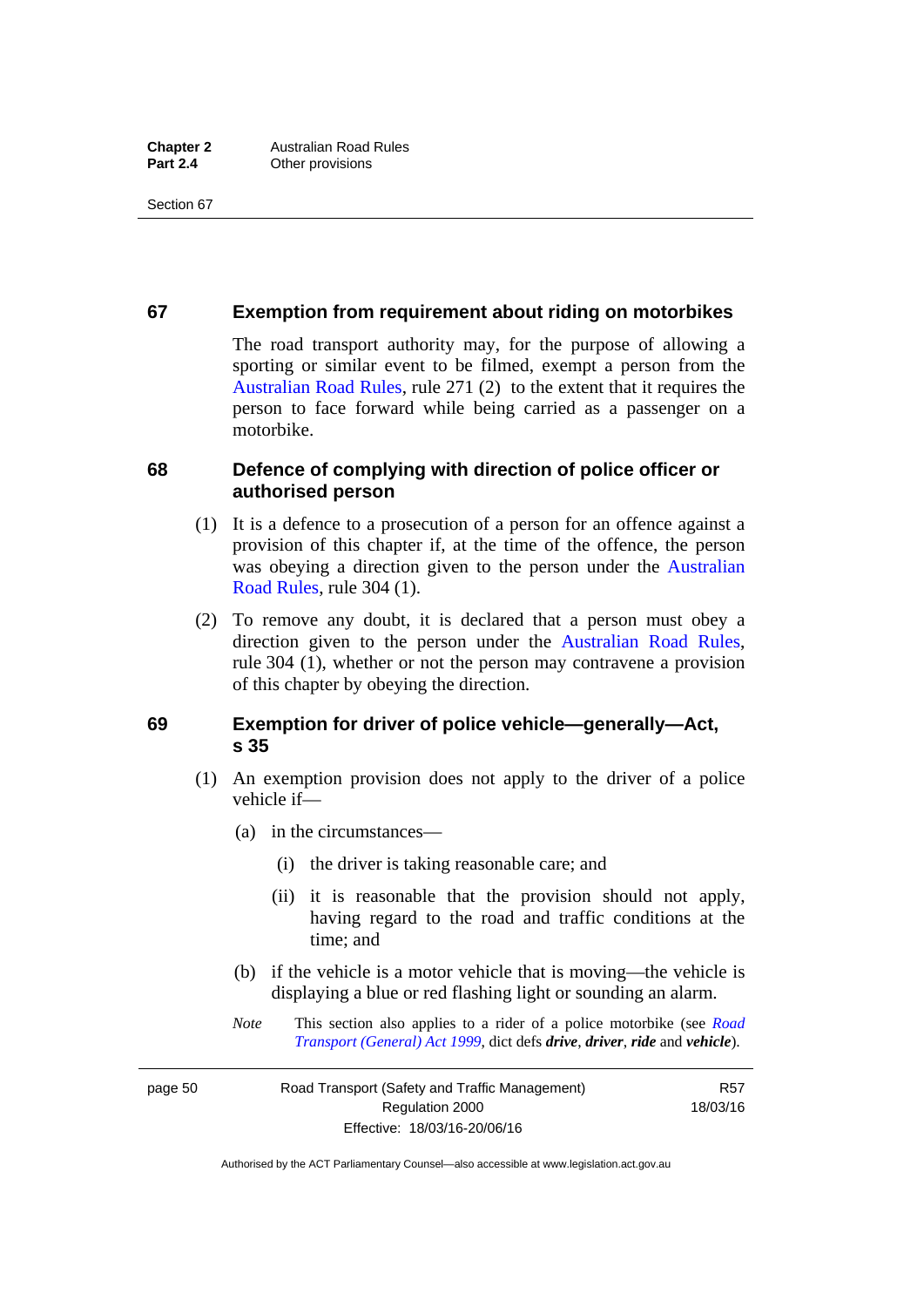- (2) Subsection (1) (b) does not apply to the driver if, in the circumstances, it is reasonable—
	- (a) not to display the light or sound the alarm; or
	- (b) for the vehicle not to be fitted or equipped with a blue or red flashing light or an alarm.
- (3) In this section:

#### *exemption provision* means—

- (a) the [Act](http://www.legislation.act.gov.au/a/1999-80/default.asp), section 5B (Burnouts and other prohibited conduct); or
- (b) the [Act](http://www.legislation.act.gov.au/a/1999-80/default.asp), section 7 (Furious, reckless or dangerous driving), to the extent the section relates to furious or dangerous driving; or
- (c) part 2.1 (Incorporation into ACT law); or
- (d) part 2.2 (How the [Australian Road Rules](http://www.legislation.act.gov.au//ni/db_37271/default.asp) are incorporated); or
- (e) part 2.3 (Additional ACT road rules).

#### **69A Exemption for driver of police vehicle—training and assessment**

- (1) An exemption provision does not apply to the driver of a police vehicle if—
	- (a) the driver is doing police driver training or police driver assessment; and
	- (b) in the circumstances—
		- (i) the driver is taking reasonable care; and
		- (ii) it is reasonable that the provision should not apply, having regard to the road and traffic conditions at the time; and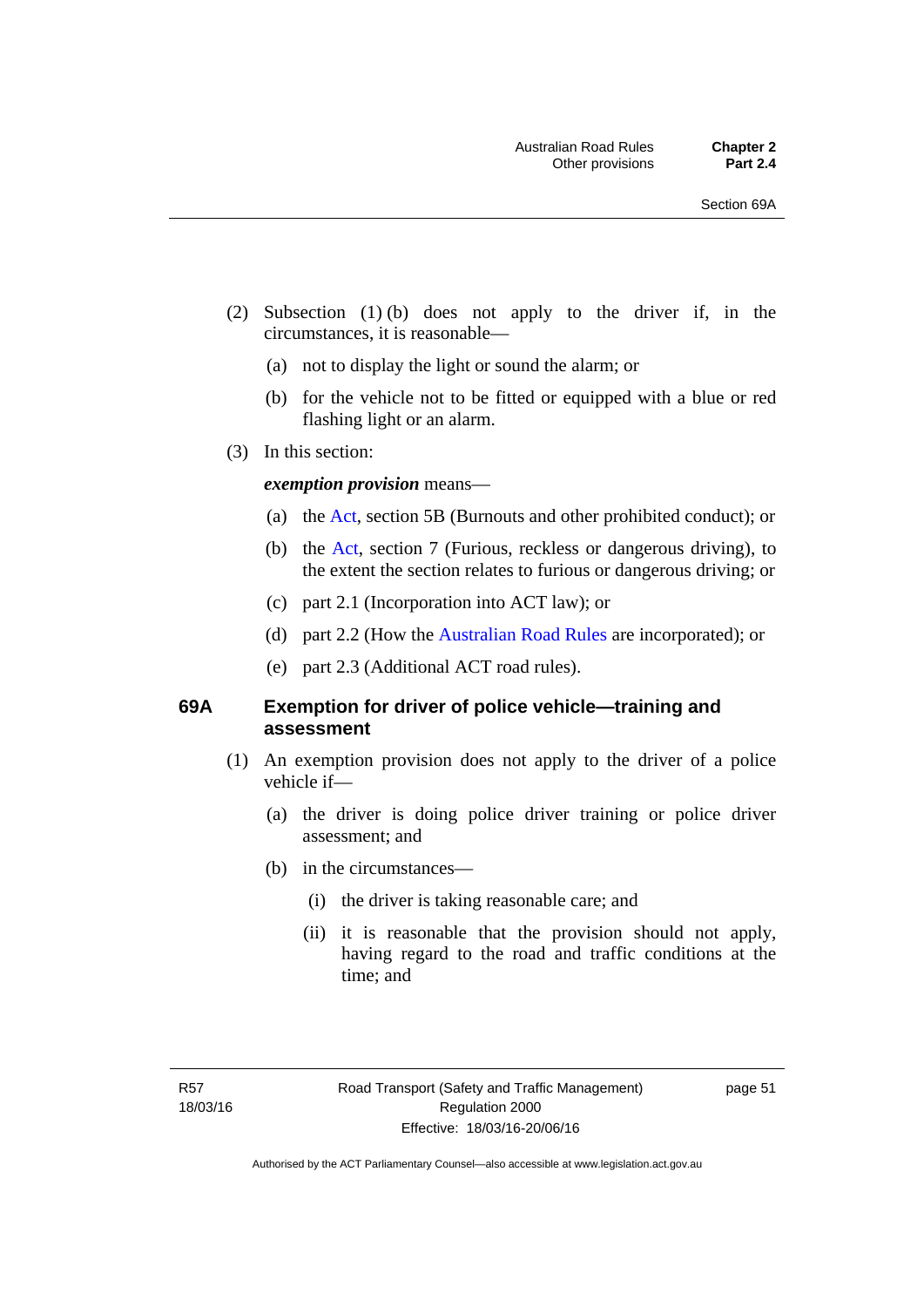- (c) if the vehicle is a motor vehicle that is moving—the vehicle is displaying a blue or red flashing light or sounding an alarm.
- *Note* This section also applies to a rider of a police motorbike (see *[Road](http://www.legislation.act.gov.au/a/1999-77)  [Transport \(General\) Act 1999](http://www.legislation.act.gov.au/a/1999-77)*, dict defs *drive*, *driver*, *ride* and *vehicle*).
- (2) Subsection (1) (c) does not apply to the driver if, in the circumstances, it is reasonable—
	- (a) not to display the light or sound the alarm; or
	- (b) for the vehicle not to be fitted or equipped with a blue or red flashing light or an alarm.
- (3) In this section:

*AFP* means the Australian Federal Police.

*exemption provision* means—

- (a) the [Act,](http://www.legislation.act.gov.au/a/1999-80/default.asp) section 5B (Burnouts and other prohibited conduct); or
- (b) the [Act](http://www.legislation.act.gov.au/a/1999-80/default.asp), section 7 (Furious, reckless or dangerous driving), to the extent the section relates to furious or dangerous driving; or
- (c) part 2.1 (Incorporation into ACT law); or
- (d) part 2.2 (How the [Australian Road Rules](http://www.legislation.act.gov.au//ni/db_37271/default.asp) are incorporated); or
- (e) part 2.3 (Additional ACT road rules).

*police driver assessment* means an assessment conducted by an AFP employee or contractor of a police officer's ability to drive a police vehicle in the exercise of the police officer's functions as a police officer.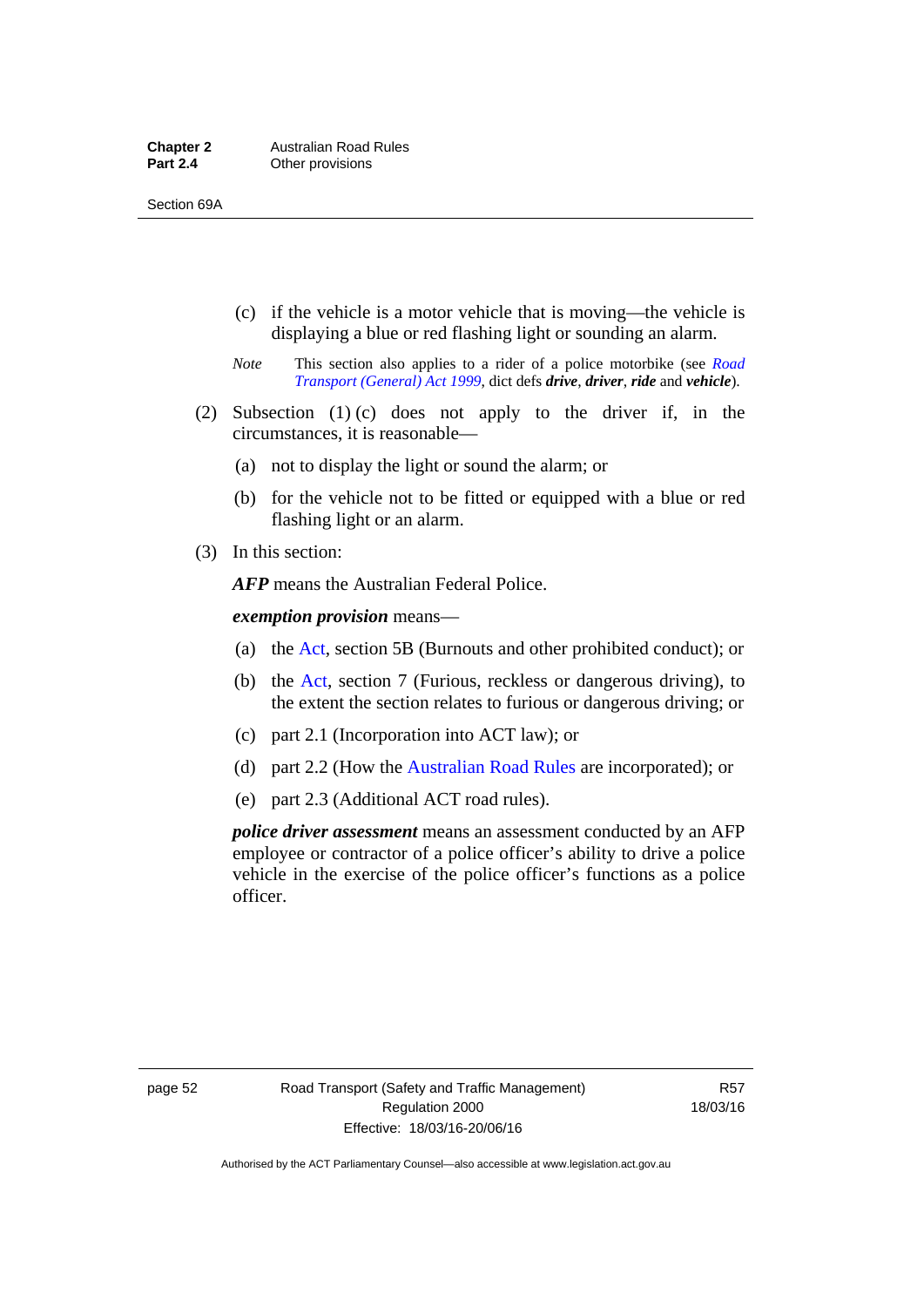*police driver training* means training provided by the AFP, or an AFP contractor, that teaches a police officer how to drive a police vehicle for the purpose of the exercise of the police officer's functions as a police officer.

*police officer* includes a person who is training to become a police officer.

#### **70 Exemption for driver of emergency vehicles**

A provision of this chapter does not apply to the driver of an emergency vehicle if—

- (a) in the circumstances—
	- (i) the driver is taking reasonable care; and
	- (ii) it is reasonable that the provision should not apply; and
- (b) if the vehicle is a motor vehicle that is moving—the vehicle is displaying a blue or red flashing light or sounding an alarm.

#### **71 Stopping and parking exemption for police and emergency vehicles and authorised people**

(1) In this section:

*stopping or parking provision of this chapter*—see section 58 (1).

- (2) A stopping or parking provision of this chapter does not apply to the driver of a police vehicle or emergency vehicle if, in the circumstances—
	- (a) the driver is taking reasonable care; and
	- (b) it is reasonable that the provision should not apply.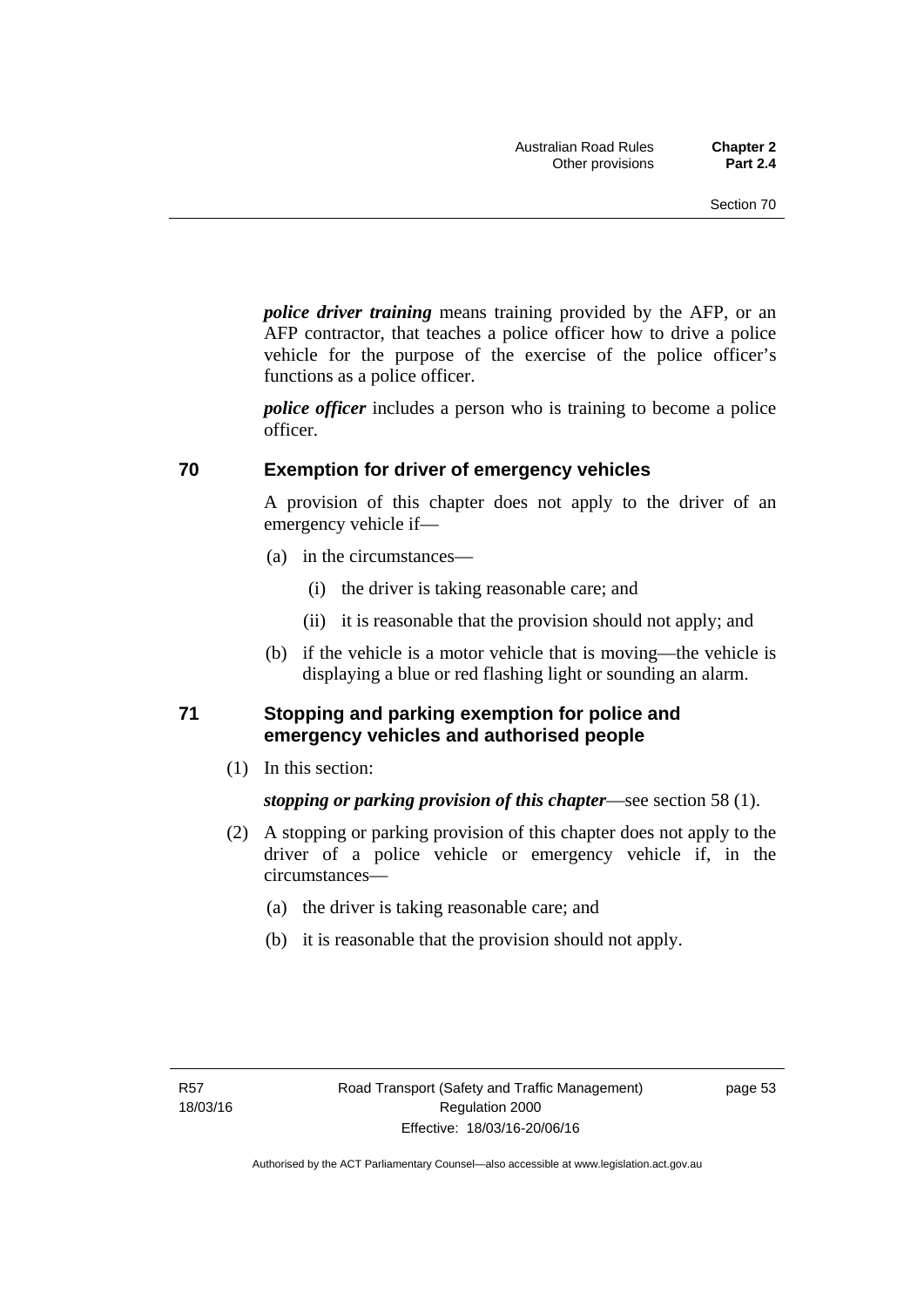- (3) A stopping or parking provision of this chapter does not apply to an authorised person who is driving a vehicle in the course of the person's duty as an authorised person if, in the circumstances—
	- (a) the person is taking reasonable care; and
	- (b) it is reasonable that the provision should not apply.

page 54 Road Transport (Safety and Traffic Management) Regulation 2000 Effective: 18/03/16-20/06/16

R57 18/03/16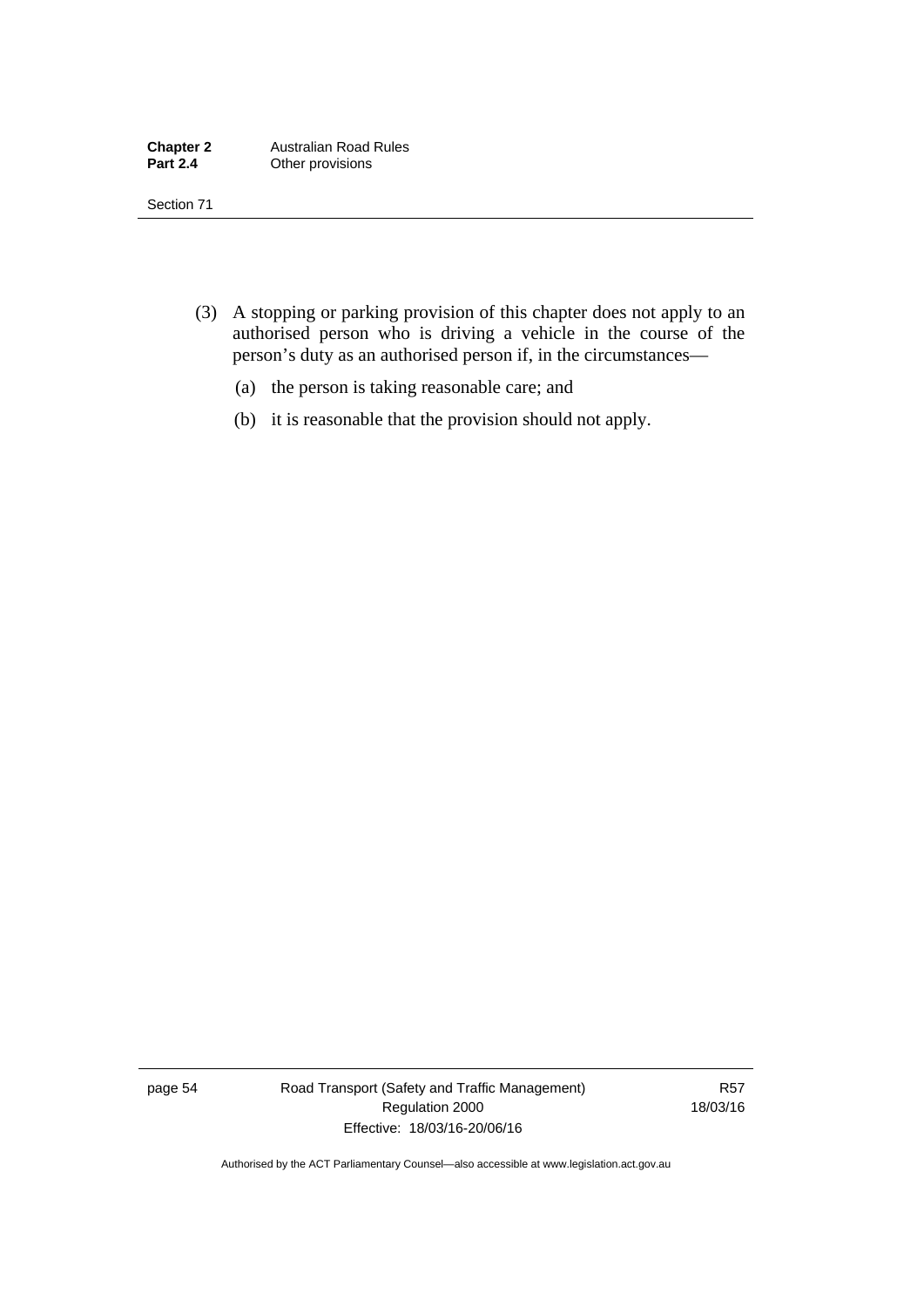# **Chapter 3 Parking**

# **Part 3.1 Parking schemes**

# **Division 3.1.1 Metered parking schemes**

### **72 Metered parking schemes**

- (1) The road transport authority may establish and operate metered parking schemes for any length of road or area.
- (2) For a metered parking scheme, the road transport authority—
	- (a) may set aside metered parking spaces; and
	- (b) may install parking meters for the payment of fees for metered parking spaces.

## **73 Metered parking areas**

- (1) The road transport authority may set aside a length of road or area as a metered parking area.
- (2) A metered parking area must be designated by metered parking signs.

## **74 Parking meters**

- (1) A parking meter must be installed at the space to which it applies or, if a parking meter applies to 2 or more spaces, close to the spaces.
- (2) The parking meter applying to a metered parking space must show or be capable of showing the fees fixed for the space under this division.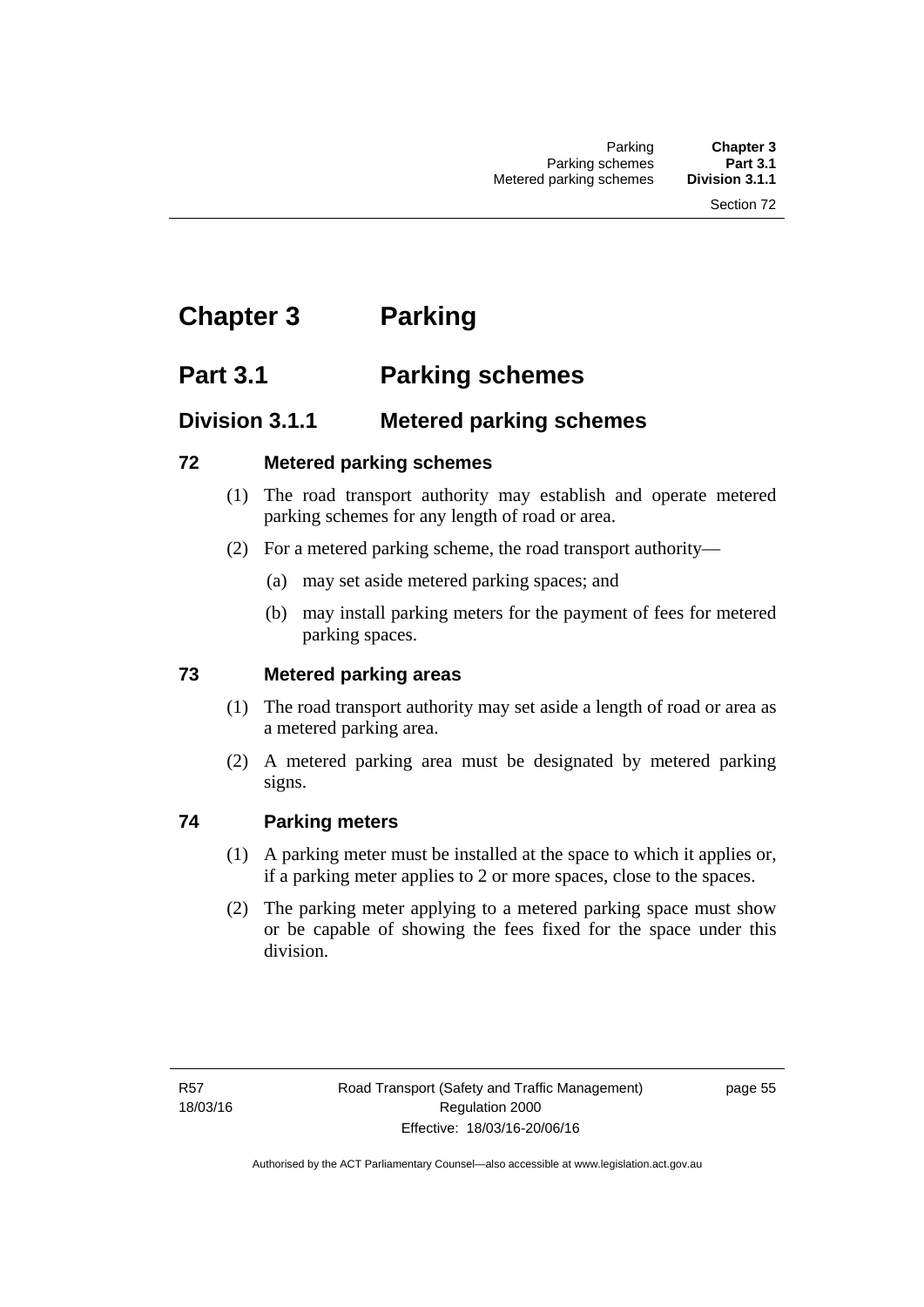- (3) A parking meter must clearly show, or be capable of clearly showing, whether the relevant parking fee for the parking of a vehicle in the metered parking space or spaces to which it applies has been paid.
- (4) A multi-space parking meter must also identify each metered parking space by its number.

## **75 Metered parking spaces**

- (1) A metered parking space must be designated by a road marking.
- (2) For a metered parking space to which a multi-space parking meter applies, the number for the space and an arrow indicating the direction of the meter must be marked in or adjacent to the space.

# **Division 3.1.2 Ticket parking schemes**

*Note* The [Australian Road Rules](http://www.legislation.act.gov.au//ni/db_37271/default.asp), r 207 (2) provides that a driver who parks in a ticket parking area must pay the fee and obey the instructions on the ticket. See also s 16.

### **75A Parking authorities**

- (1) A person may apply to the road transport authority to be a parking authority for a stated area.
- (2) The road transport authority may declare the person to be a parking authority for a stated area (the *area of operations*).
	- *Note* The power to make the declaration includes the power to amend or repeal it (see [Legislation Act,](http://www.legislation.act.gov.au/a/2001-14) s 46).
- (3) The declaration is a disallowable instrument.
	- *Note* A disallowable instrument must be notified, and presented to the Legislative Assembly, under the [Legislation Act.](http://www.legislation.act.gov.au/a/2001-14)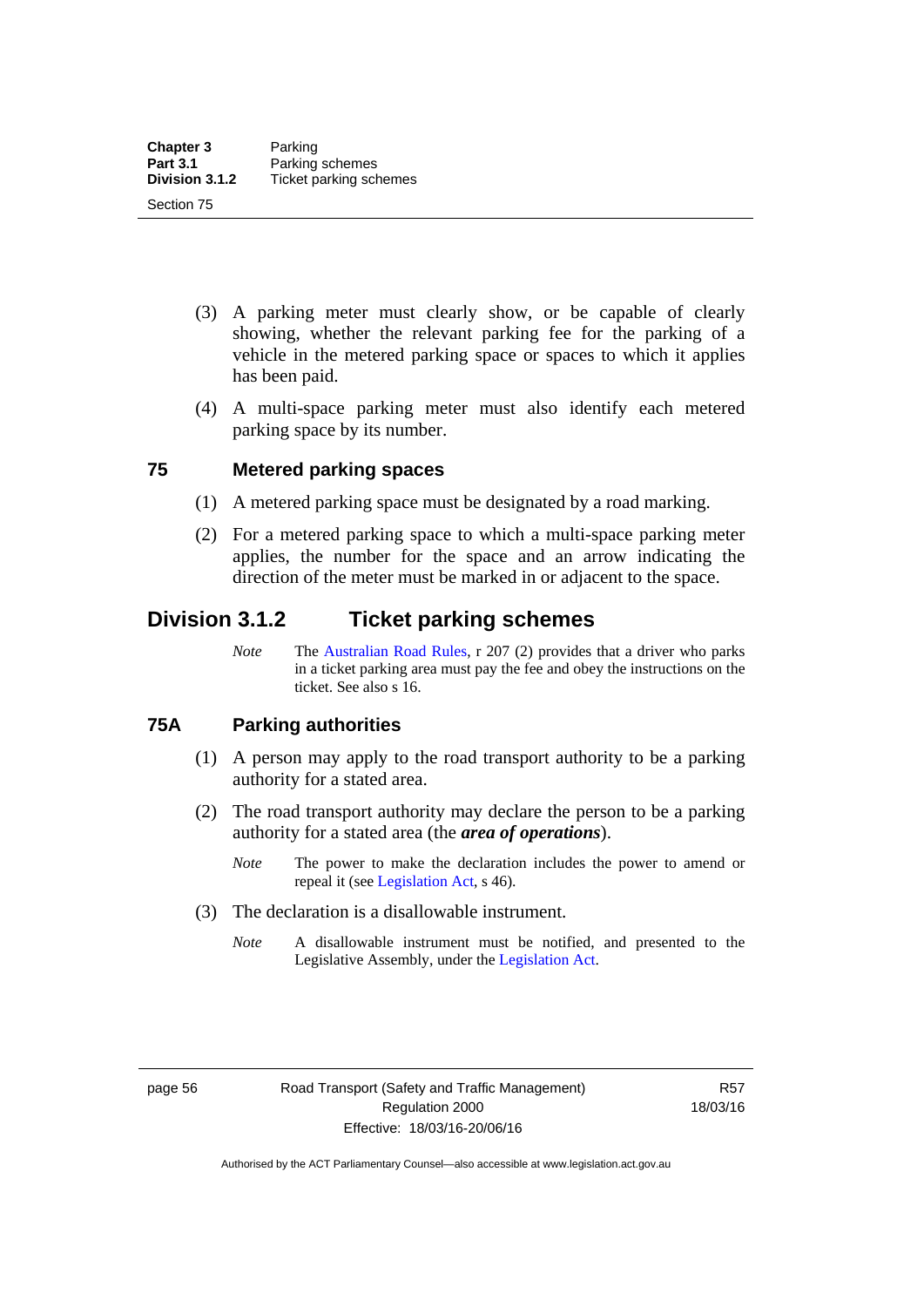# **75B Parking authority guidelines**

- (1) The road transport authority must establish guidelines for section 76A (the *parking authority guidelines*).
- (2) The parking authority guidelines are a disallowable instrument.

- (3) A parking authority is not entitled to provide, or charge for, parking in a ticket parking area if the parking authority does not comply with the parking authority guidelines.
- (4) A parking authority is taken to comply with the parking authority guidelines until the contrary is proved.

## **76 Ticket parking schemes—road transport authority**

- (1) The road transport authority may establish and operate a ticket parking scheme for any length of road or area.
- (2) For a ticket parking scheme, the road transport authority—
	- (a) may set aside a length of road or area as a ticket parking area; and
	- (b) may adopt the ways of, and schemes for, payment of the fees the authority considers appropriate; and
	- (c) may install pay parking devices.

### **76AA Approval of e-payment method**

(1) The road transport authority may approve an e-payment method (an *approved e-payment method*) for a driver of a vehicle to pay for the use of a parking space in a ticket parking area.

*Note* A disallowable instrument must be notified, and presented to the Legislative Assembly, under the [Legislation Act.](http://www.legislation.act.gov.au/a/2001-14)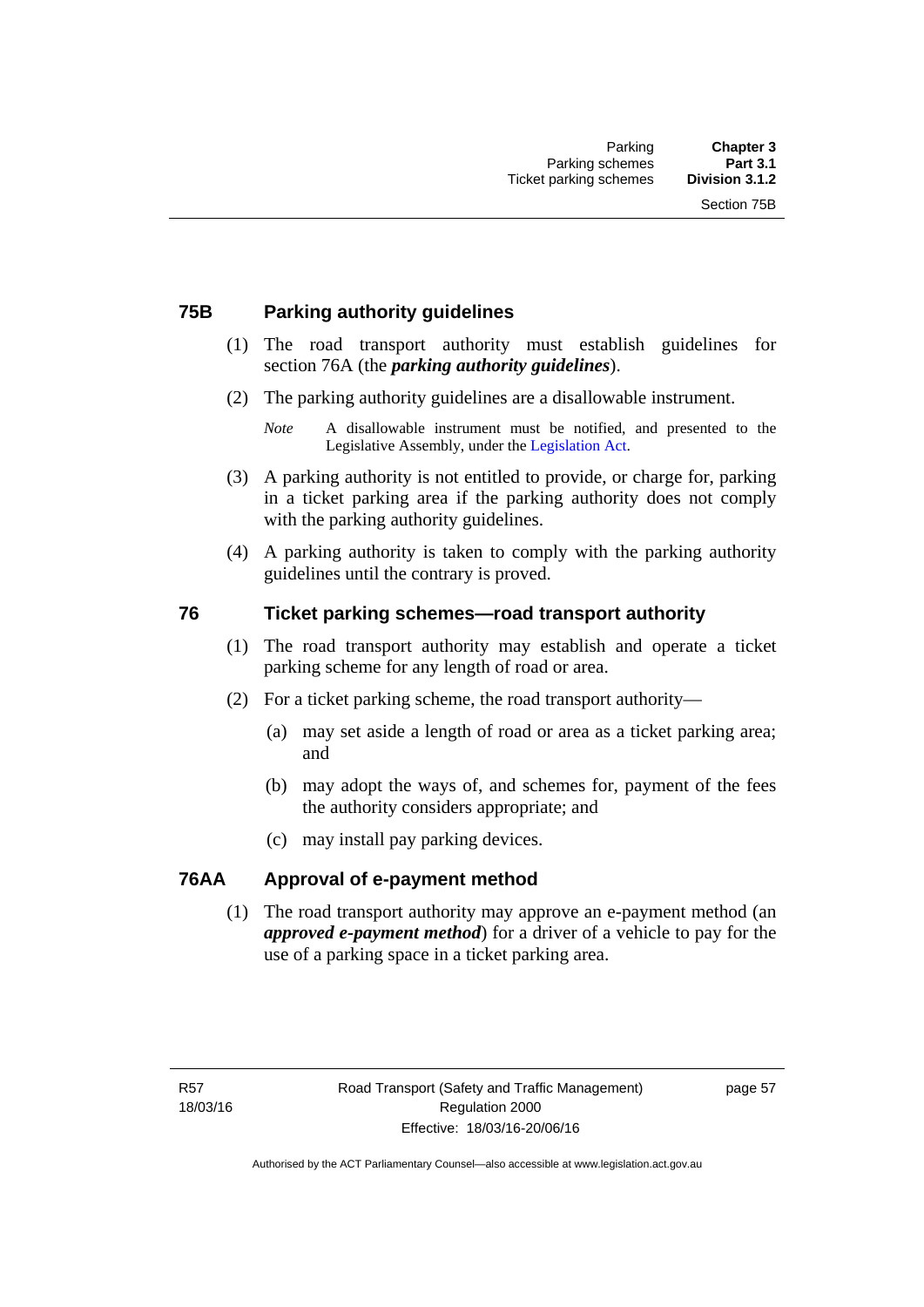- (2) The road transport authority may not approve an e-payment method unless satisfied that the system supporting the method is capable of—
	- (a) giving the road transport authority contemporary information about fees paid for parking spaces in ticket parking areas; and
	- (b) keeping a record of each transaction; and
	- (c) giving a person using the method an electronic receipt for the transaction.
- (3) An approval is a notifiable instrument.

*Note* A notifiable instrument must be notified under the [Legislation Act](http://www.legislation.act.gov.au/a/2001-14).

(4) In this section:

*e-payment method* means a method for payment using an electronic device.

### **76A Ticket parking schemes—parking authorities**

- (1) A parking authority may, in accordance with the parking authority guidelines, establish and operate a ticket parking scheme for any length of road or area within its area of operations.
- (2) For a ticket parking scheme, the parking authority may, in accordance with the parking authority guidelines—
	- (a) set aside a length of road or area within its area of operations as a ticket parking area; and
	- (b) fix fees for the parking of vehicles in the area; and
	- (c) adopt the ways of, and schemes for, payment of the fees the authority considers appropriate; and
	- (d) install pay parking devices.
	- *Note* Section 75A provides for the road transport authority to declare parking authorities and s 75B provides for parking authority guidelines.

page 58 Road Transport (Safety and Traffic Management) Regulation 2000 Effective: 18/03/16-20/06/16

R57 18/03/16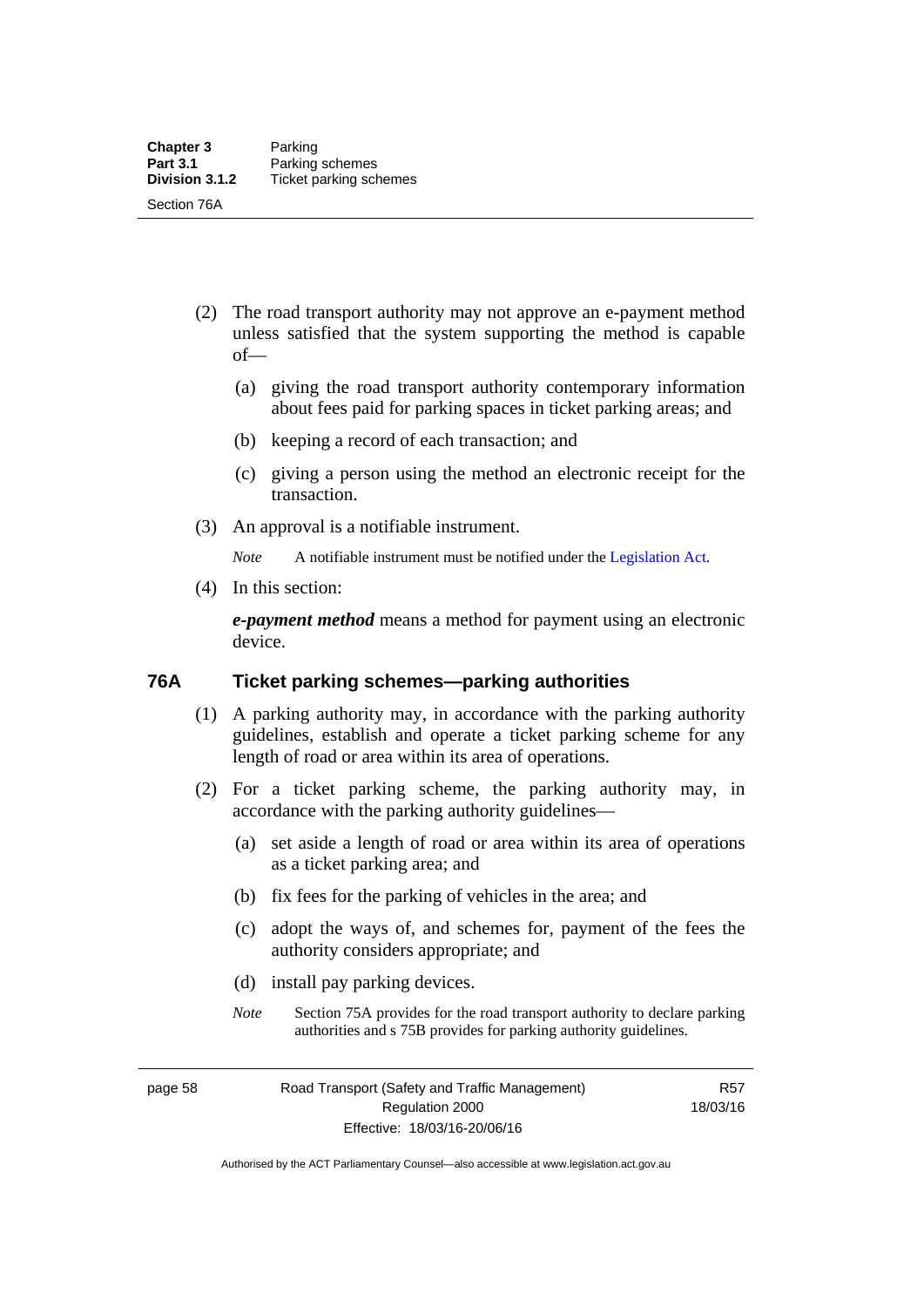# **77 Ticket parking areas**

- (1) A ticket parking area must be designated by ticket parking signs.
- (2) A ticket parking area is taken to include only such lengths of road and areas to which ticket parking signs apply as are lawfully available, apart from this division, for the parking of vehicles.

### **78 Ticket parking spaces**

A ticket parking area may be divided into ticket parking spaces, of a size suitable for parking a single vehicle, by a road marking.

### **79 Ticket machines**

The ticket machine for a ticket parking area must show or be capable of showing the fees fixed for the area under this division.

### **80 Parking tickets**

- (1) The following information must be printed on a parking ticket:
	- (a) the expiry date (expressed as the day of the month, the month and the year);
	- (b) for a parking ticket other than an RTA periodic ticket—the expiry time (expressed in hours and minutes);
	- (c) the name of the authority issuing the ticket;
	- (d) an indication of the ticket parking area where or for which the ticket is issued;
	- (e) the fee paid for the issue of the ticket or, for an RTA periodic ticket (except a ticket issued at a concessional price), the daily value of the ticket;
	- (f) a serial number;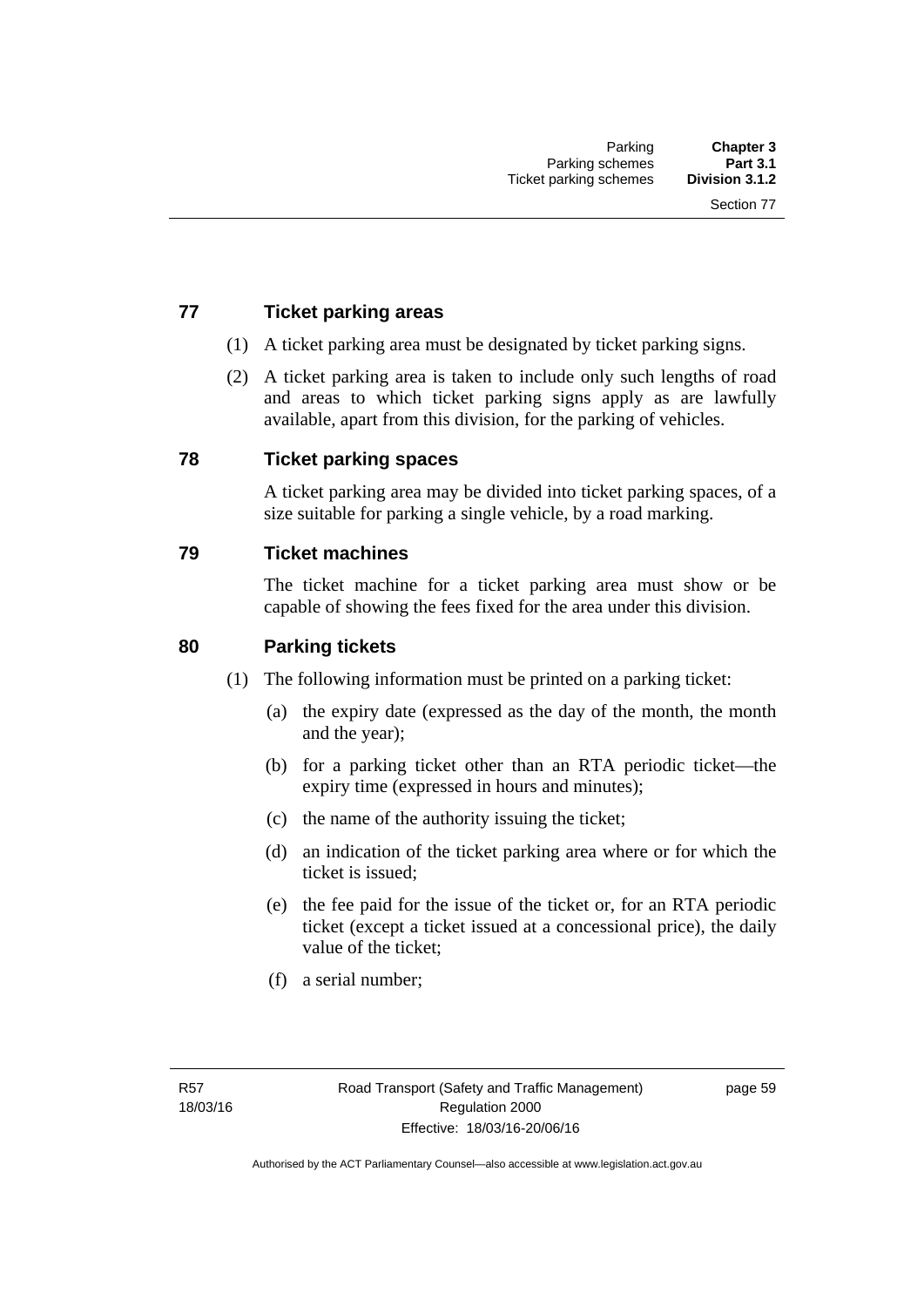Section 81

(g) instructions for use of the ticket.

#### **Examples for par (d)**

- 1 a code for the ticket parking area where the ticket is issued
- 2 the number of the parking ticket machine which issued the ticket
- 3 for an RTA periodic ticket—the daily value of the ticket or the area where the ticket may be used
- *Note* An example is part of the regulation, is not exhaustive and may extend, but does not limit, the meaning of the provision in which it appears (see [Legislation Act,](http://www.legislation.act.gov.au/a/2001-14) s 126 and s 132).
- (2) A parking ticket must be legible and of a size and design that enables it to be easily displayed in or on a vehicle.
- (3) In this section:

*RTA periodic ticket*, for a ticket parking area, means a ticket issued by the road transport authority that is valid for parking in the area for a stated period of not less than 1 week.

### **81 Duration of parking tickets and e-payment parking period**

- (1) A parking ticket takes effect when it is issued and expires at the expiry time stated on the ticket.
- (2) An e-payment parking period begins when the parking period is initiated by a device in accordance with an approved e-payment method and ends when the period for which payment is made in accordance with the approved e-payment method ends.

# **Division 3.1.3 Heavy vehicle parking**

# **82 Definitions—div 3.1.3**

In this division:

*heavy vehicle* means a vehicle, whether loaded or unloaded, that is longer than 7.5m, has a GVM over 4.5t, and is used for commercial purposes.

page 60 Road Transport (Safety and Traffic Management) Regulation 2000 Effective: 18/03/16-20/06/16

R57 18/03/16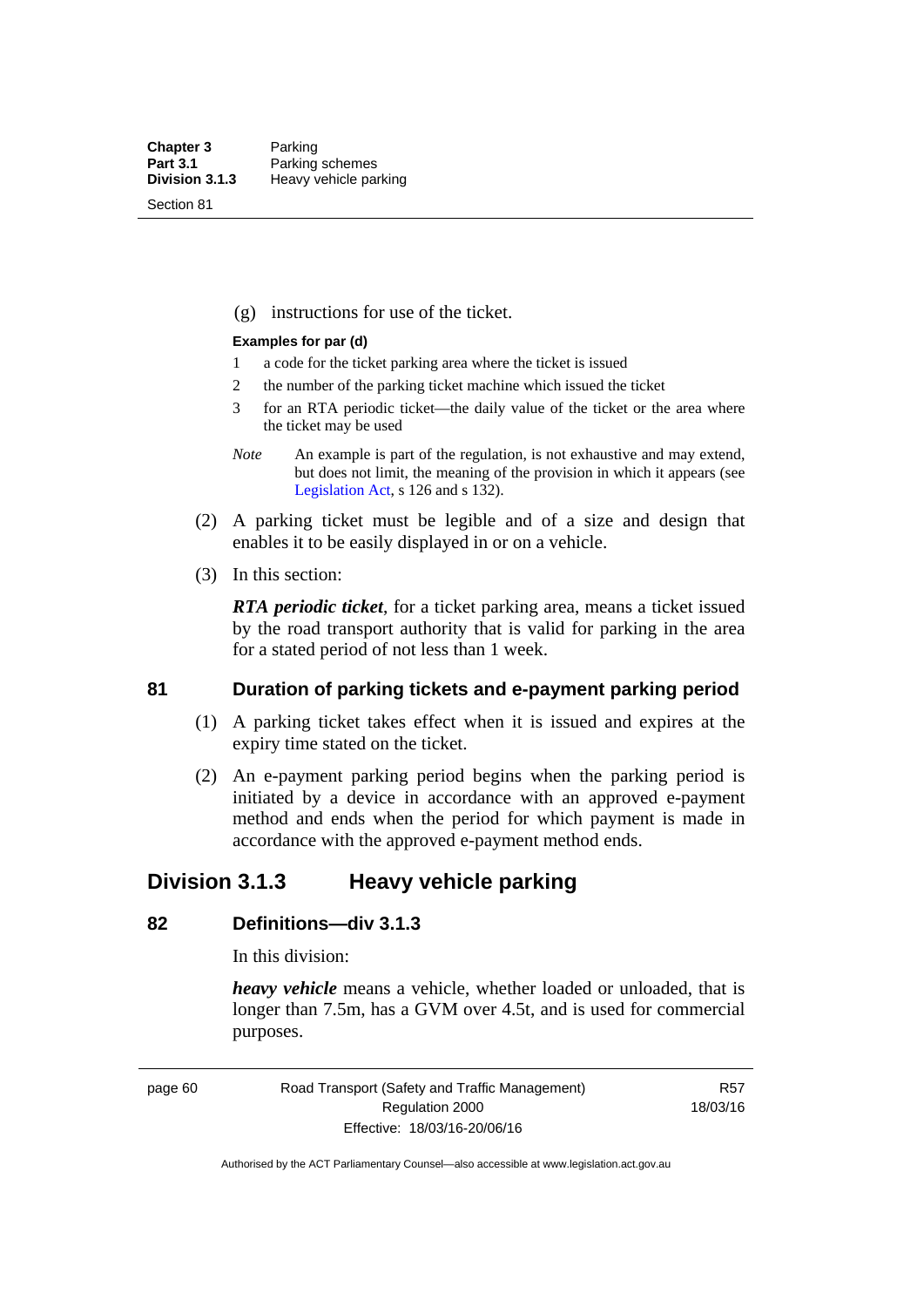# *land adjoining residential land*—see section 83.

*residential land* means land leased for residential purposes.

*stock truck* means a vehicle that has a GVM over 4.5t and is built or used to transport livestock.

### **83 References in div 3.1.3 to land adjoining residential land**

A reference in this division to *land adjoining residential land* includes a reference to land that would, apart from an intervening road, adjoin that land.

### **84 Vehicle parked partly on residential land**

For this division, a vehicle that is parked partly on residential land, and partly on adjoining land that is not residential land, is taken not to be parked on residential land.

# **85 Parking of certain vehicles on residential land prohibited**

- (1) This section applies to a vehicle, whether loaded or unloaded, that is—
	- (a) a stock truck; or
	- (b) a semitrailer with the load space permanently enclosed by rigid construction or with sides enclosed by nonrigid material and a rigid roof; or
	- (c) higher than 3.6m and used for commercial purposes.
- (2) A person must not park a vehicle to which this section applies on residential land.

Maximum penalty: 20 penalty units.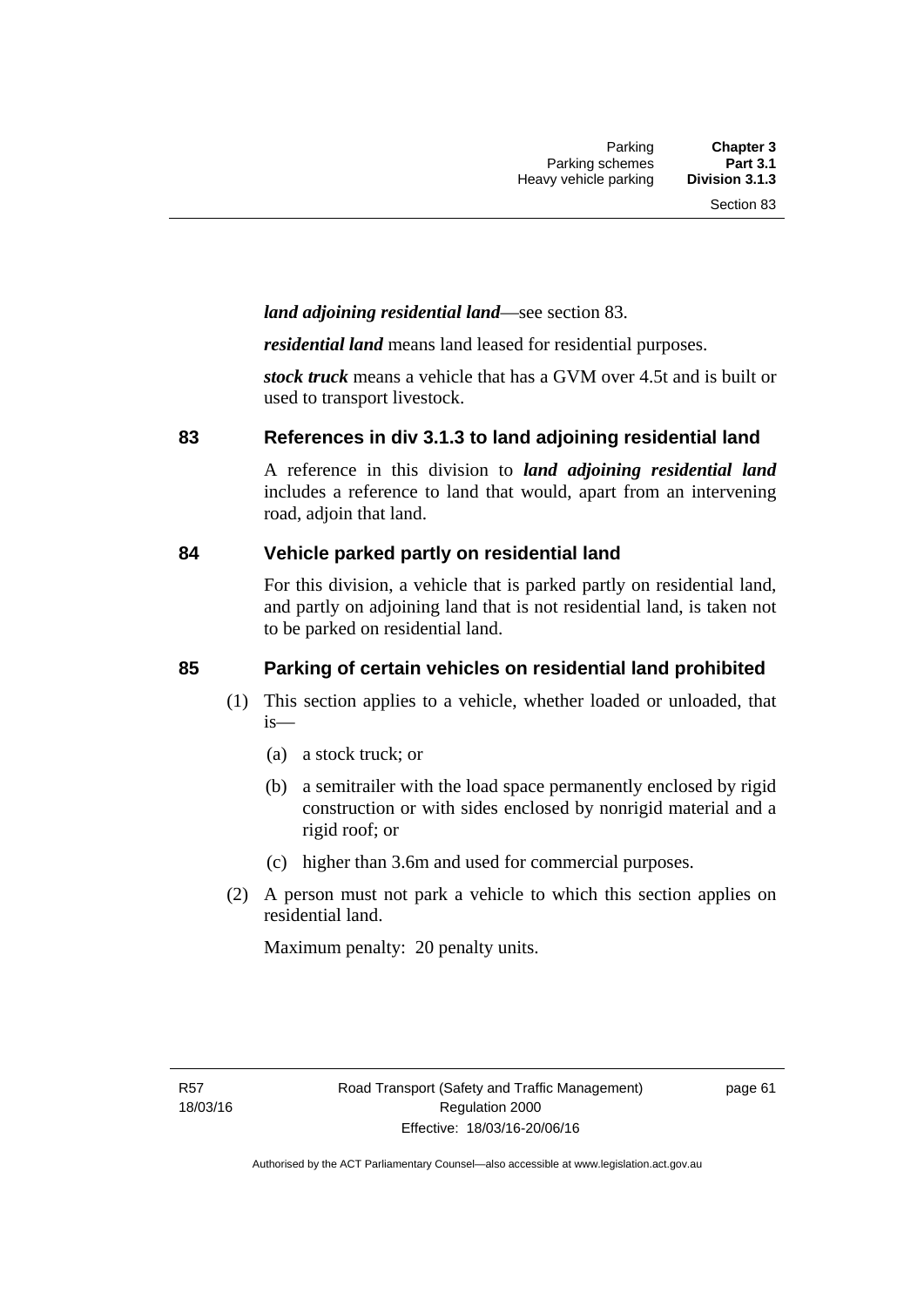### **85A No more than 1 heavy vehicle on residential land**

- (1) A person commits an offence if—
	- (a) the person parks 2 or more heavy vehicles on residential land; or
	- (b) the person parks a heavy vehicle on residential land and there is already another heavy vehicle parked on the land.

Maximum penalty: 20 penalty units.

- (2) Subsection (1) does not apply if—
	- (a) only 2 heavy vehicles are parked on the residential land; and
	- (b) 1 vehicle is plant that is parked on the other vehicle; and
	- (c) no part of either vehicle is higher than 3.6m from the ground.
- (3) In this section:

*plant* means a motor vehicle that consists solely of—

- (a) a machine or implement that cannot carry a load, other than tools and accessories usually carried in or on the vehicle; or
- (b) a crane, forklift truck or bobcat; or
- (c) a bobcat and excavation equipment.

### **85B Heavy vehicles to be parked away from residential land boundaries**

- (1) A person commits an offence if—
	- (a) the person parks a heavy vehicle on residential land; and
	- (b) any part of the vehicle when parked is—
		- (i) in front of the setback line of the front boundary of the land; or

page 62 Road Transport (Safety and Traffic Management) Regulation 2000 Effective: 18/03/16-20/06/16

R57 18/03/16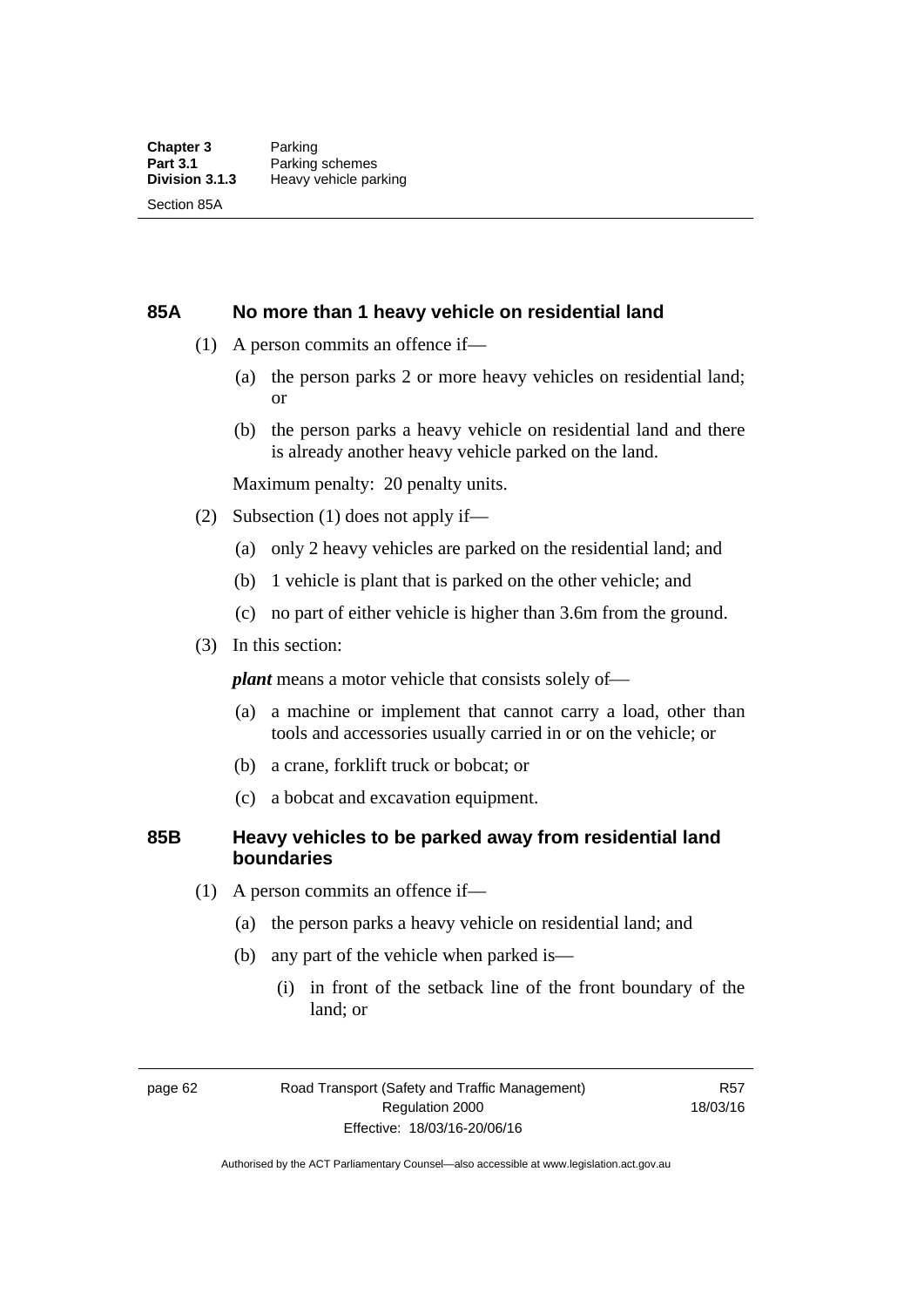(ii) less than 1.5m from any other boundary.

Maximum penalty: 20 penalty units.

(2) In this section:

*setback*, in relation to land—see the territory plan, part 13 (Definitions).

# **86 Parking of certain vehicles on land adjoining residential land prohibited**

- (1) This section applies to—
	- (a) a vehicle or combination, whether loaded or unloaded, that is longer than 7.5m; and
	- (b) a vehicle, whether loaded or unloaded, with a GVM over 4.5t.
- (2) A person must not park a vehicle or combination to which this section applies on land adjoining residential land for more than 1 hour.

Maximum penalty: 20 penalty units.

 (3) Subsection (2) does not apply to the vehicle or combination if the land where it is parked is residential land or land leased for commercial purposes.

## **87 Parking of certain commercial vehicles on land with multi-unit housing**

- (1) This section applies to a vehicle, whether loaded or unloaded, that is used for commercial purposes and is longer than 6m, higher than 2.6m or has a GVM over 3.75t.
- (2) A person must not park a vehicle to which this section applies on residential land with multi-unit housing.

Maximum penalty: 20 penalty units.

R57 18/03/16 page 63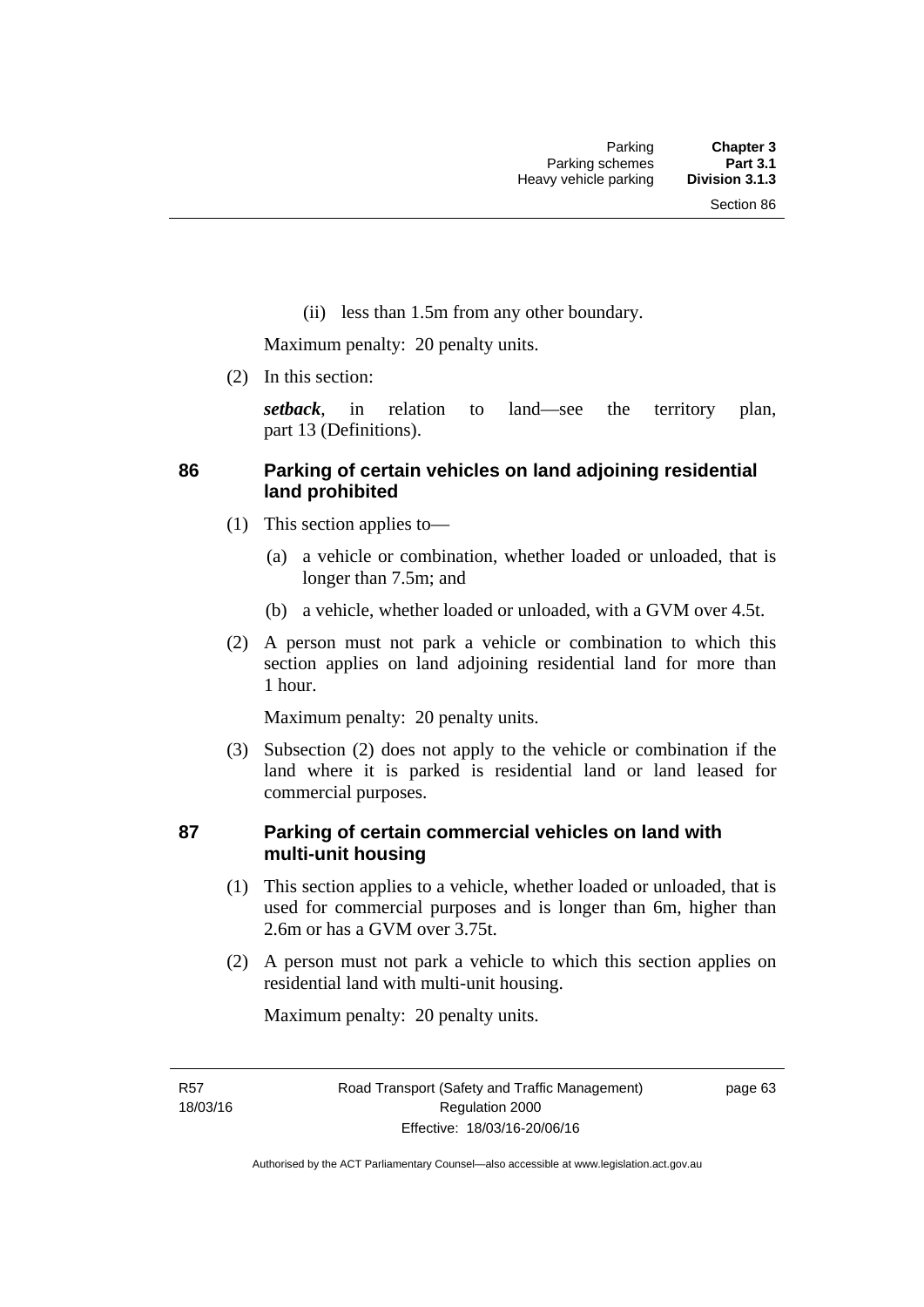- (3) For this section, residential land has multi-unit housing if the land has more than 1 dwelling on it.
- (4) In this section:

*dwelling—*see the territory plan.

*Note* The territory plan defines *dwelling* as meaning 'a building or part of a building used as a self contained residence which must include food preparation facilities, a bath or shower, and a closet pan and wash basin'.

### **87A No offence if reasonable necessity etc**

A person does not commit an offence against section 85, section 85A, section 85B, section 86 or section 87 if—

- (a) either of the following applies:
	- (i) it was reasonably necessary to park the vehicle on the land to avoid contravening the Act or another territory law;
	- (ii) the vehicle was parked on the land to deliver or collect goods or passengers, or to provide services; and
- (b) the vehicle was on the land no longer than was reasonable.

## **87B Heavy vehicle refrigeration units not to be operated on residential land**

A person commits an offence if—

- (a) the person parks a heavy vehicle that has a refrigeration unit on residential land; and
- (b) the refrigeration unit is running at any time while the vehicle is parked on the land.

Maximum penalty: 20 penalty units.

page 64 Road Transport (Safety and Traffic Management) Regulation 2000 Effective: 18/03/16-20/06/16

R57 18/03/16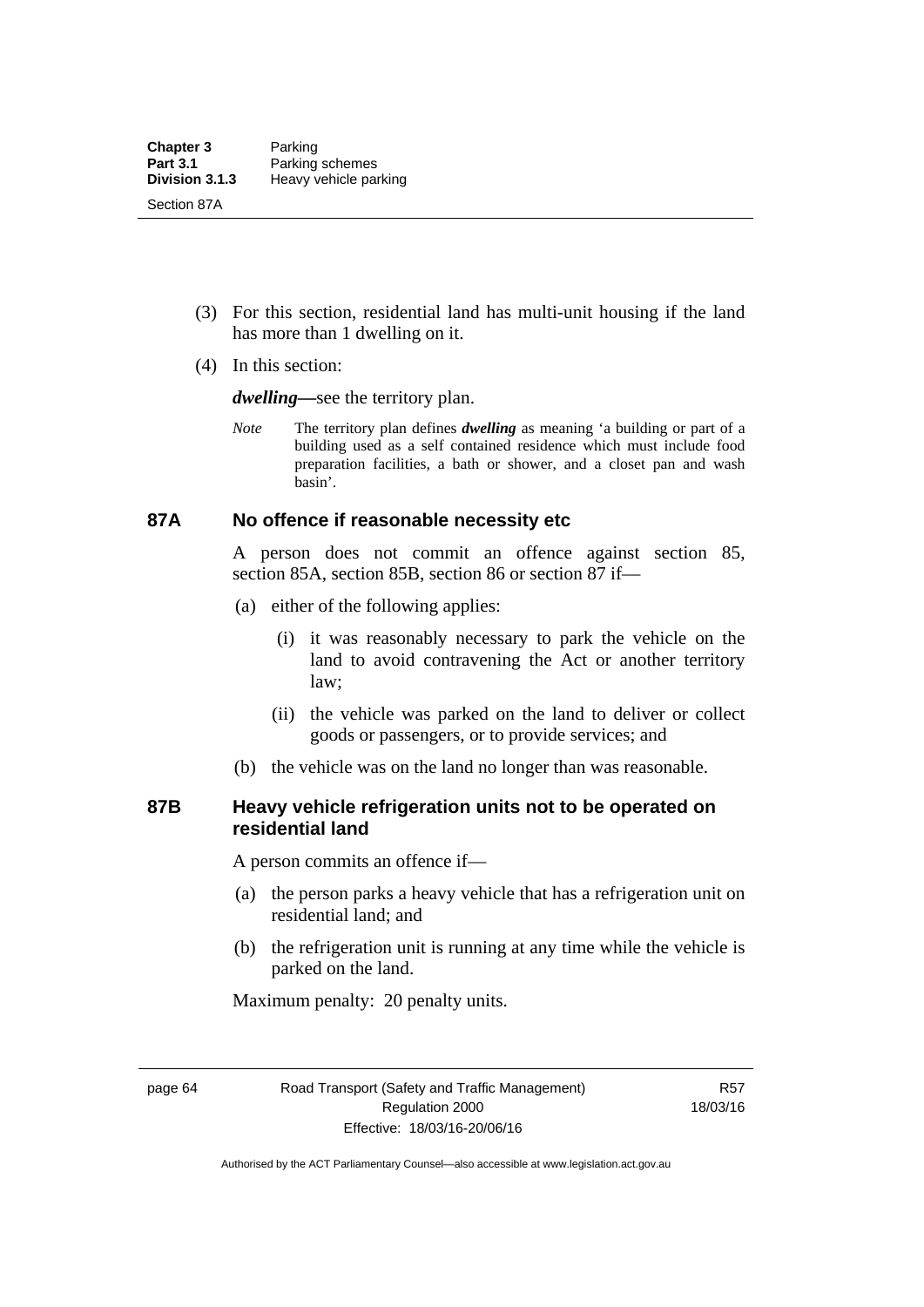## **87C Prohibition on night operation of heavy vehicle**

 (1) A person, other than an existing operator, commits an offence if the person operates a heavy vehicle parked on residential land at any time between 10 pm and 6 am.

Maximum penalty: 20 penalty units.

 (2) An existing operator commits an offence if the operator operates a heavy vehicle parked on residential land at any time between midnight and 5.30 am.

Maximum penalty: 20 penalty units.

(3) In this section:

*existing operator* means the holder of an existing operator's certificate issued under the *[Motor Traffic Act 1936](http://www.legislation.act.gov.au/a/1936-45)*, section 150R that is still in force.

### **88 Daily infringement**

A person who contravenes any of the following sections commits a separate offence for each day during any part of which the contravention continues:

- (a) section 85 (Parking of certain vehicles on residential land prohibited);
- (b) section 85A (No more than 1 heavy vehicle on residential land);
- (c) section 85B (Heavy vehicles to be parked away from residential land boundaries);
- (d) section 86 (Parking of certain vehicles on land adjoining residential land prohibited);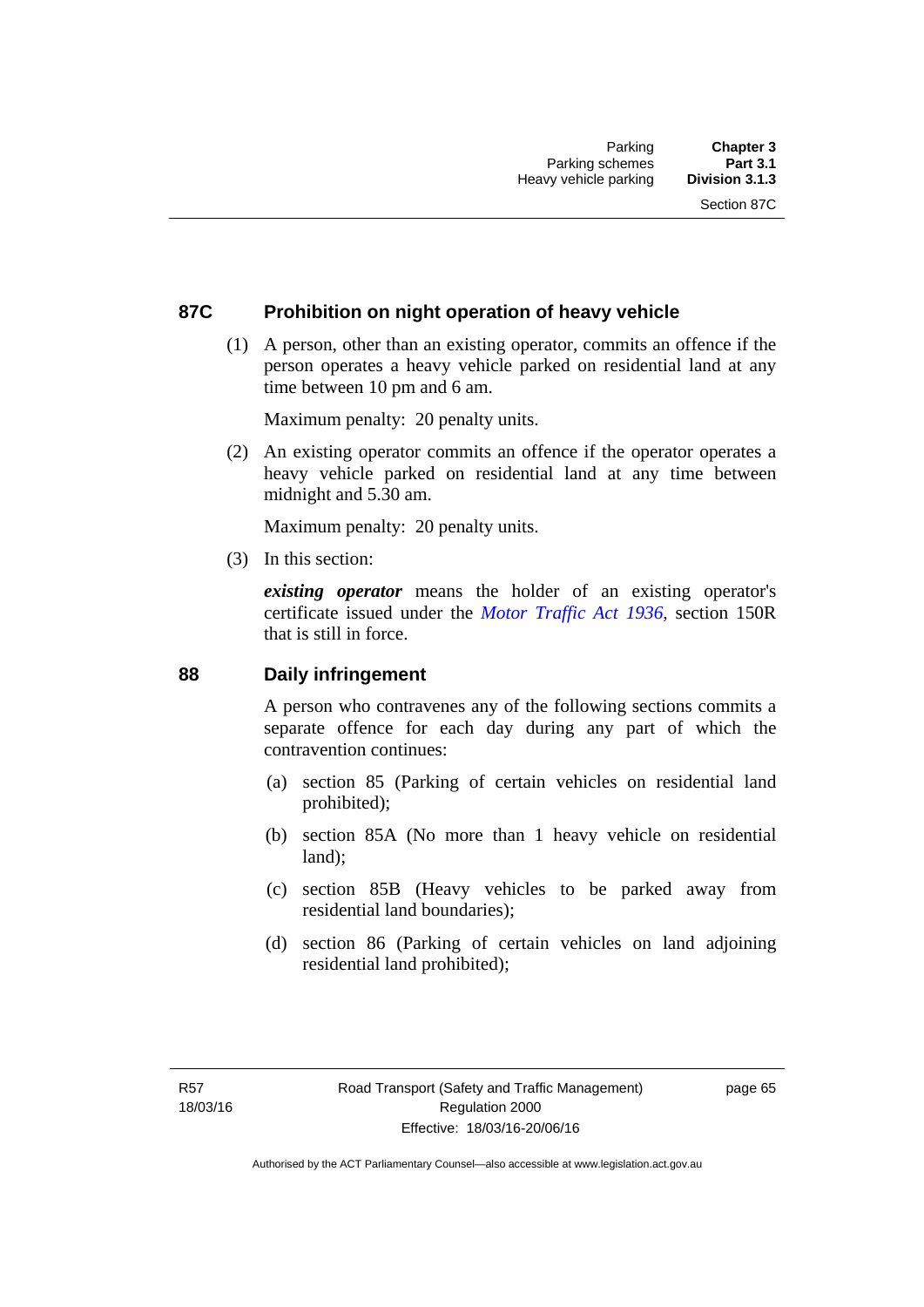- (e) section 87 (Parking of certain commercial vehicles on land with multi-unit housing);
- (f) section 87B (Heavy vehicle refrigeration units not to be operated on residential land).

# **Division 3.1.3A Heavy vehicle parking—enforcement**

## **89 Meaning of** *occupier***—div 3.1.3A**

In this division:

*occupier*, of premises, includes—

- (a) a person believed on reasonable grounds to be an occupier of the premises; and
- (b) a person apparently in charge of the premises.

### **90 Power to enter premises**

- (1) For division 3.1.3 (Heavy vehicle parking), an authorised person may—
	- (a) enter premises with the occupier's consent; or
	- (b) enter premises if the authorised person believes on reasonable grounds that—
		- (i) a heavy vehicle is parked on the premises in contravention of that division; and
		- (ii) it is necessary to enter the premises to inspect, take measurements, or record identification particulars about the vehicle.
- (2) An authorised person may, without the consent of the occupier of premises, enter land around the premises to ask for consent to enter the premises.

page 66 Road Transport (Safety and Traffic Management) Regulation 2000 Effective: 18/03/16-20/06/16

R57 18/03/16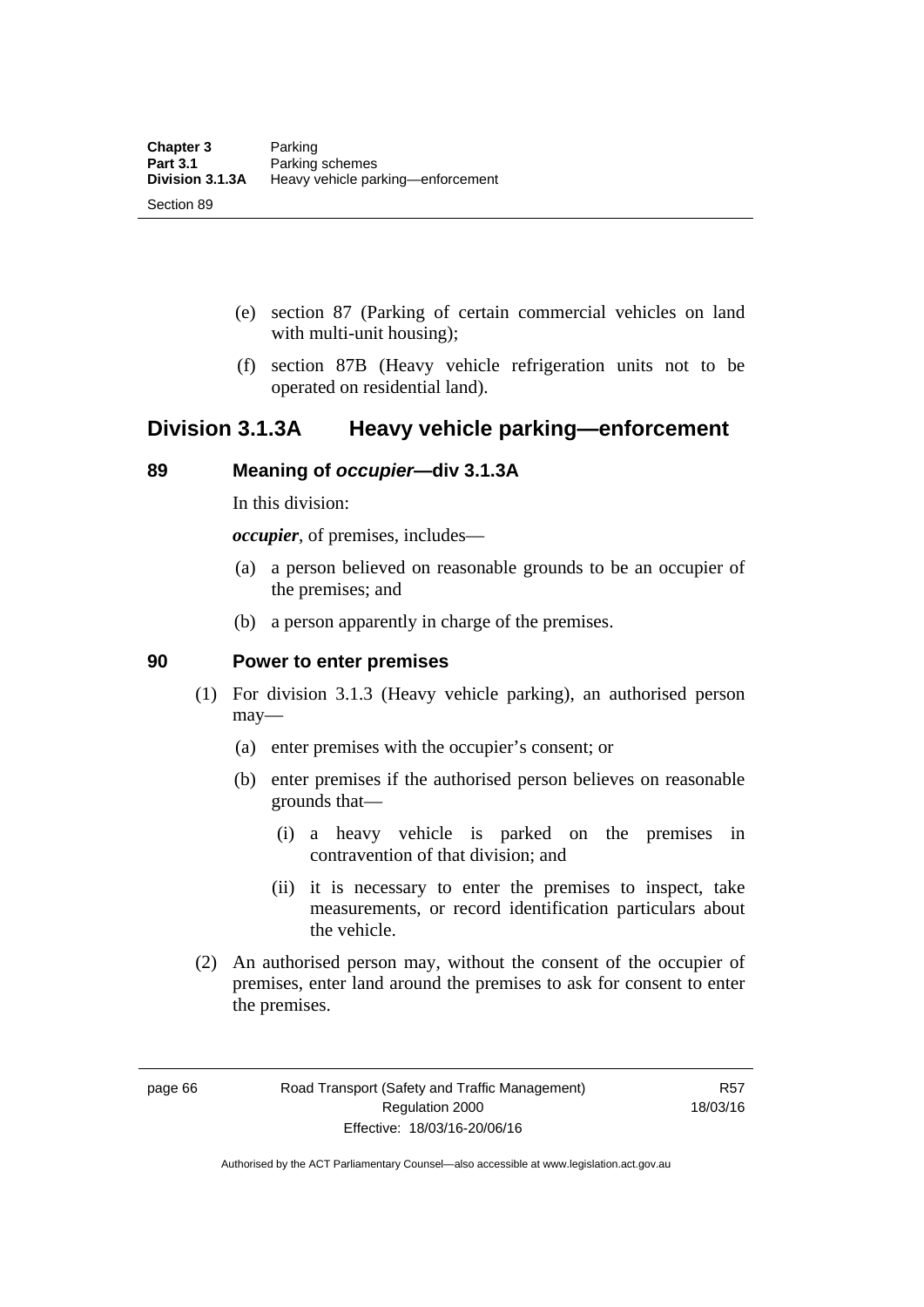- (3) An authorised person may enter premises under this section––
	- (a) for a contravention of section 87B or section 87C––at any time; and
	- (b) in any other case––between 8 am and 8 pm.

### **91 Production of identity card**

An authorised person must not remain at premises entered under this division if the authorised person does not produce his or her identity card when asked by the occupier.

*Note* Identity cards for authorised people are provided for in the *[Road](http://www.legislation.act.gov.au/a/1999-77)  [Transport \(General\) Act 1999](http://www.legislation.act.gov.au/a/1999-77)*, s 20.

### **92 Consent to entry**

- (1) When seeking the consent of an occupier of premises to enter premises under section 90 (1) (a), an authorised person must—
	- (a) produce his or her identity card; and
	- (b) tell the occupier—
		- (i) the purpose of the entry; and
		- (ii) that consent may be refused.
- (2) If the occupier consents, the authorised person must ask the occupier to sign a written acknowledgment (an *acknowledgment of consent*)—
	- (a) that the occupier was told—
		- (i) the purpose of the entry; and
		- (ii) that consent may be refused; and
	- (b) that the occupier consented to the entry; and
	- (c) stating the time and date when consent was given.

R57 18/03/16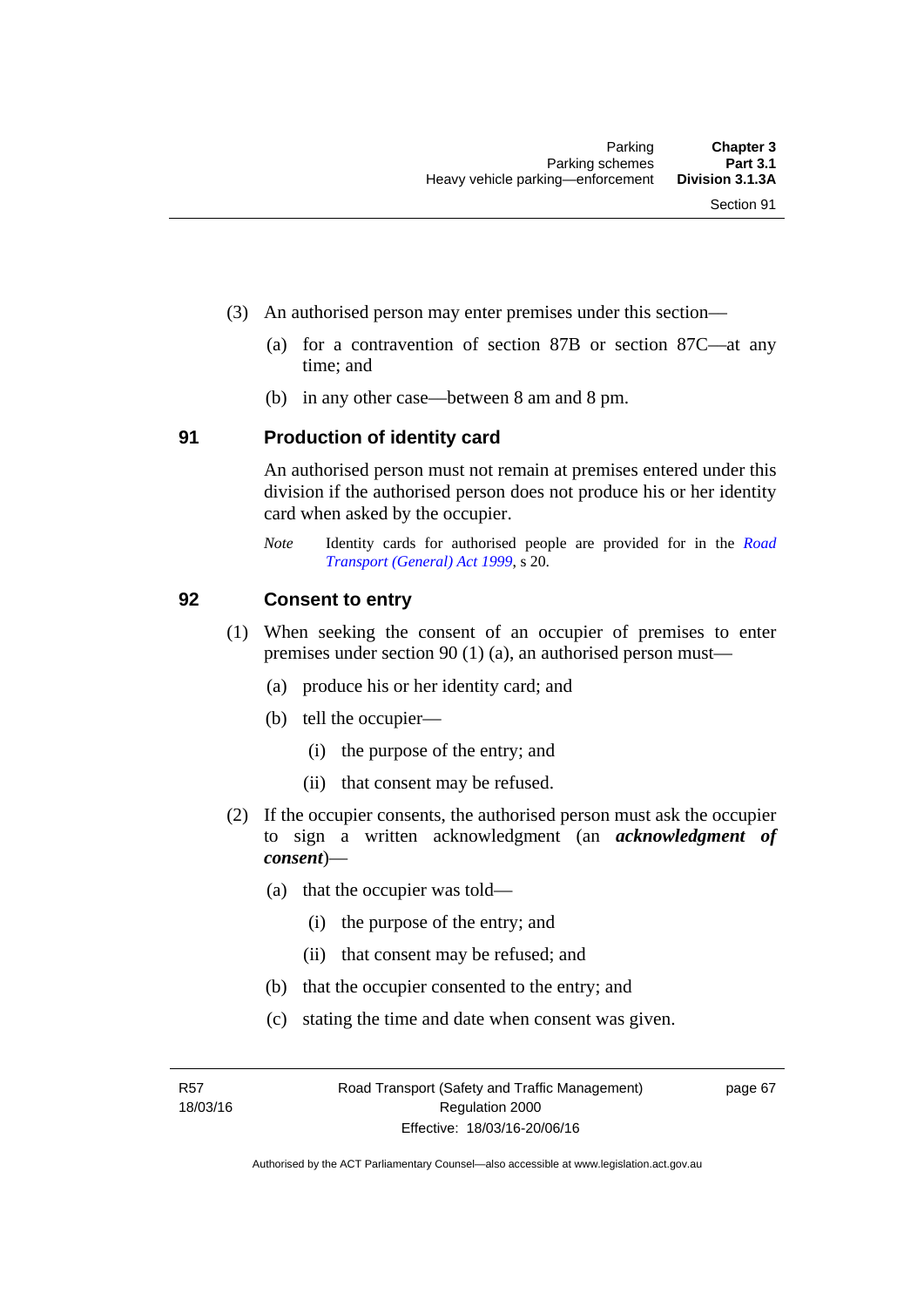- (3) If the occupier signs an acknowledgment of consent, the authorised person must immediately give a copy to the occupier.
- (4) A court must find that the occupier did not consent to entry to the premises by the authorised person under this division if—
	- (a) the question arises in a proceeding in the court whether the occupier consented to the entry; and
	- (b) an acknowledgment of consent is not produced in evidence; and
	- (c) it is not proved that the occupier consented to the entry.

### **93 General powers on entry to premises**

- (1) An authorised person who enters premises under this division may, for division 3.1.3 (Heavy vehicle parking) and this division, do 1 or more of the following in relation to a heavy vehicle on the premises:
	- (a) inspect the vehicle (including for its identification particulars);
	- (b) take measurements;
	- (c) take photographs, films, or audio, video or other recordings;
	- (d) require the occupier, or anyone at the premises to—
		- (i) give the authorised person information; or
		- (ii) produce documents to the authorised person; or
		- (iii) give the authorised person reasonable help to exercise a power under this division.
	- *Note* The [Legislation Act](http://www.legislation.act.gov.au/a/2001-14), s 170 and s 171 deal with the application of the privilege against self incrimination and client legal privilege.
- (2) A person must take all reasonable steps to comply with a requirement made of the person under subsection (1) (d).

Maximum penalty: 20 penalty units.

page 68 Road Transport (Safety and Traffic Management) Regulation 2000 Effective: 18/03/16-20/06/16

R57 18/03/16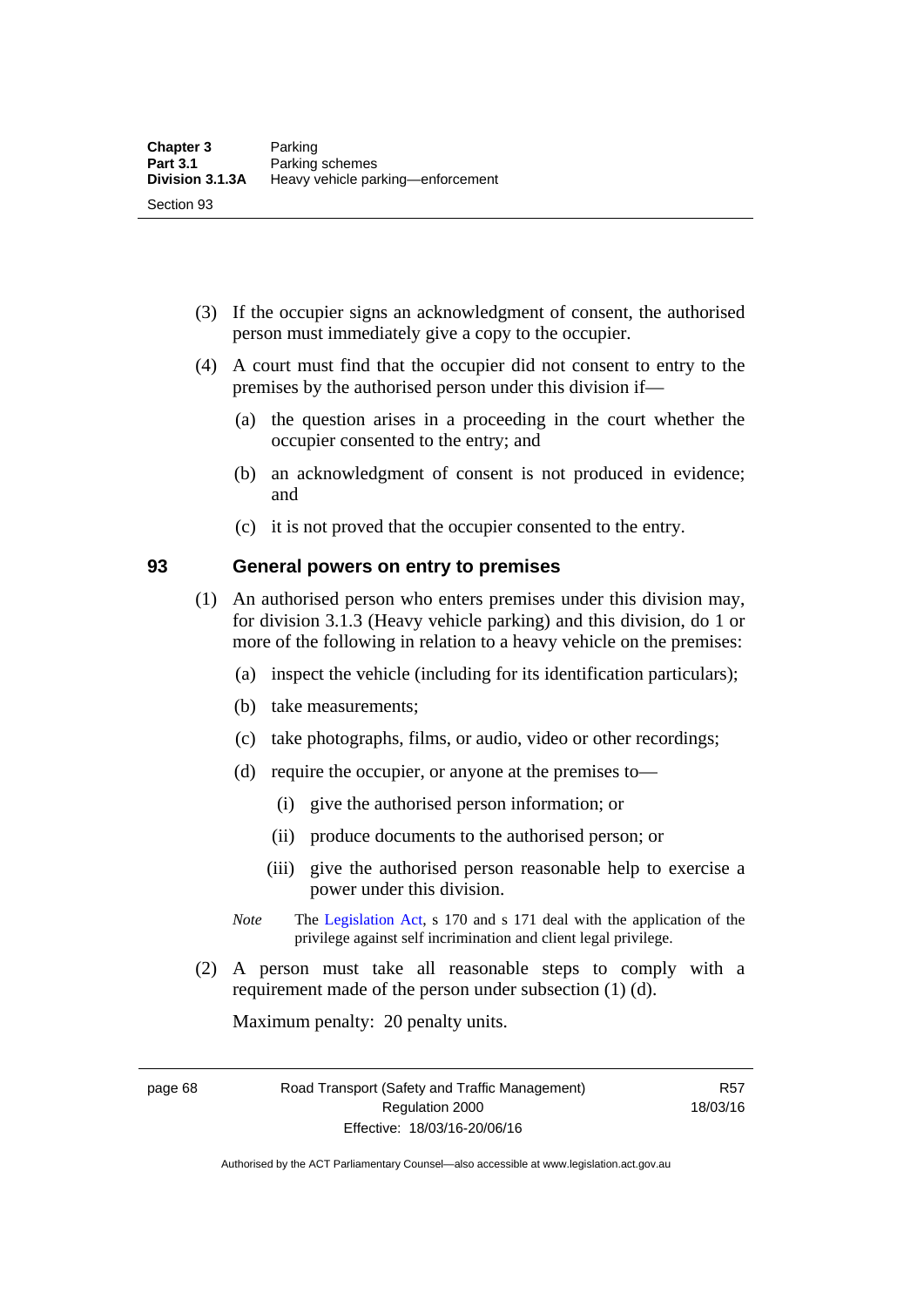## **94 Damage etc to be minimised**

- (1) In the exercise, or purported exercise, of a function under this division, an authorised person must take all reasonable steps to ensure that the authorised person, and any person assisting the authorised person, causes as little inconvenience, detriment and damage as practicable.
- (2) If an authorised person, or a person assisting an authorised person, damages anything in the exercise or purported exercise of a function under this division, the authorised person must give written notice of the particulars of the damage to the person the authorised person believes on reasonable grounds is the owner of the thing.
- (3) If the damage happens at premises entered under this division in the absence of the occupier, the notice may be given by leaving it, secured conspicuously, at the premises.

### **95 Compensation for exercise of enforcement powers**

- (1) A person may claim compensation from the Territory if the person suffers loss or expense because of the exercise, or purported exercise, of a function under this division by an authorised person or a person assisting an authorised person.
- (2) Compensation may be claimed and ordered in a proceeding for—
	- (a) compensation brought in a court of competent jurisdiction; or
	- (b) an offence against this regulation brought against the person making the claim for compensation.
- (3) A court may order the payment of reasonable compensation for the loss or expense only if satisfied that it is just to make the order in the circumstances of the particular case.
- (4) A regulation may prescribe matters that may, must or must not be taken into account by the court in considering whether it is just to make the order.

page 69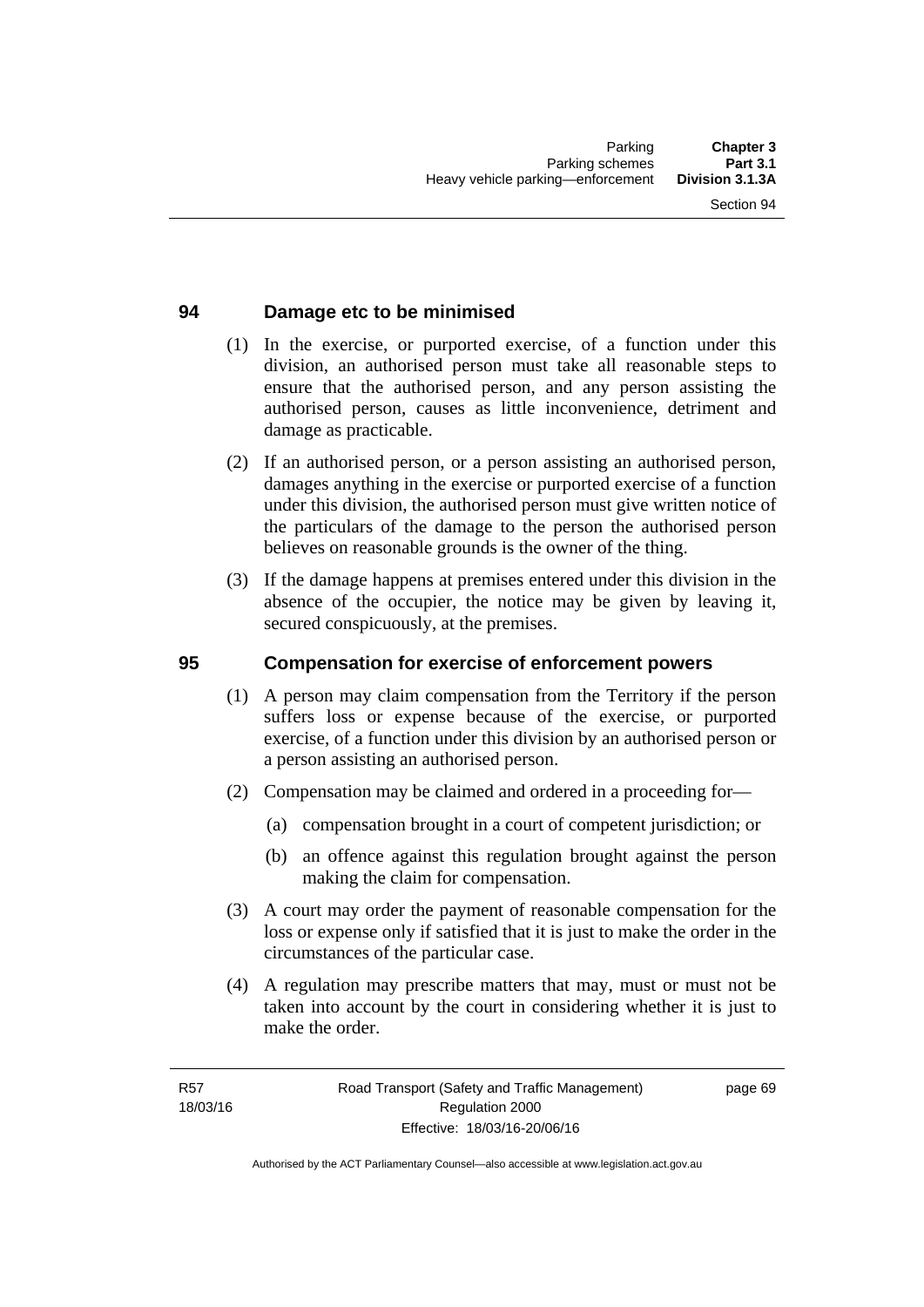# **Division 3.1.4 Miscellaneous**

### **97A Other powers to provide pay parking**

- (1) This part does not affect any other power of a parking authority to provide for parking on land within its area of operations.
- (2) A parking authority may exercise a power under this part in relation to land that it does not own only with the consent of the owner of the land.
- (3) Consent may be given subject to conditions, including conditions about the length and withdrawal of the consent.
- (4) Subject to the conditions of the consent, the consent may be withdrawn only after reasonable notice.
- (5) In this section:

*owner*, of land, includes lessee of land.

### **98 Overlapping schemes**

- (1) This part does not prevent the road transport authority or a parking authority from establishing and operating a pay parking scheme on the same length of road, or in the same area, where it is operating a different pay parking scheme.
- (2) The road transport authority or a parking authority may not recover the fee fixed for the parking of a vehicle in a metered space or ticket parking area if any other applicable parking fee has been paid for parking the vehicle in the space or area.

### **98A Income from ticket parking scheme**

- (1) All fees collected by a parking authority from the operation of a ticket parking scheme belong to the parking authority.
- (2) Any surplus arising from the operation of a ticket parking scheme may be applied at the discretion of the parking authority.

page 70 Road Transport (Safety and Traffic Management) Regulation 2000 Effective: 18/03/16-20/06/16

R57 18/03/16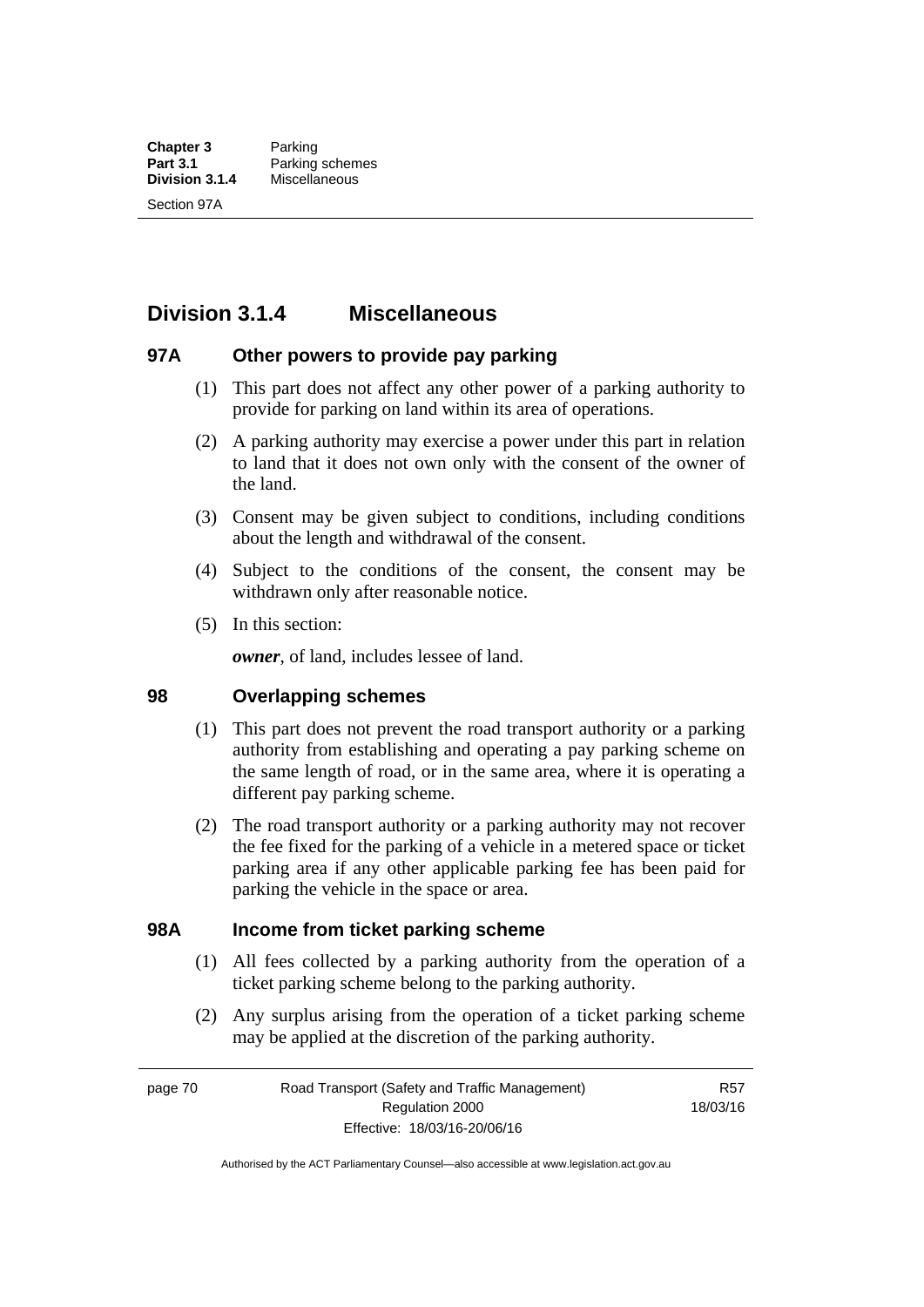# **98B Costs of ticket parking scheme**

The costs of administering a ticket parking scheme operated by a parking authority under section 76A are to be borne by the parking authority.

## **99 Trailers not separately chargeable**

A separate parking fee is not required to be paid for a trailer towed by another vehicle.

R57 18/03/16 Road Transport (Safety and Traffic Management) Regulation 2000 Effective: 18/03/16-20/06/16

page 71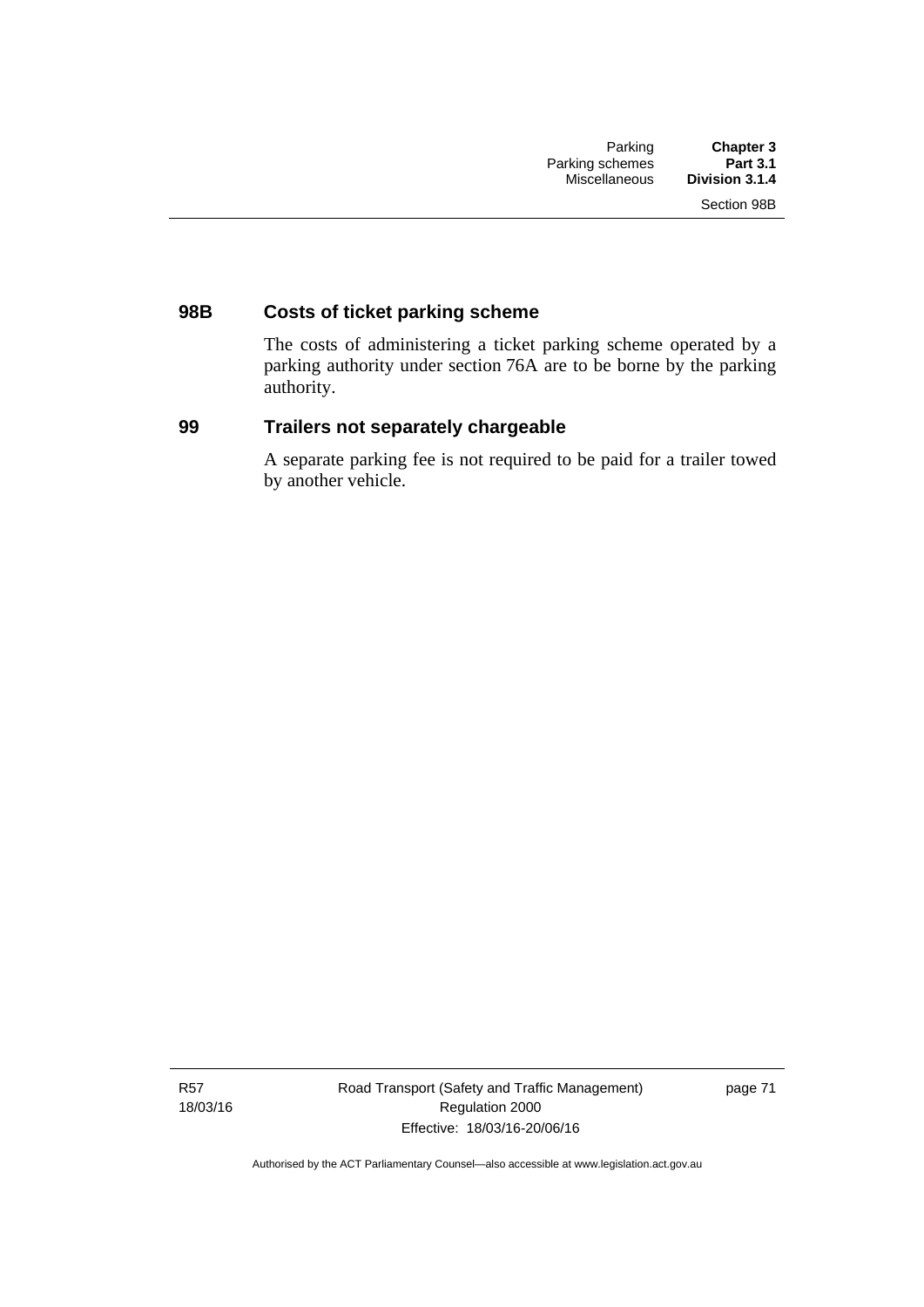# **Part 3.2 Parking permits and mobility parking scheme authorities**

### **100 Parking permits**

- (1) The road transport authority may issue a permit (a *parking permit*) of a kind mentioned in subsection (2) authorising the parking of a vehicle, without charge, on a length of road or in an area designated by a *permit zone sign* for use by holders of that kind of parking permit.
- (2) The parking permit may be of 1 or more of the following kinds:
	- (a) a business parking permit;
	- (b) a commuter parking permit;
	- (c) a loading zone permit;
	- (d) a resident parking permit;
	- (e) a resident's visitor parking permit;
	- (f) a special event parking permit;
	- (g) any other kind declared by the road transport authority for this section.
- (3) The parking permit may be issued subject to conditions.
- (4) The parking permit—
	- (a) must state when it expires; and
	- (b) may state anything else that the road transport authority considers appropriate.

### **Examples for par (b)**

- 1 the length of road or area to which the permit applies
- 2 any conditions to which the permit is subject

page 72 Road Transport (Safety and Traffic Management) Regulation 2000 Effective: 18/03/16-20/06/16

R57 18/03/16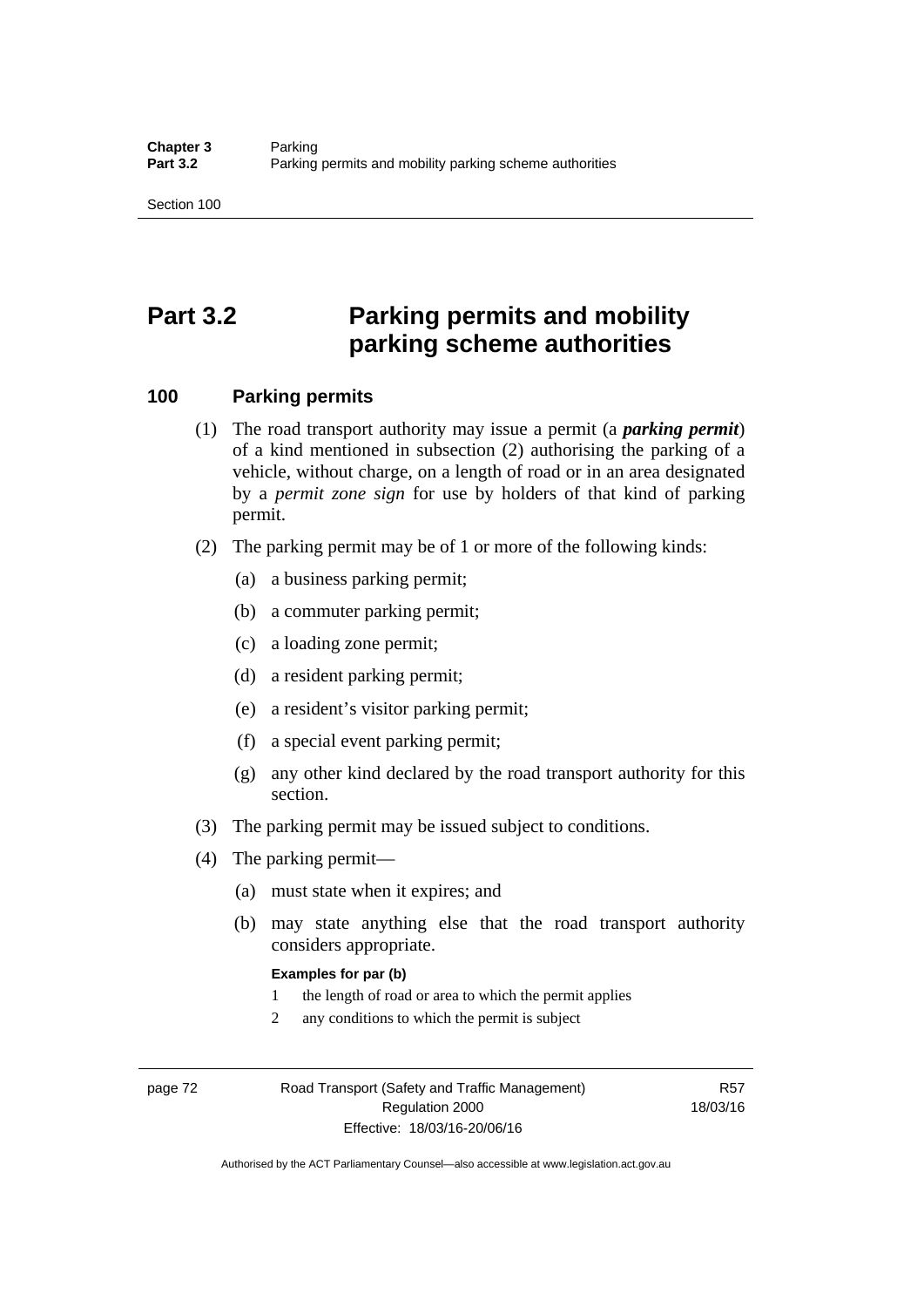- 3 the maximum period which a vehicle may be parked in a designated area under the permit
- 4 the name or address of the person to whom it is issued
- *Note* An example is part of the regulation, is not exhaustive and may extend, but does not limit, the meaning of the provision in which it appears (see [Legislation Act,](http://www.legislation.act.gov.au/a/2001-14) s 126 and s 132).
- (5) The holder of a permit may surrender the permit by returning it to the road transport authority.
- (6) A declaration under subsection  $(2)$  (g) is a notifiable instrument.

*Note* A notifiable instrument must be notified under the [Legislation Act](http://www.legislation.act.gov.au/a/2001-14).

### **101 Mobility parking scheme authorities**

- (1) The road transport authority may issue a mobility parking scheme authority—
	- (a) for use by a person with a disability; or
	- (b) for use by an entity for the transport of people with disabilities.
- (2) A mobility parking scheme authority may be issued subject to conditions.
- (3) A mobility parking scheme authority—
	- (a) must include a people with disabilities symbol; and
	- (b) must state when it expires; and
	- (c) may state anything else that the road transport authority considers appropriate.
	- *Note 1 People with disabilities symbol* is defined in the [ARR,](http://www.legislation.act.gov.au//ni/db_37271/default.asp) dict.
	- *Note 2* For parking by mobility parking scheme authority holders, see s 15 and [ARR,](http://www.legislation.act.gov.au//ni/db_37271/default.asp) r 206.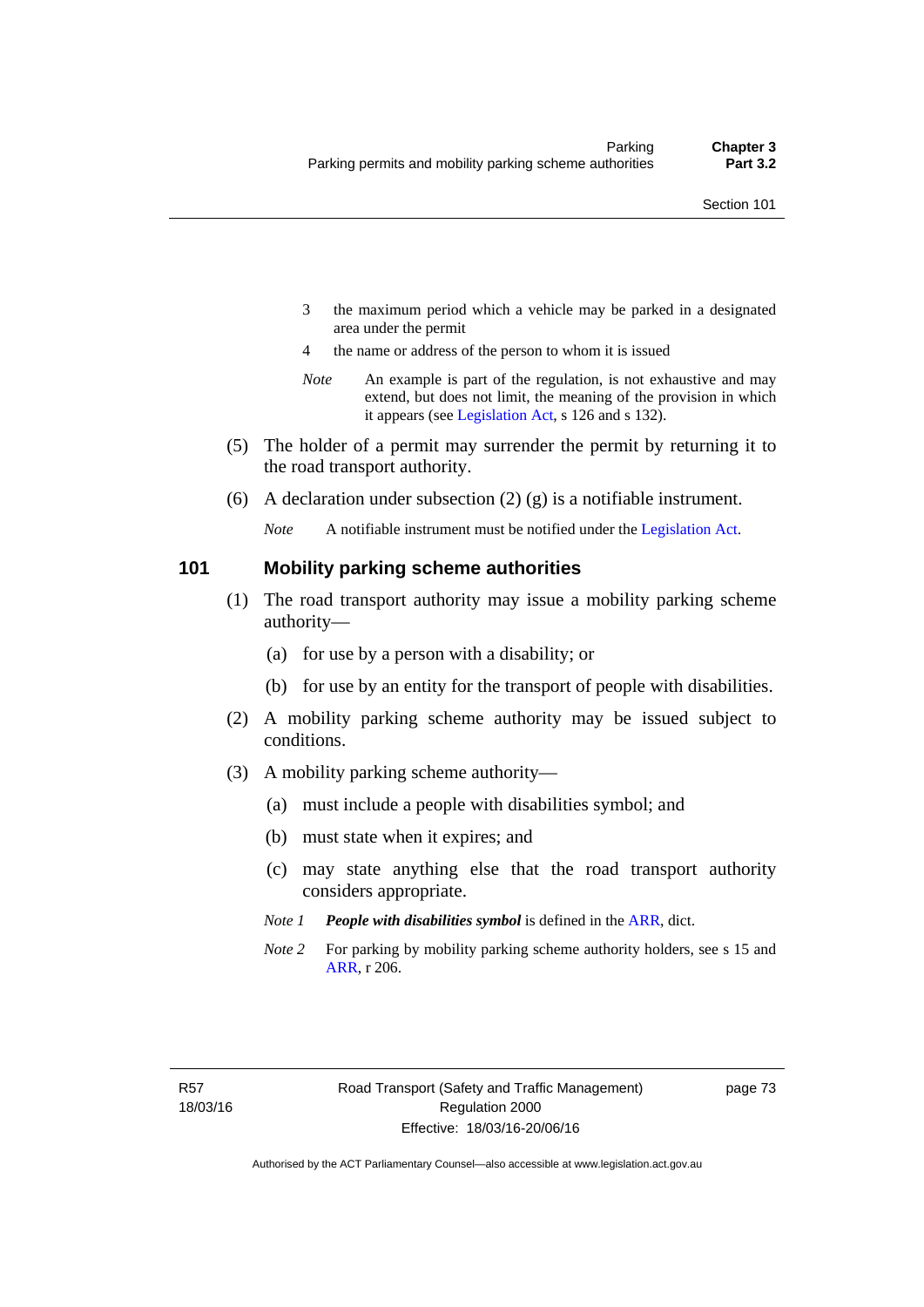# **101A Parking permits and mobility parking scheme authorities—cancellation**

- (1) This section applies if the road transport authority proposes to cancel (the *proposed action*) a parking permit or mobility parking scheme authority.
- (2) The road transport authority must give the person to whom the parking permit or mobility parking scheme authority was issued a written notice stating—
	- (a) the proposed action; and
	- (b) an explanation for the proposed action; and
	- (c) that the person may, within 14 days after the day the person receives the notice, give a written response to the authority about the notice.
- (3) In deciding whether to take the proposed action, the road transport authority must consider any response given to the authority in accordance with the notice.
- (4) The road transport authority must give the person written notice of the authority's decision.
- (5) If the road transport authority decides to take the proposed action, the authority's decision takes effect the day after the day when notice of the decision is given to the person or, if the notice states a later date of effect, that date.

page 74 Road Transport (Safety and Traffic Management) Regulation 2000 Effective: 18/03/16-20/06/16

R57 18/03/16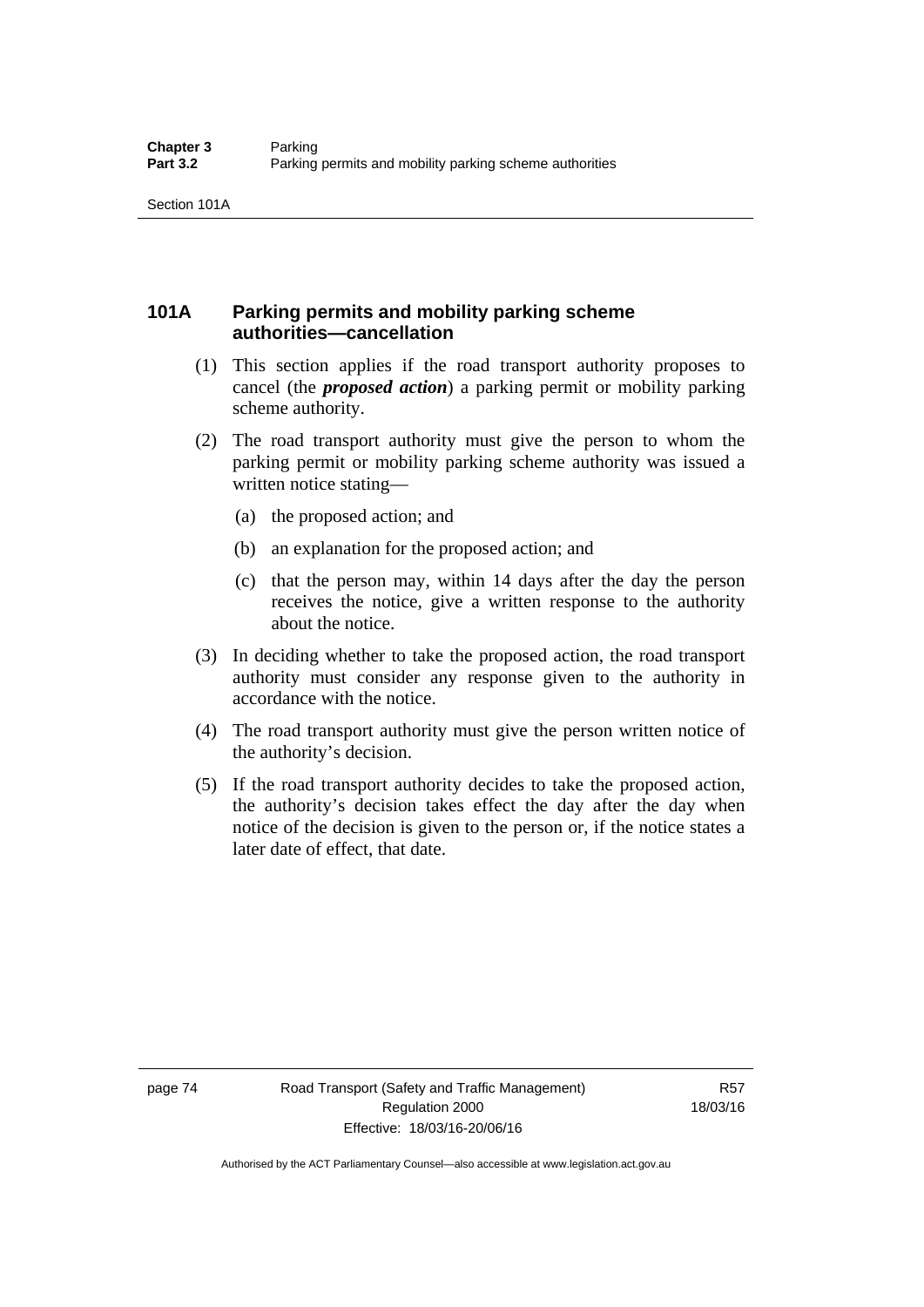# **101B Parking permits and mobility parking scheme authorities—return when cancelled**

If a parking permit or mobility parking scheme authority is cancelled under section 101A, the person to whom the parking permit or mobility parking scheme authority was issued must return the permit or authority to the road transport authority as soon as practicable but no later than 21 days after the date of effect of the cancellation of the permit or authority.

Maximum penalty: 20 penalty units.

R57 18/03/16 Road Transport (Safety and Traffic Management) Regulation 2000 Effective: 18/03/16-20/06/16

page 75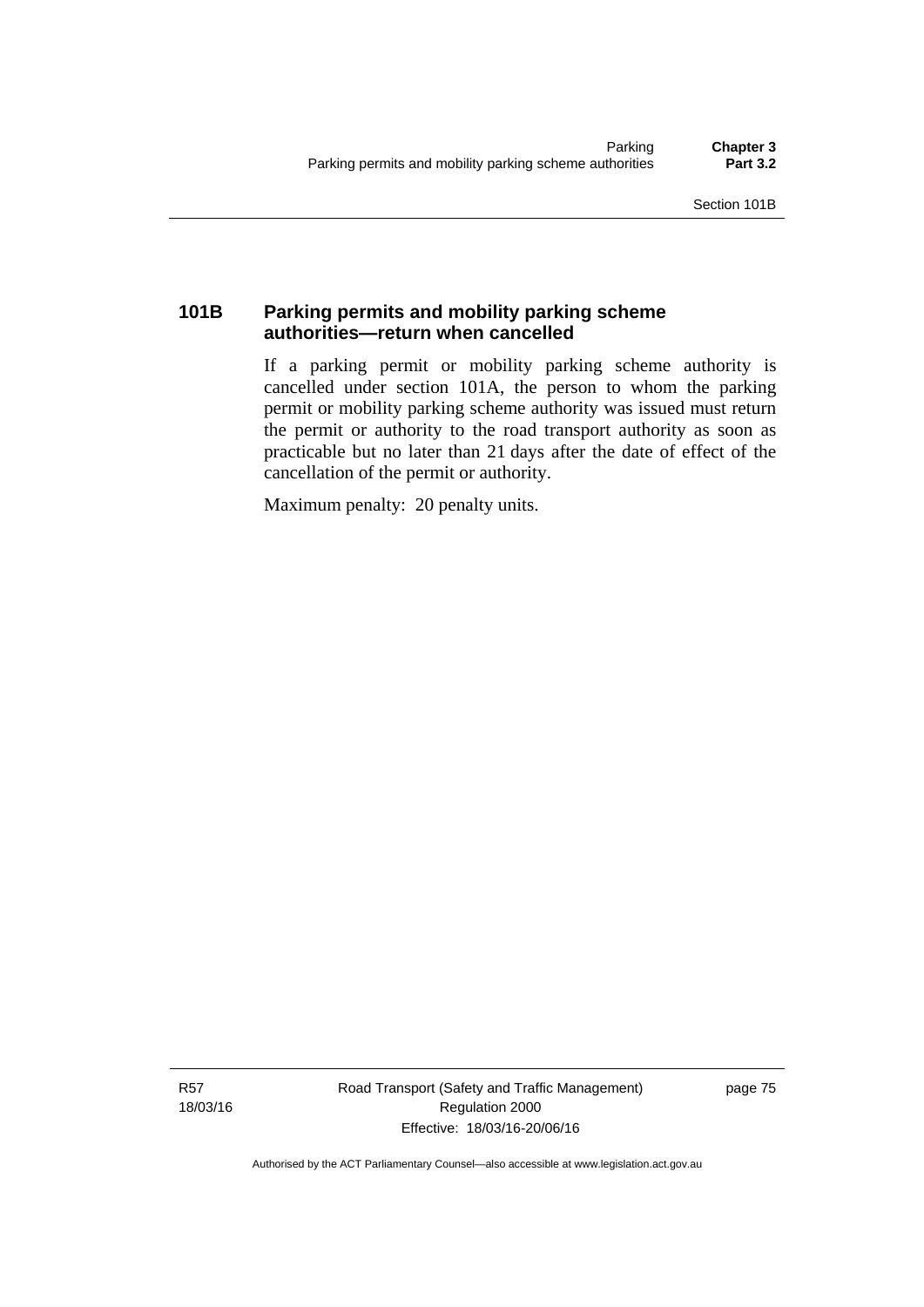**Chapter 3** Parking<br>**Part 3.3** Parking Parking—other provisions

# **Part 3.3 Parking—other provisions**

### **101C Marking tyres by parking inspectors**

A police officer or authorised person may mark the tyres on a vehicle using crayon, chalk or a similar substance as far as is reasonably necessary for the purpose of enforcing a provision of an Act relating to the regulation or prohibition of the parking of vehicles.

*Note* A reference to an Act includes a reference to the statutory instruments made or in force under the Act, including a regulation (see [Legislation](http://www.legislation.act.gov.au/a/2001-14)  [Act](http://www.legislation.act.gov.au/a/2001-14), s 104).

page 76 Road Transport (Safety and Traffic Management) Regulation 2000 Effective: 18/03/16-20/06/16

R57 18/03/16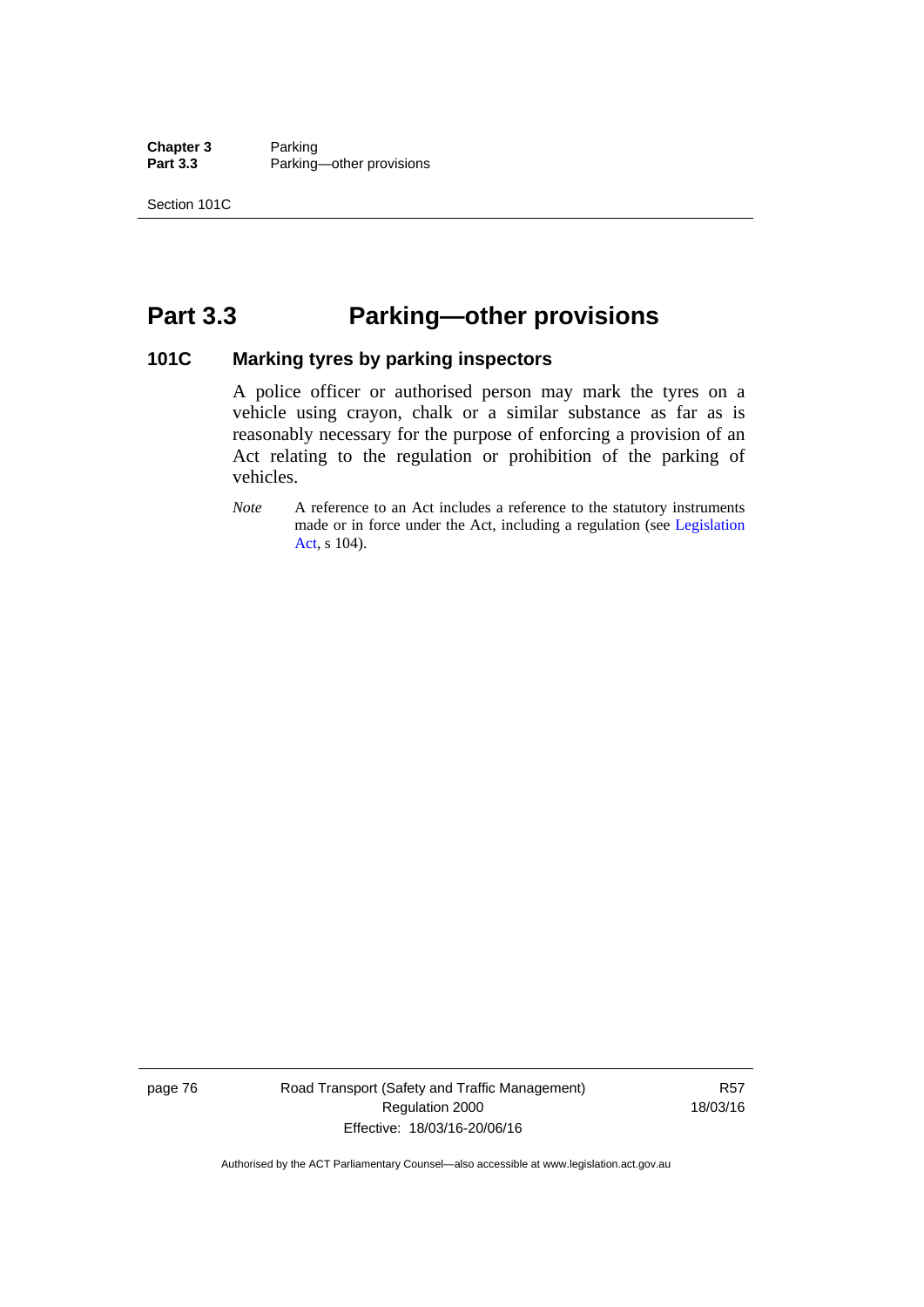# **Chapter 4 Traffic offence detection devices**

### **102 Definitions—ch 4**

In this chapter:

*approved police speedometer* means a speedometer approved under section 103A (Approval of police vehicle speedometers).

*digital camera detection device* means a camera detection device known as—

- (a) Gatsometer Digital Radar Camera System (DRCS) that includes, as a component, a radar speed measuring device; or
- (b) LaserCam 2000 that includes, as a component, a laser speed measuring device; or
- (c) LaserCam NT that includes, as a component, a laser speed measuring device; or
- (d) VITRONIC PoliScan SPEED M1 HP that includes, as a component, a laser speed measuring device.

*fixed camera detection device* means a camera detection device known as—

- (a) Centaur 2000 that includes, as a component, a piezo strip speed measuring device; or
- (b) Gatsometer Digital Radar Camera System (DRCS) that includes, as a component, a radar speed measuring device; or
- (c) Gatsometer Traffic Camera Digital (GTC-D) that includes, as a component, a loop detector speed measuring device; or
- (d) Gatsometer Traffic Camera (GTC-GS11) that includes, as a component, a loop detector speed measuring device; or

R57 18/03/16 page 77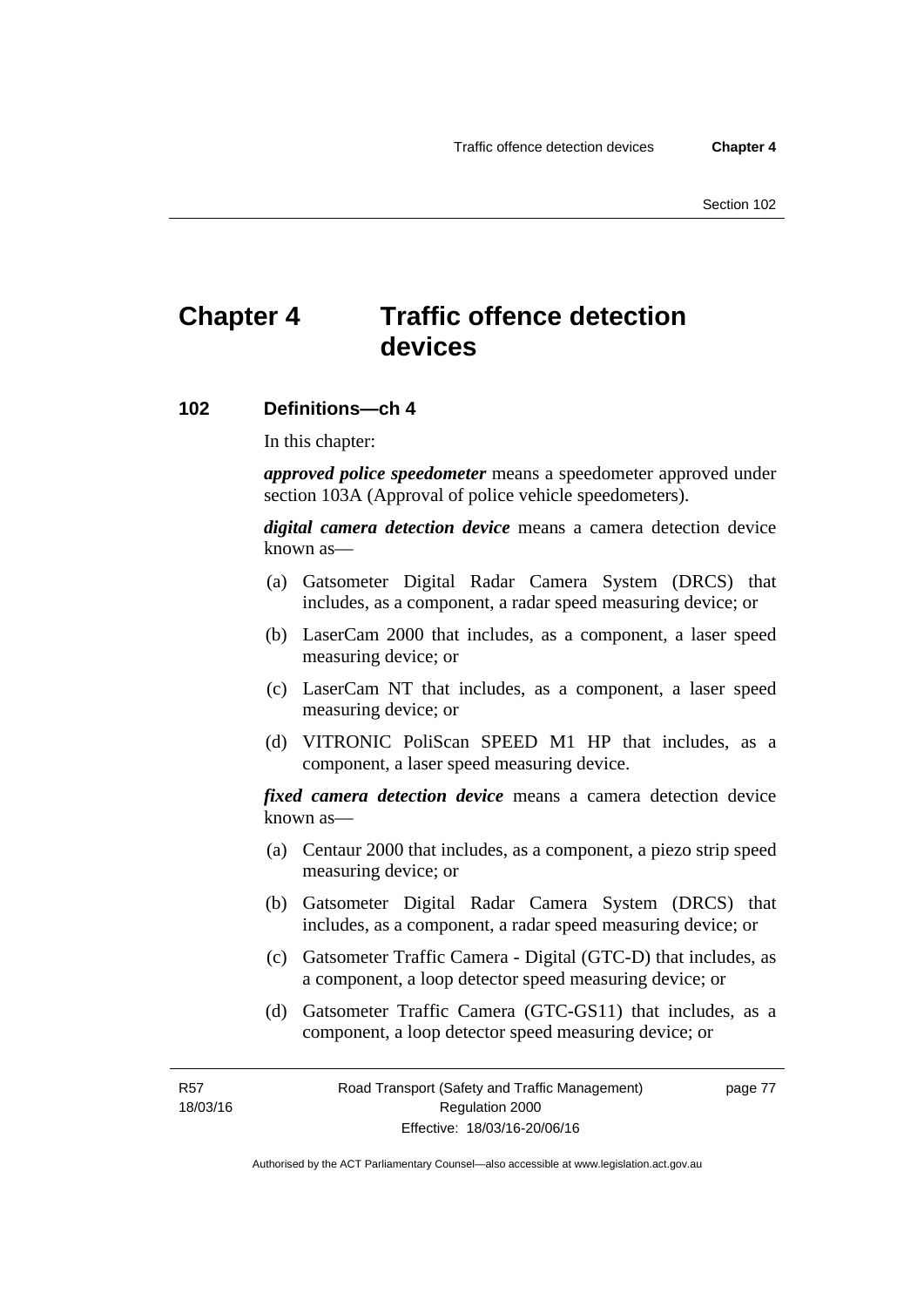- (e) Gatsometer Traffic Camera (T-series) (GT20) that includes, as a component, a radar speed measuring device; or
- (f) Gatsometer Multi Camera System (MCS) that includes, as a component, a loop detector speed measuring device.

*laser speed measuring device* means a speed measuring device known as—

- (a) Laser Technology Inc. LTI 20-20 Marksman (or Laser Technology Inc. LTI 20/20 Marksman); or
- (b) Laser Technology Inc. LTI 20-20 UltraLyte (or Laser Technology Inc. LTI 20/20 UltraLyte); or
- (c) Laser Technology Inc. LTI 20-20 UltraLyte LR (or Laser Technology Inc. LTI 20/20 UltraLyte LR); or
- (d) Laser Technology Inc. LTI 20-20 UltraLyte Compact (or Laser Technology Inc. LTI 20/20 UltraLyte Compact); or
- (e) Laser Technology Inc. LTI 20-20 SE (or Laser Technology Inc LTI 20/20 SE); or
- (f) Laser Technology Inc. LTI 20-20 TruSpeed (or Laser Technology Inc. LTI 20/20 TruSpeed); or
- (g) VITRONIC PoliScan SPEED M1 HP.

*loop detector speed measuring device* means a speed measuring device known as the Gatsometer Loop Detector (GLD4-2S).

*piezo strip speed measuring device* means a speed measuring device known as Truvelo M4 MPC.

*radar speed measuring device* means a speed measuring device known as—

- (a) Applied Concepts Inc. Stalker Dual; or
- (b) Gatsometer RT3 tracking radar; or

page 78 Road Transport (Safety and Traffic Management) Regulation 2000 Effective: 18/03/16-20/06/16

R57 18/03/16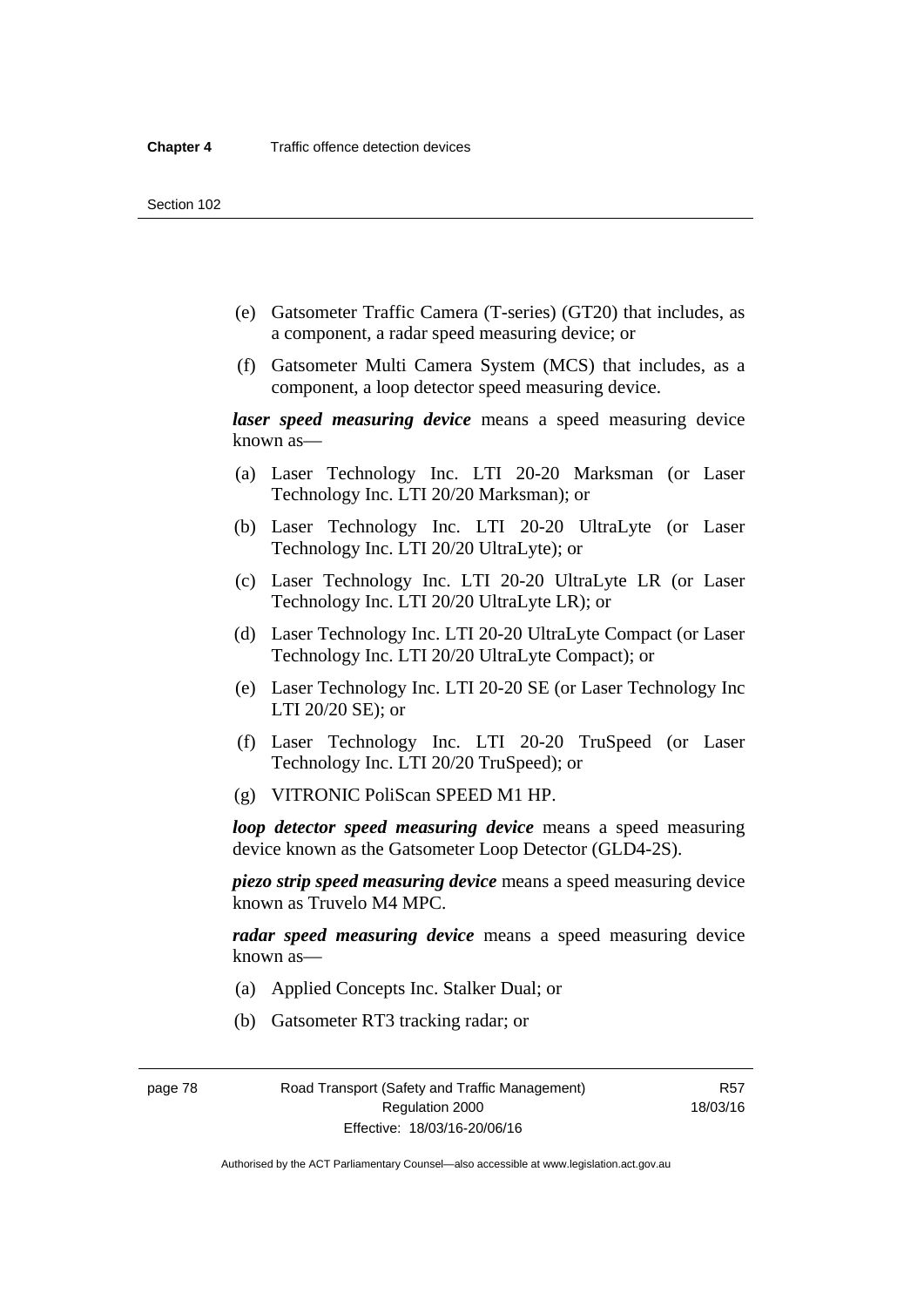- (c) Gatsometer Radar 24; or
- (d) Kustom Signals, Inc. Silver Eagle; or
- (e) Kustom Signals, Inc. Silver Eagle II; or
- (f) Kustom Signals, Inc. Raptor RP-1.

*security checksum*, for an electronic file, means the number (whether numerals or numerals and letters) produced by the application of an algorithm to the contents of an electronic file or a copy of the file.

*testing authority* means—

- (a) a department of electrical or electronic engineering at a university in Australia; or
- (b) the National Measurement Institute under the *[National](http://www.comlaw.gov.au/Series/C2004A07405)  [Measurement Act 1960](http://www.comlaw.gov.au/Series/C2004A07405)* (Cwlth); or
- (c) an entity that is accredited by the National Association of Testing Authorities to test traffic offence detection devices; or
- (d) Technical Services, Australian Federal Police, Canberra; or
- (e) for an approved police speedometer—an entity approved in writing by the chief police officer to test approved police speedometers.
- *Note* An entity includes an individual, see the [Legislation Act,](http://www.legislation.act.gov.au/a/2001-14) dict, pt 1, def of *entity*.

# **103 Approved traffic offence detection devices**

 (1) For the [Act,](http://www.legislation.act.gov.au/a/1999-80/default.asp) dictionary, definition of *approved camera detection device*, each digital camera detection device and fixed camera detection device is approved.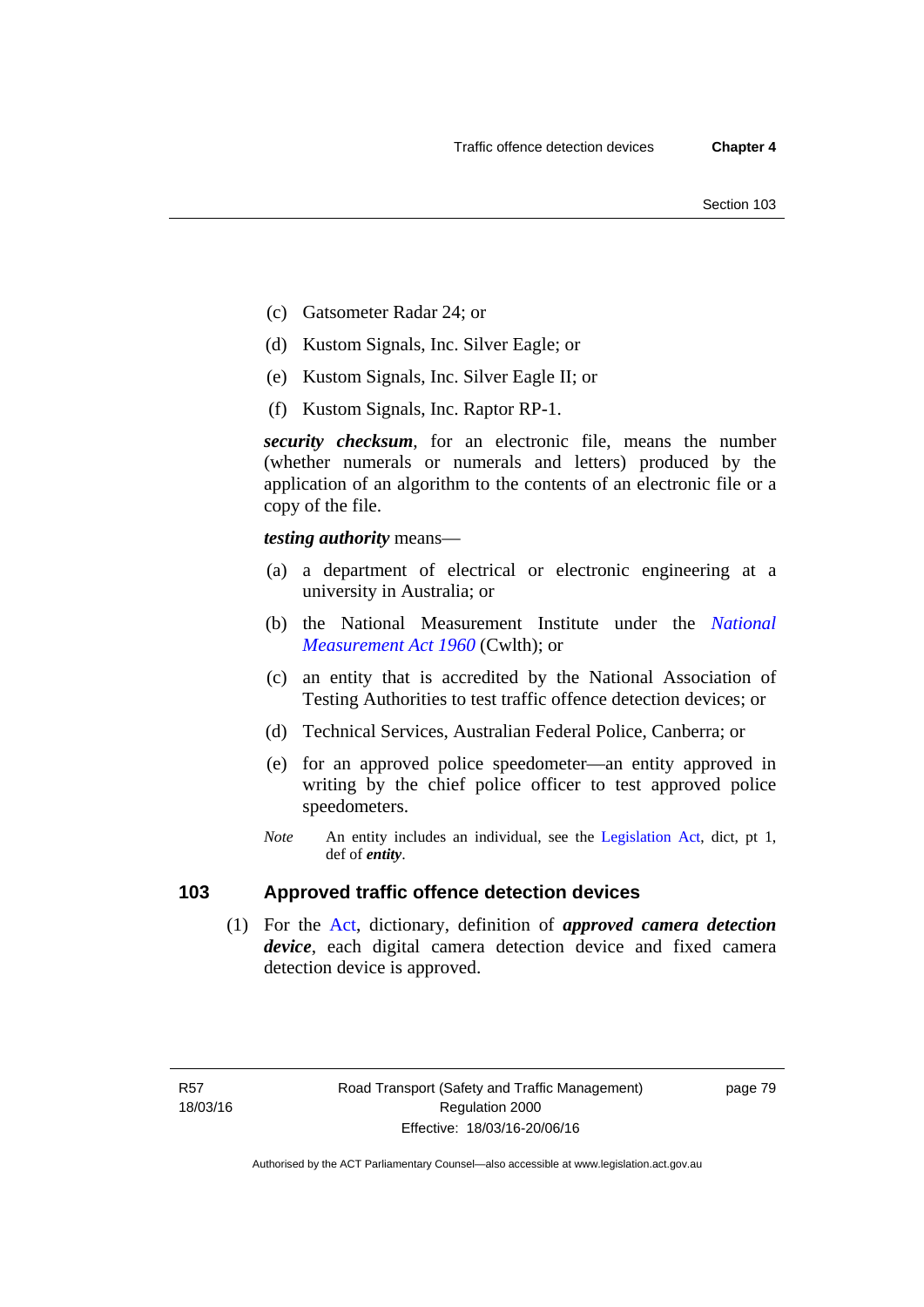- (2) For the [Act,](http://www.legislation.act.gov.au/a/1999-80/default.asp) dictionary, definition of *approved speed measuring device*, each laser speed measuring device, loop detector speed measuring device, piezo strip speed measuring device, radar speed measuring device and approved police speedometer is approved.
- (3) For the [Act](http://www.legislation.act.gov.au/a/1999-80/default.asp), dictionary, definition of *approved average speed detection system*, the P482 dual-camera automatic number plate recognition system manufactured by PIPS Technology Ltd, that is used with SpeedPoints matching software, is approved.

### **103A Approval of police vehicle speedometers**

- (1) For section 102, definition of *approved police speedometer*, the chief police officer may approve a kind of speedometer that is fitted to a motor vehicle driven by a police officer for measuring the speed at which vehicles are being driven.
- (2) An approval is a notifiable instrument.

*Note* A notifiable instrument must be notified under the [Legislation Act](http://www.legislation.act.gov.au/a/2001-14).

### **103B Average speed detection systems—Act, s 22AA, s 23B and s 24 (2)**

- (1) For the [Act](http://www.legislation.act.gov.au/a/1999-80/default.asp), section 22AA, definition of *average speed limit*, the average speed limit for the road between 2 detection points mentioned in an item in table 103B, column 2 is the speed mentioned in column 6 for the item.
- (2) For the [Act](http://www.legislation.act.gov.au/a/1999-80/default.asp), section 22AA, definition of *detection point*, the points mentioned in table 103B, column 2 are prescribed.
- (3) For the [Act](http://www.legislation.act.gov.au/a/1999-80/default.asp), section 22AA, definition of *shortest practicable distance*, the distance mentioned in an item in table 103B, column 3 is the shortest practicable distance between the 2 detection points mentioned in column 2 for the item.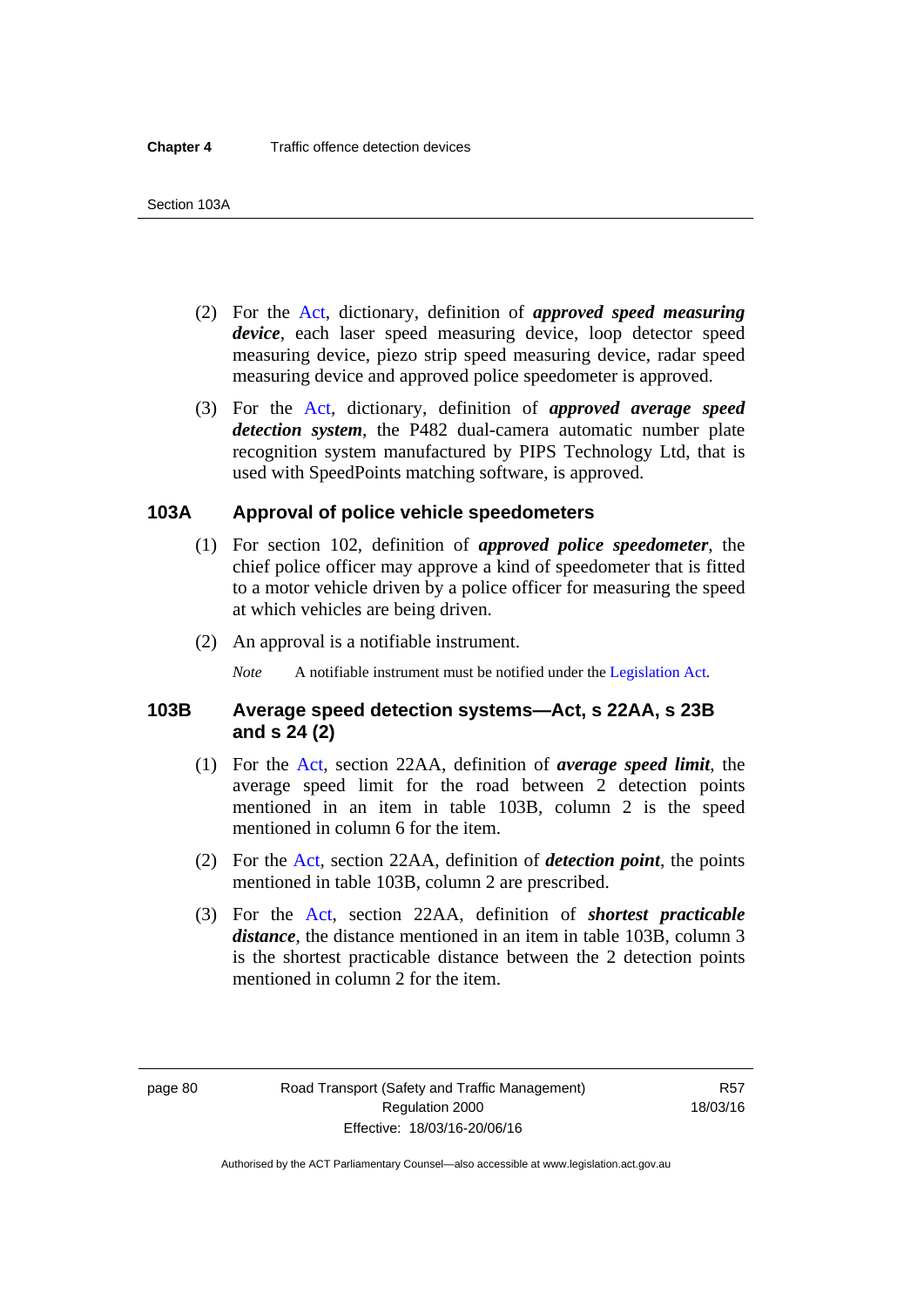- (4) For the [Act,](http://www.legislation.act.gov.au/a/1999-80/default.asp) section 23B (a), definition of *shortest practicable route*, the route mentioned in an item in table 103B, column 4 is the route used to work out the shortest practicable distance mentioned in column 3 for the item.
- (5) For the [Act](http://www.legislation.act.gov.au/a/1999-80/default.asp), section 23B (b), the minimum time that a vehicle's driver could take to drive the vehicle on the route mentioned in an item in table 103B, column 4 is the time mentioned in column 5 for the item.
- (6) In this section:

*ACT Standard Grid Coordinates*—see the *[Surveyors](http://www.legislation.act.gov.au/di/2010-267/default.asp)  [\(Surveyor-General\) Practice Directions 2010 \(No 2\)](http://www.legislation.act.gov.au/di/2010-267/default.asp)* (DI2010-267), schedule 2.

*AHD*—see the *[Surveyors \(Surveyor-General\) Practice Directions](http://www.legislation.act.gov.au/di/2010-267/default.asp)  [2010 \(No 2\)](http://www.legislation.act.gov.au/di/2010-267/default.asp)* (DI2010-267), direction 5 (Definitions).

R57 18/03/16 page 81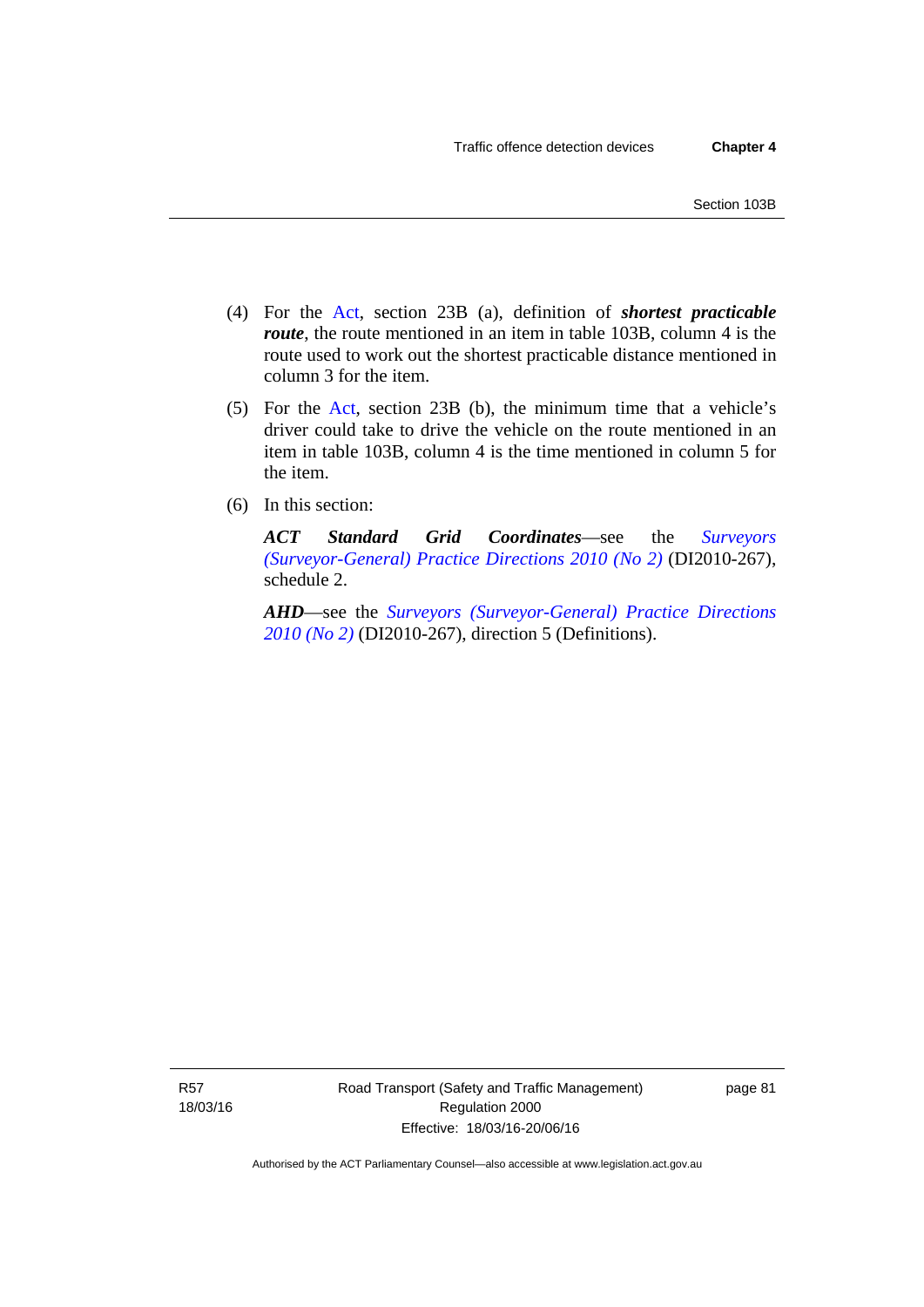#### Section 103B

### **Table 103B**

| column 1       | column <sub>2</sub>                                                                                                                                                                                                        | column 3                            | column 4                                                                                                                                                                                                    | column 5                     | column 6                  |
|----------------|----------------------------------------------------------------------------------------------------------------------------------------------------------------------------------------------------------------------------|-------------------------------------|-------------------------------------------------------------------------------------------------------------------------------------------------------------------------------------------------------------|------------------------------|---------------------------|
| item           | detection<br>points                                                                                                                                                                                                        | shortest<br>practicable<br>distance | shortest<br>practicable<br>route                                                                                                                                                                            | minimum<br>time<br>(seconds) | average<br>speed<br>limit |
| $\mathbf{1}$   | <b>ACT</b> Standard<br>Grid<br>Coordinates<br>208876.18<br>East,<br>596541.65<br>North, AHD<br>629.88 Level<br><b>ACT</b> Standard<br>Grid<br>Coordinates<br>211361.44<br>East,<br>596864.50<br>North, AHD<br>644.45 Level | 2.7081km<br>(westbound)             | Hindmarsh<br>Drive<br>(westbound),<br>starting west<br>of the<br>intersection of<br>Dalrymple<br>Street and<br>Mugga Lane<br>and ending<br>north-east of<br>Tyagarah<br><b>Street</b>                       | 121.8645<br>(westbound)      | 80km/h                    |
| $\overline{2}$ | <b>ACT</b> Standard<br>Grid<br>Coordinates<br>208912.50<br>East,<br>596591.35<br>North, AHD<br>629.42 Level<br><b>ACT</b> Standard<br>Grid<br>Coordinates<br>211418.53<br>East,<br>596883.22<br>North, AHD<br>641.25 Level | 2.7146km<br>(eastbound)             | Hindmarsh<br>Drive<br>(eastbound),<br>starting<br>north-east of<br><b>Palmer Street</b><br>near Tyagarah<br>Street and<br>ending west of<br>the<br>intersection of<br>Dalrymple<br>Street and<br>Mugga Lane | 122.157<br>(eastbound)       | 80km/h                    |

page 82 Road Transport (Safety and Traffic Management) Regulation 2000 Effective: 18/03/16-20/06/16

R57 18/03/16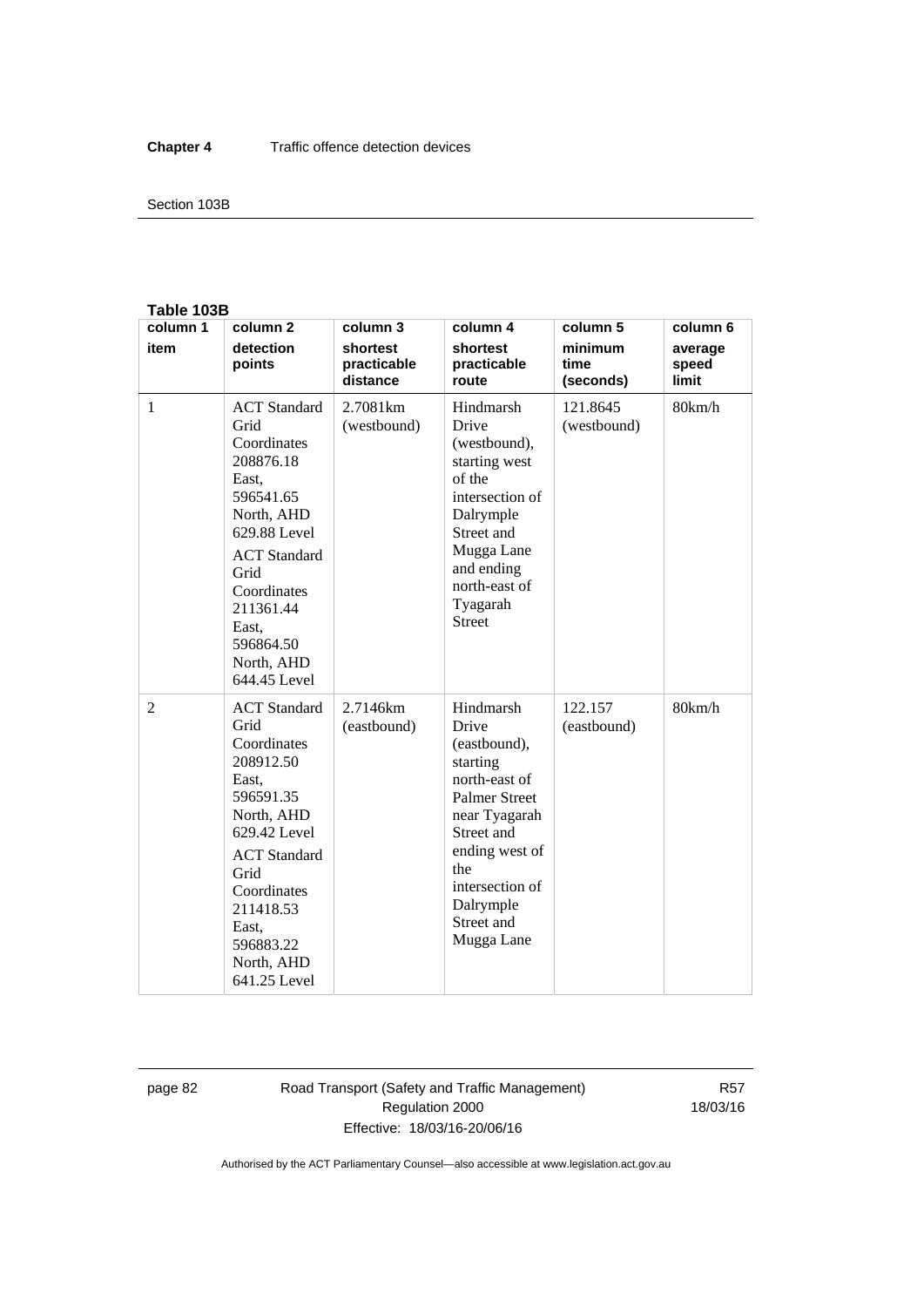| column 1<br>item | column <sub>2</sub><br>detection<br>points                                                                                                                                                                                 | column 3<br>shortest<br>practicable<br>distance | column 4<br>shortest<br>practicable<br>route                                                                                                                                                                                                            | column 5<br>minimum<br>time<br>(seconds) | column 6<br>average<br>speed<br>limit |
|------------------|----------------------------------------------------------------------------------------------------------------------------------------------------------------------------------------------------------------------------|-------------------------------------------------|---------------------------------------------------------------------------------------------------------------------------------------------------------------------------------------------------------------------------------------------------------|------------------------------------------|---------------------------------------|
| 3                | <b>ACT</b> Standard<br>Grid<br>Coordinates<br>207503.18<br>East,<br>593617.84<br>North, AHD<br>629.92 Level<br><b>ACT</b> Standard<br>Grid<br>Coordinates<br>205843.16<br>East,<br>591218.80<br>North, AHD<br>581.95 Level | 3.3226km<br>(southbound)                        | <b>Athllon Drive</b><br>(southbound),<br>starting south<br>of the<br>intersection of<br><b>Beasley Street</b><br>and Athllon<br>Drive and<br>ending<br>north-east of<br>the<br>intersection of<br>Drakeford<br>Drive and<br><b>Athllon Drive</b>        | 149.517<br>(southbound)                  | 80km/h                                |
| $\overline{4}$   | <b>ACT</b> Standard<br>Grid<br>Coordinates<br>205879.90<br>East,<br>591244.94<br>North, AHD<br>582.25 Level<br><b>ACT</b> Standard<br>Grid<br>Coordinates<br>207485.15<br>East,<br>593666.74<br>North, AHD<br>629.42 Level | 3.3022km<br>(northbound)                        | <b>Athllon Drive</b><br>(northbound),<br>starting<br>north-east of<br>the<br>intersection of<br><b>Drakeford</b><br>Drive and<br><b>Athllon Drive</b><br>and ending<br>south of the<br>intersection of<br><b>Beasley Street</b><br>and Athllon<br>Drive | 148.599<br>(northbound)                  | 80km/h                                |

R57 18/03/16 Road Transport (Safety and Traffic Management) Regulation 2000 Effective: 18/03/16-20/06/16

page 83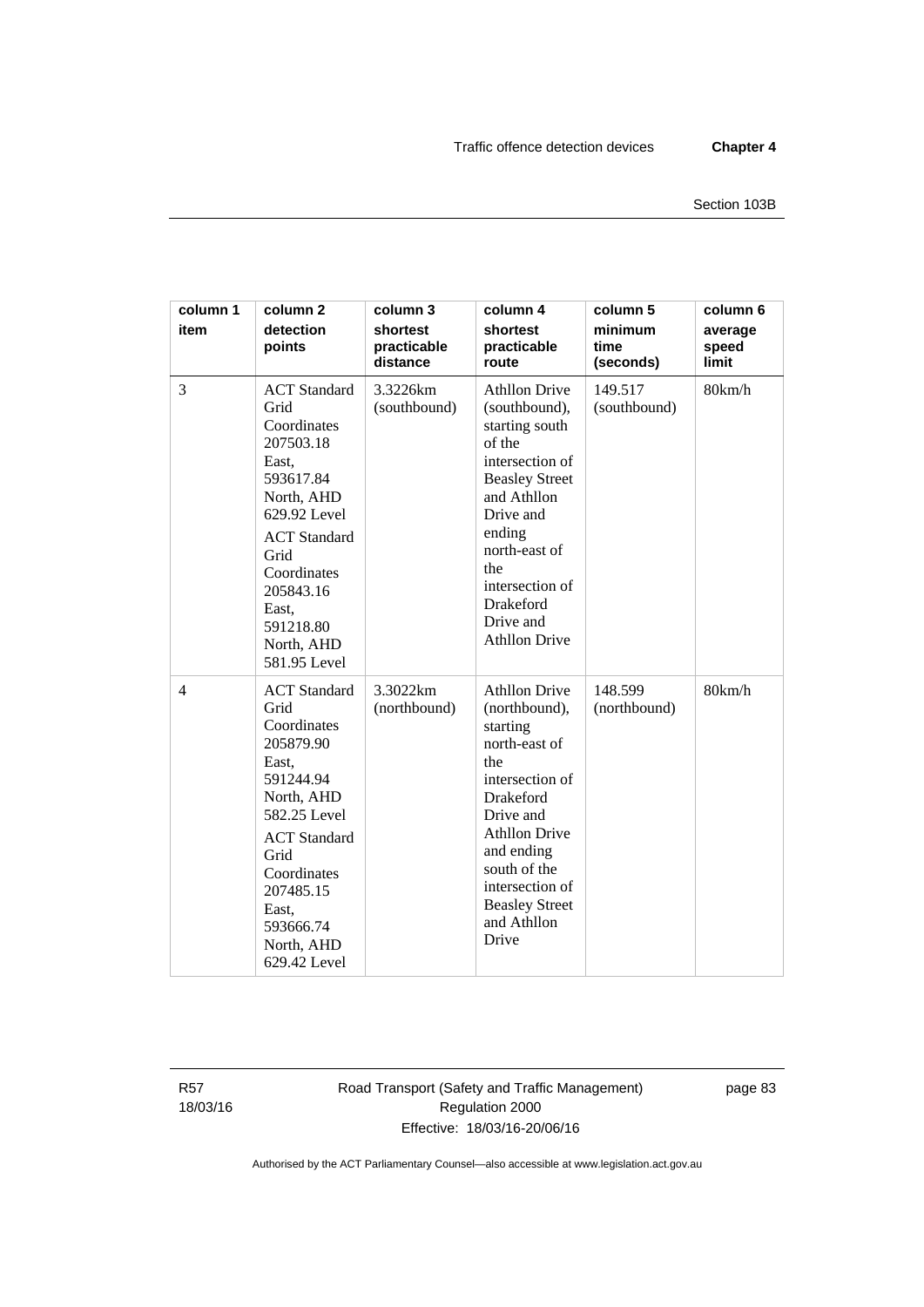### **104 Major testing of laser speed measuring devices**

- (1) The following devices must be tested in accordance with this section at least once every 12 months:
	- (a) a laser speed measuring device;
	- (b) the laser speed measuring device component of a digital camera detection device.
- (2) The test must be carried out—
	- (a) by a person approved under section 106 (Approved people testing and sealing); and
	- (b) in accordance with Australian Standard AS 4691.1-2003, as in force on the commencement of this paragraph.
		- *Note 1* The text of an applied, adopted or incorporated law or instrument, whether applied as in force from time to time or at a particular time, is taken to be a notifiable instrument if the operation of the [Legislation Act,](http://www.legislation.act.gov.au/a/2001-14) s 47 (5) or (6) is not disapplied (see s 47 (7)).
		- *Note 2* A notifiable instrument must be notified under the [Legislation](http://www.legislation.act.gov.au/a/2001-14)  [Act](http://www.legislation.act.gov.au/a/2001-14).
- (3) The [Legislation Act,](http://www.legislation.act.gov.au/a/2001-14) section 47 (5) does not apply in relation to subsection (2) (b).
- (4) The test must show whether the device—
	- (a) is operating in accordance with the manufacturer's specifications; and
	- (b) is accurate within a tolerance of 2km/h.
- (5) For this section, it is sufficient for the laser speed measuring device component of a digital camera detection device to be tested separately from the other components of the device, and it is not necessary for the other components to be tested.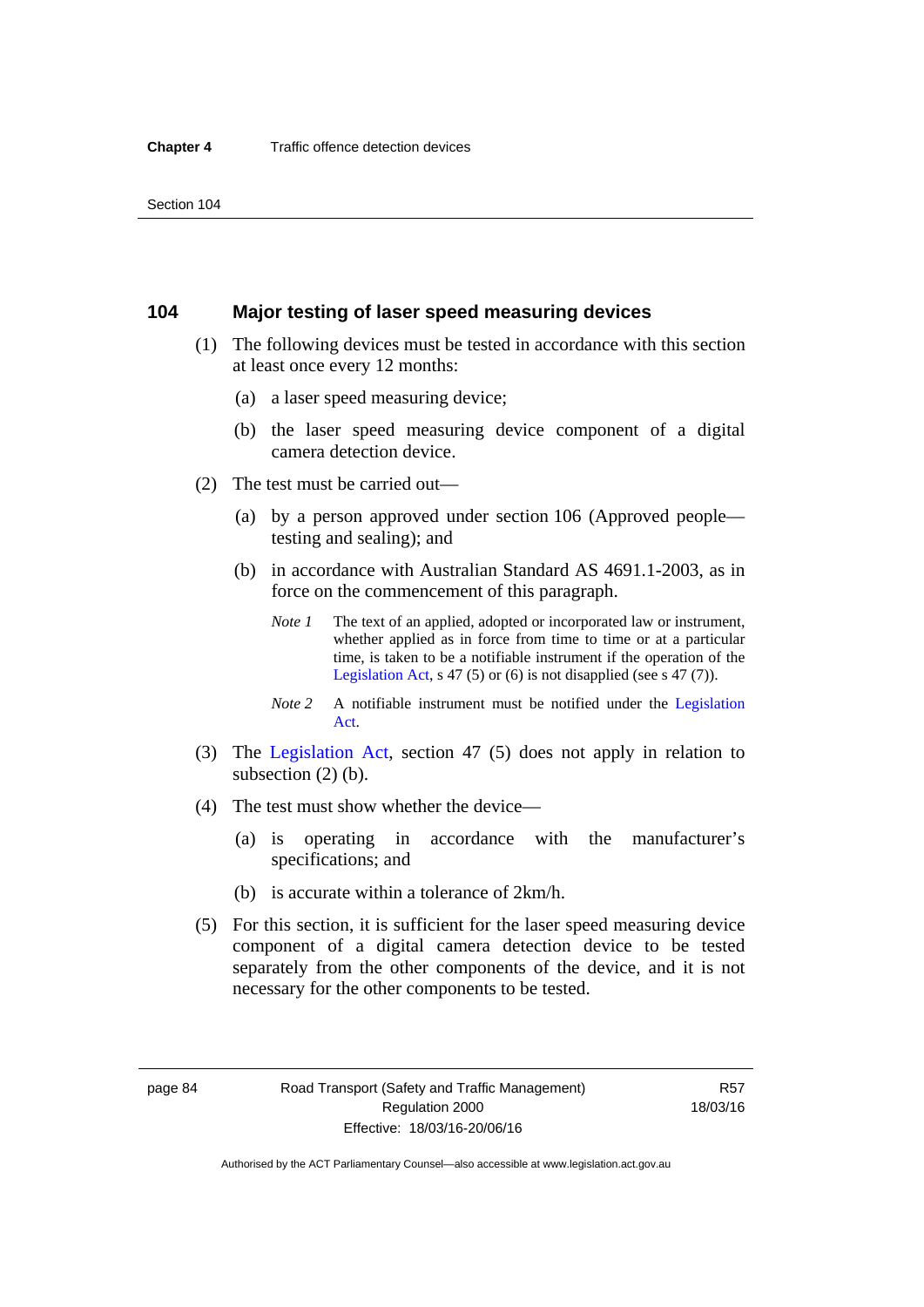### **104A Major testing of other traffic offence detection devices**

- (1) The following devices must be tested in accordance with this section:
	- (a) a radar speed measuring device that is not a component of a fixed camera detection device or a digital camera detection device;
	- (b) a radar speed measuring device component of a fixed camera detection device or a digital camera detection device;
	- (c) an approved police speedometer;
	- (d) the loop detector speed measuring device component of a fixed camera detection device;
	- (e) the piezo strip speed measuring device component of a fixed camera detection device;
	- (f) an approved average speed detection system.
- (2) The devices mentioned in subsection (1) must be tested at least once every 12 months.
- (3) The test must be carried out by a person approved under section 106 (Approved people—testing and sealing).
- (4) The test of a radar speed measuring device that is not a component of a fixed camera detection device, or a digital camera detection device, must show whether the device is operating in accordance with Australian Standard AS 2898.1-2, as in force on the commencement of this subsection.
	- *Note 1* AS 2898.1-2 may be purchased at [www.standards.org.au](http://www.standards.org.au/Pages/default.aspx)*.*
	- *Note* 2 The text of an applied, adopted or incorporated law or instrument, whether applied as in force from time to time or at a particular time, is taken to be a notifiable instrument if the operation of the [Legislation](http://www.legislation.act.gov.au/a/2001-14)  [Act,](http://www.legislation.act.gov.au/a/2001-14) s 47 (5) or (6) is not disapplied (see s 47 (7)).
	- *Note 3* A notifiable instrument must be notified under the [Legislation Act](http://www.legislation.act.gov.au/a/2001-14).

R57 18/03/16 page 85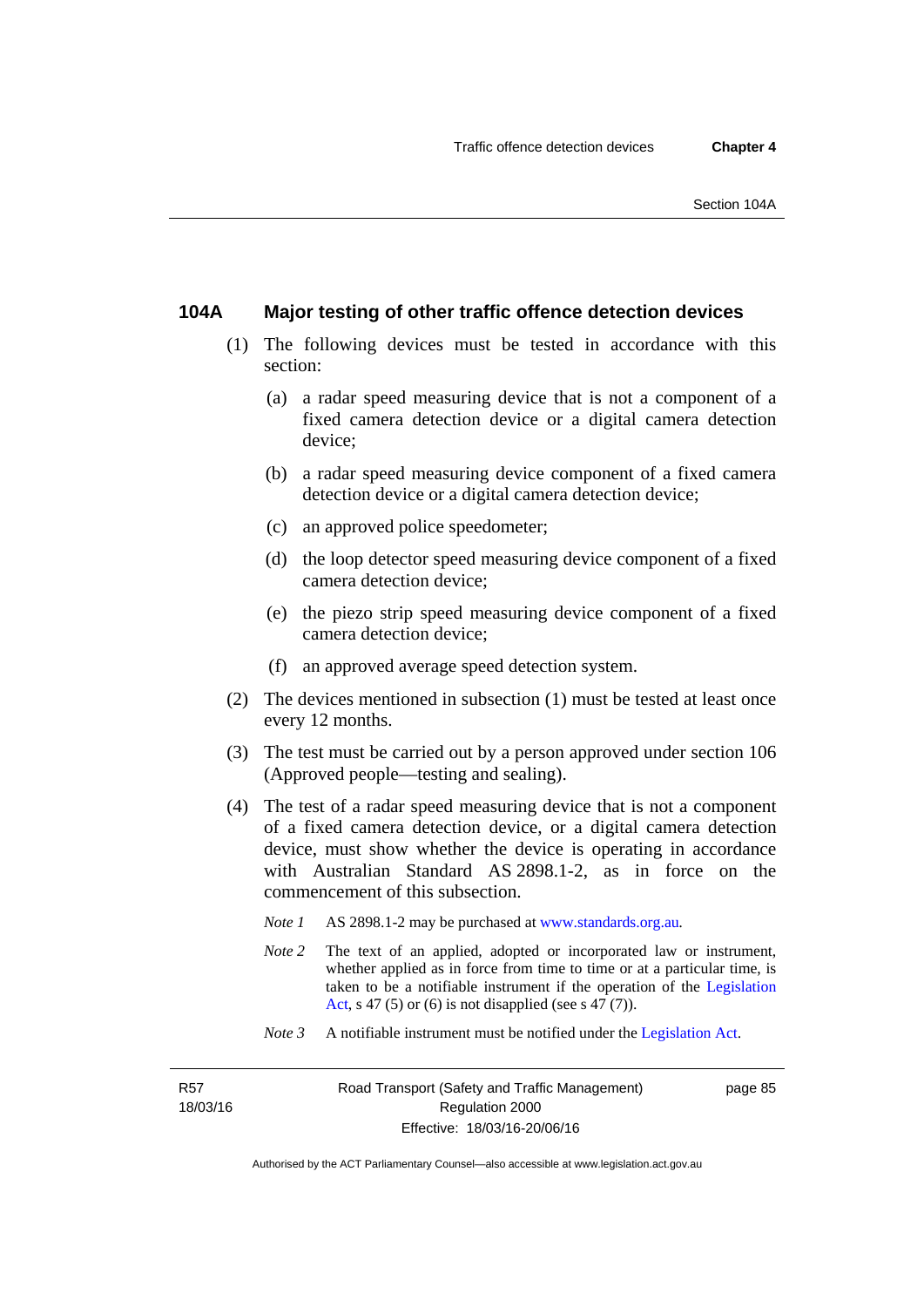- (5) The [Legislation Act,](http://www.legislation.act.gov.au/a/2001-14) section 47 (5) does not apply in relation to AS 2898.1-2 under subsection (4).
- (6) The test of the radar speed measuring device component of a fixed camera detection device, or a digital camera detection device, must show whether the device—
	- (a) is operating in accordance with the manufacturer's specifications; and
	- (b) for speeds of 100km/h and under—is accurate within a tolerance of 2km/h; and
	- (c) for speeds over 100km/h—is accurate within a tolerance of 2%.
- (7) The test of an approved police speedometer must show whether the device is accurate within a tolerance of 2km/h.
- (8) The test of the loop detector speed measuring device component of a fixed camera detection device must show whether the speed measuring device—
	- (a) for speeds of 100km/h and under—is accurate within a tolerance of 2km/h; and
	- (b) for speeds over 100km/h—is accurate within a tolerance of 2%.
- (9) The test of the piezo strip speed measuring device component of a fixed camera detection device must show whether the speed measuring device—
	- (a) is operating in accordance with the manufacturer's specifications; and
	- (b) is accurate within a tolerance of 2km/h.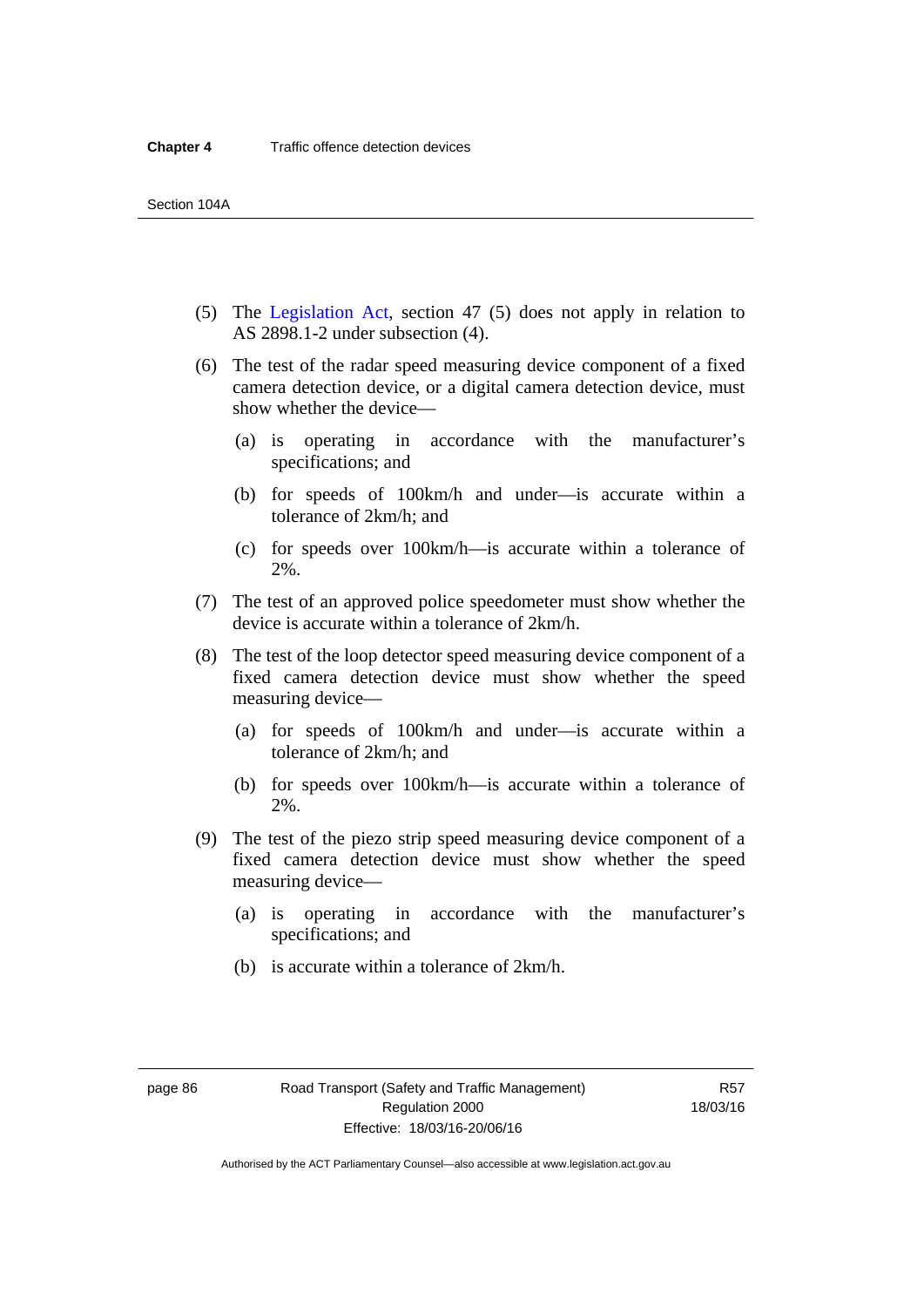- (10) The test of an approved average speed detection system that takes images of vehicles at 2 detection points must show whether the device—
	- (a) is operating in accordance with the manufacturer's specifications; and
	- (b) for the measurement of the time that elapses between vehicles passing the first and second detection points—is accurate within a tolerance of 2%.

# **104B Certification and sealing of traffic offence detection devices**

- (1) This section applies if a test of a traffic offence detection device under section 104 or section 104A establishes—
	- (a) a matter mentioned in section 104A (4) or (7) in relation to the device; or
	- (b) the matters mentioned in section 104 (4) or section 104A (9) in relation to the device.
- (2) The person who carried out the test must—
	- (a) sign a certificate to that effect; and
	- (b) if a seal on the device has been damaged or removed—seal the device.

# **105 Use of certain digital camera detection devices**

(1) This section applies to the operation of a digital camera detection device that is located in a vehicle that can be moved from place to place to detect traffic offences.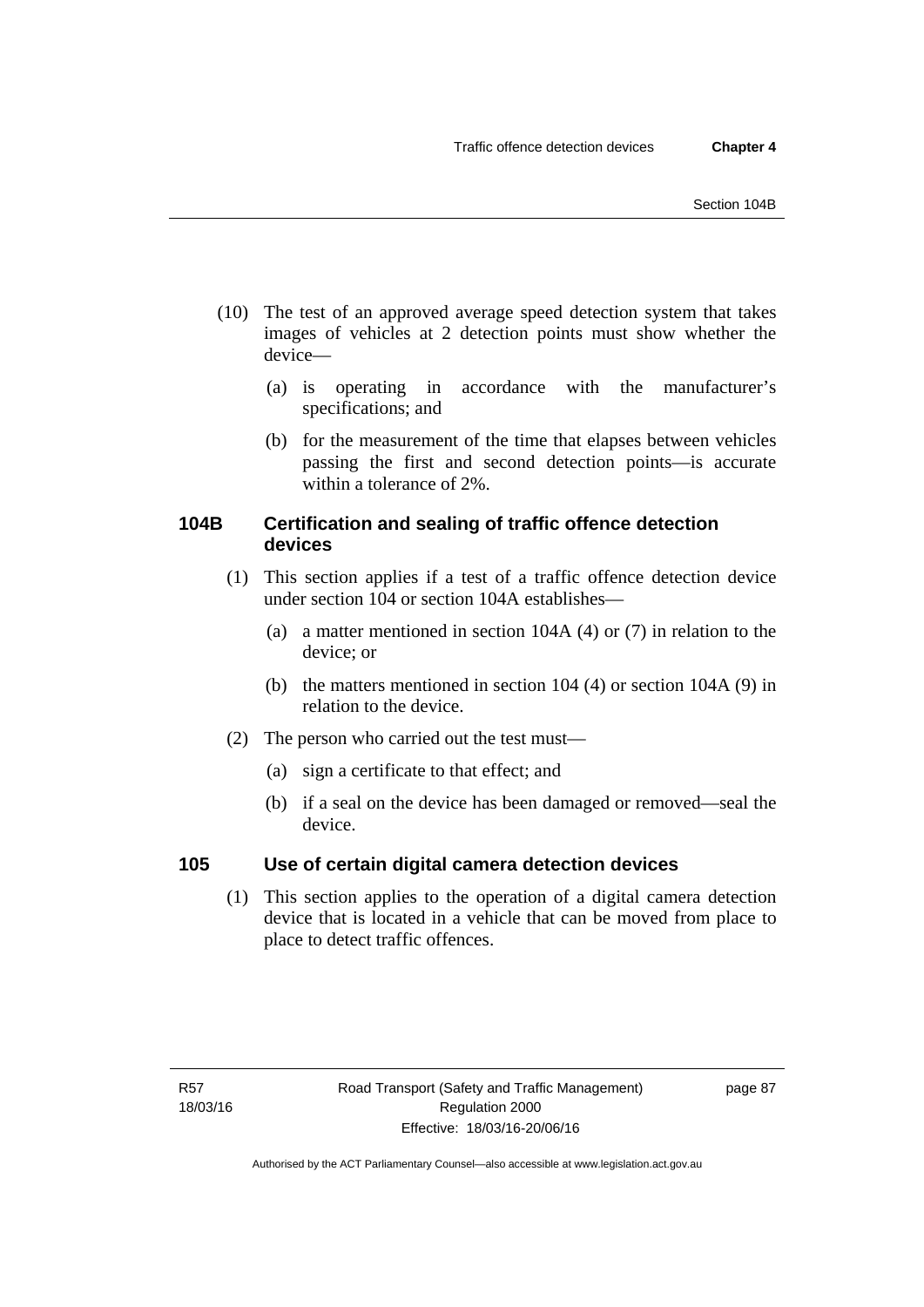- (2) The operator of a digital camera detection device that includes as a component a radar speed measuring device must ensure that the following operations are done in accordance with the manufacturer's instructions for the device:
	- (a) aligning the vehicle in which the device is located with the road;
	- (b) activating the device;
	- (c) operating the device.
- (3) The operator of a digital camera detection device that includes as a component a laser speed measuring device must ensure that the following operations are done in accordance with the manufacturer's instructions for the device:
	- (a) testing the laser speed measuring component of the device at the beginning and end of each shift of the operator by carrying out the following checks:
		- (i) an instrument confidence check;
		- (ii) a calibration verification check;
		- (iii) a scope alignment check;
	- (b) activating the device;
	- (c) operating the device.
- (4) However, subsection (3) (a) (ii) and (iii) do not apply in relation to the operation of a VITRONIC PoliScan SPEED M1 HP device.
- (5) To remove any doubt, if a device mentioned in subsection (3) is used at more than 1 place during a shift of the operator, the operator is not required to carry out the checks mentioned in subsection (3) (a) each time the device is activated at a different place.

page 88 Road Transport (Safety and Traffic Management) Regulation 2000 Effective: 18/03/16-20/06/16

R57 18/03/16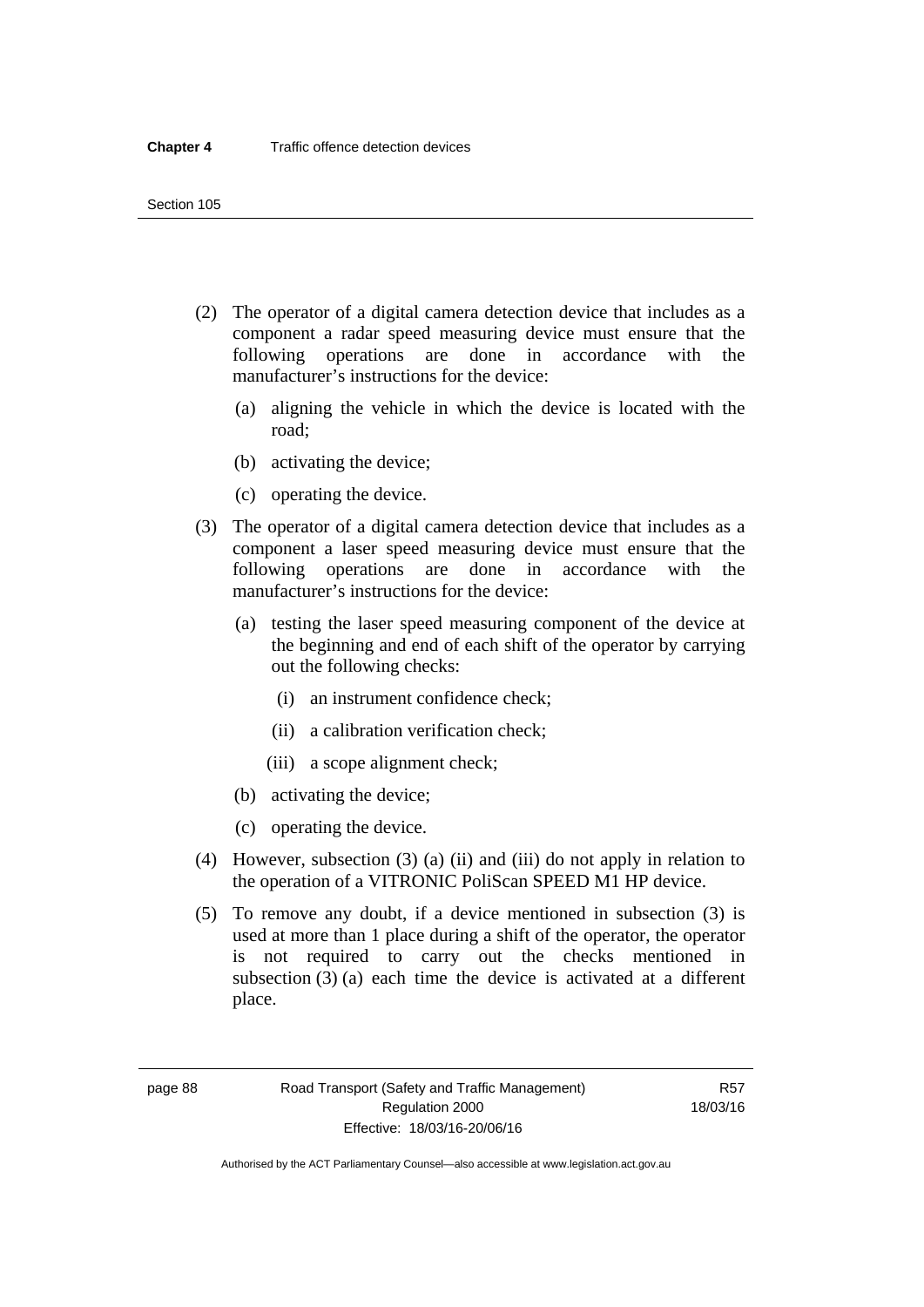- (6) If the requirements set out in this section are met, the device may operate unattended.
- (7) If a device is used by 2 or more operators, who are working together during a shift, the requirements set out in this section may be carried out by different operators.
- (8) In this section:

*operator* means a person approved to use a traffic offence detection device under section 107 (Approved people—use).

## **105A Use of certain laser speed measuring devices**

- (1) This section applies to a laser speed measuring device, other than a device mentioned in section 105 (Use of certain digital camera detection devices).
- (2) The operator of the laser speed measuring device must ensure that the following operations are done in accordance with the manufacturer's instructions for the device:
	- (a) testing the device at the beginning and end of each shift of the operator by carrying out the following checks:
		- (i) an instrument confidence check;
		- (ii) a calibration verification check;
		- (iii) a scope alignment check;
	- (b) activating the device;
	- (c) operating the device.
- (3) To remove any doubt, if the device is used at more than 1 place during a shift of the operator, the operator is not required to carry out the checks mentioned in subsection (1) (a) each time the device is activated at a different place.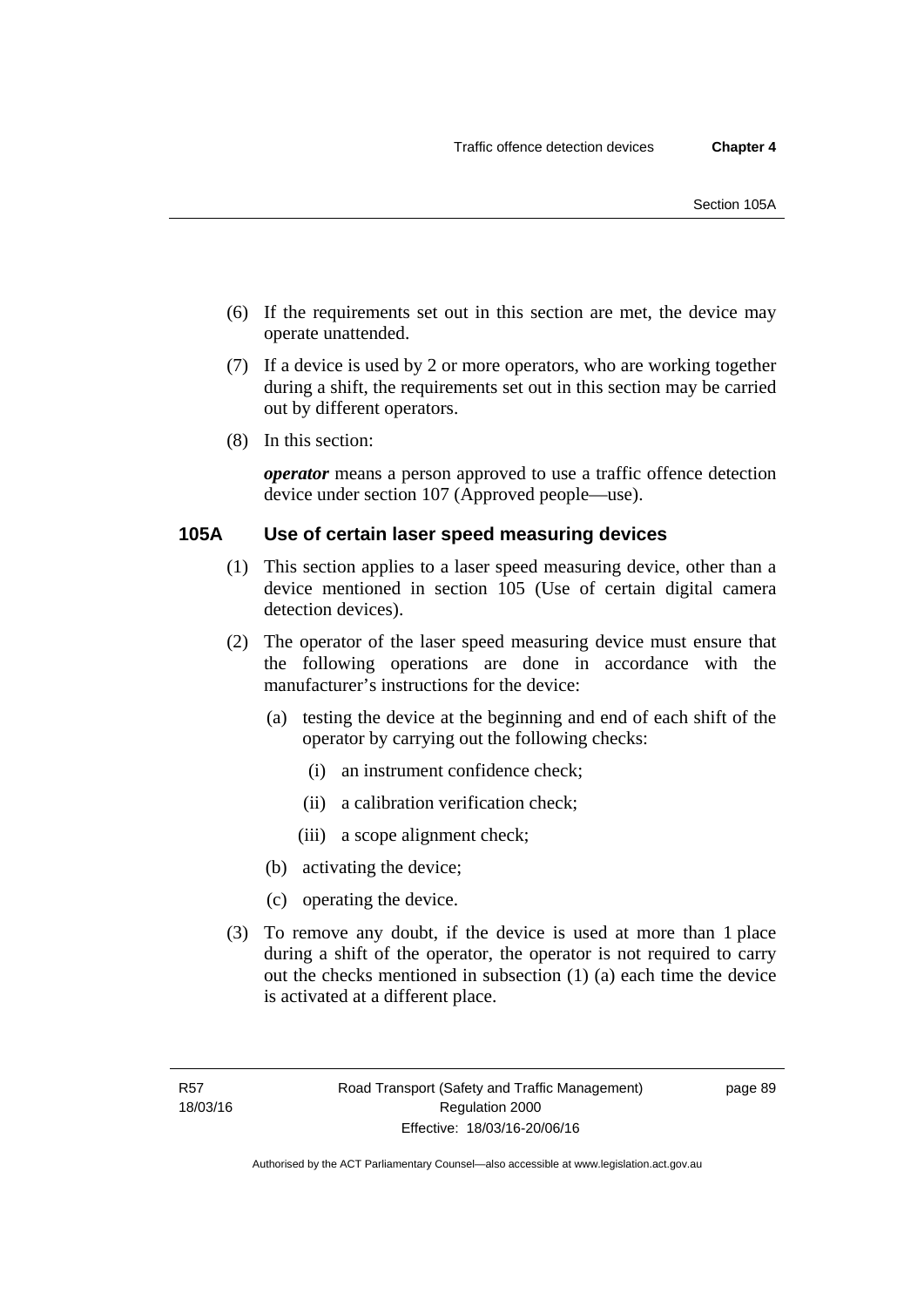- (4) If the device is used by 2 or more operators who are working together during the shift, the tests mentioned in subsection (1) (a) and (d) may be carried out by different operators.
- (5) In this section:

*operator* means a person approved to use a traffic offence detection device under section 107 (Approved people—use).

### **105B Use of certain radar speed measuring devices**

- (1) This section applies to a radar speed measuring device, other than a device that is a component of—
	- (a) a digital camera detection device; or
	- (b) a fixed camera detection device.
- (2) The radar speed measuring device must be used by an operator in accordance with the manufacturer's instructions for the device.
- (3) The operator must test the device—
	- (a) at the beginning of each shift of the operator against an approved police speedometer; and
	- (b) at the end of each shift of the operator against the speedometer mentioned in paragraph (a); and
	- (c) if the operator's shift is longer than 9 hours—9 hours after the beginning of the shift against the speedometer mentioned in paragraph (a).
- (4) After each test, the device must be found to be accurate within a tolerance of 2 km/h.
- (5) To remove any doubt, if the device is used at more than 1 place during a shift of the operator, the operator is not required to carry out the checks mentioned in subsection (3) (a) each time the device is activated at a different place.

page 90 Road Transport (Safety and Traffic Management) Regulation 2000 Effective: 18/03/16-20/06/16

R57 18/03/16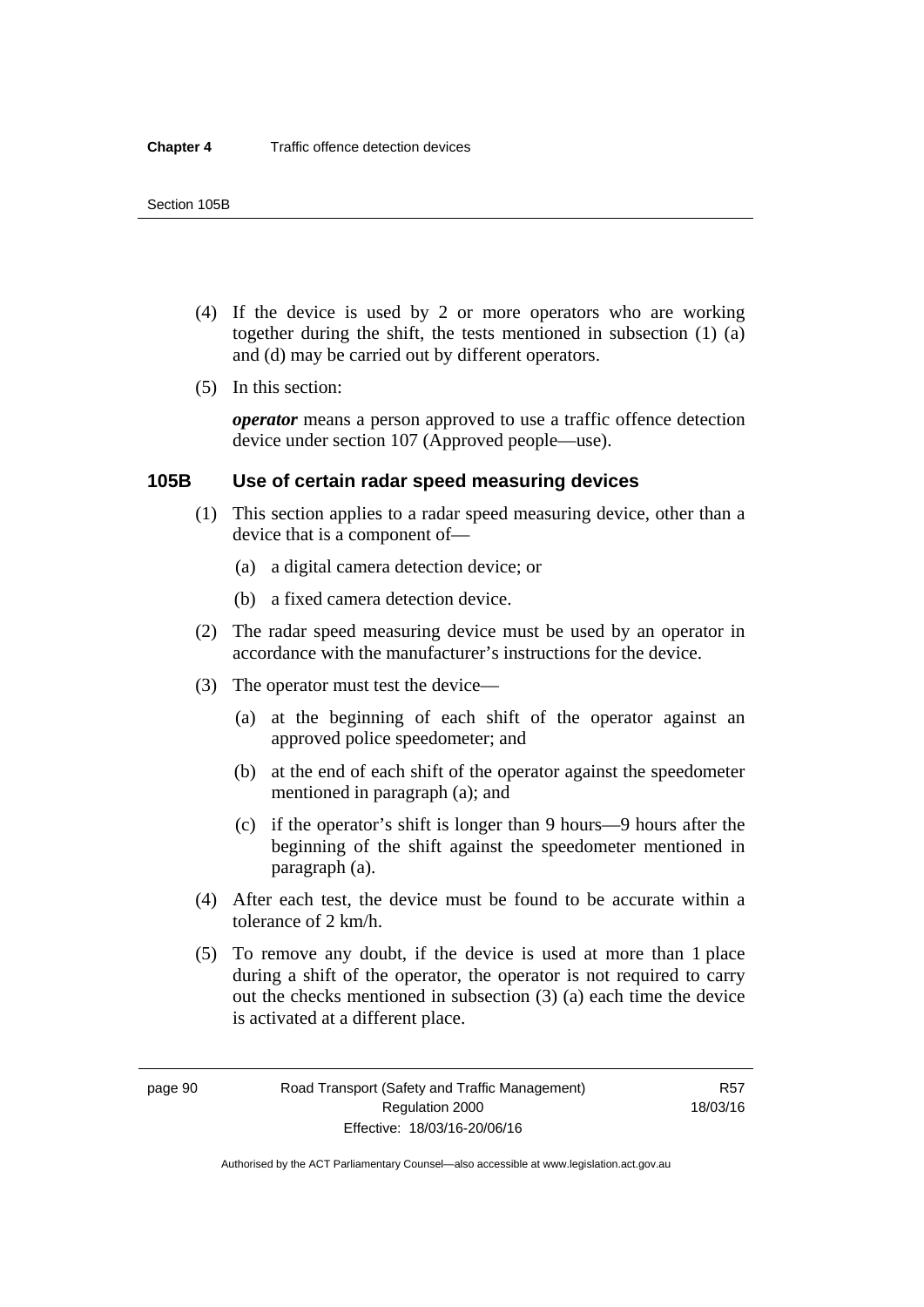- (6) If the device is used by 2 or more operators who are working together during the shift, the tests mentioned in subsection (3) may be carried out by different operators.
- (7) In this section:

*operator* means a person approved to use a traffic offence detection device under section 107 (Approved people—use).

# **106 Approved people—testing and sealing**

Each person employed by a testing authority to test and seal traffic offence detection devices is approved to test and seal traffic offence detection devices.

## **107 Approved people—use**

- (1) Each police officer is approved to use any traffic offence detection device (other than a fixed camera detection device).
- (2) The road transport authority may approve a person who is not a police officer to use digital camera detection devices.
- (3) The road transport authority may only approve a person under subsection (2) if the authority is satisfied that the person has appropriate qualifications to operate, or experience in the operation of, digital camera detection devices.

# **107A Recording of camera detection device image files—Act, s 23 (2) (c) (ii)**

(1) An electronic file created by a camera detection device must be recorded on a storage medium for electronic data (the *recording medium*).

*Note Camera detection device*—see the [Act](http://www.legislation.act.gov.au/a/1999-80/default.asp), s 23.

- (2) The recording medium for a camera detection device may be—
	- (a) attached directly to, or located with, the device; or

R57 18/03/16 page 91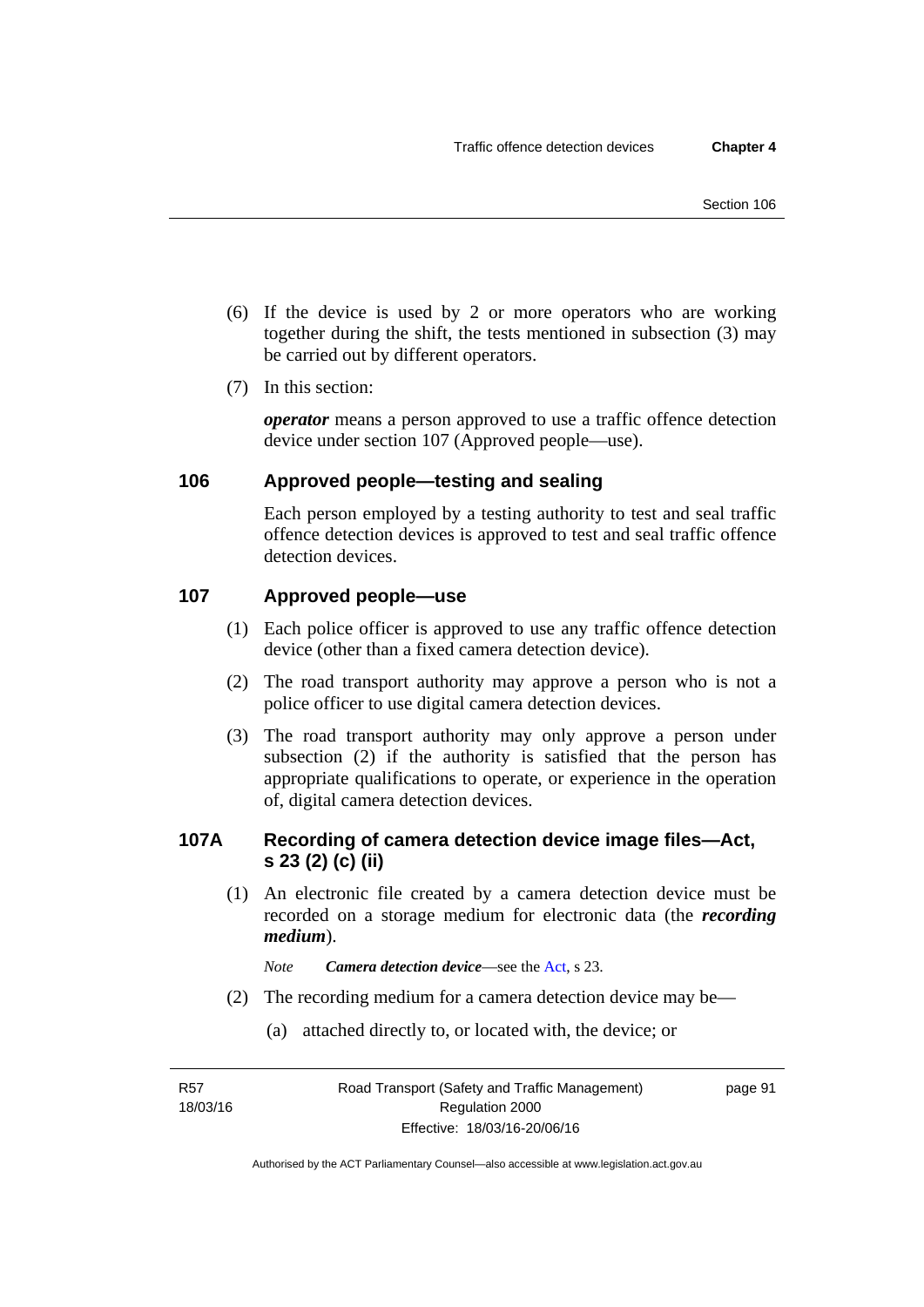(b) at a place other than the place where the device is located.

#### **Example—par (b)**

If a motor vehicle goes through a red traffic light and an image of the vehicle is taken by a fixed camera detection device, the electronic file created by the device in relation to the offence is sent along a wire or optical fibre, or across a wireless network, to a recording device in a building in another suburb and is stored at that building on a recording medium.

- *Note* An example is part of the regulation, is not exhaustive and may extend, but does not limit, the meaning of the provision in which it appears (see [Legislation Act,](http://www.legislation.act.gov.au/a/2001-14) s 126 and s 132).
- (3) If the recording medium for a camera detection device is at a place other than the place where the device is located—
	- (a) the device must produce a security checksum for each electronic file created by the device; and
	- (b) the device must encrypt the security checksum and the file; and
	- (c) the security checksum and the encrypted file must be recorded as soon as practicable on a recording medium.
- (4) However, subsection (3) does not prevent other security measures being taken in relation to a security checksum or an electronic file before it is recorded on the recording medium.

# **107B Verification of camera detection device image files—Act, s 23 (2) (c) (iii)**

- (1) This section applies if an electronic file that contains an image of a vehicle taken by a camera detection device is recorded on a recording medium that is at a place other than the place where the device is located.
- (2) Before the image of the vehicle is produced from the file, the accuracy of the file must be verified by using a computer to—
	- (a) recalculate the security checksum for the file; and

page 92 Road Transport (Safety and Traffic Management) Regulation 2000 Effective: 18/03/16-20/06/16

R57 18/03/16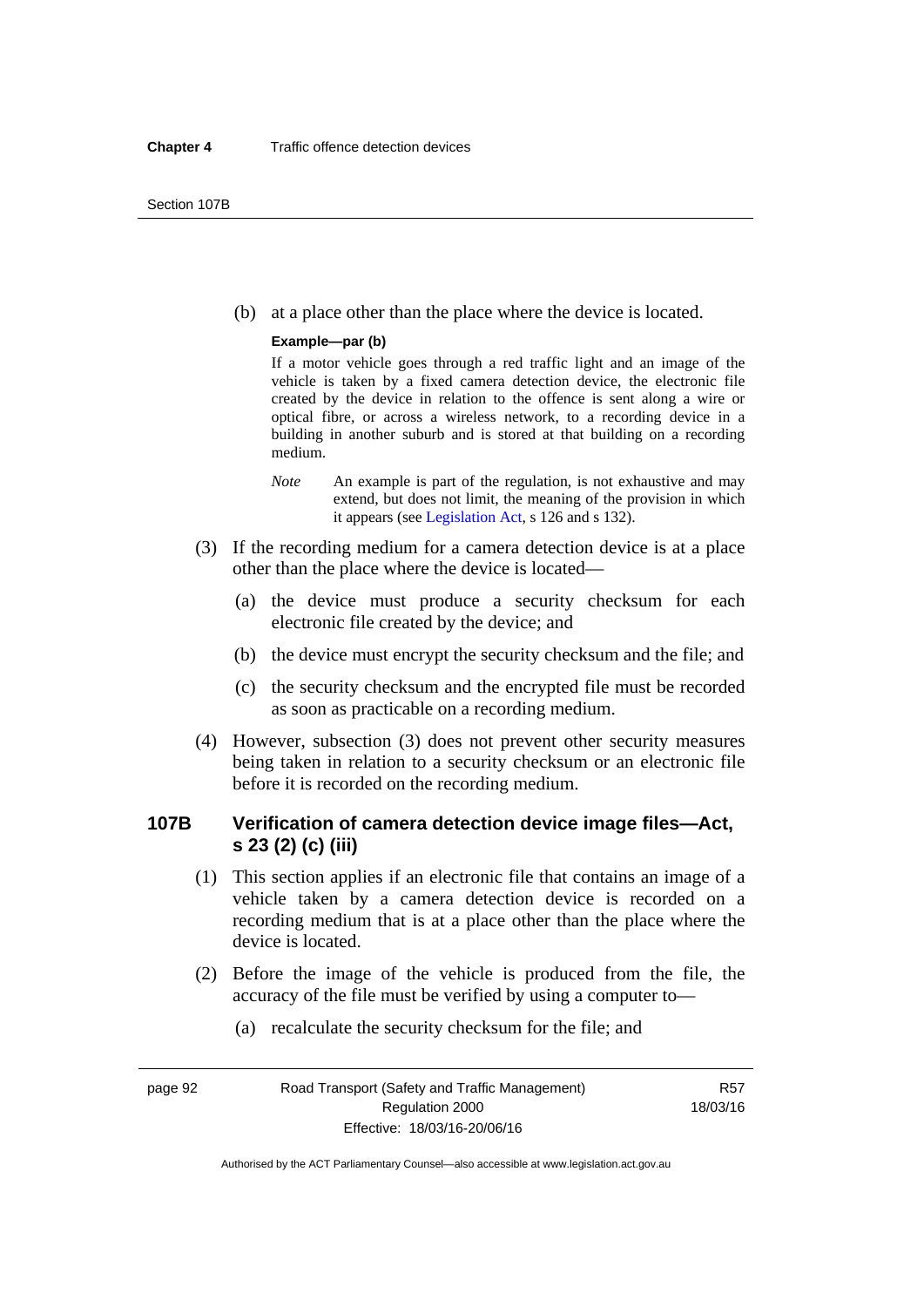(b) confirm that the security checksum produced by the recalculation is identical to the checksum produced by the device for the file.

# **108 Meaning of codes etc on image taken by approved camera detection device or approved average speed detection system—Act, s 24 (2) (a)**

(1) This section defines the meaning of codes and other information indicated on an image of a vehicle taken by an approved camera detection device or approved average speed detection system.

*Note* Information etc that is indicated on an image includes information etc accompanying or reasonably associated with the image (see [Act,](http://www.legislation.act.gov.au/a/1999-80/default.asp) dict, def of *indicated on*).

- (2) It is not necessary that all the codes and other information mentioned in this section be indicated on an image but if they do appear they have the meaning given in this section.
- (3) The characters (whether numbers, letters or both) in the field immediately after 'Device' is the code for—
	- (a) the laser speed measuring device component of the digital camera detection device that took the image; or
	- (b) the radar speed measuring device component of the digital camera detection device, or fixed camera detection device, that took the image; or
	- (c) the piezo strip speed measuring device component of the fixed camera detection device that took the image; or
	- (d) the loop detector speed measuring device component of the fixed camera detection device that took the image; or

page 93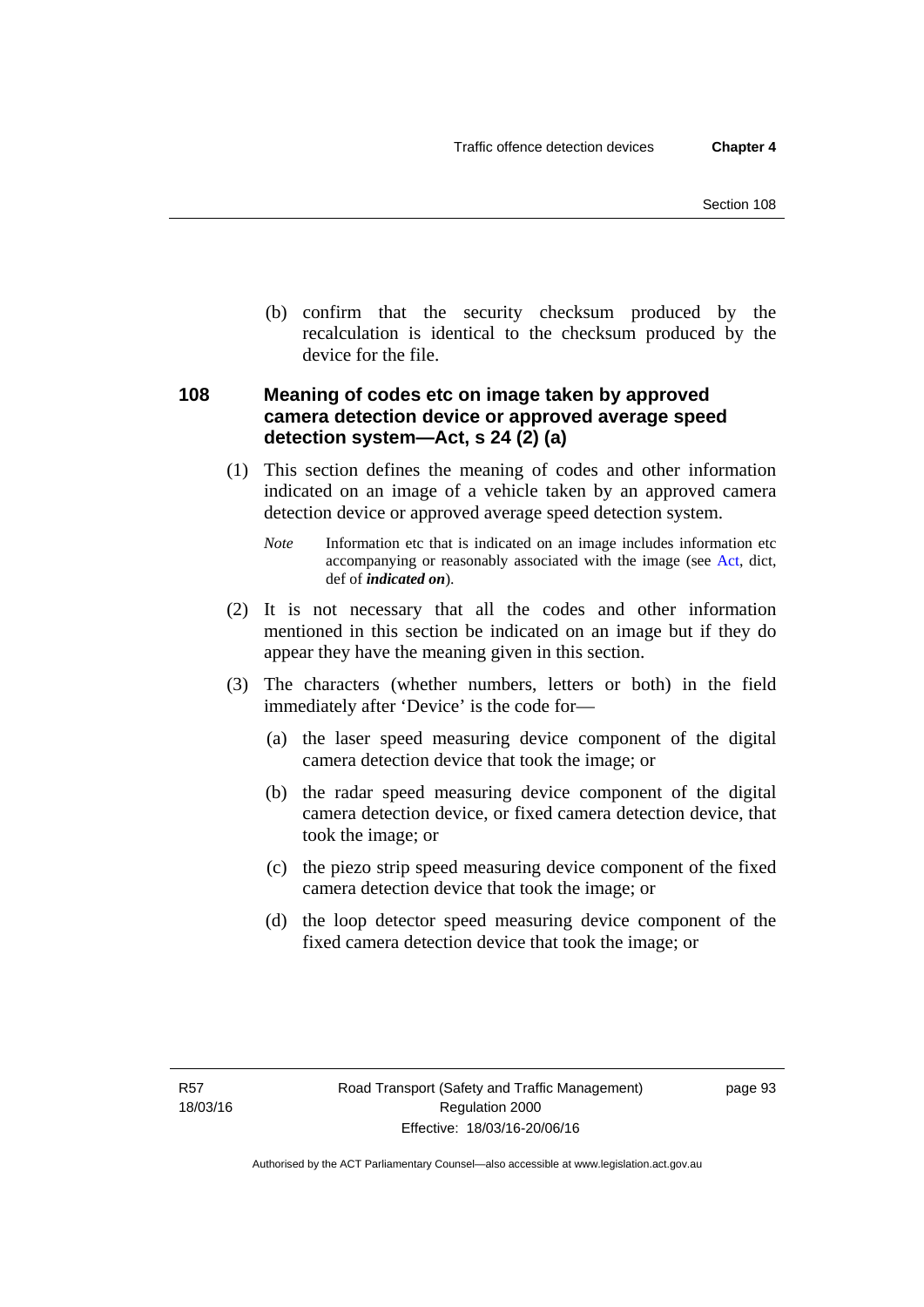#### Section 108

 (e) the automatic number plate recognition camera component of the average speed detection system that took the image.

#### **Example**

'Device: 012409' indicates that the code for the laser speed measuring device component of the digital detection device, or piezo strip speed measuring device component of the fixed camera detection device, that took the image, is 012409.

 (4) The characters in the field immediately after 'Date' is the date when the image was taken, with the first 2 numbers indicating the day of the month, followed by an abbreviation for the month and the year.

#### **Example**

'Date: 15/11/00' indicates that the image was taken on 15 November 2000.

 (5) The numbers in the field immediately after 'Time' is the time when the image was taken, stated in the 24-hour clock system.

#### **Examples**

- 1 'Time: 11.07.00.23' indicates that the image was taken at 0.23 seconds after 11.07 am.
- 2 'Time: 13:53:10:07' indicates that the image was taken at 10.07 seconds after 1.53 pm.
- (6) The letter in the field immediately after 'Direction' or 'Dir' indicates—
	- (a) for an image taken by a digital camera detection device whether the general direction in which the vehicle was travelling was away from or towards the device, with 'A' indicating away from the device and 'T' indicating towards the device; or
	- (b) for an image taken by a fixed camera detection device—the general direction in which the vehicle was travelling when the image was taken, with 'N' indicating north, 's' indicating south, 'E' indicating east and 'W' indicating west.

## **Example for par (a)**

'Direction: A' indicates that when the image was taken the vehicle was generally travelling away from the digital camera detection device that took the image.

page 94 Road Transport (Safety and Traffic Management) Regulation 2000 Effective: 18/03/16-20/06/16

R57 18/03/16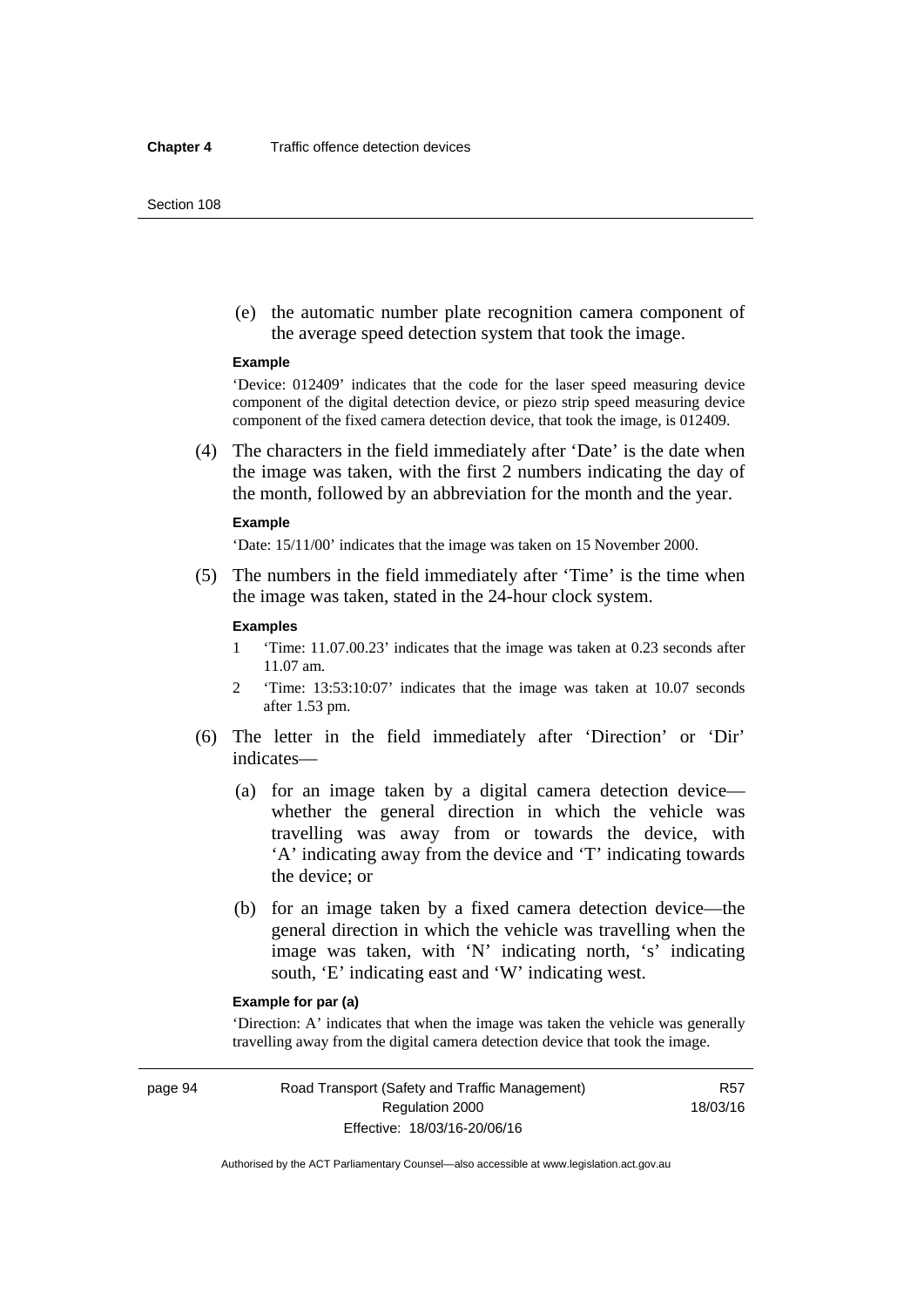#### **Example for par (b)**

'Direction: N' indicates that when the image was taken the vehicle was travelling in the general direction of north.

 (7) The characters in the field immediately after 'Lane' is the code for the lane in which the vehicle was travelling when the image was taken, with the following codes having the stated meaning:

'L1' or '1': means the lane next to the centre of the road

'L2' or '2': means the lane immediately to the left of L1 (or 1)

'L3' or '3': means the lane immediately to the left of L2 (or 2)

'L4' or '4': means the lane immediately to the left of L3 (or 3).

#### **Example**

'Lane: L1' indicates that the vehicle was travelling in the lane next to the centre of the road when the image was taken.

 (8) The number in the field immediately after 'Red time' is the time in seconds and part seconds (stated as a fraction) that a red traffic light or red traffic arrow facing the driver of the vehicle had been showing before the driver entered the intersection concerned.

#### **Example**

'Red time: 1.50' indicates that the red traffic light or red traffic arrow facing the driver of the vehicle had been showing for 1.5 seconds before the driver entered the intersection concerned.

 (9) The number in the field immediately after 'Speed li', which may be described as 'Speed limit', is the speed limit applying to the driver of the vehicle for the length of road where the driver was driving when the image was taken.

#### **Example**

'Speed li: 60'or 'Speed limit 60' indicates that the speed limit applying to the driver of the vehicle for the length of road where the driver was driving when the image was taken is 60 km/h.

R57 18/03/16 page 95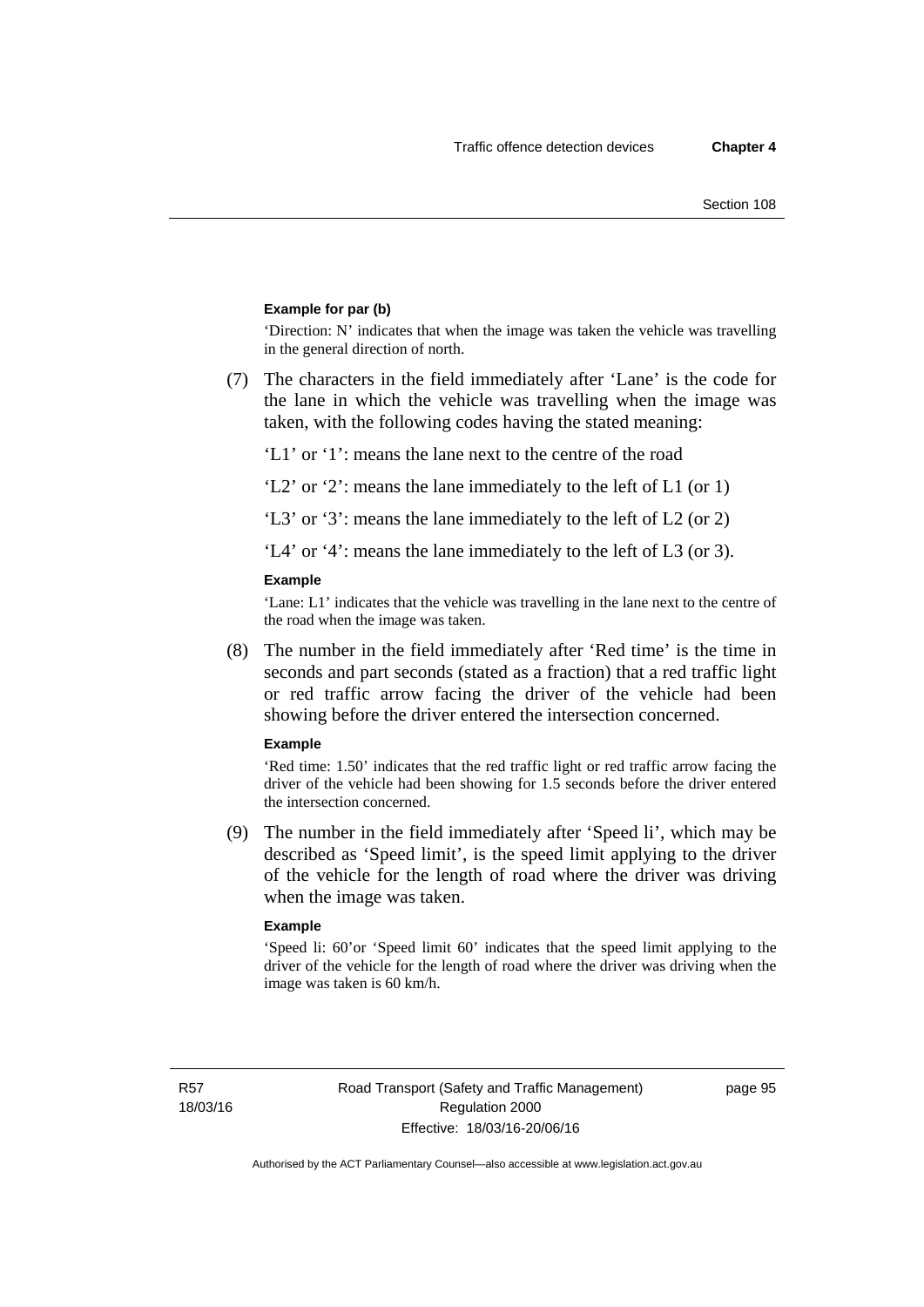(10) The number in the field immediately after 'Speed' is the speed in kilometres per hour at which the driver of the vehicle was driving when the image was taken.

#### **Example**

'Speed: 82' indicates that the driver of the vehicle was driving at 82 km/h when the image was taken.

 (11) The characters (whether numbers, letters or both) in the field immediately after 'Operator' is the code for the person responsible for the use of the device when the image was taken.

#### **Example**

'Operator: op002' indicates that the code for the person responsible for the device when the image was taken is operator 002.

 (12) The characters (whether numbers, letters or both) in the field immediately after 'Disk' is the code for the recording medium used to record the image of the vehicle.

#### **Example**

'Disk: WD0022' indicates that the code for the device used to record the image was WD0022.

*Note* An example is part of the regulation, is not exhaustive and may extend, but does not limit, the meaning of the provision in which it appears (see [Legislation Act,](http://www.legislation.act.gov.au/a/2001-14) s 126 and s 132).

page 96 Road Transport (Safety and Traffic Management) Regulation 2000 Effective: 18/03/16-20/06/16

R57 18/03/16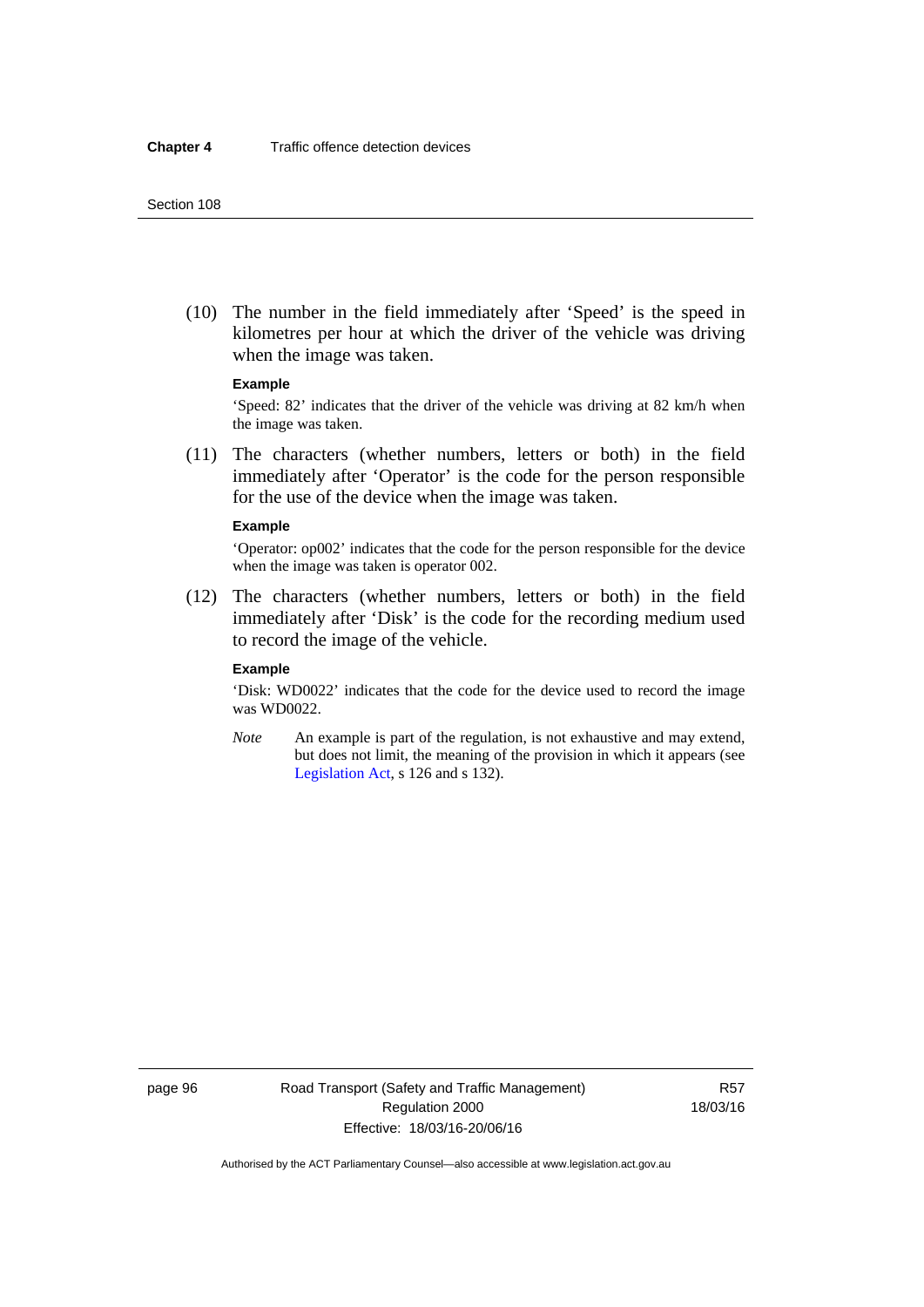# **Chapter 5 Miscellaneous**

# **109 Additional police powers—removing parked cars**

A police officer may, during a temporary obstruction or danger to traffic or in an emergency, direct the responsible person for or driver of a vehicle parked in any part of a pay parking area to remove the vehicle or, if no-one appears to be in charge of the vehicle, remove the vehicle.

# **110 Prohibition on car minding**

- (1) The chief police officer may, by written notice given to a person, prohibit the person from—
	- (a) parking, minding, caring for, or taking charge of any motor vehicle or trailer (other than a motor vehicle or trailer of which the person is the driver) on a road; or
	- (b) offering his or her services for any such purpose.
- (2) A person who is given a notice under subsection (1) must comply with the notice.

Maximum penalty: 20 penalty units.

- (3) This section does not authorise the chief police officer to prohibit the proprietor of a parking station or parking area—
	- (a) from parking, minding, caring for, or taking charge of a motor vehicle or trailer in or on the parking station or parking area; or
	- (b) from offering the proprietor's services for that purpose—
		- (i) whether by the display or publication of an advertisement in relation to the parking station or parking area or otherwise; and

page 97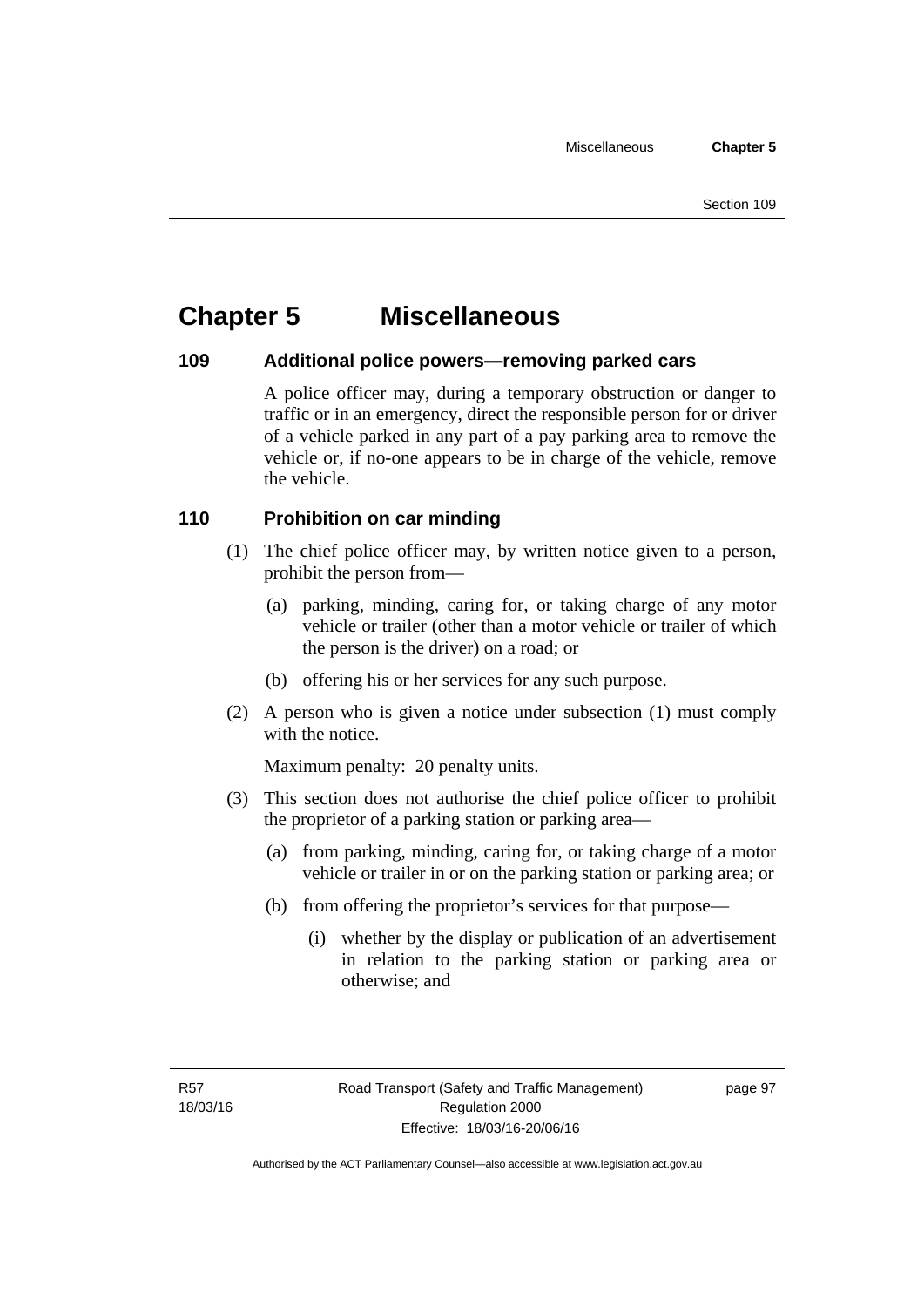(ii) whether the services are performed or offered to be performed by the proprietor or by an employee or agent of the proprietor.

# **111 Removal of unattended vehicles—Act, s 32 (1) (c)**

A police officer or authorised person may move an unattended vehicle from a road or road related area to a retention area if the vehicle is in—

- (a) a bus lane; or
- (b) a length of road to which a *clearway sign* applies; or
- (c) a transit lane.

# **112 Disposal of impounded vehicles—Act, s 10K**

- (1) This section applies to a vehicle impounded under the following provisions of the [Act:](http://www.legislation.act.gov.au/a/1999-80/default.asp)
	- (a) section 10A (Impounding of vehicles used for menacing driving on court order before conviction etc);
	- (b) section 10B (Impounding or forfeiture of vehicles on conviction etc for certain offences);
	- (c) section 10C (Powers of police officers to seize and impound vehicles used in committing certain offences).
- (2) If a person has not applied to the chief police officer for the release of the vehicle at the end of the period of impoundment, the chief police officer must, by notice served on the registered operator of the vehicle and every person who has a registered interest in the vehicle, warn them that the vehicle may be offered for sale if the vehicle is not removed from the place of impoundment within 28 days after the day of service of the notice.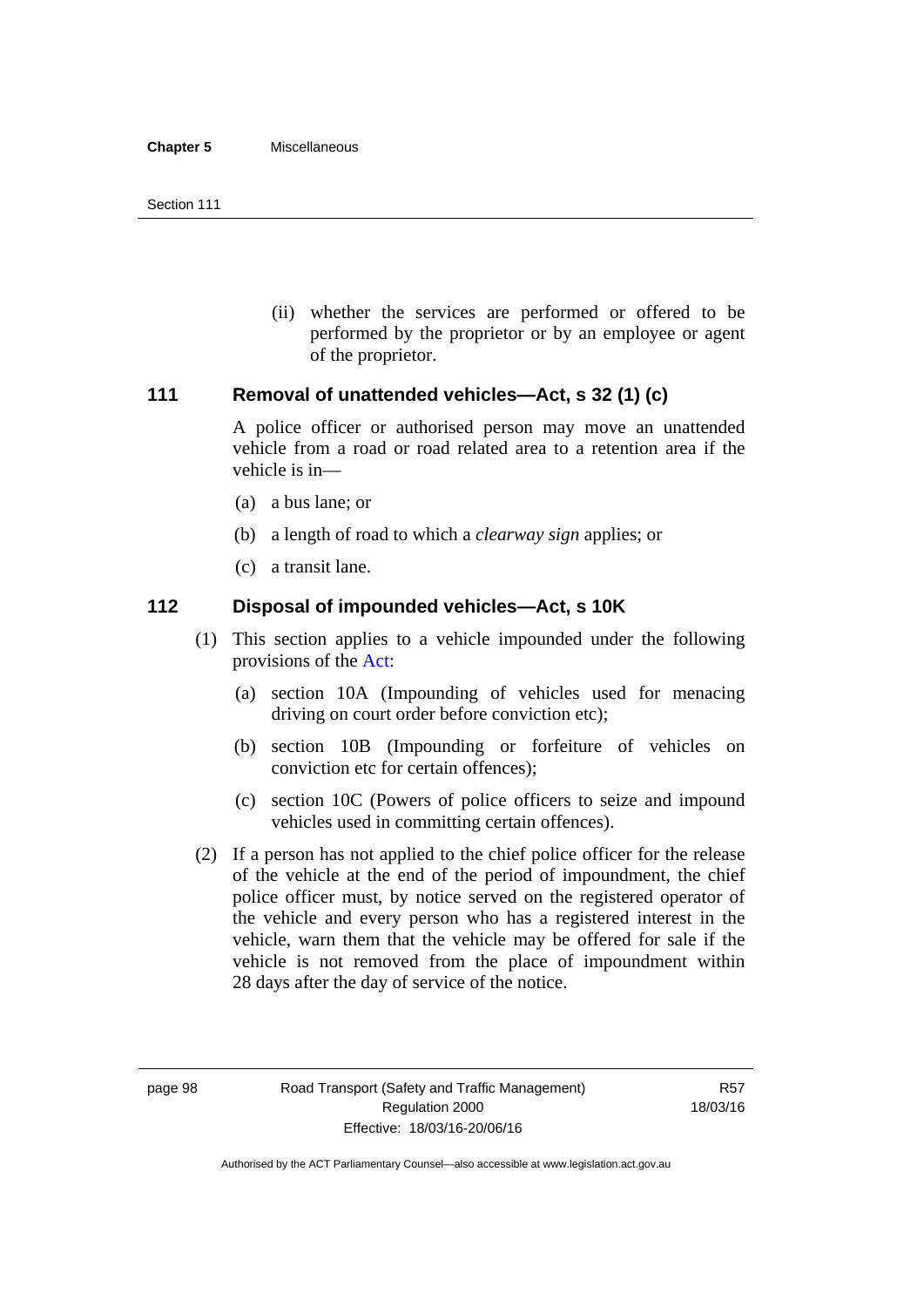- (3) The vehicle may be offered for sale, by public auction or public tender, if the vehicle is not removed within 28 days after service of the notice or, if more than 1 notice is served under subsection (2), the later of the notices.
- (4) A person may apply to the chief police officer for payment to the person of the balance of the proceeds of sale of a vehicle within 1 year after the vehicle is sold in accordance with subsection (3).
- (5) The balance of the proceeds of sale may be paid to the person if the person satisfies the chief police officer that—
	- (a) the person was lawfully entitled to possession of the vehicle immediately before its sale; and
	- (b) there was a reasonable excuse for the person's failure to obtain release of the vehicle before it was sold.
- (6) In this section:

*balance of the proceeds of sale*, of a vehicle, means the proceeds of the sale of the vehicle less—

- (a) any fee or other amount payable under the *[Road Transport](http://www.legislation.act.gov.au/a/1999-77)  [\(General\) Act 1999](http://www.legislation.act.gov.au/a/1999-77)* for the seizure, impounding and storage of the vehicle; and
- (b) the reasonable costs of or incidental to the sale.
- (7) An interest mentioned in subsection (6), definition of *balance of proceeds of sale* paragraph (a) or (b) is a statutory interest of a kind to which the *[Personal Property Securities Act 2009](http://www.comlaw.gov.au/Series/C2009A00130)* (Cwlth), section 73 (2) applies.

page 99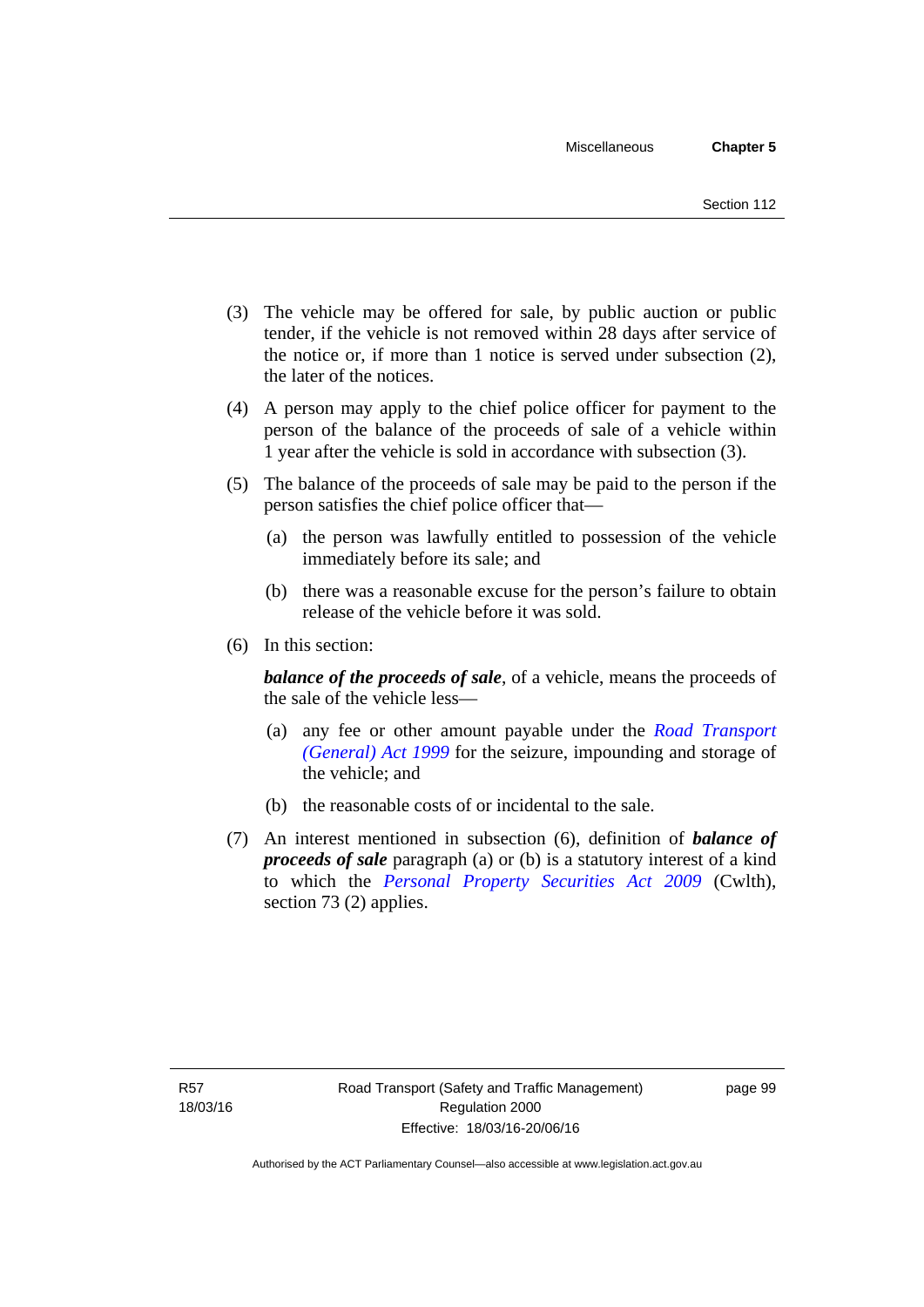#### **Chapter 5** Miscellaneous

# **112A Disposal of forfeited vehicles—Act, s 10K**

A vehicle that has been forfeited to the Territory under the [Act](http://www.legislation.act.gov.au/a/1999-80/default.asp), section 10B (Impounding or forfeiture of vehicles on conviction etc for certain offences) may be offered for sale by public auction or public tender.

## **113 Responsible person to inspect driver licence**

(1) Before permitting someone else to drive a motor vehicle, the responsible person for, or the person in charge of, the vehicle must require the person to produce his or her Australian driver licence or external driver licence and must inspect the licence.

Maximum penalty: 20 penalty units.

 (2) It is a defence to a prosecution of a person for an offence against subsection (1) if the person proves that the person had taken reasonable steps (other than those mentioned in the subsection) to ensure the person permitted to drive the motor vehicle was the holder of a current Australian driver licence or external driver licence.

# **114 Responsible person's consent**

The person in charge of a motor vehicle or trailer on a road must not, without reasonable excuse, permit anyone to use the vehicle without the consent of the responsible person for the vehicle.

Maximum penalty: 20 penalty units.

# **115 Standards for safe carriage of loads—Act, s 14 (2)**

The prescribed standards are the performance standards in the *[Load](http://www.ntc.gov.au/viewpage.aspx?documentid=862)  [Restraint Guide—Guidelines and Performance Standards for the](http://www.ntc.gov.au/viewpage.aspx?documentid=862)  [Safe Carriage of Loads on Road Vehicles](http://www.ntc.gov.au/viewpage.aspx?documentid=862)*, 2nd ed (2004) published by the National Transport Commission.

page 100 Road Transport (Safety and Traffic Management) Regulation 2000 Effective: 18/03/16-20/06/16

R57 18/03/16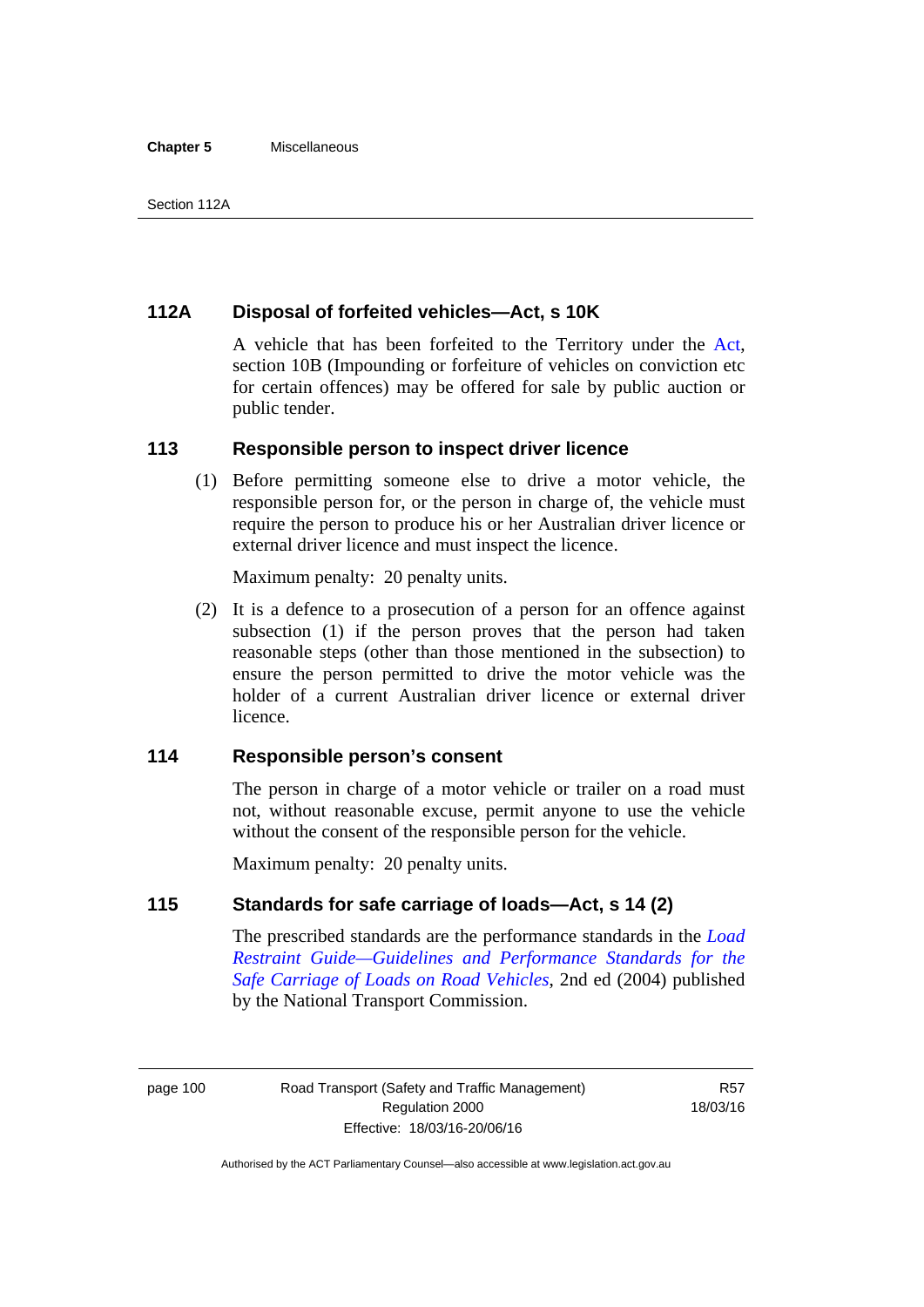# **116 Tracked vehicle—Act, dict, def** *vehicle***, par (b)**

- (1) Any tracked vehicle that is not used exclusively on a railway or tramway is prescribed.
- (2) In this section:

*tracked vehicle* means a vehicle that moves on wheels inside endless tracks.

**Example—tracked vehicle** 

bulldozer

*Note* An example is part of the regulation, is not exhaustive and may extend, but does not limit, the meaning of the provision in which it appears (see [Legislation Act,](http://www.legislation.act.gov.au/a/2001-14) s 126 and s 132).

# **117 Review of div 2.3.1A**

- (1) The Minister must review the operation of division 2.3.1A (Bicycle riders) as soon as practicable after the end of its 2nd year of operation.
- (2) The Minister must present a report of the review to the Legislative Assembly within 3 months after the day the review is started.
- (3) This section expires 2 years after the day it commences.

page 101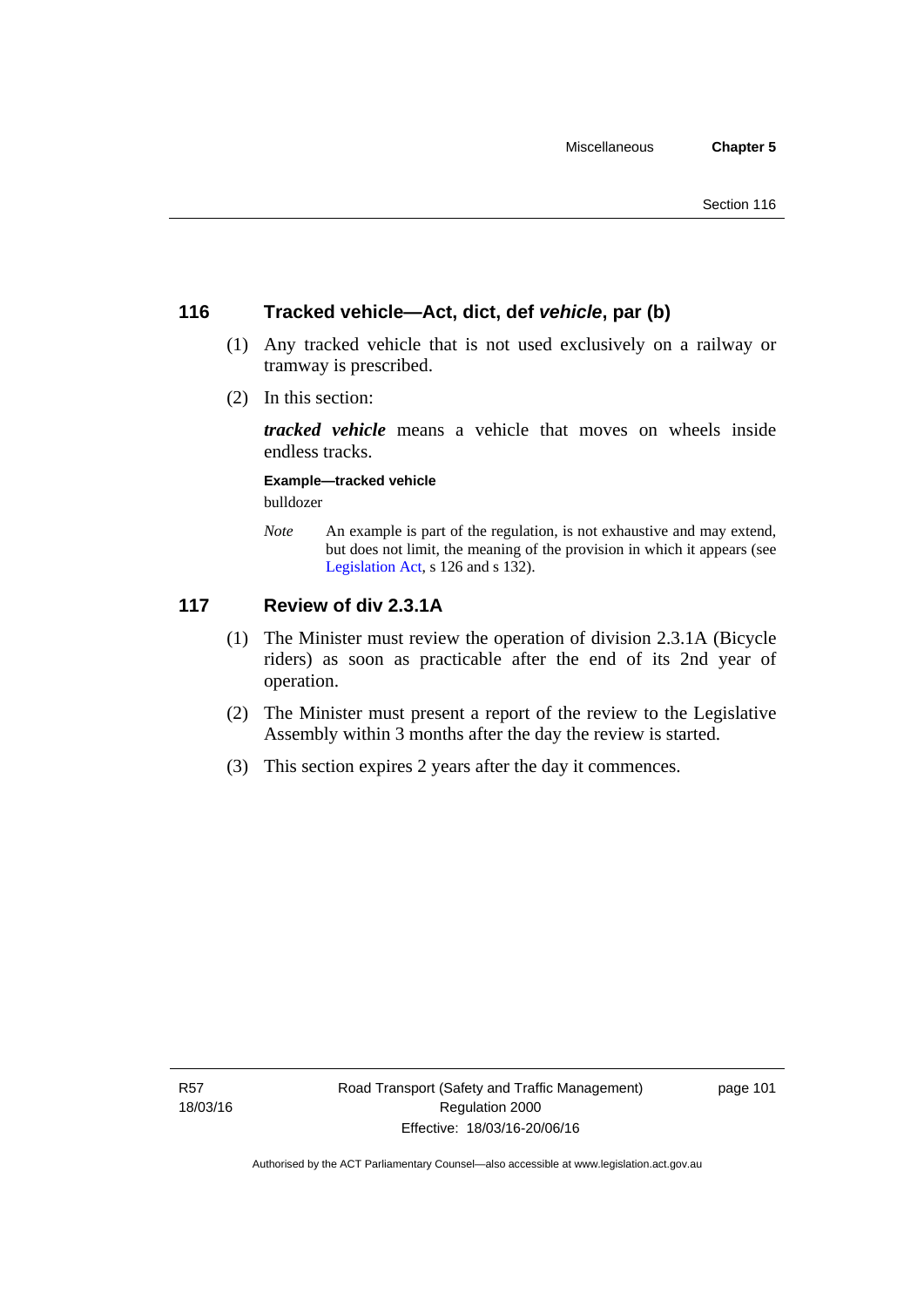**Dictionary** 

# **Dictionary**

(see s 3)

- *Note 1* The [Legislation Act](http://www.legislation.act.gov.au/a/2001-14) contains definitions and other provisions relevant to this regulation.
- *Note 2* For example, the [Legislation Act,](http://www.legislation.act.gov.au/a/2001-14) dict, pt 1, defines the following terms:
	- ambulance service
	- chief police officer
	- contravene
	- exercise
	- fire and rescue
	- police officer
	- rural fire service
	- **SES**
	- territory plan
	- the Territory.

*Note 3* Terms used in this regulation have the same meaning that they have in the *[Road Transport \(Safety and Traffic Management\) Act 1999](http://www.legislation.act.gov.au/a/1999-80)* (see [Legislation Act,](http://www.legislation.act.gov.au/a/2001-14) s 148.) For example, the following terms are defined in the *[Road Transport \(Safety and Traffic Management\) Act 1999](http://www.legislation.act.gov.au/a/1999-80)*, dict:

- authorised person
- camera detection device (see s 23)
- indicated on
- registered interest
- road related area
- speed measuring device
- traffic offence detection device.

*Note 4* The *[Road Transport \(General\) Act 1999](http://www.legislation.act.gov.au/a/1999-77)* contains definitions relevant to this Regulation. For example, the following terms are defined in the *[Road Transport \(General\) Act 1999](http://www.legislation.act.gov.au/a/1999-77)*, dictionary:

- another jurisdiction
- bicycle
- combination

page 102 Road Transport (Safety and Traffic Management) Regulation 2000 Effective: 18/03/16-20/06/16

R57 18/03/16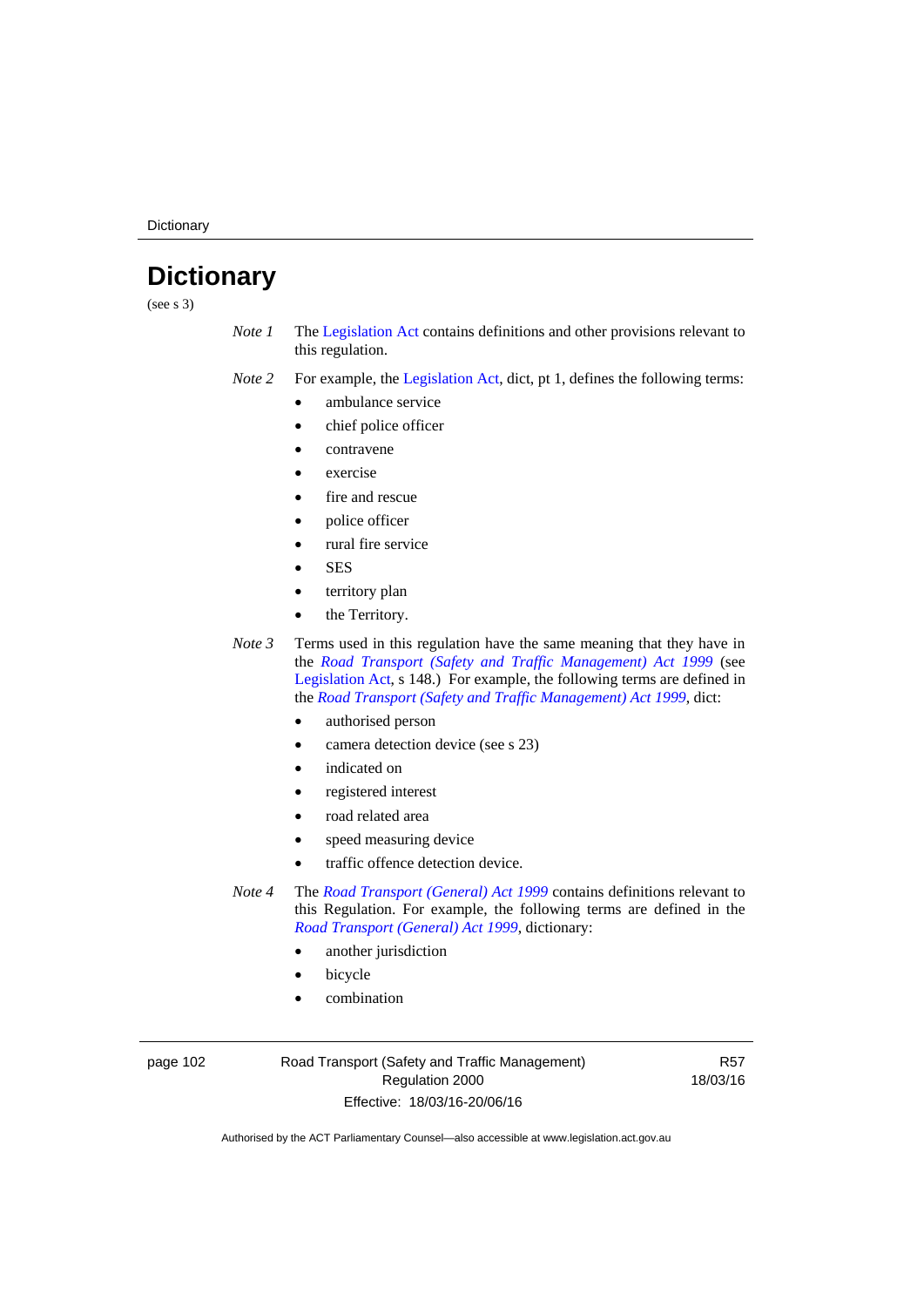- driver
- jurisdiction
- motor vehicle
- National Transport Commission
- ride
- road transport authority (or authority) (see s 16)
- road transport legislation (see s 6)
- taxi
- trailer
- use (in relation to a vehicle).

*approved child restraint* means a child restraint approved by the road transport authority under section 66 (1) (c).

*approved e-payment method*—see section 76AA.

*approved police speedometer*, for chapter 4 (Traffic offence detection devices)—see section 102.

*area*—see the [Australian Road Rules,](http://www.legislation.act.gov.au//ni/db_37271/default.asp) dictionary.

*area of operations*, for a parking authority, means the area of operations declared for the parking authority under section 75A.

*ARR* means [Australian Road Rules](http://www.legislation.act.gov.au//ni/db_37271/default.asp).

*articulated vehicle* means a motor vehicle with—

- (a) 2 rigid sections, each of which has wheels; and
- (b) the rear section pivoted on, and part of the rear section (other than a pole, drawbar or similar device, or an accessory of the motor vehicle) superimposed on, the front section.

*Australian driver licence*—see the *[Road Transport \(Driver](http://www.legislation.act.gov.au/a/1999-78)  [Licensing\) Act 1999](http://www.legislation.act.gov.au/a/1999-78)*, dictionary.

*Australian Road Rules*—see section 5.

R57 18/03/16 page 103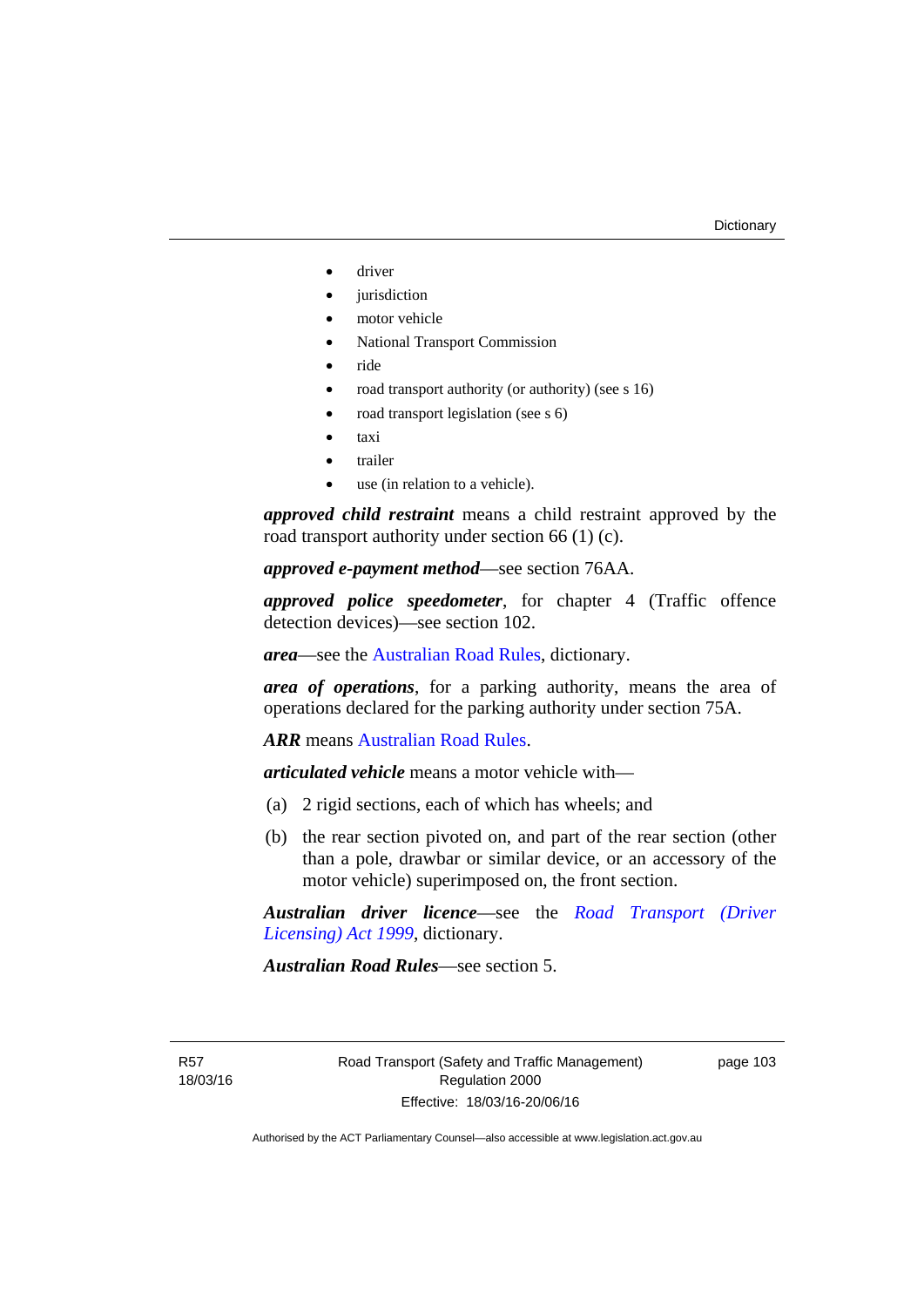*axle group*—see the *[Road Transport \(Vehicle Registration\)](http://www.legislation.act.gov.au/sl/2000-12)  [Regulation 2000](http://www.legislation.act.gov.au/sl/2000-12)*, dictionary.

*B-double*—see the *[Road Transport \(Vehicle Registration\)](http://www.legislation.act.gov.au/sl/2000-12)  [Regulation 2000](http://www.legislation.act.gov.au/sl/2000-12)*, dictionary.

**built-up area**, in relation to a length of road—see the Australian [Road Rules,](http://www.legislation.act.gov.au//ni/db_37271/default.asp) dictionary.

*bus*—see the [Australian Road Rules,](http://www.legislation.act.gov.au//ni/db_37271/default.asp) dictionary.

*bus lane*—see the [Australian Road Rules](http://www.legislation.act.gov.au//ni/db_37271/default.asp), rule 154.

*camera detection device*—see the [Act](http://www.legislation.act.gov.au/a/1999-80/default.asp), section 23 (1) (Use of camera detection devices).

*centre of the road*—see the [Australian Road Rules](http://www.legislation.act.gov.au//ni/db_37271/default.asp), dictionary.

*clearway sign*—see the [Australian Road Rules,](http://www.legislation.act.gov.au//ni/db_37271/default.asp) schedule 2, rule 314, rule 315 and rule 316.

*controlled parking hours*, in relation to a pay parking space, means the periods (as indicated by information on or with traffic signs applying to the space) when a vehicle may not be parked in the space unless the relevant parking fee has been paid.

*converter dolly*—see the *[Road Transport \(Vehicle Registration\)](http://www.legislation.act.gov.au/sl/2000-12)  [Regulation 2000](http://www.legislation.act.gov.au/sl/2000-12)*, dictionary.

*crash*—see the [Australian Road Rules](http://www.legislation.act.gov.au//ni/db_37271/default.asp), dictionary.

*demand responsive service vehicle*—see the *[Road Transport](http://www.legislation.act.gov.au/a/2001-62)  [\(Public Passenger Services\) Act 2001](http://www.legislation.act.gov.au/a/2001-62)*, section 81.

*digital camera detection device*, for chapter 4 (Traffic offence detection devices)—see section 102.

*dog trailer*—see the *[Road Transport \(Vehicle Registration\)](http://www.legislation.act.gov.au/sl/2000-12)  [Regulation 2000](http://www.legislation.act.gov.au/sl/2000-12)*, dictionary.

*do not overtake turning vehicle sign*—see the [Australian Road](http://www.legislation.act.gov.au//ni/db_37271/default.asp)  [Rules](http://www.legislation.act.gov.au//ni/db_37271/default.asp), schedule 4, rule 319 and rule 320.

page 104 Road Transport (Safety and Traffic Management) Regulation 2000 Effective: 18/03/16-20/06/16

R57 18/03/16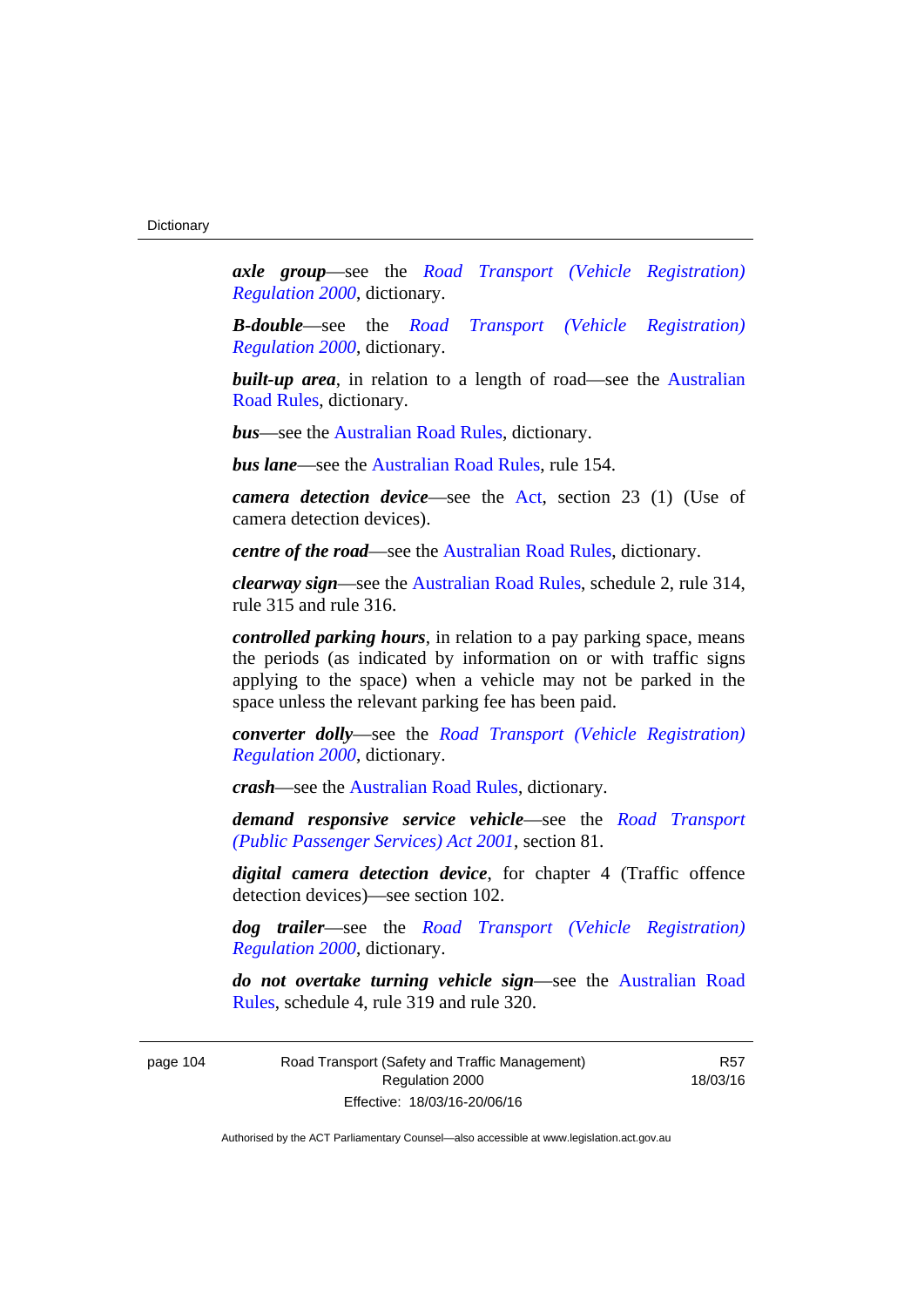*drawbar*—see the *[Road Transport \(Vehicle Registration\)](http://www.legislation.act.gov.au/sl/2000-12)  [Regulation 2000](http://www.legislation.act.gov.au/sl/2000-12)*, dictionary.

*driver's vehicle*, for a driver*—*see the [Australian Road Rules](http://www.legislation.act.gov.au//ni/db_37271/default.asp), dictionary.

*emergency stopping lane—see the [Australian Road Rules](http://www.legislation.act.gov.au//ni/db_37271/default.asp), rule 95.* 

*emergency vehicle* means any vehicle driven by a person who is—

- (a) an emergency worker; and
- (b) driving the vehicle in the course of his or her duties as an emergency worker.

*emergency worker*—see section 33 (1).

*external driver licence*—see the *[Road Transport \(Driver Licensing\)](http://www.legislation.act.gov.au/a/1999-78)  [Act 1999](http://www.legislation.act.gov.au/a/1999-78)*, dictionary.

*fixed camera detection device*, for chapter 4 (Traffic offence detection devices)—see section 102.

*footpath*—see the [Australian Road Rules](http://www.legislation.act.gov.au//ni/db_37271/default.asp), dictionary.

*give way*—see the [Australian Road Rules](http://www.legislation.act.gov.au//ni/db_37271/default.asp), dictionary.

*GVM*—see the *[Road Transport \(Vehicle Registration\) Act 1999](http://www.legislation.act.gov.au/a/1999-81)*, dictionary.

*heavy vehicle*, for division 3.1.3 (Heavy vehicle parking)—see section 82.

*hire car*—see the *[Road Transport \(Public Passenger Services\)](http://www.legislation.act.gov.au/a/2001-62)  [Act 2001](http://www.legislation.act.gov.au/a/2001-62)*, section 67.

*implement*—see the *[Road Transport \(Vehicle Registration\)](http://www.legislation.act.gov.au/sl/2000-12)  [Regulation 2000](http://www.legislation.act.gov.au/sl/2000-12)*, dictionary.

*land adjoining residential land*, for division 3.1.3 (Heavy vehicle parking)—see section 82.

R57 18/03/16 Road Transport (Safety and Traffic Management) Regulation 2000 Effective: 18/03/16-20/06/16

page 105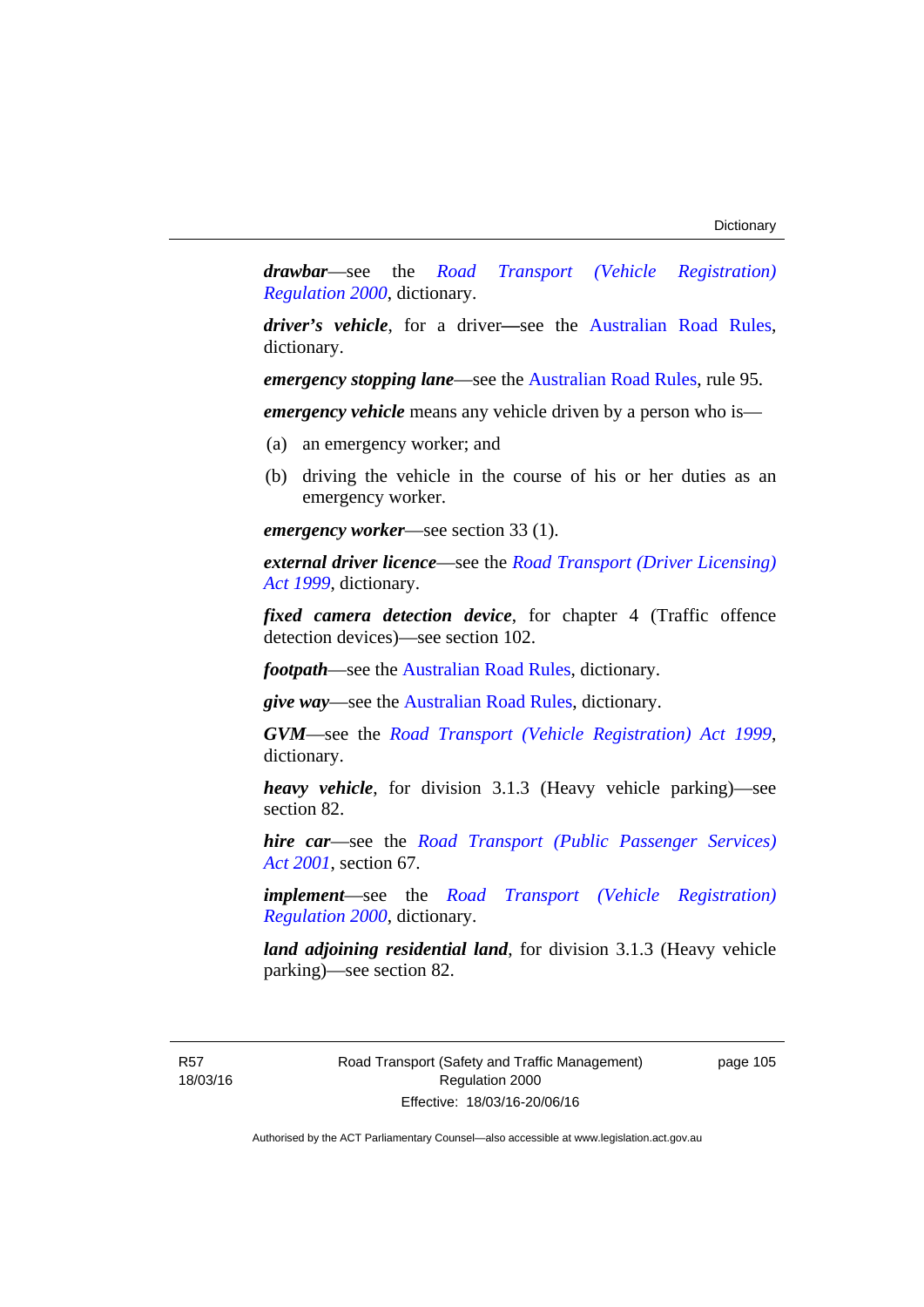*laser speed measuring device*, for chapter 4 (Traffic offence detection devices)—see section 102.

*length*, of road—see the [Australian Road Rules](http://www.legislation.act.gov.au//ni/db_37271/default.asp), dictionary.

*lift and tow trailer* means a trailer consisting of an axle group and a drawbar designed to support 1 axle group of a vehicle under tow.

*loading zone*—see the [Australian Road Rules,](http://www.legislation.act.gov.au//ni/db_37271/default.asp) rule 179.

*marked foot crossing*—see the [Australian Road Rules,](http://www.legislation.act.gov.au//ni/db_37271/default.asp) dictionary.

*metered parking area* means a length of road or area that is set aside as a metered parking area in accordance with section 73.

*metered parking scheme* means a metered parking scheme under division 3.1.1.

*metered parking sign* means a *permissive parking sign* with the word 'meter' on or with the sign.

*metered parking space* means an area that is a metered parking space mentioned in section 75.

*mobility parking scheme authority* means an authority issued under section 101.

*motorbike*—see the [Australian Road Rules,](http://www.legislation.act.gov.au//ni/db_37271/default.asp) dictionary, definition of *motor bike*.

*multi-space parking meter* means a parking meter that applies to 2 or more metered parking spaces.

*nature strip*—see the [Australian Road Rules](http://www.legislation.act.gov.au//ni/db_37271/default.asp), dictionary.

*night*—see the [Australian Road Rules,](http://www.legislation.act.gov.au//ni/db_37271/default.asp) dictionary.

*no parking sign*—see the [Australian Road Rules](http://www.legislation.act.gov.au//ni/db_37271/default.asp), schedule 2, schedule 3, rule 314, rule 315 and rule 316.

*no trucks sign*—see the [Australian Road Rules,](http://www.legislation.act.gov.au//ni/db_37271/default.asp) schedule 2, rule 314, rule 315 and rule 316.

page 106 Road Transport (Safety and Traffic Management) Regulation 2000 Effective: 18/03/16-20/06/16

R57 18/03/16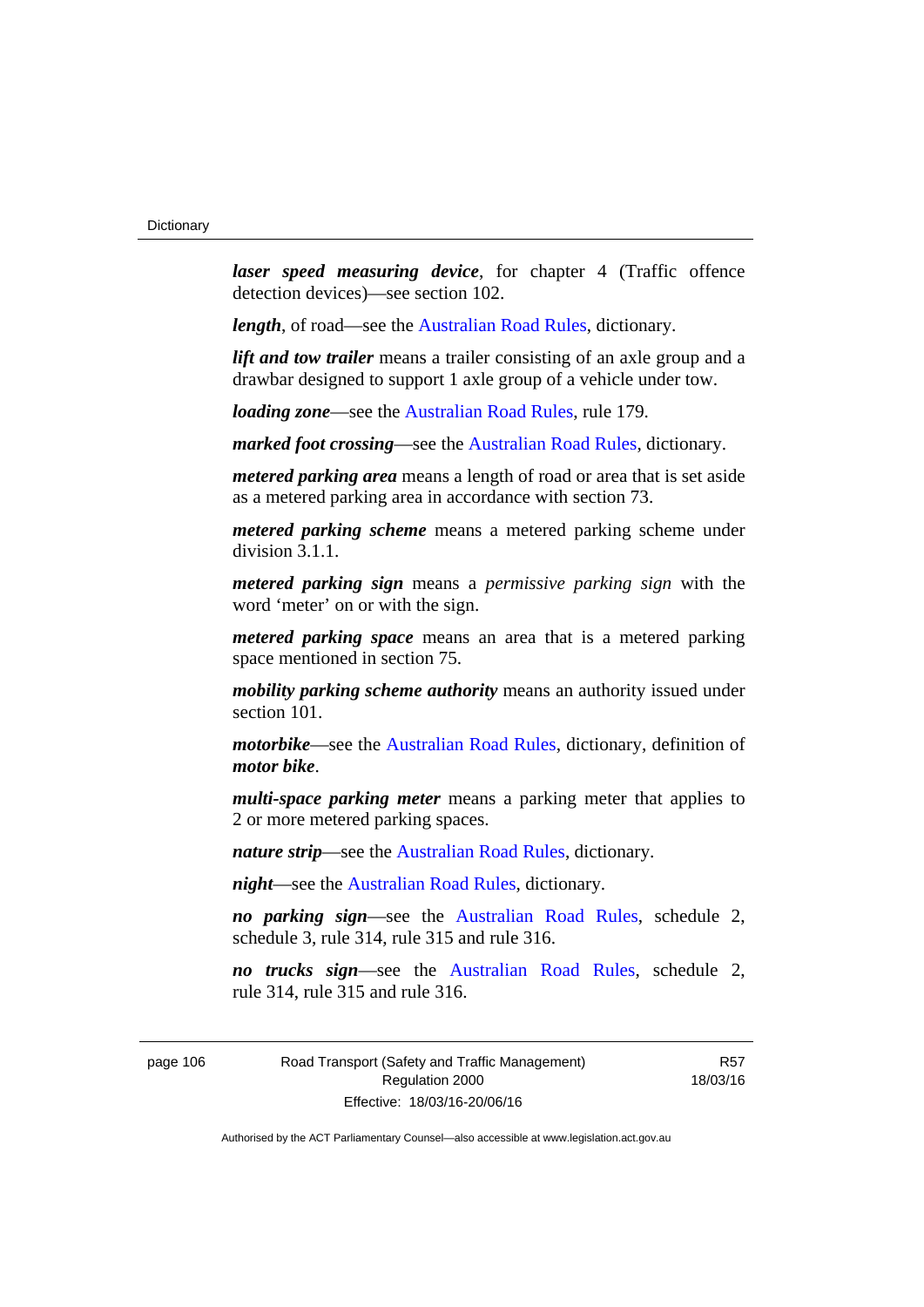*oncoming vehicle*, for a driver—see the [Australian Road Rules](http://www.legislation.act.gov.au//ni/db_37271/default.asp), dictionary.

*park*—see section 3B.

*parking authority* means a person declared to be a parking authority under section 75A.

*parking authority guidelines*—see section 75B (1).

*parking bay*—see the [Australian Road Rules,](http://www.legislation.act.gov.au//ni/db_37271/default.asp) dictionary.

*parking control sign*—see the [Australian Road Rules](http://www.legislation.act.gov.au//ni/db_37271/default.asp), dictionary.

*parking meter* means a device designed to indicate, or capable of indicating, whether the relevant parking fee for the parking of a vehicle in a metered parking space has been paid, and includes the stand on which the device is erected.

*parking meter hood* means a hood or other cover designed to be fitted to a parking meter and to cover the part of the meter that would normally display a sign with the word 'expired' when the meter is not in operation.

*parking permit* means a parking permit issued under section 100.

*parking ticket* means a ticket issued by the road transport authority or a parking authority (by means of a parking ticket machine) for display in or on a vehicle as evidence of the prepayment of a parking fee.

*parking ticket machine* means a device designed to issue parking tickets, and includes the stand on which the device is erected.

*pay parking area* means a metered parking area or ticket parking area.

*pay parking device* means a parking meter or parking ticket machine.

*pay parking scheme* means a metered parking scheme or ticket parking scheme.

Road Transport (Safety and Traffic Management) Regulation 2000 Effective: 18/03/16-20/06/16

page 107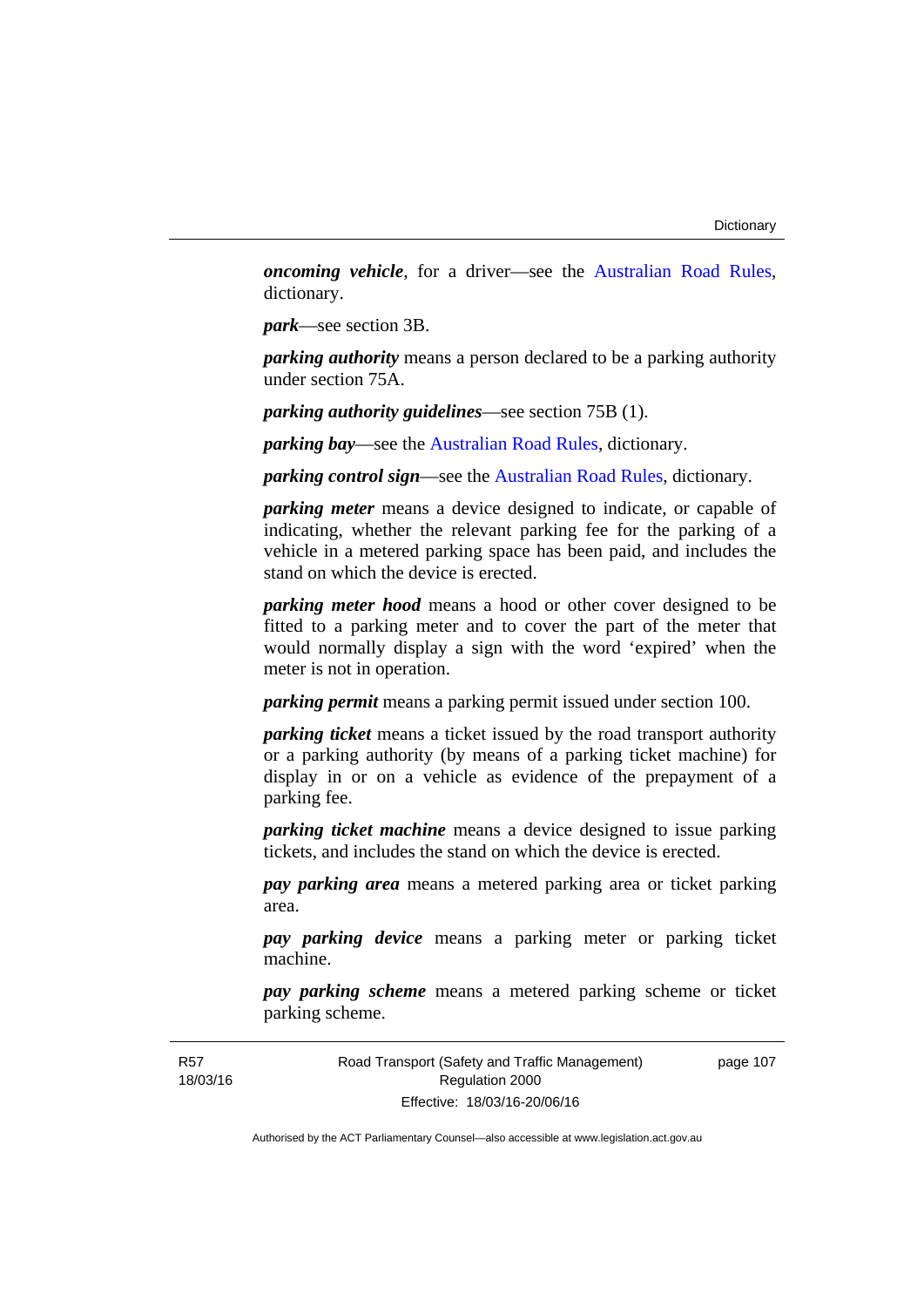*pay parking sign* means a metered parking sign or ticket parking sign.

*pay parking space* means a metered parking space or ticket parking space.

*pedestrian***—see the [Australian Road Rules](http://www.legislation.act.gov.au//ni/db_37271/default.asp)**, rule 18.

*permissive parking sign*—see the [Australian Road Rules](http://www.legislation.act.gov.au//ni/db_37271/default.asp), schedule 2, schedule 3, rule 314, rule 315 and rule 316.

*person with a disability* means a person—

- (a) who cannot walk because of permanent or temporary loss of the use of 1 or both legs or another permanent medical or physical condition; or
- (b) whose physical condition is detrimentally affected by walking 100m; or
- (c) who needs to use a walking frame, crutches, callipers, a scooter, a wheelchair or a similar mobility aid.

*piezo strip speed measuring device*, for chapter 4 (Traffic offence detection devices)—see section 102.

*police vehicle* means any vehicle driven by a person who is—

- (a) a police officer; and
- (b) driving the vehicle in the course of his or her duties as a police officer.

*postal vehicle*—see the [Australian Road Rules,](http://www.legislation.act.gov.au//ni/db_37271/default.asp) dictionary.

*premises* includes land.

*prime mover*—see the *[Road Transport \(Vehicle Registration\)](http://www.legislation.act.gov.au/sl/2000-12)  [Regulation 2000](http://www.legislation.act.gov.au/sl/2000-12)*, dictionary.

*public bus*—see the *[Road Transport \(Public Passenger Services\)](http://www.legislation.act.gov.au/a/2001-62)  [Act 2001](http://www.legislation.act.gov.au/a/2001-62)*, dictionary.

page 108 Road Transport (Safety and Traffic Management) Regulation 2000 Effective: 18/03/16-20/06/16

R57 18/03/16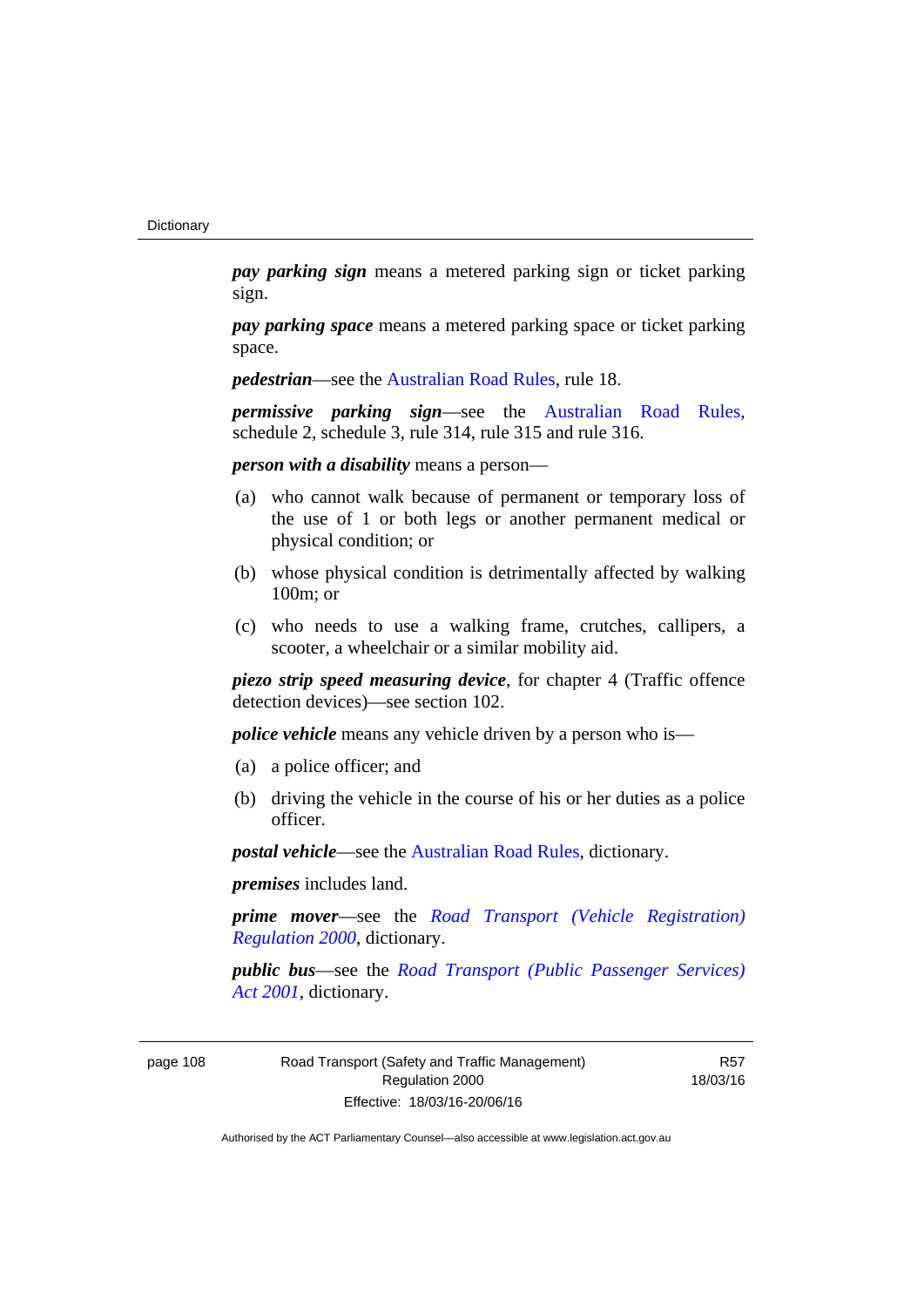*radar speed measuring device*, for chapter 4 (Traffic offence detection devices)—see section 102.

*recording medium*, for chapter 4 (Traffic offence detection devices)—see section 107B (1).

*red traffic arrow*—see the [Australian Road Rules,](http://www.legislation.act.gov.au//ni/db_37271/default.asp) dictionary.

*red traffic light*—see the [Australian Road Rules](http://www.legislation.act.gov.au//ni/db_37271/default.asp), dictionary.

*registered operator*—see the *[Road Transport \(Vehicle Registration\)](http://www.legislation.act.gov.au/a/1999-81)  [Act 1999](http://www.legislation.act.gov.au/a/1999-81)*, dictionary.

*relevant parking fee*, for parking a vehicle in a pay parking space, means the fee for parking the vehicle in the space, for the day and time when the vehicle is parked in the space, as indicated on or with the parking meter or parking ticket machine applying to the space.

*residential land*, for division 3.1.3 (Heavy vehicle parking)—see section 82.

*rider*—see the [Australian Road Rules,](http://www.legislation.act.gov.au//ni/db_37271/default.asp) rule 17.

*road*—see section 3A.

*road marking*—see the [Australian Road Rules](http://www.legislation.act.gov.au//ni/db_37271/default.asp), dictionary.

*road train*—see the *[Road Transport \(Vehicle Registration\)](http://www.legislation.act.gov.au/sl/2000-12)  [Regulation 2000](http://www.legislation.act.gov.au/sl/2000-12)*, dictionary.

*road user*—see the [Australian Road Rules,](http://www.legislation.act.gov.au//ni/db_37271/default.asp) rule 14.

*security checksum*, for chapter 4 (Traffic offence detection devices)—see section 102.

*semitrailer*—see the *[Road Transport \(Vehicle Registration\)](http://www.legislation.act.gov.au/sl/2000-12)  [Regulation 2000](http://www.legislation.act.gov.au/sl/2000-12)*, dictionary.

*stock truck*, for division 3.1.3 (Heavy vehicle parking)—see section 82.

*stop*—see section 3B.

R57 18/03/16 Road Transport (Safety and Traffic Management) Regulation 2000 Effective: 18/03/16-20/06/16

page 109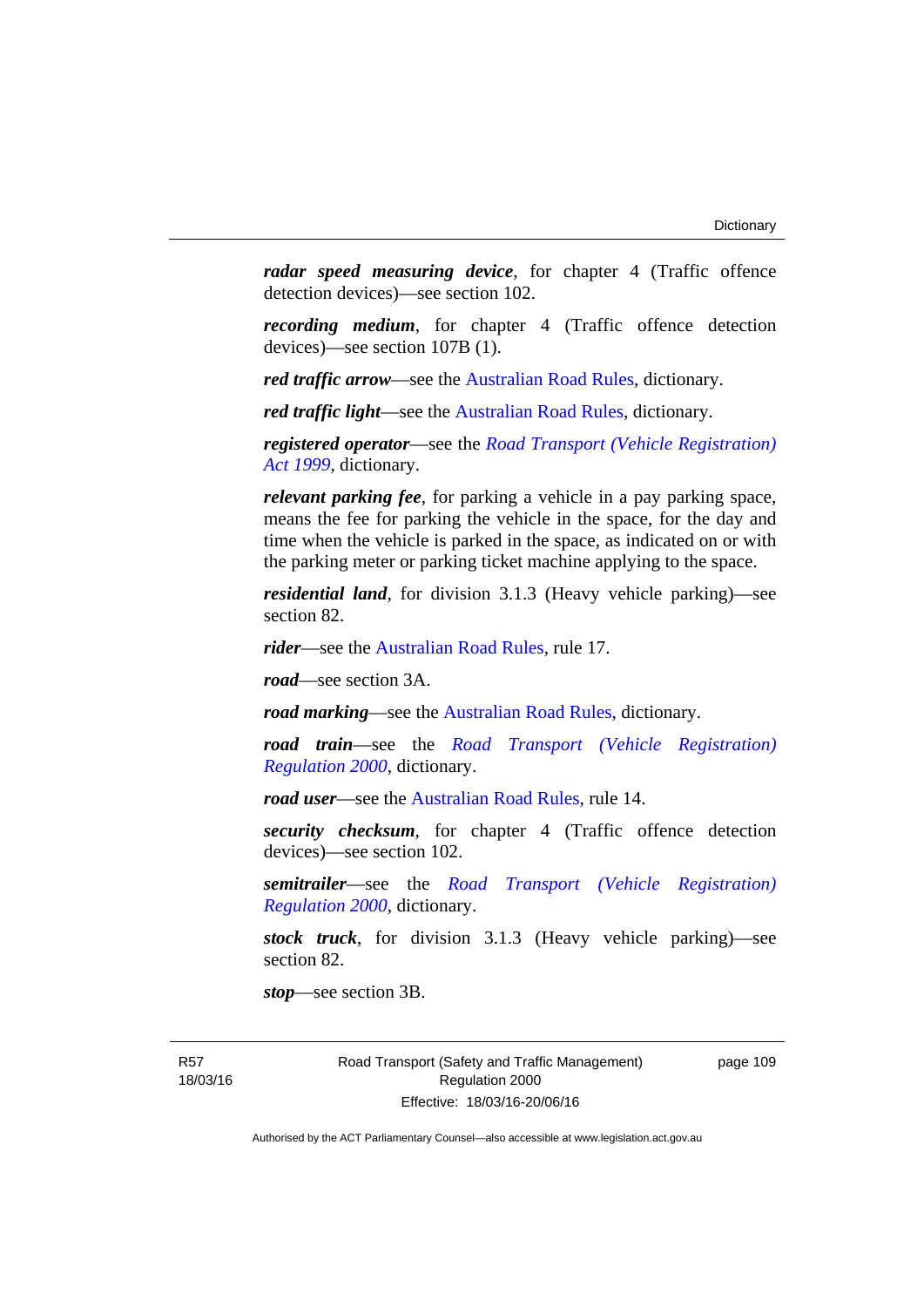*testing authority*, for chapter 4 (Traffic offence detection devices) see section 102.

## *ticket parking area*—

- (a) means a length of road or area that is set aside as a ticket parking area under section 76 (2) (a) or section 76A (2) (a); but
- (b) does not include a length of road or area that, under section 77 (2), is not taken to be included in the length of road or area set aside.

*ticket parking scheme* means a ticket parking scheme under division 3.1.2.

*ticket parking sign* means a *permissive parking sign* with the word 'ticket' on or with the sign.

*ticket parking space* means a ticket parking space under section 78.

*tow truck*—see the *[Road Transport \(Vehicle Registration\)](http://www.legislation.act.gov.au/sl/2000-12)  [Regulation 2000](http://www.legislation.act.gov.au/sl/2000-12)*, dictionary.

*towing attachment* means a device fitted to a vehicle to which the drawbar of a trailer may be attached.

*tractor*—see the *[Road Transport \(Vehicle Registration\) Regulation](http://www.legislation.act.gov.au/sl/2000-12)  [2000](http://www.legislation.act.gov.au/sl/2000-12)*, dictionary.

*traffic control device*—see the [Australian Road Rules](http://www.legislation.act.gov.au//ni/db_37271/default.asp), dictionary.

*traffic-related item*—see the [Australian Road Rules,](http://www.legislation.act.gov.au//ni/db_37271/default.asp) dictionary.

*traffic sign*—see the [Australian Road Rules](http://www.legislation.act.gov.au//ni/db_37271/default.asp), dictionary.

*traffic signals*—see the [Australian Road Rules](http://www.legislation.act.gov.au//ni/db_37271/default.asp), dictionary.

*transit lane*—see the [Australian Road Rules,](http://www.legislation.act.gov.au//ni/db_37271/default.asp) rule 156.

*truck lane*—see the [Australian Road Rules,](http://www.legislation.act.gov.au//ni/db_37271/default.asp) rule 157.

*vehicle*—see the [Australian Road Rules](http://www.legislation.act.gov.au//ni/db_37271/default.asp), rule 15.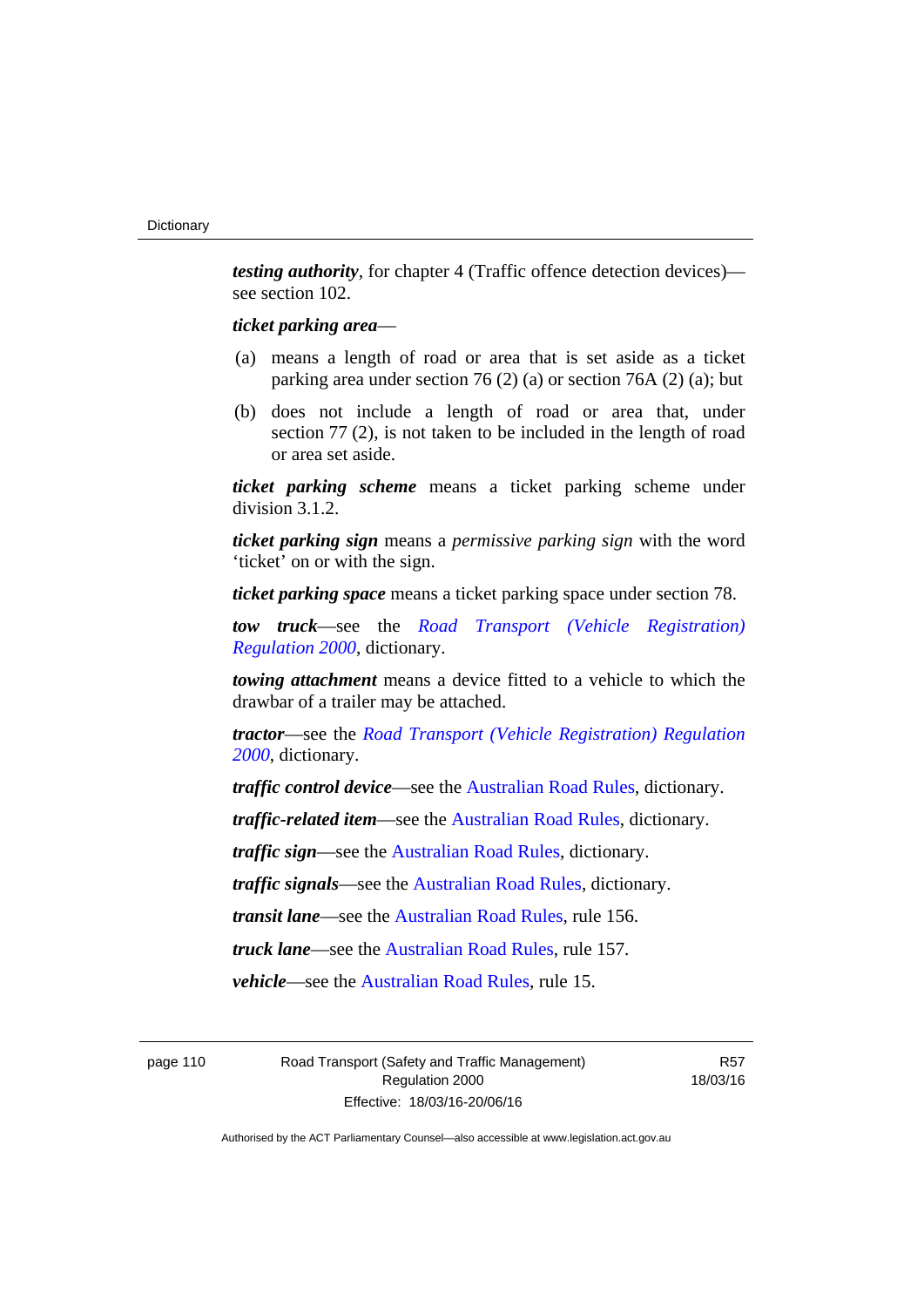*wheeled recreational device*—see the [Australian Road Rules](http://www.legislation.act.gov.au//ni/db_37271/default.asp), dictionary.

*wheeled toy*—see the [Australian Road Rules](http://www.legislation.act.gov.au//ni/db_37271/default.asp), dictionary.

*with*, for information about the application of a traffic control device—see the [Australian Road Rules](http://www.legislation.act.gov.au//ni/db_37271/default.asp), dictionary.

Road Transport (Safety and Traffic Management) Regulation 2000 Effective: 18/03/16-20/06/16

page 111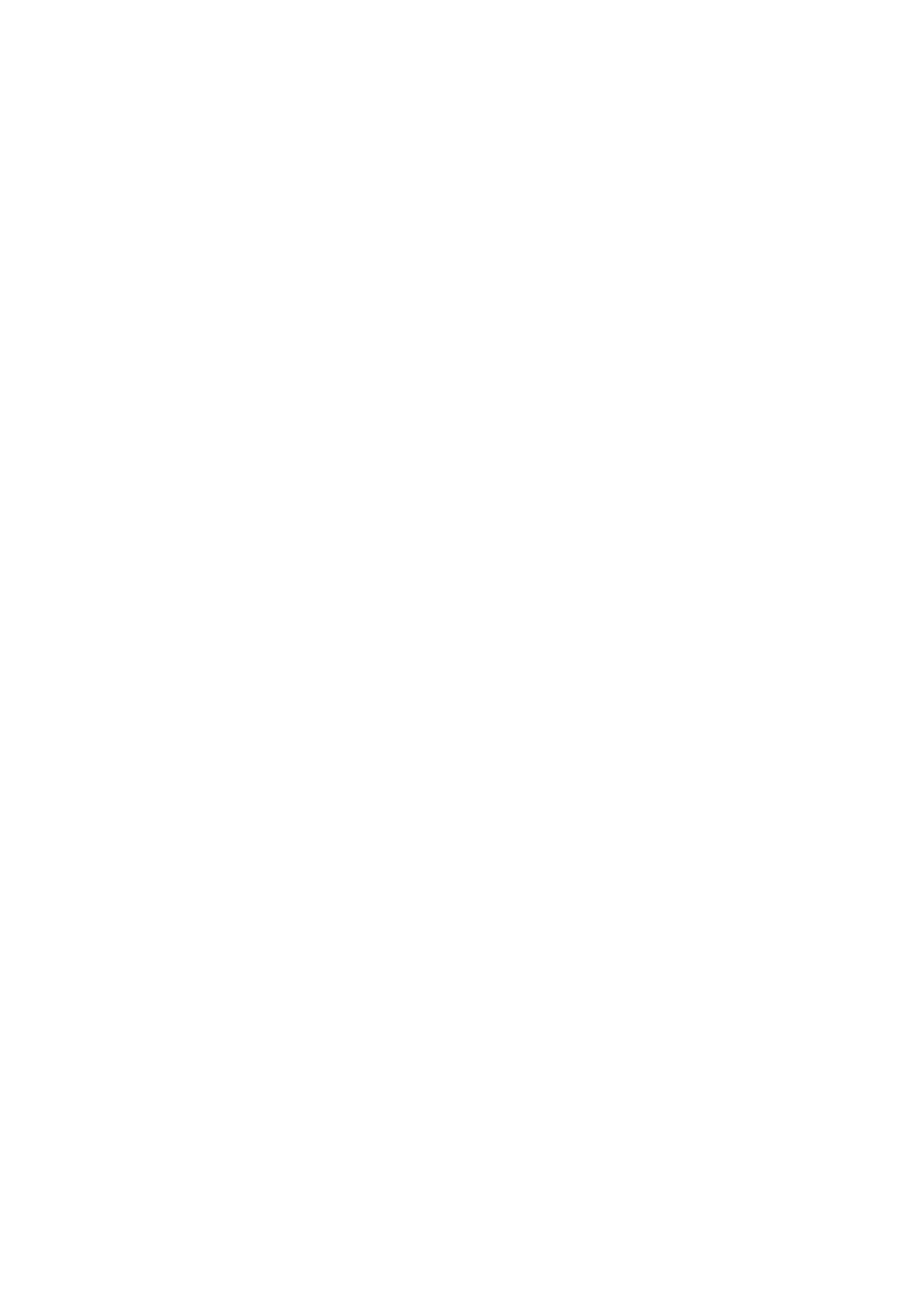1 About the endnotes

# **Endnotes**

# **1 About the endnotes**

Amending and modifying laws are annotated in the legislation history and the amendment history. Current modifications are not included in the republished law but are set out in the endnotes.

Not all editorial amendments made under the *[Legislation Act 2001](http://www.legislation.act.gov.au/a/2001-14)*, part 11.3 are annotated in the amendment history. Full details of any amendments can be obtained from the Parliamentary Counsel's Office.

Uncommenced amending laws are not included in the republished law. The details of these laws are underlined in the legislation history. Uncommenced expiries are underlined in the legislation history and amendment history.

If all the provisions of the law have been renumbered, a table of renumbered provisions gives details of previous and current numbering.

The endnotes also include a table of earlier republications.

| $A = Act$                                    | $NI = Notifiable$ instrument                |
|----------------------------------------------|---------------------------------------------|
| $AF =$ Approved form                         | $o = order$                                 |
| $am = amended$                               | $om = omitted/report$                       |
| $amdt = amendment$                           | $ord = ordinance$                           |
| $AR = Assembly$ resolution                   | $orig = original$                           |
| $ch = chapter$                               | par = paragraph/subparagraph                |
| $CN =$ Commencement notice                   | $pres = present$                            |
| $def = definition$                           | prev = previous                             |
| $DI = Disallowable instrument$               | $(\text{prev}) = \text{previously}$         |
| $dict = dictionary$                          | $pt = part$                                 |
| disallowed = disallowed by the Legislative   | $r = rule/subrule$                          |
| Assembly                                     | $reloc = relocated$                         |
| $div = division$                             | $remum = renumbered$                        |
| $exp = expires/expired$                      | $R[X]$ = Republication No                   |
| $Gaz = gazette$                              | $RI = reissue$                              |
| $hdg = heading$                              | $s = section/subsection$                    |
| $IA = Interpretation Act 1967$               | $sch = schedule$                            |
| $ins = inserted/added$                       | $sdiv = subdivision$                        |
| $LA =$ Legislation Act 2001                  | $SL = Subordinate$ law                      |
| $LR =$ legislation register                  | $sub =$ substituted                         |
| $LRA =$ Legislation (Republication) Act 1996 | $underlining = whole or part not commenced$ |
| $mod = modified/modification$                | or to be expired                            |
|                                              |                                             |

## **2 Abbreviation key**

page 112 Road Transport (Safety and Traffic Management) Regulation 2000 Effective: 18/03/16-20/06/16

R57 18/03/16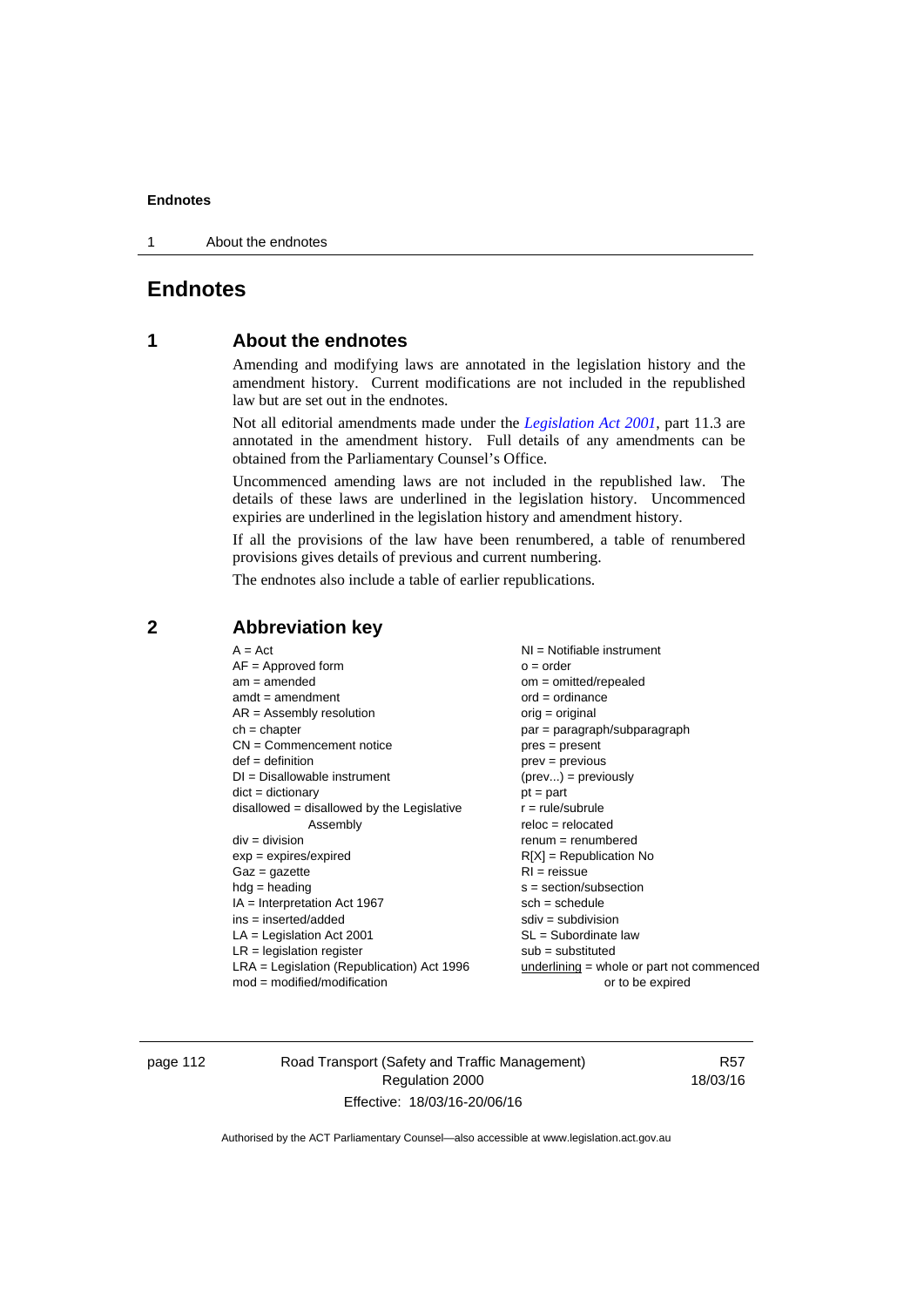#### **3 Legislation history**

This regulation was originally the *Road Transport (Safety and Traffic Management) Regulations 2000*. It was renamed under the *[Legislation Act 2001](http://www.legislation.act.gov.au/a/2001-14)*.

## **Road Transport (Safety and Traffic Management) Regulation 2000 SL2000-10**

notified 29 February 2000 [\(Gaz 2000 No S6](http://www.legislation.act.gov.au/gaz/2000-S6/default.asp))

s 1, s 2 commenced 29 February 2000 (IA 10B)

remainder commenced 1 March 2000 (s 2 and [Gaz 2000 No S5\)](http://www.legislation.act.gov.au/gaz/2000-S5/default.asp)

#### as amended by

## **Legislative Assembly [AR2000-2](http://www.legislation.act.gov.au/ar/2000-2/default.asp)**

notified 18 May 2000 ([Gaz 2000 No 20 p](http://www.legislation.act.gov.au/gaz/2000-20/default.asp) 505) commenced 18 May 2000 (SLA s 6 (13))

#### **[Road Transport \(Safety and Traffic Management\) Regulations](http://www.legislation.act.gov.au/sl/2000-21/default.asp)  [Amendment](http://www.legislation.act.gov.au/sl/2000-21/default.asp) SL2000-21 pt 2**

notified 18 May 2000 ([Gaz 2000 No 20\)](http://www.legislation.act.gov.au/gaz/2000-20/default.asp) commenced 18 May 2000 (s 1)

## **[Road Transport Legislation Regulations Amendment](http://www.legislation.act.gov.au/sl/2000-33/default.asp) SL2000-33 pt 2**  notified 2 August 2000 ([Gaz 2000 No S41](http://www.legislation.act.gov.au/gaz/2000-S41/default.asp)) commenced 2 August 2000 (s 1)

## **[Road Transport Legislation Regulations Amendment](http://www.legislation.act.gov.au/sl/2000-52/default.asp) SL2000-52 pt 2**  notified 14 December 2000 [\(Gaz 2000 No 50](http://www.legislation.act.gov.au/gaz/2000-50/default.asp)) commenced 14 December 2000 (s 1)

# **[Road Transport Legislation Amendment Act 2001](http://www.legislation.act.gov.au/a/2001-27) A2001-27 sch 4**

notified 24 May 2001 ([Gaz 2001 No 21\)](http://www.legislation.act.gov.au/gaz/2001-21/default.asp) s 1, s 2 commenced 24 May 2001 (IA s 10B) sch 4 commenced 24 May 2001 (s 2)

#### **[Road Transport \(Safety and Traffic Management\) Amendment](http://www.legislation.act.gov.au/a/2001-29)  [Act 2001](http://www.legislation.act.gov.au/a/2001-29) A2001-29 pt 3**  notified 24 May 2001 ([Gaz 2001 No 21\)](http://www.legislation.act.gov.au/gaz/2001-21/default.asp)

commenced 24 May 2001 (s 2)

R57 18/03/16 Road Transport (Safety and Traffic Management) Regulation 2000 Effective: 18/03/16-20/06/16

page 113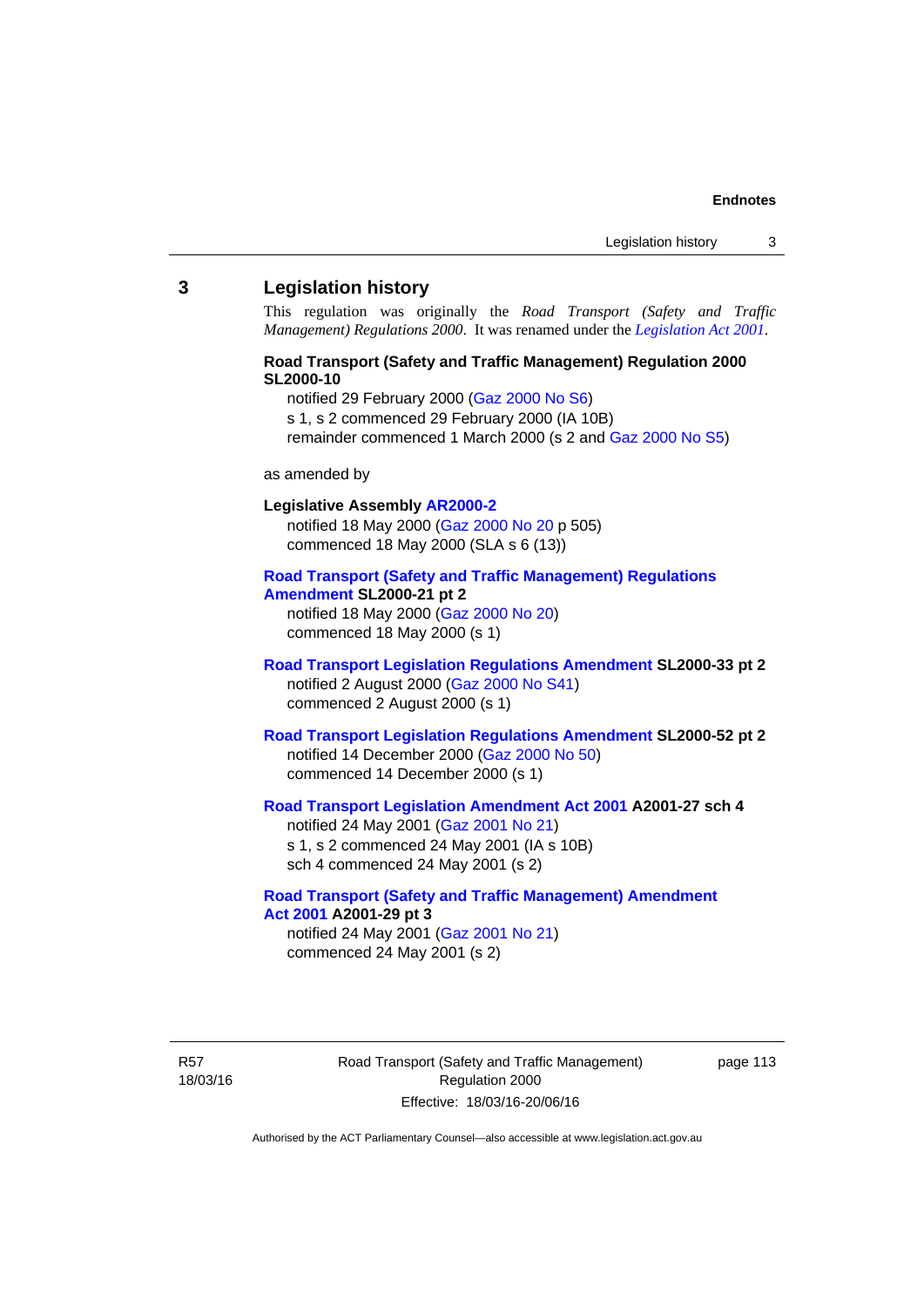| Legislation history<br>-3 |
|---------------------------|
|---------------------------|

| Legislation (Consequential Amendments) Act 2001 A2001-44 pt 348<br>notified 26 July 2001 (Gaz 2001 No 30)<br>s 1, s 2 commenced 26 July 2001 (IA s 10B)<br>pt 348 commenced 12 September 2001 (s 2 and see Gaz 2001<br><b>No S65)</b> |  |
|---------------------------------------------------------------------------------------------------------------------------------------------------------------------------------------------------------------------------------------|--|
| Statute Law Amendment Act 2001 A2001-11 pt 3.46<br>notified 5 September 2001 (Gaz 2001 No S 65)<br>s 1, s 2 commenced 5 September 2001 (IA s 10B)<br>pt 3.46 commenced 12 September 2001 (amdt 3.475)                                 |  |
| <b>Road Transport (Safety and Traffic Management) Regulations</b><br><b>Amendment 2001 SL2001-32</b><br>notified 11 September 2001 (Gaz 2001 No S69)<br>commenced 11 September 2001 (s 1)                                             |  |
| Road Transport (Public Passenger Services) Act 2001 A2001-62<br>pt 1.12<br>notified 10 September 2001 (Gaz 2001 No S66)<br>s 1, s 2 commenced 10 September 2001 (IA s 10B)<br>pt 1.12 commenced 1 December 2001 (s 2 and CN2001-2)    |  |
| <b>Road Transport Legislation Amendment Regulations 2002 SL2002-2</b><br>pt 5<br>notified LR 27 February 2002<br>s 1, s 2 commenced 27 February 2002 (LA s 75)<br>pt 5 commenced 1 March 2002 (s 2 and see CN2002-2)                  |  |
| <b>Road Transport (Safety and Traffic Management) Amendment</b><br><b>Regulations 2002 SL2002-7</b><br>notified LR 15 April 2002<br>commenced 16 April 2002 (s 2)                                                                     |  |
| Statute Law Amendment Act 2002 A2002-30 pt 3.73<br>notified LR 16 September 2002<br>s 1, s 2 taken to have commenced 19 May 1997 (LA s 75 (2))<br>pt 3.73 commenced 17 September 2002 (s 2 (1))                                       |  |

page 114 Road Transport (Safety and Traffic Management) Regulation 2000 Effective: 18/03/16-20/06/16

R57 18/03/16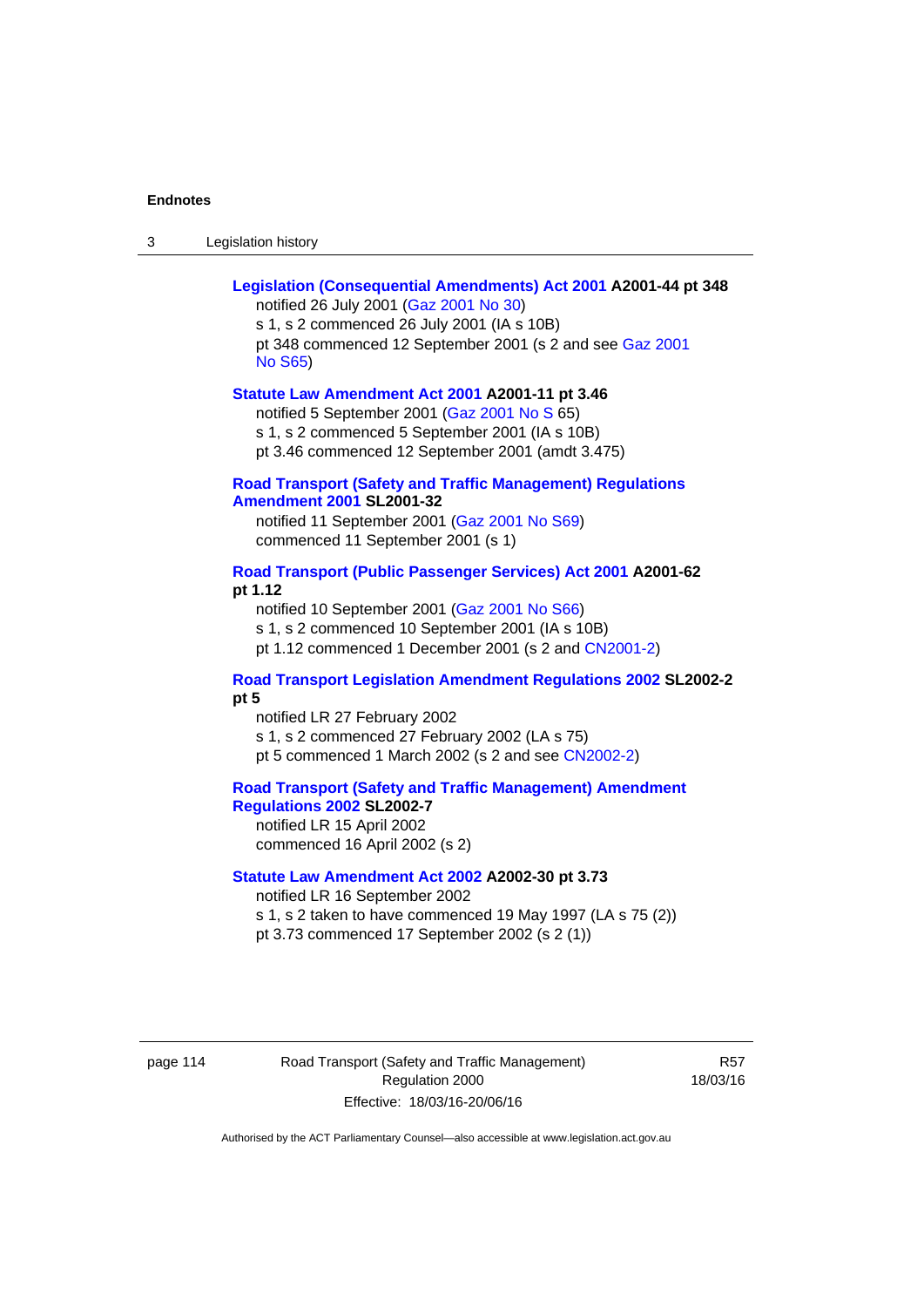#### **[Road Transport Legislation Amendment Regulations 2002 \(No 2\)](http://www.legislation.act.gov.au/sl/2002-31) SL2002-31 pt 5**

notified LR 31 October 2002 s 1, s 2 commenced 31 October 2002 (LA s 75 (1)) pt 5 commenced 1 November 2002 (s 2 (1))

#### **[Criminal Code 2002](http://www.legislation.act.gov.au/a/2002-51) A2002-51 pt 1.20**

notified LR 20 December 2002 s 1, s 2 commenced 20 December 2002 (LA s 75)

pt 1.20 commenced 1 January 2003 (s 2 (1))

# **[Urban Services \(Application of Criminal Code\) Amendment](http://www.legislation.act.gov.au/sl/2003-1)**

# **[Regulations 2002](http://www.legislation.act.gov.au/sl/2003-1) SL2003-1 pt 4**

notified LR 9 January 2003 s 1, s 2 commenced 9 January 2003 (LA s 75 (1)) pt 4 commenced 10 January 2003 (s 2 (3) and see LA s 73 (3) (b))

## **[Road Transport \(Safety and Traffic Management\) Amendment](http://www.legislation.act.gov.au/sl/2003-12)  [Regulations 2003 \(No 1\)](http://www.legislation.act.gov.au/sl/2003-12) SL2003-12**

notified LR 22 May 2003 s 1, s 2 commenced 22 May 2003 (LA s 75 (1)) remainder commenced 1 June 2003 (s 2 and [CN2003-3](http://www.legislation.act.gov.au/cn/2003-3/default.asp))

#### **[Road Transport \(Safety and Traffic Management\) Amendment](http://www.legislation.act.gov.au/sl/2003-14)  [Regulations 2003 \(No 2\)](http://www.legislation.act.gov.au/sl/2003-14) SL2003-14**

notified LR 10 June 2003 s 1, s 2 commenced 10 June 2003 (LA s 75 (1)) remainder commenced 11 June 2003 (s 2)

#### **[Dangerous Substances Act 2004](http://www.legislation.act.gov.au/a/2004-7) A2004-7 sch 1 pt 1.8**

notified LR 19 March 2004 s 1, s 2 commenced 19 March 2004 (LA s 75 (1)) sch 1 pt 1.8 commenced 5 April 2004 (s 2 and [CN2004-6](http://www.legislation.act.gov.au/cn/2004-6/default.asp))

R57 18/03/16 Road Transport (Safety and Traffic Management) Regulation 2000 Effective: 18/03/16-20/06/16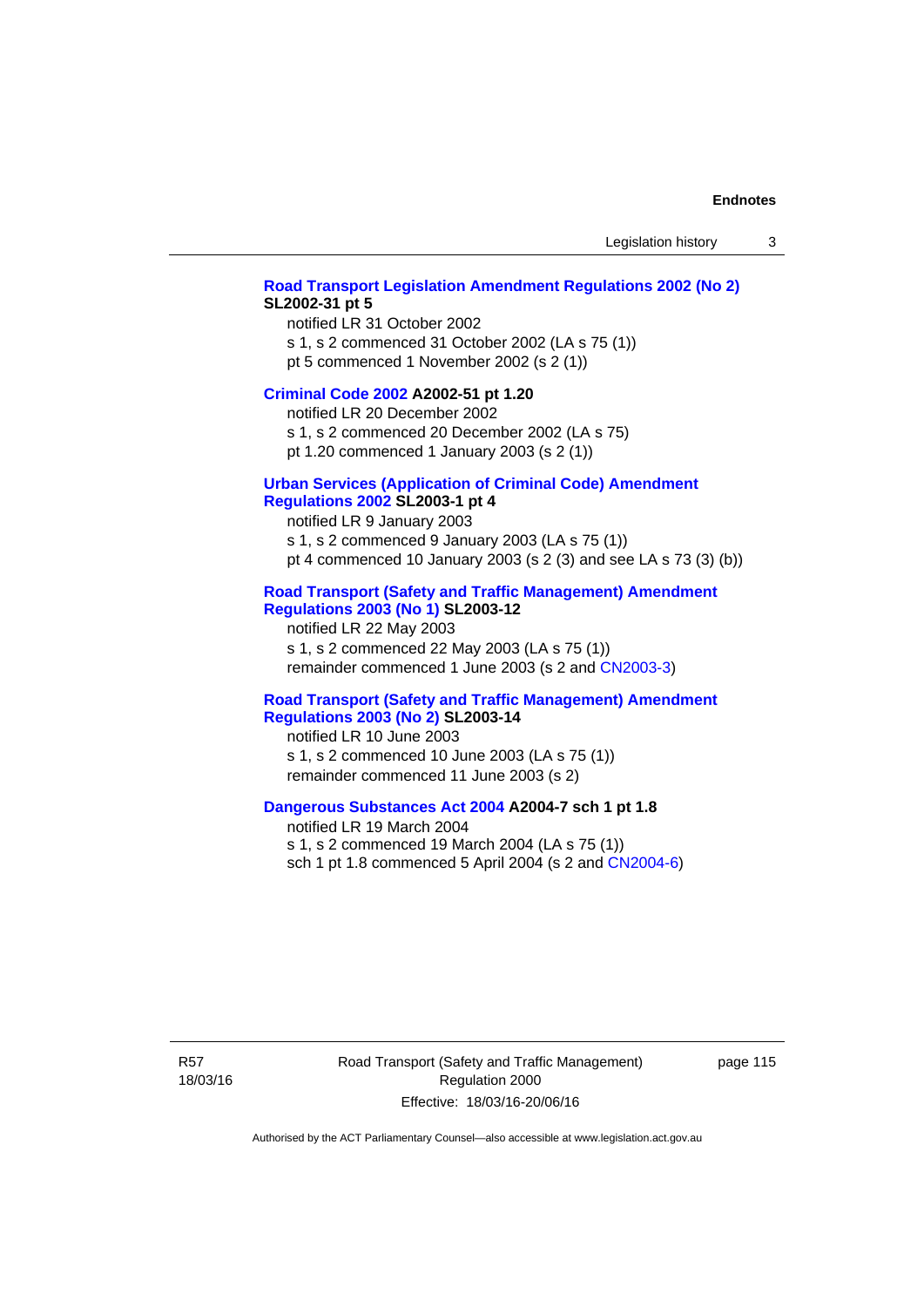## **[Road Transport Legislation \(Australian Road Rules\) Amendment](http://www.legislation.act.gov.au/sl/2004-16)  [Regulations 2004 \(No 1\)](http://www.legislation.act.gov.au/sl/2004-16) SL2004-16 pt 3**

notified LR 24 May 2004

s 1, s 2 commenced 24 May 2004 (LA s 75 (1)) pt 3 commenced 19 July 2004 (s 2 and [CN2004-10](http://www.legislation.act.gov.au/cn/2004-10/default.asp))

#### **[Emergencies Act 2004](http://www.legislation.act.gov.au/a/2004-28) A2004-28 sch 3 pt 3.20**

notified LR 29 June 2004 s 1, s 2 commenced 29 June 2004 (LA s 75 (1)) sch 3 pt 3.20 commenced 1 July 2004 (s 2 (1) and [CN2004-11](http://www.legislation.act.gov.au/cn/2004-11/default.asp))

#### **[Road Transport Legislation Amendment Regulations 2004 \(No 1\)](http://www.legislation.act.gov.au/sl/2004-47) SL2004-47 pt 5**

notified LR 9 September 2004 s 1, s 2 commenced 9 September 2004 (LA s 75 (1)) pt 5 commenced 10 September 2004 (s 2)

## **[Road Transport Legislation \(Hire Cars\) Amendment Regulation 2005](http://www.legislation.act.gov.au/sl/2005-4)  [\(No 1\)](http://www.legislation.act.gov.au/sl/2005-4) SL2005-4 sch 2 pt 2.4**

notified LR 7 March 2005 s 1, s 2 commenced 7 March 2005 (LA s 75 (1)) sch 2 pt 2.4 commenced 9 March 2005 (s 2 and see [Road Transport](http://www.legislation.act.gov.au/a/2004-69)  [\(Public Passenger Services\) \(Hire Cars\) Amendment Act 2004](http://www.legislation.act.gov.au/a/2004-69) A2004-69, s 2 and LA s 79)

## **[Road Transport \(Safety and Traffic Management\) Amendment](http://www.legislation.act.gov.au/sl/2005-7)  [Regulation 2005 \(No 1\)](http://www.legislation.act.gov.au/sl/2005-7) SL2005-7**

notified LR 8 April 2005 s 1, s 2 commenced 8 April 2005 (LA s 75 (1)) remainder commenced 9 April 2005 (s 2)

## **[Road Transport \(Safety and Traffic Management\) Amendment](http://www.legislation.act.gov.au/sl/2005-22)  [Regulation 2005 \(No 2\)](http://www.legislation.act.gov.au/sl/2005-22) SL2005-22**

notified LR 15 September 2005 s 1, s 2 commenced 15 September 2005 (LA s 75 (1)) remainder commenced 16 September 2005 (s 2)

## **[Statute Law Amendment Act 2005 \(No 2\)](http://www.legislation.act.gov.au/a/2005-62) A2005-62 sch 1 pt 1.4**

notified LR 21 December 2005 s 1, s 2 commenced 21 December 2005 (LA s 75 (1)) sch 1 pt 1.4 commenced 11 January 2006 (s 2 (1))

page 116 Road Transport (Safety and Traffic Management) Regulation 2000 Effective: 18/03/16-20/06/16

R57 18/03/16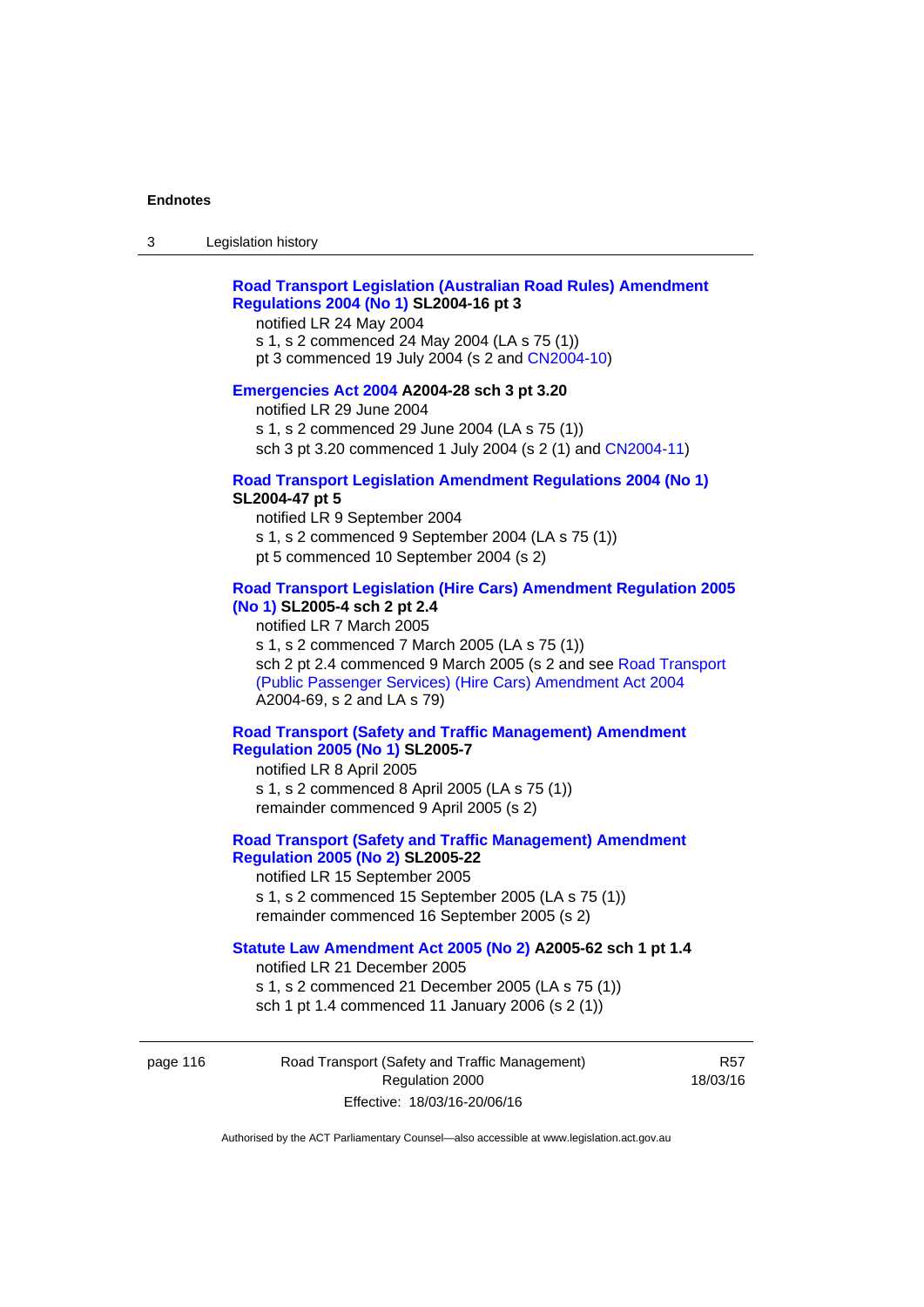| Legislation history |  |
|---------------------|--|
|---------------------|--|

## **[Road Transport \(Safety and Traffic Management\) Amendment](http://www.legislation.act.gov.au/sl/2006-4)  [Regulation 2006 \(No 1\)](http://www.legislation.act.gov.au/sl/2006-4) SL2006-4**

notified LR 16 January 2006 s 1, s 2 commenced 16 January 2006 (LA s 75 (1)) remainder commenced 17 January 2006 (s 2)

#### **[Road Transport \(Public Passenger Services\) Amendment](http://www.legislation.act.gov.au/sl/2006-32)  [Regulation 2006 \(No 1\)](http://www.legislation.act.gov.au/sl/2006-32) SL2006-32 sch 1 pt 1.5**

notified LR 26 June 2006 s 1, s 2 commenced 26 June 2006 (LA s 75 (1)) sch 1 pt 1.5 commenced 3 July 2006 (s 2 (2))

#### **[Road Transport \(Safety and Traffic Management\) Amendment](http://www.legislation.act.gov.au/sl/2006-51)  [Regulation 2006 \(No 2\)](http://www.legislation.act.gov.au/sl/2006-51) SL2006-51**

notified LR 4 December 2006 s 1, s 2 commenced 4 December 2006 (LA s 75 (1)) remainder commenced 5 December 2006 (s 2)

### **[Road Transport \(Safety and Traffic Management\) Amendment](http://www.legislation.act.gov.au/sl/2007-20)**

**[Regulation 2007 \(No 1\)](http://www.legislation.act.gov.au/sl/2007-20) SL2007-20**  notified LR 30 July 2007 s 1, s 2 commenced 30 July 2007 (LA s 75 (1)) remainder commenced 31 July 2007 (s 2)

#### **[Planning and Development \(Consequential Amendments\) Act 2007](http://www.legislation.act.gov.au/a/2007-25) A2007-25 sch 1 pt 1.29**

notified LR 13 September 2007 s 1, s 2 commenced 13 September 2007 (LA s 75 (1)) sch 1 pt 1.29 commenced 31 March 2008 (s 2 and see [Planning and](http://www.legislation.act.gov.au/a/2007-24)  [Development Act 2007](http://www.legislation.act.gov.au/a/2007-24) A2007-24, s 2 and [CN2008-1](http://www.legislation.act.gov.au/cn/2008-1/default.asp))

## **[Road Transport \(Safety and Traffic Management\) Amendment](http://www.legislation.act.gov.au/sl/2008-40)  [Regulation 2008 \(No 1\)](http://www.legislation.act.gov.au/sl/2008-40) SL2008-40**

notified LR 11 September 2008 s 1, s 2 commenced 11 September 2008 (LA s 75 (1)) remainder commenced 11 March 2009 (s 2 and LA s 79)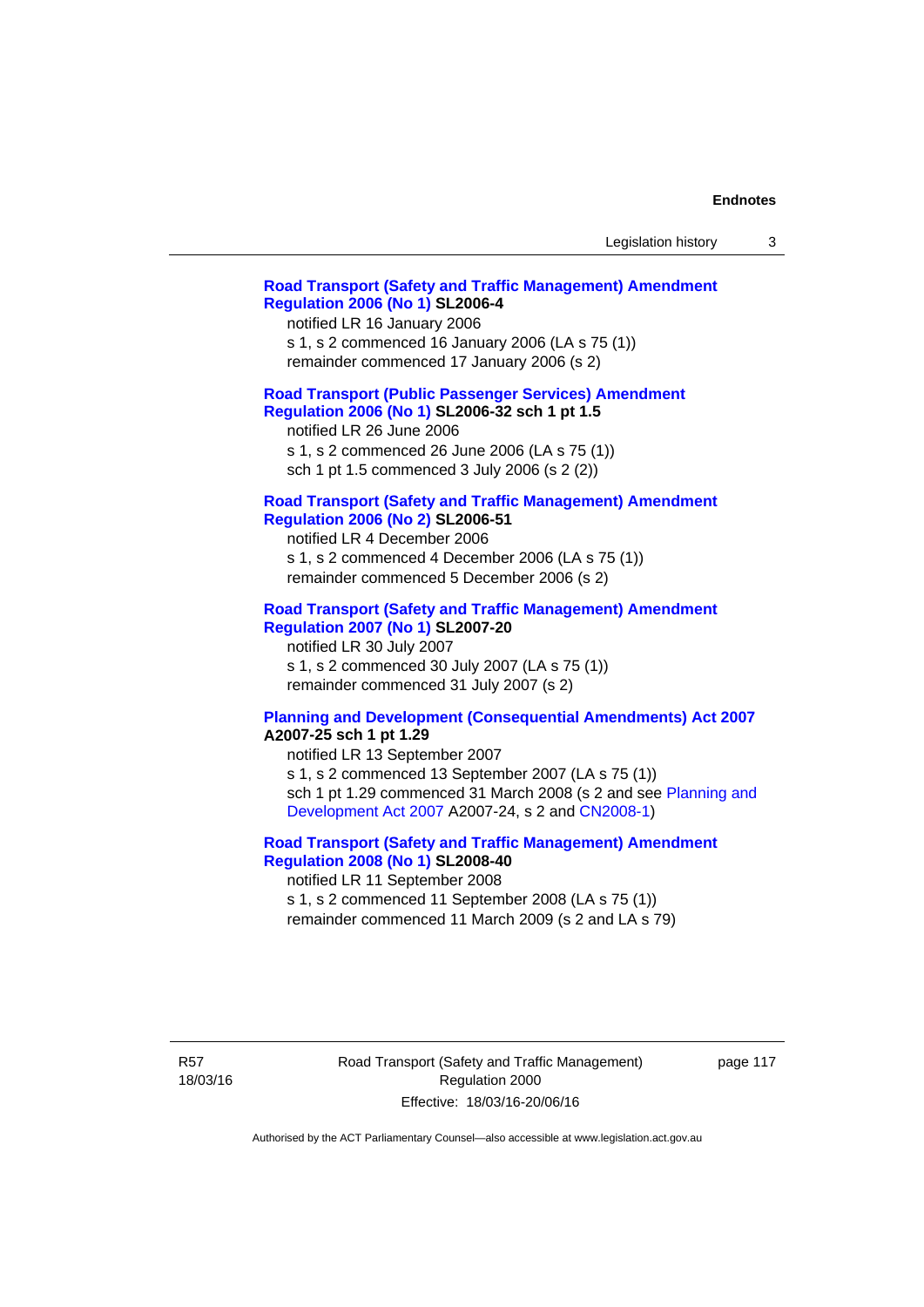## **[Road Transport Legislation Amendment Regulation 2008 \(No 2\)](http://www.legislation.act.gov.au/sl/2008-47) SL2008-47 sch 1 pt 1.3**

notified LR 1 December 2008 s 1, s 2 commenced 1 December 2008 (LA s 75 (1)) sch 1 pt 1.3 commenced 2 December 2008 (s 2)

#### **[Road Transport Legislation Amendment Regulation 2009 \(No 1\)](http://www.legislation.act.gov.au/sl/2009-6) SL2009-6 pt 4**

notified LR 11 March 2009 s 1, s 2 commenced 11 March 2009 (LA s 75 (1)) pt 4 commenced 16 March 2009 (s 2 and [CN2009-7\)](http://www.legislation.act.gov.au/cn/2009-7/default.asp)

## **[Road Transport \(Safety and Traffic Management\) Amendment](http://www.legislation.act.gov.au/sl/2009-7)  [Regulation 2009 \(No 1\)](http://www.legislation.act.gov.au/sl/2009-7) SL2009-7**

notified LR 12 March 2009 s 1, s 2 commenced 12 March 2009 (LA s 75 (1)) remainder commenced 13 March 2009 (s 2)

#### **[Road Transport \(Mass, Dimensions and Loading\) Act 2009](http://www.legislation.act.gov.au/a/2009-22/default.asp) A2009-22 sch 1 pt 1.10**

notified LR 3 September 2009 s 1, s 2 commenced 3 September 2009 (LA s 75 (1)) sch 1 pt 1.10 commenced 3 March 2010 (s 2 and LA s 79)

## **[Dangerous Goods \(Road Transport\) Act 2009](http://www.legislation.act.gov.au/a/2009-34) A2009-34 sch 1 pt 1.3**

notified LR 28 September 2009 s 1, s 2 commenced 28 September 2009 (LA s 75 (1)) sch 1 pt 1.3 commenced 2 April 2010 (s 2, [CN2010-5 a](http://www.legislation.act.gov.au/cn/2010-5/default.asp)nd LA s 77 (3))

**[Road Transport Legislation Amendment Regulation 2010 \(No 1\)](http://www.legislation.act.gov.au/sl/2010-5)**

#### **SL2010-5 pt 4**

notified LR 1 March 2010 s 1, s 2 commenced 1 March 2010 (LA s 75 (1)) s 55, ss 58-62 commenced 15 March 2011 (s 2 (2)) pt 4 remainder commenced 15 March 2010 (s 2 (1))

#### **[Road Transport Legislation Amendment Regulation 2010 \(No 2\)](http://www.legislation.act.gov.au/sl/2010-7) SL2010-7 pt 5**  notified LR 16 March 2010

s 1, s 2 commenced 16 March 2010 (LA s 75 (1)) pt 5 commenced 17 March 2010 (s 2 (1))

page 118 Road Transport (Safety and Traffic Management) Regulation 2000 Effective: 18/03/16-20/06/16

R57 18/03/16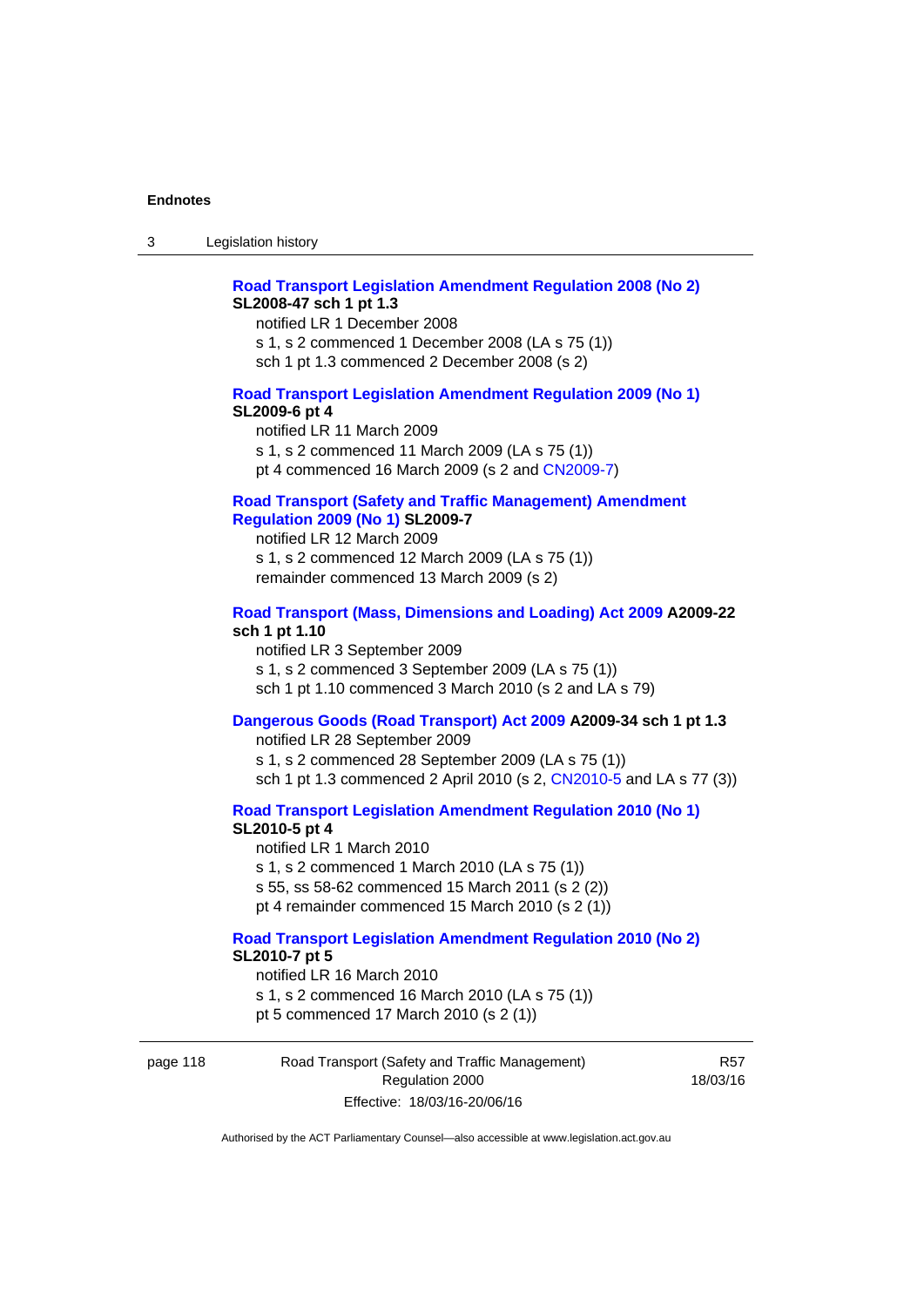| Legislation history |  |  |
|---------------------|--|--|
|---------------------|--|--|

### **[Personal Property Securities Act 2010](http://www.legislation.act.gov.au/a/2010-15) A2010-15 sch 2 pt 2.5**

notified LR 1 April 2010 s 1, s 2 commenced 1 April 2010 (LA s 75 (1)) sch 2 pt 2.5 commenced 30 January 2012 (s 2 (2) (b))

# **[Statute Law Amendment Act 2010](http://www.legislation.act.gov.au/a/2010-18) A2010-18 sch 3 pt 3.21**

notified LR 13 May 2010 s 1, s 2 commenced 13 May 2010 (LA s 75 (1)) sch 3 pt 3.21 commenced 3 June 2010 (s 2)

#### **[Road Transport Legislation Amendment Regulation 2010 \(No 4\)](http://www.legislation.act.gov.au/sl/2010-33) SL2010-33 pt 3**

notified LR 5 August 2010 s 1, s 2 commenced 5 August 2010 (LA s 75 (1)) pt 3 commenced 6 August 2010 (s 2)

#### **[Road Transport \(Safety and Traffic Management\) Amendment](http://www.legislation.act.gov.au/sl/2010-38)  [Regulation 2010 \(No 1\)](http://www.legislation.act.gov.au/sl/2010-38) SL2010-38**

notified LR 16 September 2010 s 1, s 2 commenced 16 September 2010 (LA s 75 (1)) remainder commenced 17 September 2010 (s 2)

#### **[Road Transport Legislation Amendment Regulation 2011 \(No 1\)](http://www.legislation.act.gov.au/sl/2011-2) SL2011-2 pt 3**

notified LR 27 January 2011 s 1, s 2 commenced 27 January 2011 (LA s 75 (1)) pt 3 commenced 28 January 2011 (s 2)

## **[Statute Law Amendment Act 2011 \(No 3\)](http://www.legislation.act.gov.au/a/2011-52) A2011-52 sch 3 pt 3.49**

notified LR 28 November 2011 s 1, s 2 commenced 28 November 2011 (LA s 75 (1)) sch 3 pt 3.49 commenced 12 December 2011 (s 2)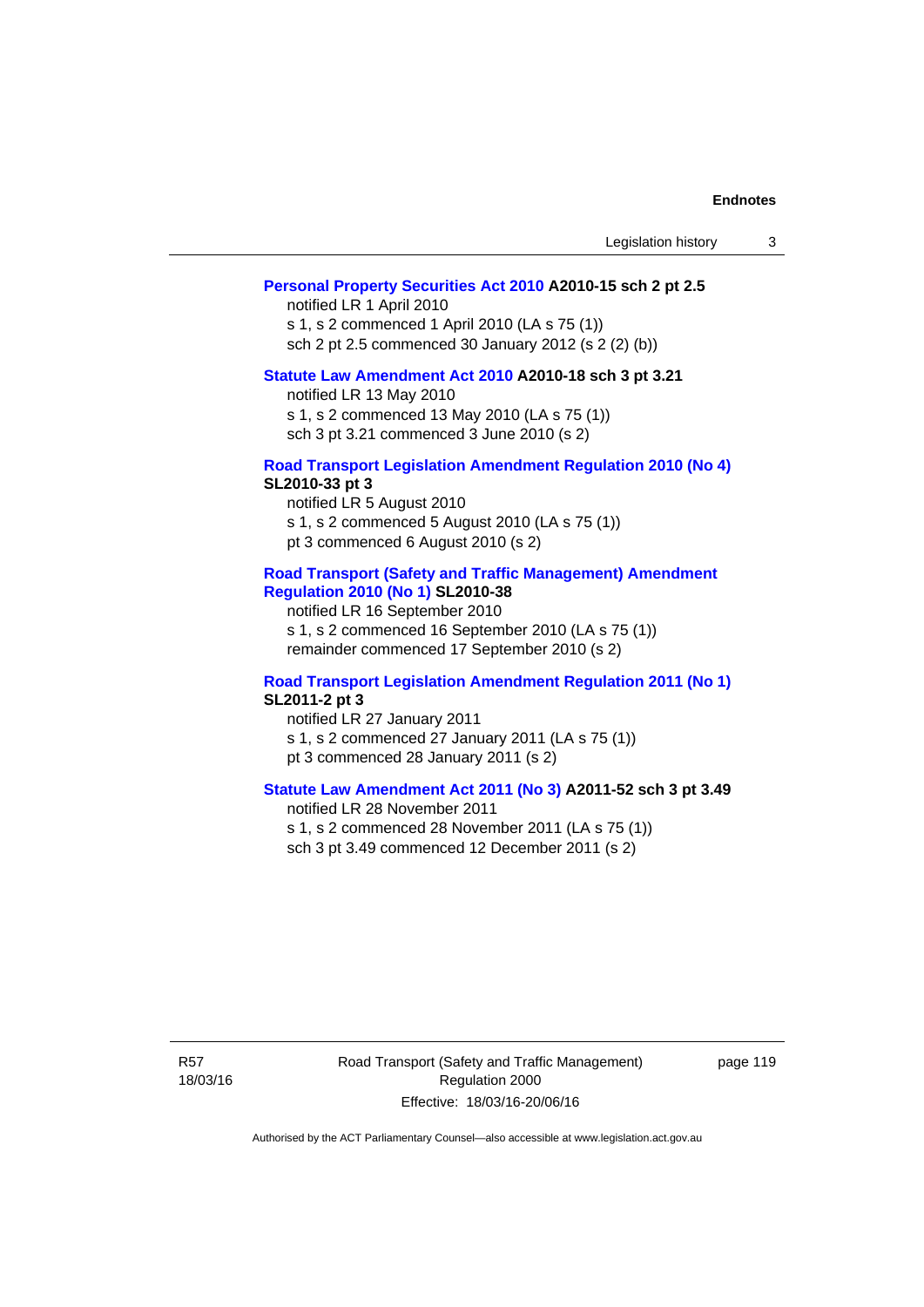3 Legislation history

## **[Road Transport \(Safety and Traffic Management\) Amendment](http://www.legislation.act.gov.au/sl/2011-35)  [Regulation 2011 \(No 1\)](http://www.legislation.act.gov.au/sl/2011-35) SL2011-35**

notified LR 19 December 2011

s 1, s 2 commenced 19 December 2011 (LA s 75 (1)) remainder commenced 15 January 2012 (s 2 and see [Road Transport](http://www.legislation.act.gov.au/a/2011-38)  [\(Safety and Traffic Management\) Amendment Act 2011](http://www.legislation.act.gov.au/a/2011-38) A2011-38, s 2 and [CN2011-15\)](http://www.legislation.act.gov.au/cn/2011-15/default.asp)

## **[Road Transport Legislation Amendment Regulation 2012 \(No 1\)](http://www.legislation.act.gov.au/sl/2012-44/default.asp) SL2012-44 pt 6**

notified LR 19 December 2012 s 1, s 2 commenced 19 December 2012 (LA s 75 (1)) pt 6 commenced 20 December 2012 (s 2)

#### **[Road Transport \(Police Driver and Rider Exemptions\) Amendment](http://www.legislation.act.gov.au/sl/2013-9/default.asp)  [Regulation 2013 \(No 1\)](http://www.legislation.act.gov.au/sl/2013-9/default.asp) SL2013-9 pt 3**

notified LR 6 May 2013 s 1, s 2 commenced 6 May 2013 (LA s 75 (1)) pt 3 commenced 7 May 2013 (s 2)

#### **[Road Transport Legislation Amendment Regulation 2013 \(No 3\)](http://www.legislation.act.gov.au/sl/2013-20) SL2013-20 pt 3**  notified LR 29 July 2013

s 1, s 2 commenced 29 July 2013 (LA s 75 (1)) pt 3 commenced 1 August 2013 (s 2)

## **[Road Transport \(Safety and Traffic Management\) Amendment](http://www.legislation.act.gov.au/sl/2013-25)  [Regulation 2013 \(No 1\)](http://www.legislation.act.gov.au/sl/2013-25) SL2013-25**

notified LR 5 September 2013 s 1, s 2 commenced 5 September 2013 (LA s 75 (1)) remainder commenced 6 September 2013 (s 2)

#### **[Heavy Vehicle National Law \(Consequential Amendments\) Act 2013](http://www.legislation.act.gov.au/a/2013-52) A2013-52 pt 13**  notified LR 9 December 2013

s 1, s 2 commenced 9 December 2013 (LA s 75 (1)) pt 13 commenced 10 February 2014 (s 2 and see [Heavy Vehicle](http://www.legislation.act.gov.au/a/2013-51/default.asp)  [National Law \(ACT\) Act 2013](http://www.legislation.act.gov.au/a/2013-51/default.asp) A2013-51, s 2 (1) and [CN2014-2](http://www.legislation.act.gov.au/cn/2014-2/default.asp))

## page 120 Road Transport (Safety and Traffic Management) Regulation 2000 Effective: 18/03/16-20/06/16

R57 18/03/16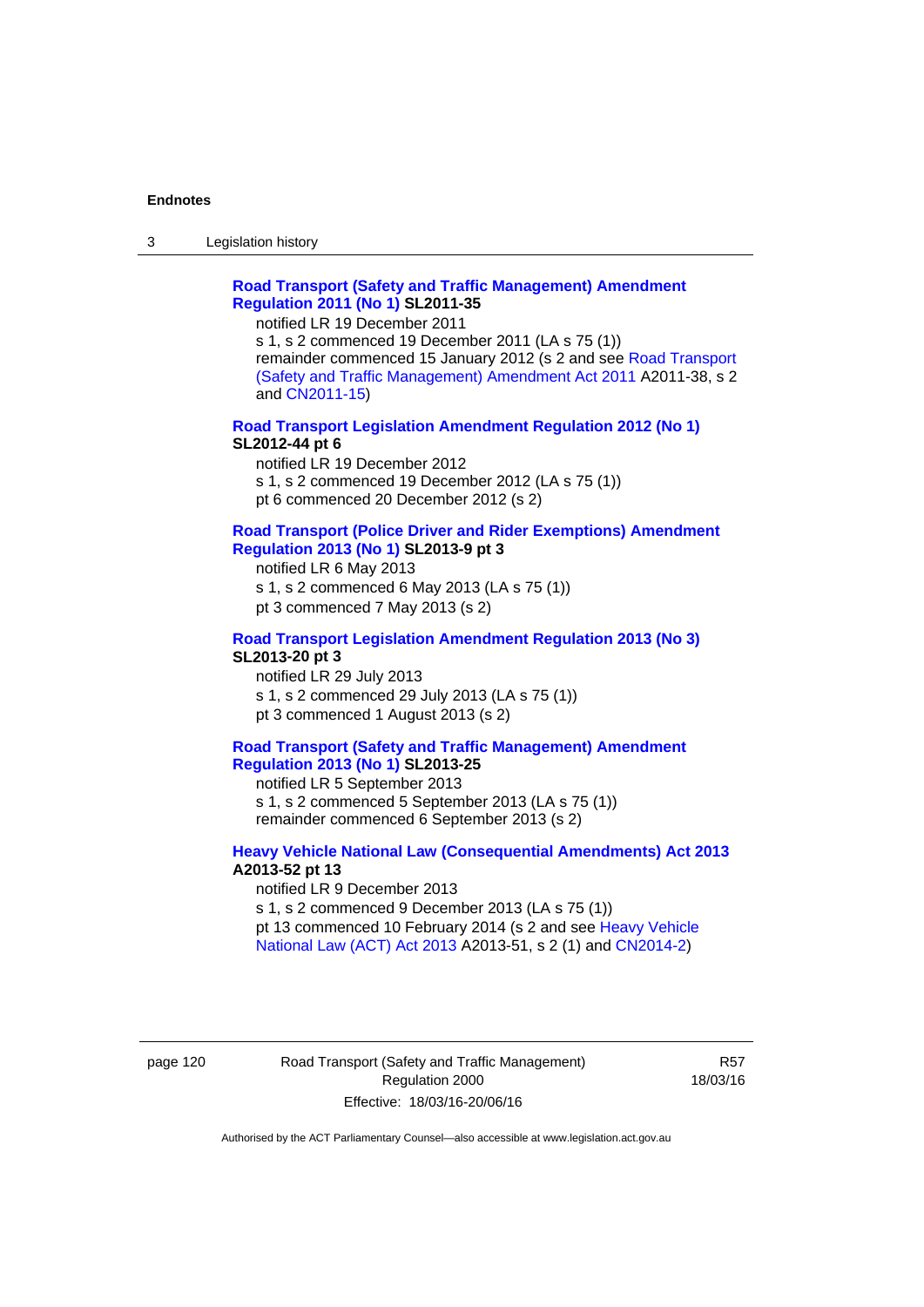| Legislation history |  |  |
|---------------------|--|--|
|---------------------|--|--|

## **[Road Transport \(Safety and Traffic Management\) Amendment](http://www.legislation.act.gov.au/sl/2014-5)  [Regulation 2014 \(No 1\)](http://www.legislation.act.gov.au/sl/2014-5) SL2014-5**

notified LR 27 March 2014 s 1, s 2 commenced 27 March 2014 (LA s 75 (1)) remainder commenced 28 March 2014 (s 2)

## **[Road Transport \(Safety and Traffic Management\) Amendment](http://www.legislation.act.gov.au/sl/2014-11)**

**[Regulation 2014 \(No 2\)](http://www.legislation.act.gov.au/sl/2014-11) SL2014-11**  notified LR 26 June 2014

s 1, s 2 commenced 26 June 2014 (LA s 75 (1)) remainder commenced 27 June 2014 (s 2)

#### **[Road Transport Legislation Amendment Act 2015](http://www.legislation.act.gov.au/a/2015-30/default.asp) A2015-30 pt 8**

notified LR 21 August 2015 s 1, s 2 commenced 21 August 2015 (LA s 75 (1)) pt 8 commenced 22 August 2015 (s 2)

#### **[Road Transport \(Safety and Traffic Management\) Amendment](http://www.legislation.act.gov.au/sl/2015-29)  [Regulation 2015 \(No 1\)](http://www.legislation.act.gov.au/sl/2015-29) SL2015-29**

notified LR 28 August 2015 s 1, s 2 commenced 28 August 2015 (LA s 75 (1)) remainder commenced 29 August 2015 (s 2)

#### **[Road Transport Legislation Amendment Regulation 2015 \(No 1\)](http://www.legislation.act.gov.au/sl/2015-33) SL2015-33 pt 3**

notified LR 29 October 2015 s 1, s 2 commenced 29 October 2015 (LA s 75 (1)) pt 3 commenced 1 November 2015 (s 2)

## **[Road Transport \(Safety and Traffic Management\) Amendment](http://www.legislation.act.gov.au/sl/2015-35)  [Regulation 2015 \(No 2\)](http://www.legislation.act.gov.au/sl/2015-35) SL2015-35**

notified LR 18 November 2015 s 1, s 2 commenced 18 November 2015 (LA s 75 (1)) remainder commenced 19 November 2015 (s 2)

### **[Statute Law Amendment Act 2015 \(No 2\)](http://www.legislation.act.gov.au/a/2015-50) A2015-50 sch 3 pt 3.30**

notified LR 25 November 2015

s 1, s 2 commenced 25 November 2015 (LA s 75 (1))

sch 3 pt 3.30 commenced 9 December 2015 (s 2)

R57 18/03/16 Road Transport (Safety and Traffic Management) Regulation 2000 Effective: 18/03/16-20/06/16

page 121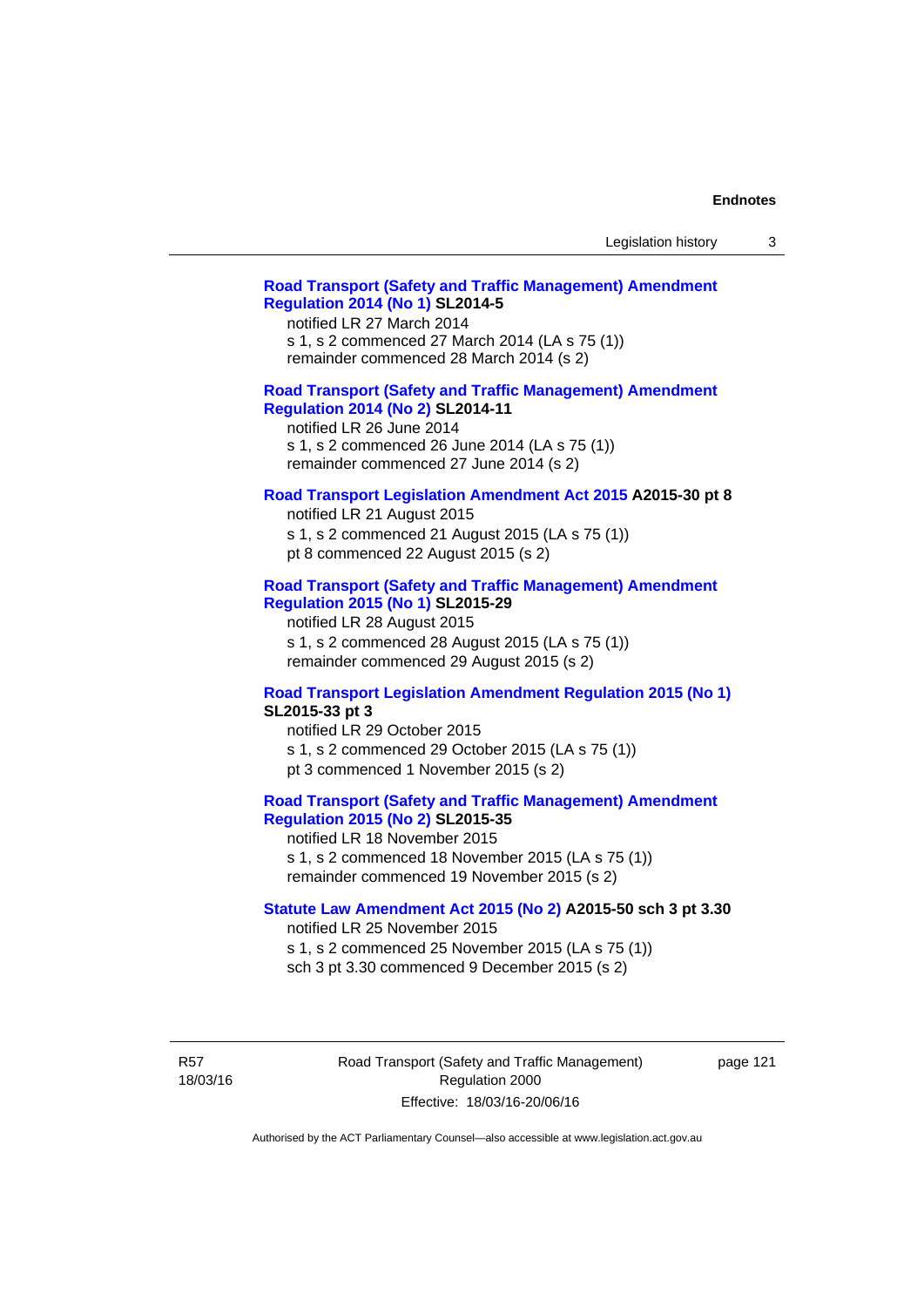3 Legislation history

**[Road Transport Legislation Amendment Act 2016 \(No 2\)](http://www.legislation.act.gov.au/a/2016-14) A2016-14 pt 5**  notified LR 17 March 2016

s 1, s 2 commenced 17 March 2016 (LA s 75 (1)) pt 5 commenced 18 March 2016 (s 2)

page 122 Road Transport (Safety and Traffic Management) Regulation 2000 Effective: 18/03/16-20/06/16

R57 18/03/16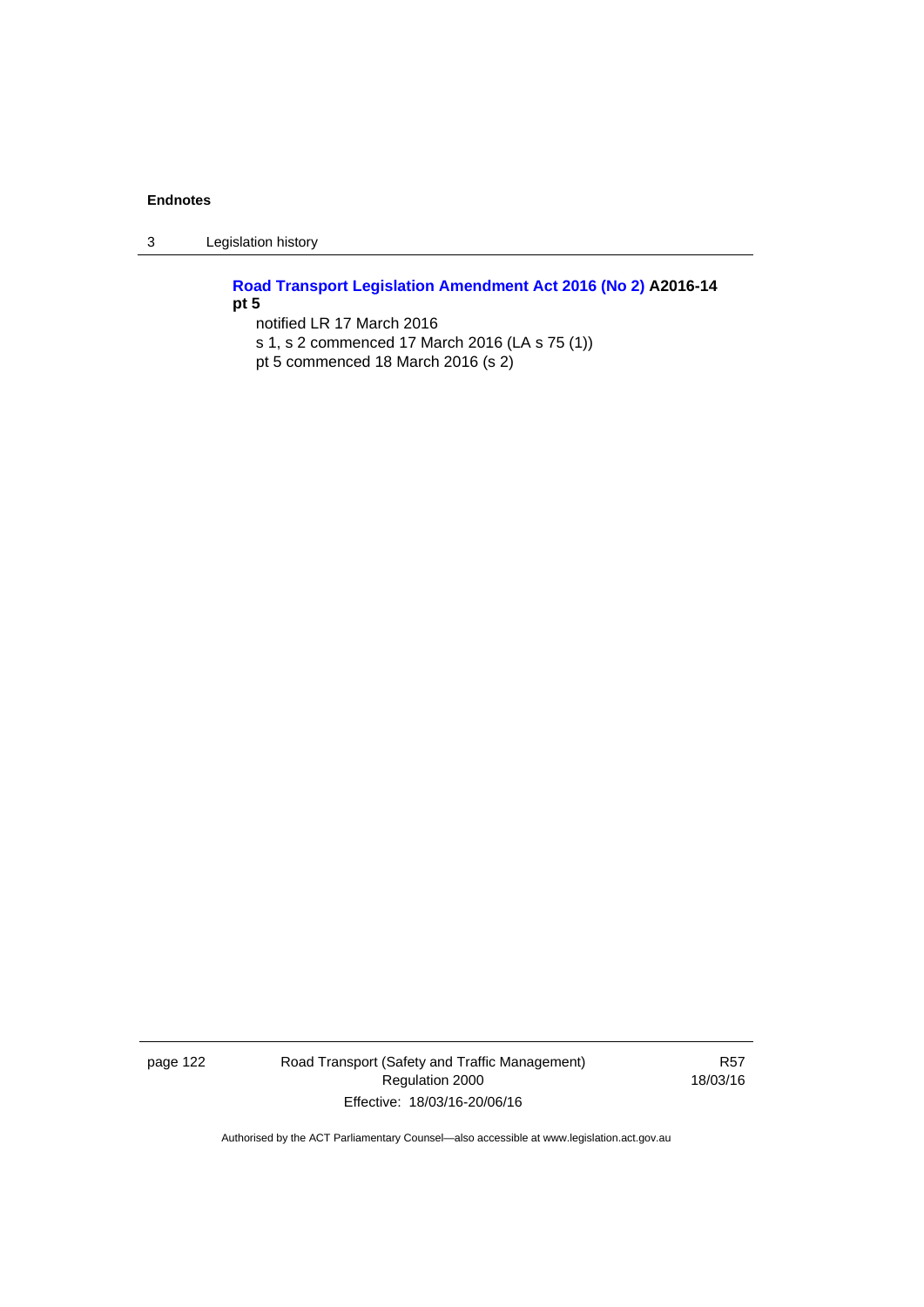# 18/03/16 Road Transport (Safety and Traffic Management) Regulation 2000 **4 Amendment history Name of regulation**  s 1 am R18 LA **Dictionary**  s 2 om [A2001-27](http://www.legislation.act.gov.au/a/2001-27) amdt 4.24 ins [SL2005-22](http://www.legislation.act.gov.au/sl/2005-22) amdt 1.1 **Dictionary—application to Australian Road Rules**  s 3 hdg bracketed note exp 17 September 2002 (s 4 (3)) s 3 am [A2001-44](http://www.legislation.act.gov.au/a/2001-44) amdt 1.3793 sub [SL2005-22](http://www.legislation.act.gov.au/sl/2005-22) amdt 1.1 *Road* **includes road related area**  s 3A **ins SL2005-22** amdt 1.1 **Meaning of** *park* **and** *stop* s 3B ins [SL2005-22](http://www.legislation.act.gov.au/sl/2005-22) amdt 1.1 **Notes**  s 4 hdg bracketed note exp 17 September 2002 (s 4 (3))<br>s 4 am A2001-44 amdt 1.3794: A2002-30 amdt 3.76 am [A2001-44](http://www.legislation.act.gov.au/a/2001-44) amdt 1.3794; [A2002-30](http://www.legislation.act.gov.au/a/2002-30) amdt 3.769 (2), (3) exp 17 September 2002 (s (4 (3)) **Offences against regulation—application of Criminal Code etc**  s 4A ins [SL2003-1](http://www.legislation.act.gov.au/sl/2003-1) s 16 **Offences against regulation are strict liability offences**  s 4B ins [SL2003-1](http://www.legislation.act.gov.au/sl/2003-1) s 16 **General defence of accident or reasonable effort**  s 4C ins [SL2003-1](http://www.legislation.act.gov.au/sl/2003-1) s 16 **Meaning of** *Australian Road Rules* s 5 hdg bracketed note exp 17 September 2002 (s 4 (3)) s 5 sub [SL2004-16](http://www.legislation.act.gov.au/sl/2004-16) s 25 am [SL2005-22](http://www.legislation.act.gov.au/sl/2005-22) amdt 1.2 sub [SL2010-5](http://www.legislation.act.gov.au/sl/2010-5) s 51 am [SL2013–20](http://www.legislation.act.gov.au/sl/2013-20) s 24 **Incorporation of Australian Road Rules into ACT law**  s 6 hdg bracketed note exp 17 September 2002 (s 4 (3)) **Transitional—ARR r 266 and r 267**  s 6A ins [SL2010-5](http://www.legislation.act.gov.au/sl/2010-5) s 52 exp 14 March 2011 (s 6A (2)) **Substitution—ARR r 300**  s 6B ins [SL2010-38](http://www.legislation.act.gov.au/sl/2010-38) s 4 om [SL2013–20](http://www.legislation.act.gov.au/sl/2013-20) s 25

page 123

Authorised by the ACT Parliamentary Counsel—also accessible at www.legislation.act.gov.au

Effective: 18/03/16-20/06/16

R57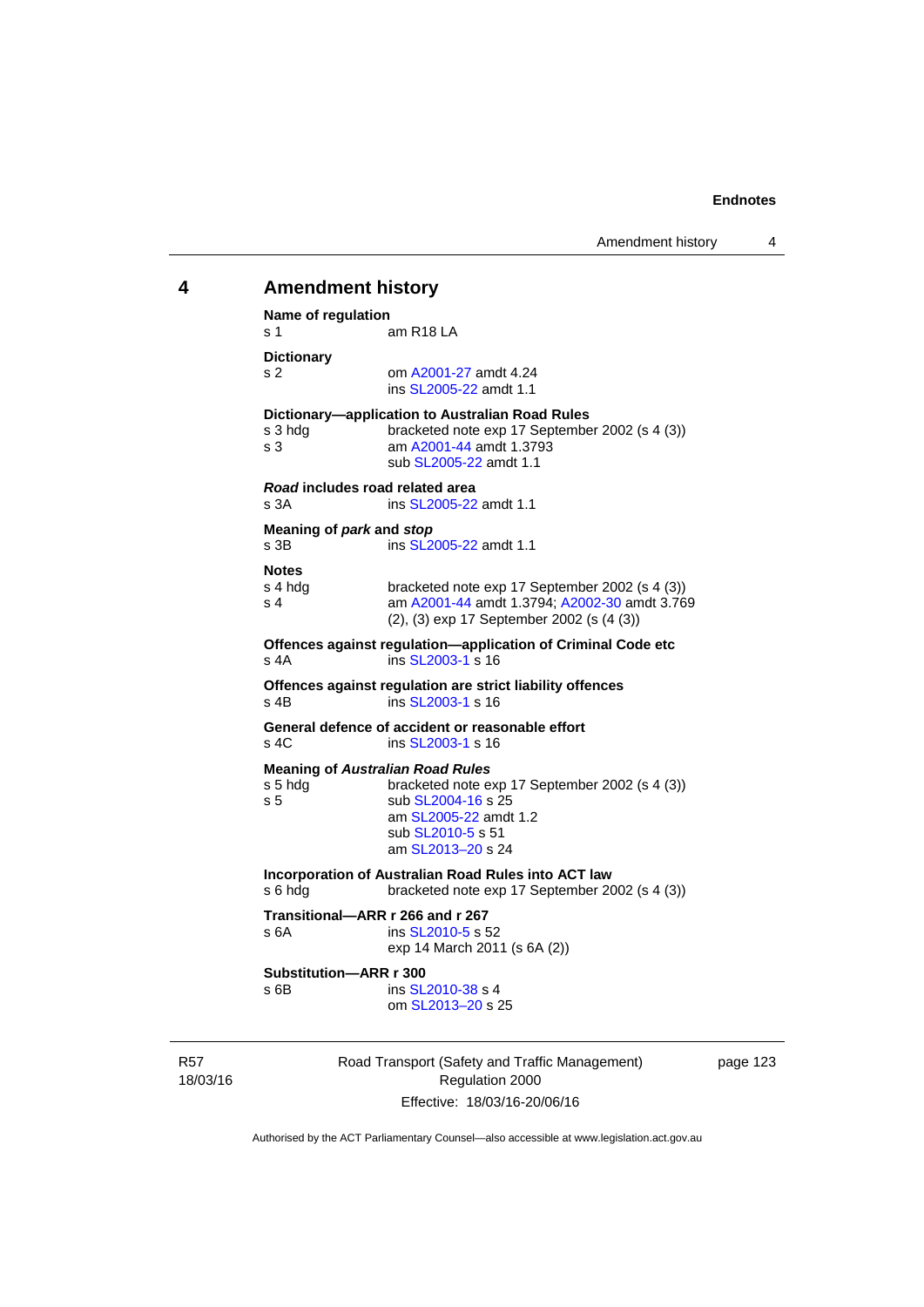4 Amendment history

| s 13A                                                   | ARR r 179 (1) (c) and (2) (c)-stopping in loading zone-taxis<br>ins SL2005-22 s 5                                                                                                                                                                       |
|---------------------------------------------------------|---------------------------------------------------------------------------------------------------------------------------------------------------------------------------------------------------------------------------------------------------------|
| s 13 hdg<br>s 13                                        | ARR r 179 (1) (c)-stopping in a loading zone-goods and permit vehicles<br>bracketed note exp 17 September 2002 (s 4 (3))<br>sub SL2005-22 s 5                                                                                                           |
| s 12A                                                   | ARR r 170 (1)-driver not to stop in intersection unless permitted<br>ins SL2004-16 s 32<br>om SL2010-5 s 56                                                                                                                                             |
| $s$ 12 hdg<br>s 12                                      | ARR r 158 (2) (c)-other vehicles permitted to travel in bus lanes<br>bracketed note exp 17 September 2002 (s 4 (3))<br>sub SL2002-31 s 23; SL2005-4 amdt 2.38<br>am SL 2006-32 amdt 1.93                                                                |
| ARR r 104-no truck signs<br>s 10 hda<br>s <sub>10</sub> | bracketed note exp 17 September 2002 (s 4 (3))<br>am SL2005-22 amdt 1.4                                                                                                                                                                                 |
| s 9 hdg<br>s 9                                          | ARR r 95-emergency stopping lane only signs<br>bracketed note exp 17 September 2002 (s 4 (3))<br>am SL2005-22 amdt 1.3                                                                                                                                  |
| s 8A                                                    | ARR r 25 (2)-default speed-limit in built-up area<br>ins SL2003-12 s 5<br>om SL2004-16 s 31                                                                                                                                                             |
| s 8 hdg                                                 | ARR r 10 (2)-penalties for offences<br>bracketed note exp 17 September 2002 (s 4 (3))                                                                                                                                                                   |
| s 7 hdg<br>s 7                                          | References to another law of this jurisdiction etc<br>bracketed note exp 17 September 2002 (s 4 (3))<br>am A2001-44 amdt 1.3795, amdt 1.3796                                                                                                            |
| div 2.2.1 hdg<br>note 3                                 | sub SL2005-22 s 4<br>am A2009-22 amdt 1.25; SL2010-33 s 5; items renum R38 LA;<br>A2013-52 s 65; A2015-30 s 42; SL2015-33 s 5, s 6; items<br>renum R54 LA                                                                                               |
|                                                         | SL2003-12 s 4; SL2004-16 ss 26-30<br>sub SL2005-22 s 4<br>am SL2006-32 amdt 1.92; items renum R24 LA; SL2010-5<br>s 53, s 54; items renum R34 LA; SL2010-5 s 55; SL2013-20<br>ss 26-28; items renum R47 LA; SL2015-35 s 4; items renum<br><b>R55 LA</b> |
| General<br>div 2.2.1 hdg<br>note 2                      | am SL2000-52 s 3; SL2001-32 s 3; SL2002-31 s 22;                                                                                                                                                                                                        |

# page 124 Road Transport (Safety and Traffic Management) Regulation 2000 Effective: 18/03/16-20/06/16

R57 18/03/16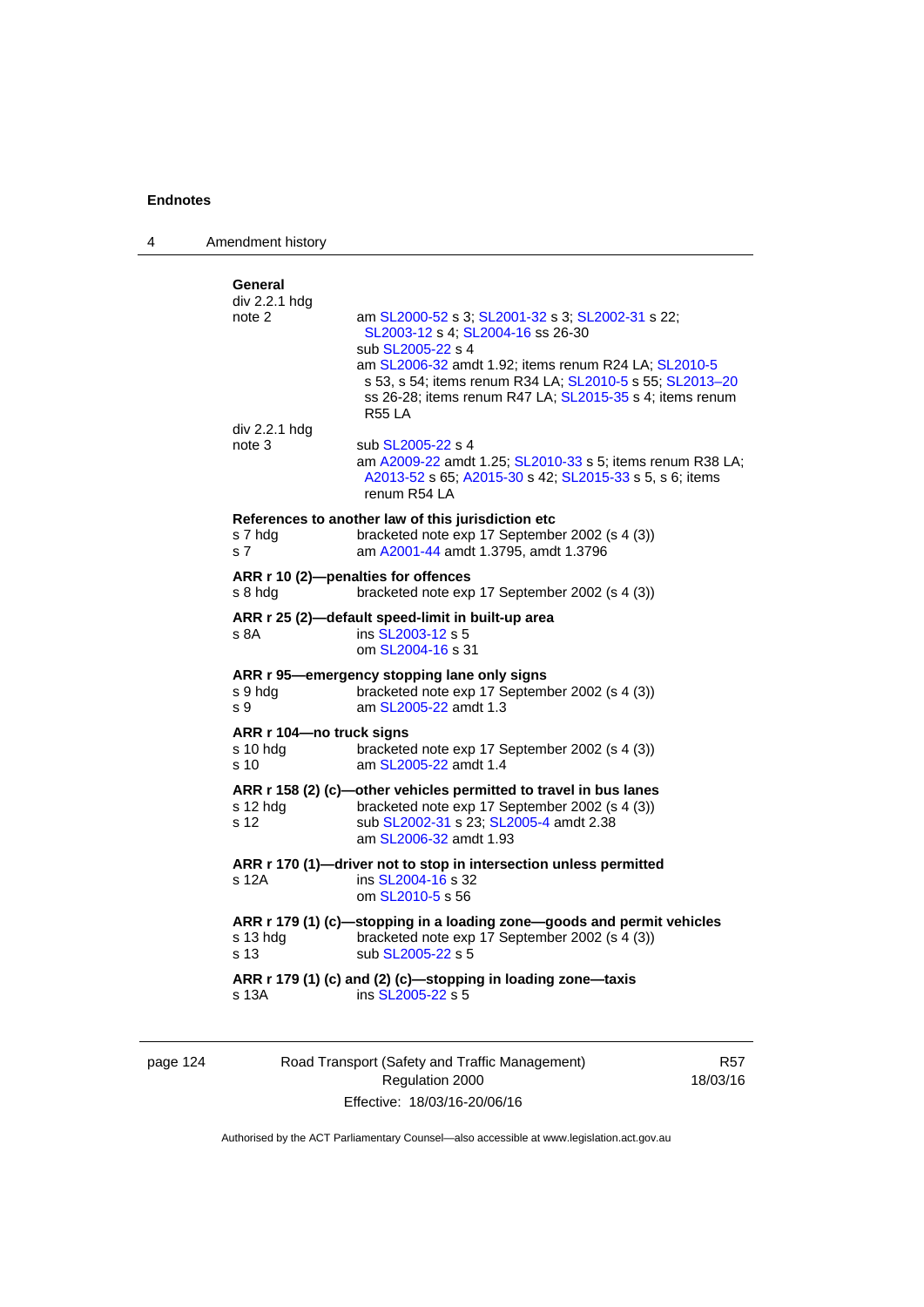|                                              |                                                                                                                                                                                                                        | Amendment history | 4 |
|----------------------------------------------|------------------------------------------------------------------------------------------------------------------------------------------------------------------------------------------------------------------------|-------------------|---|
| s 13B                                        | ARR r 183-stopping in a bus zone<br>ins SL2006-32 amdt 1.94                                                                                                                                                            |                   |   |
| s 13C                                        | ARR r 195—stopping at or near a bus stop<br>ins SL2006-32 amdt 1.94                                                                                                                                                    |                   |   |
| s 14 hda                                     | ARR r 199 (2)-stopping near postbox<br>bracketed note exp 17 September 2002 (s 4 (3))                                                                                                                                  |                   |   |
| $s$ 15 hdg                                   | ARR r 206 (2) (b), (c)-time extension for people with disabilities permit<br>bracketed note exp 17 September 2002 (s 4 (3))<br>sub SL2005-22 amdt 1.5                                                                  |                   |   |
| s 16 hdg                                     | ARR r 207 (2) (a)-fees for parking in pay parking spaces<br>bracketed note exp 17 September 2002 (s 4 (3))                                                                                                             |                   |   |
| s 16A                                        | ARR r 213 (5)-making a motor vehicle secure-exception<br>ins Legislative Assembly AR2000-2 (see Gaz SL2000-20)<br>am SL2004-16 s 33<br>sub SL2005-22 amdt 1.6                                                          |                   |   |
| s 18 hdg<br>s 18                             | ARR r 216 (3)—towing a vehicle at night or in hazardous weather conditions<br>bracketed note exp 17 September 2002 (s 4 (3))<br>sub A2009-34 amdt 1.6                                                                  |                   |   |
| ARR r 225-use of radar detectors<br>s 22 hdg | bracketed note exp 17 September 2002 (s 4 (3))                                                                                                                                                                         |                   |   |
| s 22A                                        | ARR r 236 (6)-hitchhiking, roadside commerce etc permitted<br>ins SL2004-16 s 34                                                                                                                                       |                   |   |
| s 23 hdg<br>s 23                             | ARR r 244C-motorised scooters not to be used<br>bracketed note exp 17 September 2002 (s 4 (3))<br>sub SL2010-5 s 57                                                                                                    |                   |   |
| s 23A                                        | ARR r 266-children travelling in interstate registered vehicles<br>ins SL2000-21 s 3<br>om SL2004-16 s 35<br>ins SL2010-5 s 58<br>om SL2013-20 s 29                                                                    |                   |   |
| s 23B                                        | ARR r 266 (2B)-children travelling in goods compartments<br>ins SL2001-32 s 4<br>am SL2002-2 s 28; A2002-51 amdt 1.38; SL2005-4 amdt 2.39,<br>amdt 2.40; SL2006-32 amdt 1.95<br>sub SL2010-5 s 58<br>om SL2013-20 s 29 |                   |   |

R57 18/03/16 Road Transport (Safety and Traffic Management) Regulation 2000 Effective: 18/03/16-20/06/16

page 125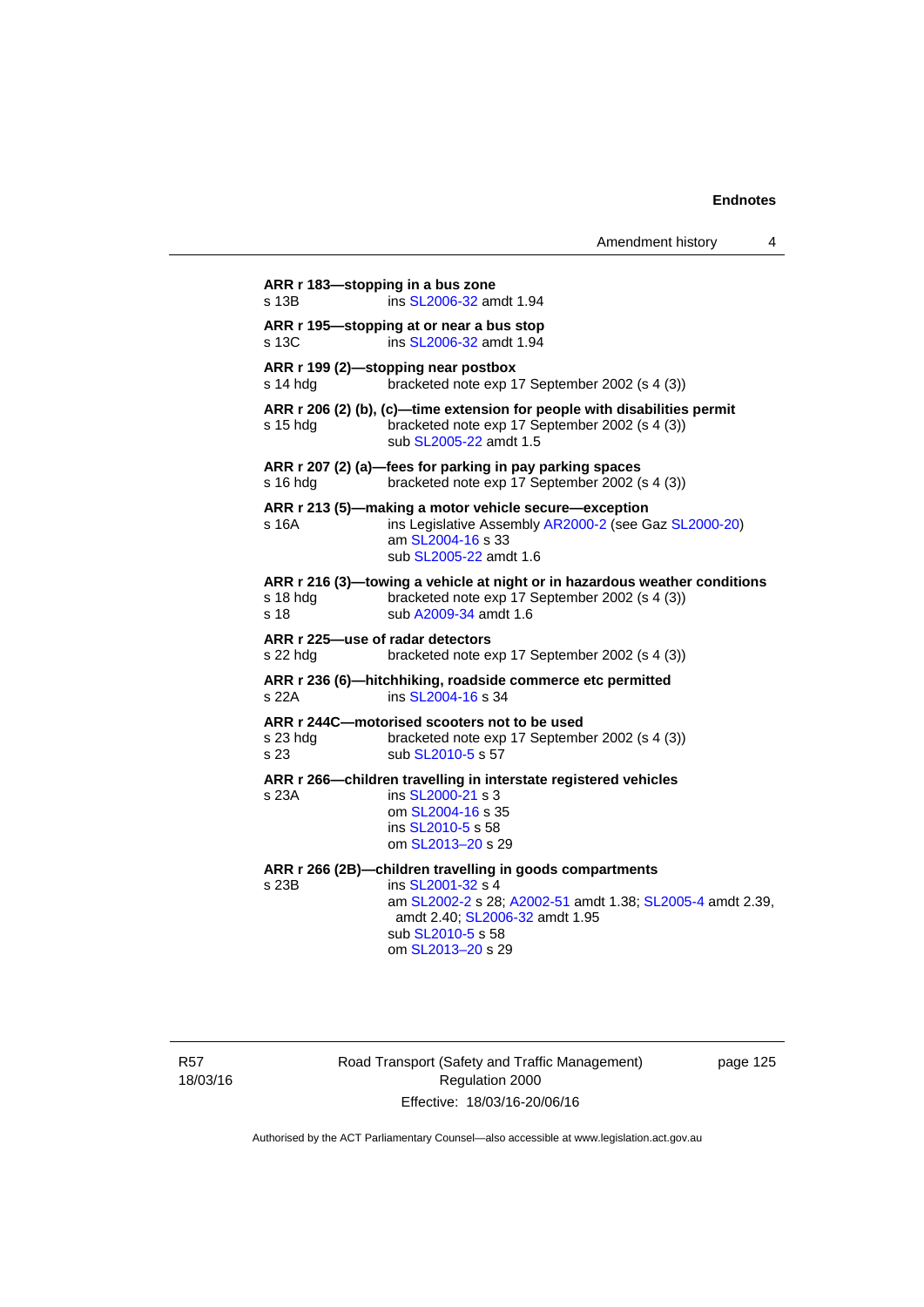4 Amendment history

| s 24 hdg<br>s 24                     | ARR r 266 (7)-wearing of seatbelts by passengers under 16 years old<br>bracketed note exp 17 September 2002 (s 4 (3))<br>am SL2010-5 s 59                                       |
|--------------------------------------|---------------------------------------------------------------------------------------------------------------------------------------------------------------------------------|
| $s25$ hdg<br>s <sub>25</sub>         | ARR r 267 (3)—certificates of exemption from wearing seatbelts<br>bracketed note exp 17 September 2002 (s 4 (3))<br>om SL2010-5 s 60                                            |
| s 26 hdg                             | ARR r 270 (3)-wearing motorbike helmets<br>bracketed note exp 17 September 2002 (s 4 (3))                                                                                       |
| s 27 hdg                             | ARR r 271 (6)-riding on motorbikes<br>bracketed note exp 17 September 2002 (s 4 (3))                                                                                            |
| s 27A                                | ARR r 280 (2) (a)-other vehicles to which B light rules apply<br>ins SL2002-31 s 24<br>sub SL2005-4 amdt 2.41; SL2006-32 amdt 1.96                                              |
| s 28 hdg<br>s 28                     | ARR r 287 (3), (4)-duties of participants in crashes<br>bracketed note exp 17 September 2002 (s 4 (3))<br>sub SL2008-40 s 4                                                     |
| s 29 hdg<br>s 29                     | ARR r 289 (1) (g)-driving on nature strip<br>bracketed note exp 17 September 2002 (s 4 (3))<br>am SL2004-16 s 36; pars renum R16 LA (see SL2004-16<br>s 37); SL2005-22 amdt 1.7 |
| s 30                                 | ARR r 298-driving with a person in or on trailer<br>am SL2005-22 amdt 1.8                                                                                                       |
| s 30A                                | ARR r 299—television receivers and visual display units in motor vehicles<br>ins SL2015-35 s 5                                                                                  |
| s 30B                                | ARR r 300 (1) (c)-use of mobile phone<br>ins SL2015-35 s 5                                                                                                                      |
| ARR r 313-postal workers<br>s 32 hdg | bracketed note exp 17 September 2002 (s 4 (3))                                                                                                                                  |
|                                      |                                                                                                                                                                                 |

page 126 **Road Transport (Safety and Traffic Management)** Regulation 2000 Effective: 18/03/16-20/06/16

R57 18/03/16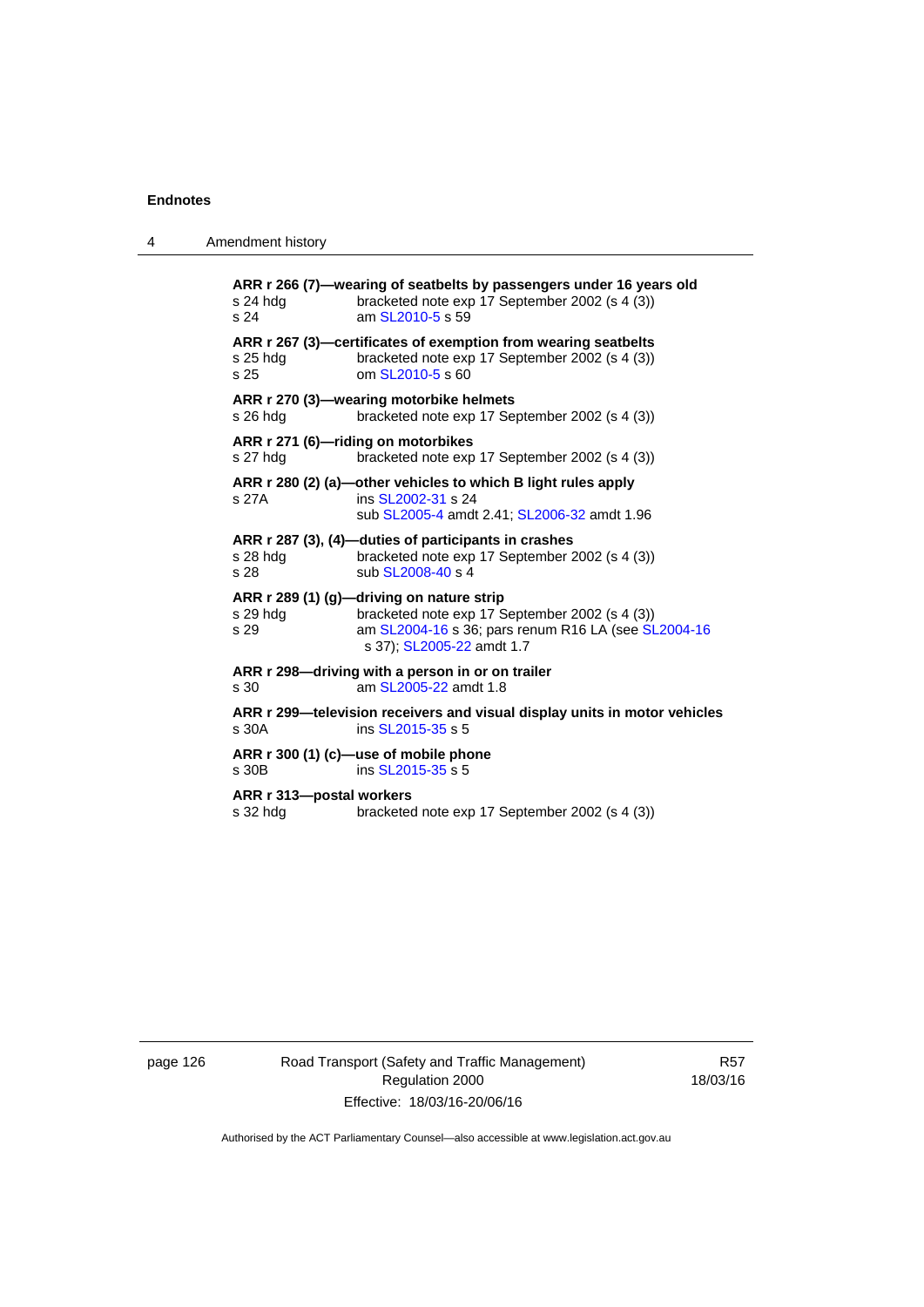| def approved seatbelt ins SL2013-20 s 30<br>def <i>authorised person</i> am SL2010-33 s 6<br>def emergency worker am A2004-28 amdt 3.61; A2015-50<br>amdt 3.144<br>def <i>hire car</i> ins $SL2005-4$ amdt 2.43<br>def oversize vehicle sub A2009-22 amdt 1.26<br>am A2013-52 s 66<br>def <i>police officer</i> sub A2001-56 amdt 3.475<br>def <i>private hire car</i> om SL2005-4 amdt 2.44<br>def <i>public bus</i> sub A2001-62 amdt 1.38<br>def restricted hire vehicle om SL2005-4 amdt 2.44<br>def taxi sub SL2002-2 s 29<br>am SL2005-4 amdt 2.42<br><b>Offences against the Australian Road Rules</b><br>om SL2003-1 s 17<br><b>Application of Criminal Code</b><br>s 34 hdg<br>bracketed note exp 17 September 2002 (s 4 (3))<br>sub A2002-51 amdt 1.39<br>om SL2003-1 s 17<br>Offences are strict liability offences<br>bracketed note exp 17 September 2002 (s 4 (3))<br>am A2002-51 amdt 1.40<br>om SL2003-1 s 17<br>General defence of accident or reasonable effort<br>bracketed note exp 17 September 2002 (s 4 (3))<br>am A2002-51 amdt 1.41<br>s 36<br>om SL2003-1 s 17<br>Making unnecessary engine noise<br>s 37 hdg<br>bracketed note exp 17 September 2002 (s 4 (3))<br>Emission of waste oil or grease<br>bracketed note exp 17 September 2002 (s 4 (3))<br>ins SL2015-33 s 7<br>Keeping safe lateral distance when passing bicycle rider<br>ins SL2015-33 s 7<br><b>Exceptions for passing bicycle rider</b><br>ins SL2015-33 s 7 | s 33 hdg              | bracketed note exp 17 September 2002 (s 4 (3)) |
|----------------------------------------------------------------------------------------------------------------------------------------------------------------------------------------------------------------------------------------------------------------------------------------------------------------------------------------------------------------------------------------------------------------------------------------------------------------------------------------------------------------------------------------------------------------------------------------------------------------------------------------------------------------------------------------------------------------------------------------------------------------------------------------------------------------------------------------------------------------------------------------------------------------------------------------------------------------------------------------------------------------------------------------------------------------------------------------------------------------------------------------------------------------------------------------------------------------------------------------------------------------------------------------------------------------------------------------------------------------------------------------------------------------------------------------------------------|-----------------------|------------------------------------------------|
|                                                                                                                                                                                                                                                                                                                                                                                                                                                                                                                                                                                                                                                                                                                                                                                                                                                                                                                                                                                                                                                                                                                                                                                                                                                                                                                                                                                                                                                          | s 33                  | am SL2005-22 amdt 1.9; SL2013-20 s 31          |
|                                                                                                                                                                                                                                                                                                                                                                                                                                                                                                                                                                                                                                                                                                                                                                                                                                                                                                                                                                                                                                                                                                                                                                                                                                                                                                                                                                                                                                                          |                       |                                                |
|                                                                                                                                                                                                                                                                                                                                                                                                                                                                                                                                                                                                                                                                                                                                                                                                                                                                                                                                                                                                                                                                                                                                                                                                                                                                                                                                                                                                                                                          |                       |                                                |
|                                                                                                                                                                                                                                                                                                                                                                                                                                                                                                                                                                                                                                                                                                                                                                                                                                                                                                                                                                                                                                                                                                                                                                                                                                                                                                                                                                                                                                                          |                       |                                                |
|                                                                                                                                                                                                                                                                                                                                                                                                                                                                                                                                                                                                                                                                                                                                                                                                                                                                                                                                                                                                                                                                                                                                                                                                                                                                                                                                                                                                                                                          |                       |                                                |
|                                                                                                                                                                                                                                                                                                                                                                                                                                                                                                                                                                                                                                                                                                                                                                                                                                                                                                                                                                                                                                                                                                                                                                                                                                                                                                                                                                                                                                                          |                       |                                                |
|                                                                                                                                                                                                                                                                                                                                                                                                                                                                                                                                                                                                                                                                                                                                                                                                                                                                                                                                                                                                                                                                                                                                                                                                                                                                                                                                                                                                                                                          |                       |                                                |
|                                                                                                                                                                                                                                                                                                                                                                                                                                                                                                                                                                                                                                                                                                                                                                                                                                                                                                                                                                                                                                                                                                                                                                                                                                                                                                                                                                                                                                                          |                       |                                                |
|                                                                                                                                                                                                                                                                                                                                                                                                                                                                                                                                                                                                                                                                                                                                                                                                                                                                                                                                                                                                                                                                                                                                                                                                                                                                                                                                                                                                                                                          |                       |                                                |
|                                                                                                                                                                                                                                                                                                                                                                                                                                                                                                                                                                                                                                                                                                                                                                                                                                                                                                                                                                                                                                                                                                                                                                                                                                                                                                                                                                                                                                                          |                       |                                                |
|                                                                                                                                                                                                                                                                                                                                                                                                                                                                                                                                                                                                                                                                                                                                                                                                                                                                                                                                                                                                                                                                                                                                                                                                                                                                                                                                                                                                                                                          |                       |                                                |
|                                                                                                                                                                                                                                                                                                                                                                                                                                                                                                                                                                                                                                                                                                                                                                                                                                                                                                                                                                                                                                                                                                                                                                                                                                                                                                                                                                                                                                                          | div 2.2.3 hdg         |                                                |
|                                                                                                                                                                                                                                                                                                                                                                                                                                                                                                                                                                                                                                                                                                                                                                                                                                                                                                                                                                                                                                                                                                                                                                                                                                                                                                                                                                                                                                                          |                       |                                                |
|                                                                                                                                                                                                                                                                                                                                                                                                                                                                                                                                                                                                                                                                                                                                                                                                                                                                                                                                                                                                                                                                                                                                                                                                                                                                                                                                                                                                                                                          |                       |                                                |
|                                                                                                                                                                                                                                                                                                                                                                                                                                                                                                                                                                                                                                                                                                                                                                                                                                                                                                                                                                                                                                                                                                                                                                                                                                                                                                                                                                                                                                                          | s 34                  |                                                |
|                                                                                                                                                                                                                                                                                                                                                                                                                                                                                                                                                                                                                                                                                                                                                                                                                                                                                                                                                                                                                                                                                                                                                                                                                                                                                                                                                                                                                                                          |                       |                                                |
|                                                                                                                                                                                                                                                                                                                                                                                                                                                                                                                                                                                                                                                                                                                                                                                                                                                                                                                                                                                                                                                                                                                                                                                                                                                                                                                                                                                                                                                          |                       |                                                |
|                                                                                                                                                                                                                                                                                                                                                                                                                                                                                                                                                                                                                                                                                                                                                                                                                                                                                                                                                                                                                                                                                                                                                                                                                                                                                                                                                                                                                                                          | s 35 hdg              |                                                |
|                                                                                                                                                                                                                                                                                                                                                                                                                                                                                                                                                                                                                                                                                                                                                                                                                                                                                                                                                                                                                                                                                                                                                                                                                                                                                                                                                                                                                                                          | s 35                  |                                                |
|                                                                                                                                                                                                                                                                                                                                                                                                                                                                                                                                                                                                                                                                                                                                                                                                                                                                                                                                                                                                                                                                                                                                                                                                                                                                                                                                                                                                                                                          |                       |                                                |
|                                                                                                                                                                                                                                                                                                                                                                                                                                                                                                                                                                                                                                                                                                                                                                                                                                                                                                                                                                                                                                                                                                                                                                                                                                                                                                                                                                                                                                                          |                       |                                                |
|                                                                                                                                                                                                                                                                                                                                                                                                                                                                                                                                                                                                                                                                                                                                                                                                                                                                                                                                                                                                                                                                                                                                                                                                                                                                                                                                                                                                                                                          | s 36 hdg              |                                                |
|                                                                                                                                                                                                                                                                                                                                                                                                                                                                                                                                                                                                                                                                                                                                                                                                                                                                                                                                                                                                                                                                                                                                                                                                                                                                                                                                                                                                                                                          |                       |                                                |
|                                                                                                                                                                                                                                                                                                                                                                                                                                                                                                                                                                                                                                                                                                                                                                                                                                                                                                                                                                                                                                                                                                                                                                                                                                                                                                                                                                                                                                                          |                       |                                                |
|                                                                                                                                                                                                                                                                                                                                                                                                                                                                                                                                                                                                                                                                                                                                                                                                                                                                                                                                                                                                                                                                                                                                                                                                                                                                                                                                                                                                                                                          |                       |                                                |
|                                                                                                                                                                                                                                                                                                                                                                                                                                                                                                                                                                                                                                                                                                                                                                                                                                                                                                                                                                                                                                                                                                                                                                                                                                                                                                                                                                                                                                                          |                       |                                                |
|                                                                                                                                                                                                                                                                                                                                                                                                                                                                                                                                                                                                                                                                                                                                                                                                                                                                                                                                                                                                                                                                                                                                                                                                                                                                                                                                                                                                                                                          |                       |                                                |
|                                                                                                                                                                                                                                                                                                                                                                                                                                                                                                                                                                                                                                                                                                                                                                                                                                                                                                                                                                                                                                                                                                                                                                                                                                                                                                                                                                                                                                                          | s 38 hdg              |                                                |
|                                                                                                                                                                                                                                                                                                                                                                                                                                                                                                                                                                                                                                                                                                                                                                                                                                                                                                                                                                                                                                                                                                                                                                                                                                                                                                                                                                                                                                                          | <b>Bicycle riders</b> |                                                |
|                                                                                                                                                                                                                                                                                                                                                                                                                                                                                                                                                                                                                                                                                                                                                                                                                                                                                                                                                                                                                                                                                                                                                                                                                                                                                                                                                                                                                                                          | div 2.3.1A hdg        |                                                |
|                                                                                                                                                                                                                                                                                                                                                                                                                                                                                                                                                                                                                                                                                                                                                                                                                                                                                                                                                                                                                                                                                                                                                                                                                                                                                                                                                                                                                                                          |                       |                                                |
|                                                                                                                                                                                                                                                                                                                                                                                                                                                                                                                                                                                                                                                                                                                                                                                                                                                                                                                                                                                                                                                                                                                                                                                                                                                                                                                                                                                                                                                          | s 38A                 |                                                |
|                                                                                                                                                                                                                                                                                                                                                                                                                                                                                                                                                                                                                                                                                                                                                                                                                                                                                                                                                                                                                                                                                                                                                                                                                                                                                                                                                                                                                                                          |                       |                                                |
|                                                                                                                                                                                                                                                                                                                                                                                                                                                                                                                                                                                                                                                                                                                                                                                                                                                                                                                                                                                                                                                                                                                                                                                                                                                                                                                                                                                                                                                          | s 38B                 |                                                |
|                                                                                                                                                                                                                                                                                                                                                                                                                                                                                                                                                                                                                                                                                                                                                                                                                                                                                                                                                                                                                                                                                                                                                                                                                                                                                                                                                                                                                                                          |                       |                                                |
|                                                                                                                                                                                                                                                                                                                                                                                                                                                                                                                                                                                                                                                                                                                                                                                                                                                                                                                                                                                                                                                                                                                                                                                                                                                                                                                                                                                                                                                          |                       |                                                |
| Road Transport (Safety and Traffic Management)<br>page 127                                                                                                                                                                                                                                                                                                                                                                                                                                                                                                                                                                                                                                                                                                                                                                                                                                                                                                                                                                                                                                                                                                                                                                                                                                                                                                                                                                                               |                       | $D = 4$                                        |

R57 18/03/16

Regulation 2000 Effective: 18/03/16-20/06/16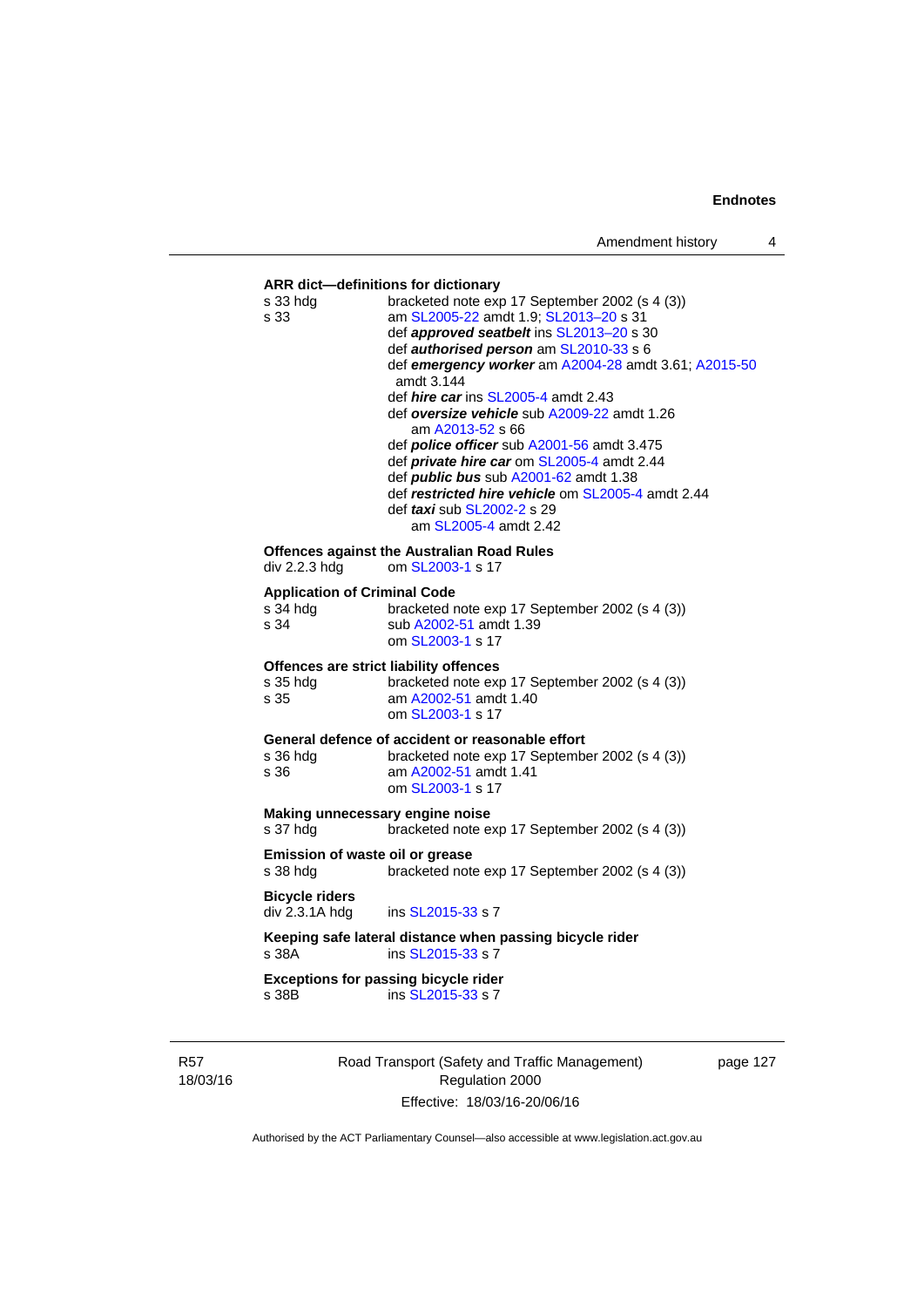| 4 | Amendment history                                                                                                                        |
|---|------------------------------------------------------------------------------------------------------------------------------------------|
|   | Riding across road on crossing<br>ins SL2015-33 s 7<br>s 38C                                                                             |
|   | Application of ARRs to riders crossing road on crossing<br>ins SL2015-33 s 7<br>s 38D                                                    |
|   | Safety of persons on trailers<br>s 39 hdg<br>bracketed note exp 17 September 2002 (s 4 (3))<br>am SL2005-22 amdt 1.10, amdt 1.11<br>s 39 |
|   | Passengers in sidecars to be seated<br>s 40 hdg<br>bracketed note exp 17 September 2002 (s 4 (3))                                        |
|   | Number of vehicles that may be drawn<br>s 41 hdg<br>bracketed note exp 17 September 2002 (s 4 (3))                                       |
|   | Towing by vehicles under 4.5t<br>s 42 hda<br>bracketed note exp 17 September 2002 (s 4 (3))                                              |
|   | Lights on motor vehicles generally<br>bracketed note exp 17 September 2002 (s 4 (3))<br>s 43 hdg                                         |
|   | <b>Metered parking</b><br>div 2.3.5 hdg<br>sub SL2005-22 s 6                                                                             |
|   | Metered parking-parking in spaces<br>s 44 hdq<br>bracketed note exp 17 September 2002 (s 4 (3))<br>sub SL2005-22 s 7<br>s 44             |
|   | Metered parking-parking fees<br>ins SL2005-22 s 7<br>s 44A                                                                               |
|   | Metered parking-maximum length of stay<br>ins SL2005-22 s 7<br>s 44B                                                                     |
|   | Metered parking-exceptions to s 44A and s 44B<br>bracketed note exp 17 September 2002 (s 4 (3))<br>s 45 hda<br>sub SL2005-22 s 7<br>s 45 |
|   | Temporary closure of metered parking spaces<br>bracketed note exp 17 September 2002 (s 4 (3))<br>s 46 hdg                                |
|   | <b>Misuse of parking meters</b><br>s 47 hdg<br>bracketed note exp 17 September 2002 (s 4 (3))                                            |
|   | Interfering with parking meters etc<br>bracketed note exp 17 September 2002 (s 4 (3))<br>s 48 hdg                                        |
|   | <b>Ticket parking</b><br>div 2.3.6 hdg<br>orig div 2.3.6 hdg renum as div 2.3.8 hdg<br>ins by SL2005-22 s 8                              |

page 128 Road Transport (Safety and Traffic Management) Regulation 2000 Effective: 18/03/16-20/06/16

R57 18/03/16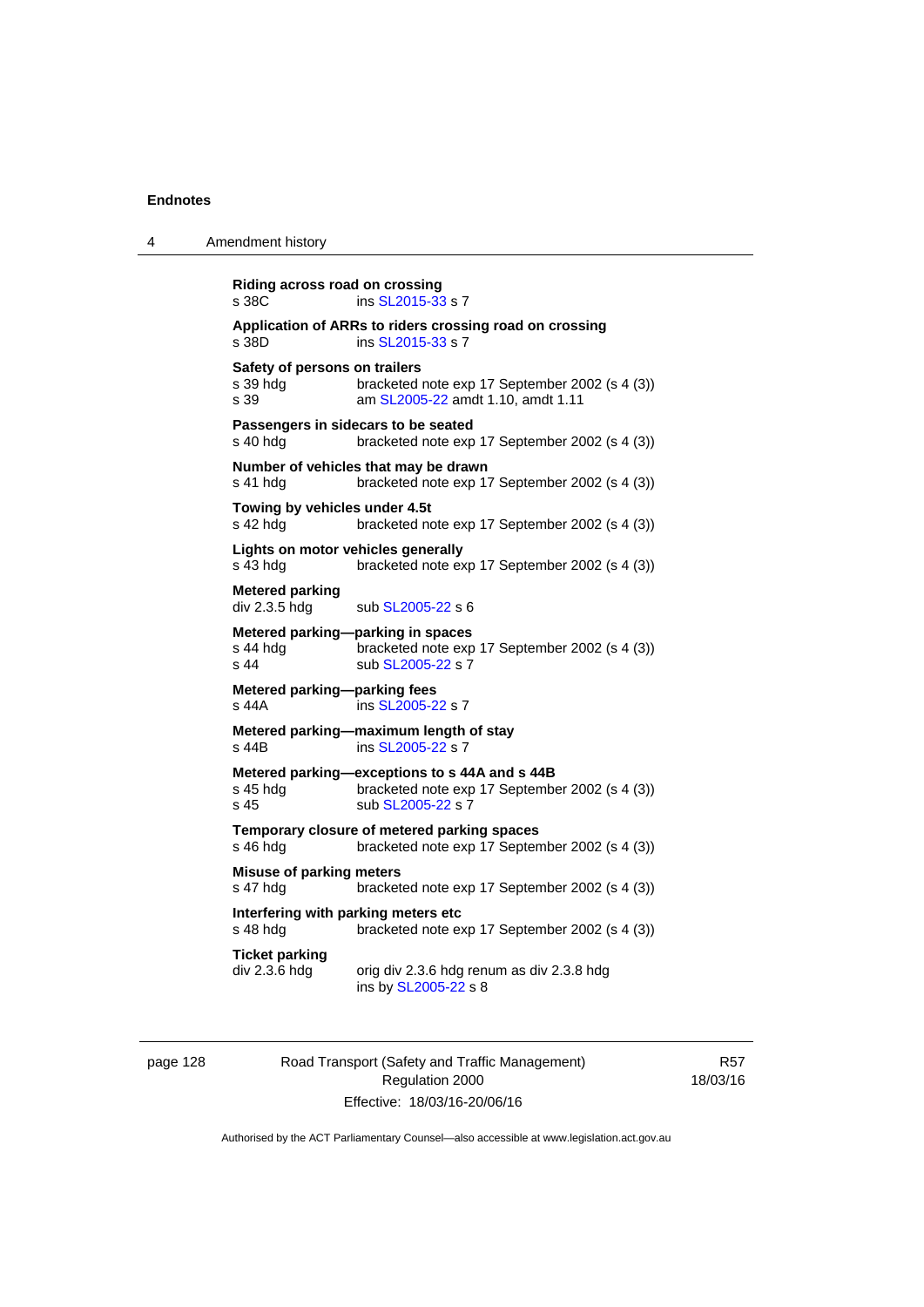Amendment history 4

| s 49 hda<br>s 49                                     | Ticket parking-parking in spaces<br>bracketed note exp 17 September 2002 (s 4 (3))<br>sub SL2005-22 s 8                                                                                        |
|------------------------------------------------------|------------------------------------------------------------------------------------------------------------------------------------------------------------------------------------------------|
| s 49A                                                | Ticket parking-display of tickets<br>ins SL2005-22 s 8<br>am SL2010-7 s 42; SL2014-11 s 4                                                                                                      |
| Ticket parking-e-payment<br>s 49AA                   | ins SL2014-11 s 5                                                                                                                                                                              |
| s 49B                                                | Ticket parking-maximum length of stay<br>ins SL2005-22 s 8<br>am SL2014-11 s 6, s 7; ss renum R51 LA                                                                                           |
| s 50 hdg<br>s <sub>50</sub>                          | Ticket parking-exceptions to s 49A and s 49B<br>bracketed note exp 17 September 2002 (s 4 (3))<br>sub SL2005-22 s 8                                                                            |
| s 51 hdg<br>s 51                                     | Temporary closure of ticket parking spaces and areas<br>bracketed note exp 17 September 2002 (s 4 (3))<br>sub SL2005-22 amdt 1.12<br>am SL2002-7 s 4, s 5; regs renum R6 LA (see SL2002-7 s 6) |
| s 52 hdg<br>s <sub>52</sub>                          | Use of false or damaged parking tickets etc<br>bracketed note exp 17 September 2002 (s 4 (3))<br>sub SL2005-22 s 9                                                                             |
| s 53 hdg<br>s 53                                     | Misuse of parking ticket machines<br>bracketed note exp 17 September 2002 (s 4 (3))<br>sub SL2005-22 s 9                                                                                       |
| s 54 hdg                                             | Interfering with parking ticket machines etc<br>bracketed note exp 17 September 2002 (s 4 (3))                                                                                                 |
| Interfering with parking tickets<br>s 55 hda<br>s 55 | bracketed note exp 17 September 2002 (s 4 (3))<br>sub SL2005-22 s 10                                                                                                                           |
| div 2.3.7 hdg                                        | Other ACT road rules about stopping and parking<br>ins SL2005-22 s 10                                                                                                                          |
|                                                      | Unauthorised use of parking permits and mobility parking scheme                                                                                                                                |
| <b>authorities</b><br>s 56 hdg<br>s 56               | bracketed note exp 17 September 2002 (s 4 (3))<br>am A2002-30 amdt 3.770<br>sub SL2005-22 s 10                                                                                                 |
| s 56A                                                | Interfering with parking permits and mobility parking scheme authorities<br>ins SL2005-22 s 10                                                                                                 |

R57 18/03/16 Road Transport (Safety and Traffic Management) Regulation 2000 Effective: 18/03/16-20/06/16

page 129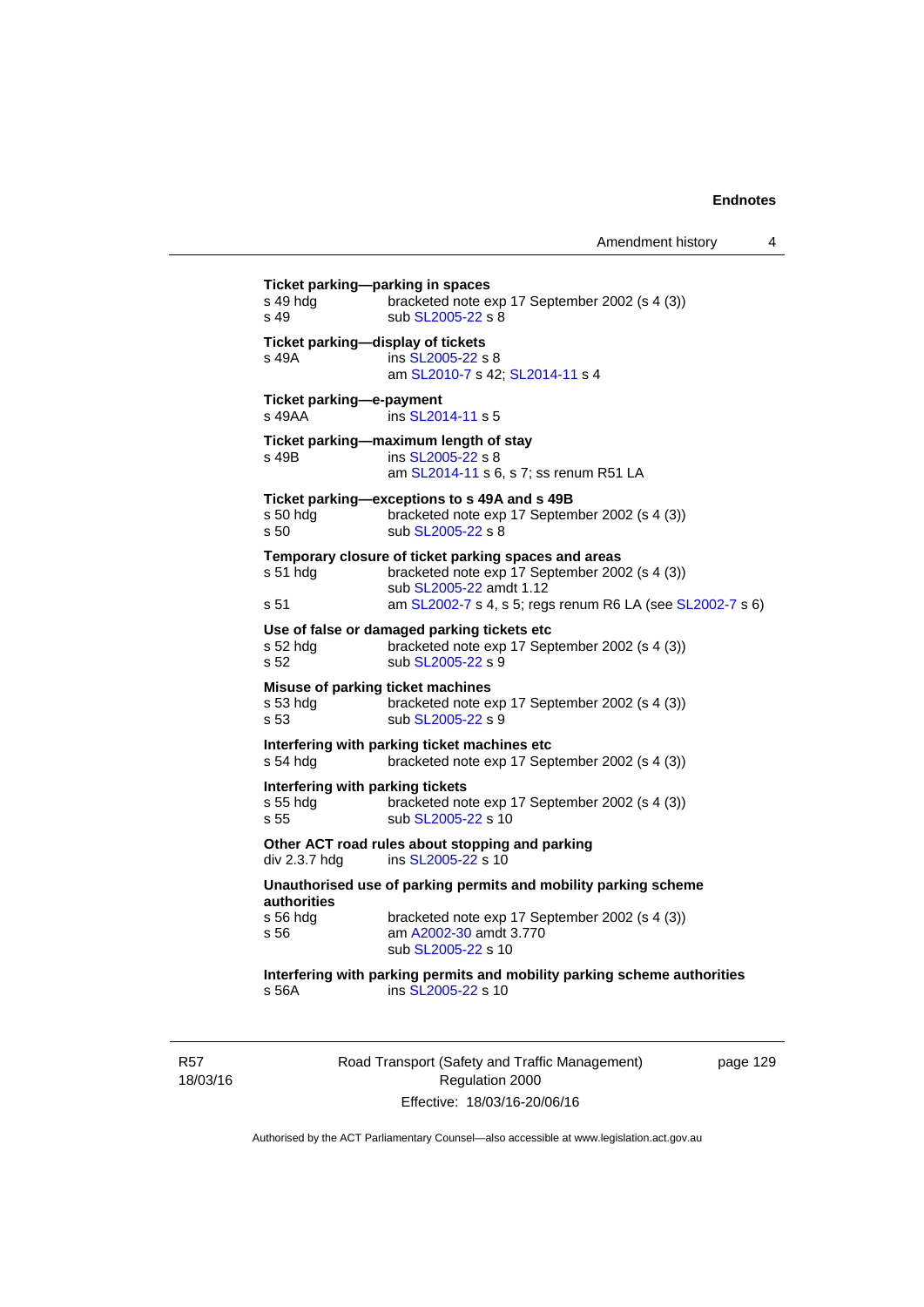| 4        | Amendment history                                                                                                                                                                                   |
|----------|-----------------------------------------------------------------------------------------------------------------------------------------------------------------------------------------------------|
|          | No stopping on a road with a red kerb<br>am SL2001-32 s 5<br>s 57<br>exp 1 December 2002 (s 57 (2))                                                                                                 |
|          | Stopping public buses in bus zones and at bus stops<br>s 57A hdg<br>bracketed note exp 17 September 2002 (s 4 (3))<br>s 57A<br>ins SL2000-33 s 3<br>am 2001 Act No 62 amdts 1.39-1.41               |
|          | Stopping in an emergency etc or to comply with another law<br>bracketed note exp 17 September 2002 (s 4 (3))<br>s 58 hdg<br>s 58<br>am SL2005-22 s 11, s 12                                         |
|          | <b>Other ACT road rules</b><br>div 2.3.8 hdg<br>(prev div 2.3.6 hdg) ins SL2005-22 s 13                                                                                                             |
|          | <b>Carrying dangerous substances</b><br>$s59$ hdg<br>bracketed note exp 17 September 2002 (s 4 (3))<br>sub A2004-7 amdt 1.14<br>am A2004-7 amdt 1.15, amdt 1.16<br>s 59<br>om A2009-34 amdt 1.7     |
|          | Interrupting funeral processions etc<br>s 60 hdg<br>bracketed note exp 17 September 2002 (s 4 (3))                                                                                                  |
|          | Driving on roads closed to traffic<br>$s61$ hdg<br>bracketed note exp 17 September 2002 (s 4 (3))                                                                                                   |
|          | Use of wheeled recreational devices and wheeled toys on roads<br>s 62 hdg<br>bracketed note exp 17 September 2002 (s 4 (3))                                                                         |
|          | Devices that are prescribed traffic control devices-Act, dict, def prescribed<br>traffic control device<br>s 63 hdg<br>bracketed note exp 17 September 2002 (s 4 (3))<br>sub SL2005-22 s 14<br>s 63 |
|          | Preventing prescribed traffic control devices being clearly visible<br>$s$ 64 hdg<br>bracketed note exp 17 September 2002 (s 4 (3))                                                                 |
|          | Use of do not overtake turning vehicle sign<br>s 65 hdg<br>bracketed note exp 17 September 2002 (s 4 (3))                                                                                           |
|          | Approvals etc by road transport authority<br>am A2001-44 amdt 1.3797, amdt 1.3798; SL2010-5 s 61, s 62;<br>s 66<br>pars renum R41 LA; A2011-52 amdt 3.184                                           |
|          | Defence of complying with direction of police officer or authorised person<br>bracketed note exp 17 September 2002 (s 4 (3))<br>s 68 hda                                                            |
|          | Exemption for driver of police vehicle—generally—Act, s 35<br>bracketed note exp 17 September 2002 (s 4 (3))<br>s 69 hdg<br>s 69<br>sub SL2013-9 s 8                                                |
| page 130 | Road Transport (Safety and Traffic Management)<br><b>R57</b><br>Regulation 2000<br>18/03/16<br>Effective: 18/03/16-20/06/16                                                                         |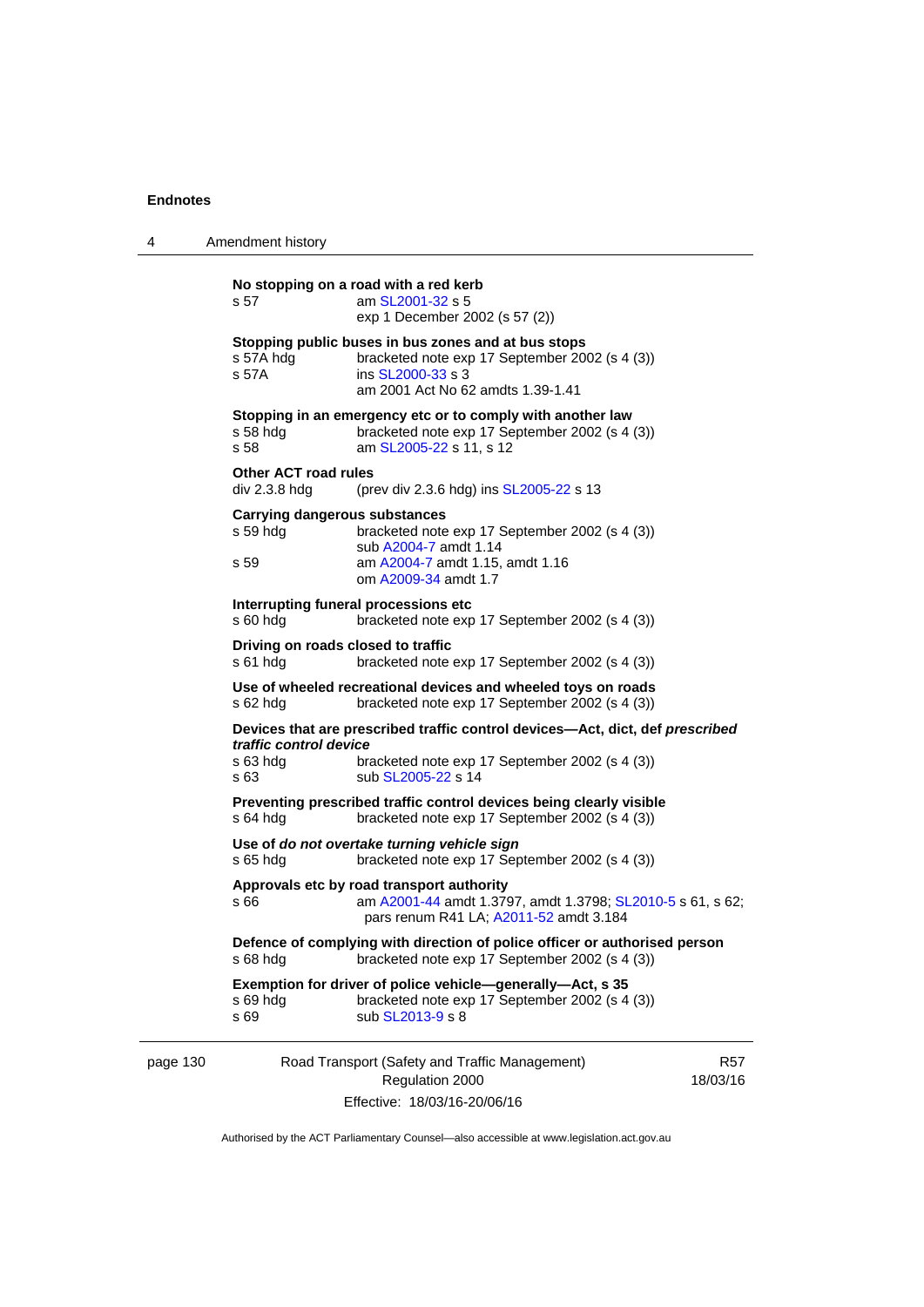| s 69A                                             | Exemption for driver of police vehicle-training and assessment<br>ins SL2013-9 s 9<br>am A2015-30 s 43                  |
|---------------------------------------------------|-------------------------------------------------------------------------------------------------------------------------|
| s 70 hdg                                          | <b>Exemption for driver of emergency vehicles</b><br>bracketed note exp 17 September 2002 (s 4 (3))                     |
| authorised people                                 | Stopping and parking exemption for police and emergency vehicles and                                                    |
| s 71 hdg<br>s 71                                  | bracketed note exp 17 September 2002 (s 4 (3))<br>sub SL2002-7 s 7; SL2005-22 s 15                                      |
| Parking<br>ch 3 hdg                               | ins SL2001-32 s 6                                                                                                       |
| <b>Metered parking schemes</b><br>s 72 hdg        | bracketed note exp 17 September 2002 (s 4 (3))                                                                          |
| <b>Metered parking areas</b><br>s 73 hdg<br>s 73  | bracketed note exp 17 September 2002 (s 4 (3))<br>am SL2005-22 amdt 1.13                                                |
| <b>Parking meters</b><br>s 74 hdg                 | bracketed note exp 17 September 2002 (s 4 (3))                                                                          |
| <b>Metered parking spaces</b><br>s 75 hdg<br>s 74 | bracketed note exp 17 September 2002 (s 4 (3))<br>am SL2005-22 s 16                                                     |
| <b>Parking authorities</b><br>s 75A               | ins SL2002-7 s 8<br>am A2011-52 amdt 3.185                                                                              |
| <b>Parking authority guidelines</b><br>s 75B hdg  | bracketed note exp 17 September 2002 (s 4 (3))                                                                          |
| s 75B                                             | ins SL2002-7 s 8<br>am A2011-52 amdt 3.186                                                                              |
|                                                   | Ticket parking schemes-road transport authority                                                                         |
| s 76 hdg                                          | sub SL2002-7 s 9<br>bracketed note exp 17 September 2002 (s 4 (3))                                                      |
| s 76                                              | am SL2005-22 s 17                                                                                                       |
| Approval of e-payment method<br>$s$ 76AA          | ins SL2014-11 s 8                                                                                                       |
| s 76A hdg                                         | Ticket parking schemes-parking authorities<br>bracketed note exp 17 September 2002 (s 4 (3))<br>sub SL2005-22 amdt 1.14 |
| s 76A                                             | ins SL2002-7 s 10                                                                                                       |
|                                                   |                                                                                                                         |

R57 18/03/16 Road Transport (Safety and Traffic Management) Regulation 2000 Effective: 18/03/16-20/06/16

page 131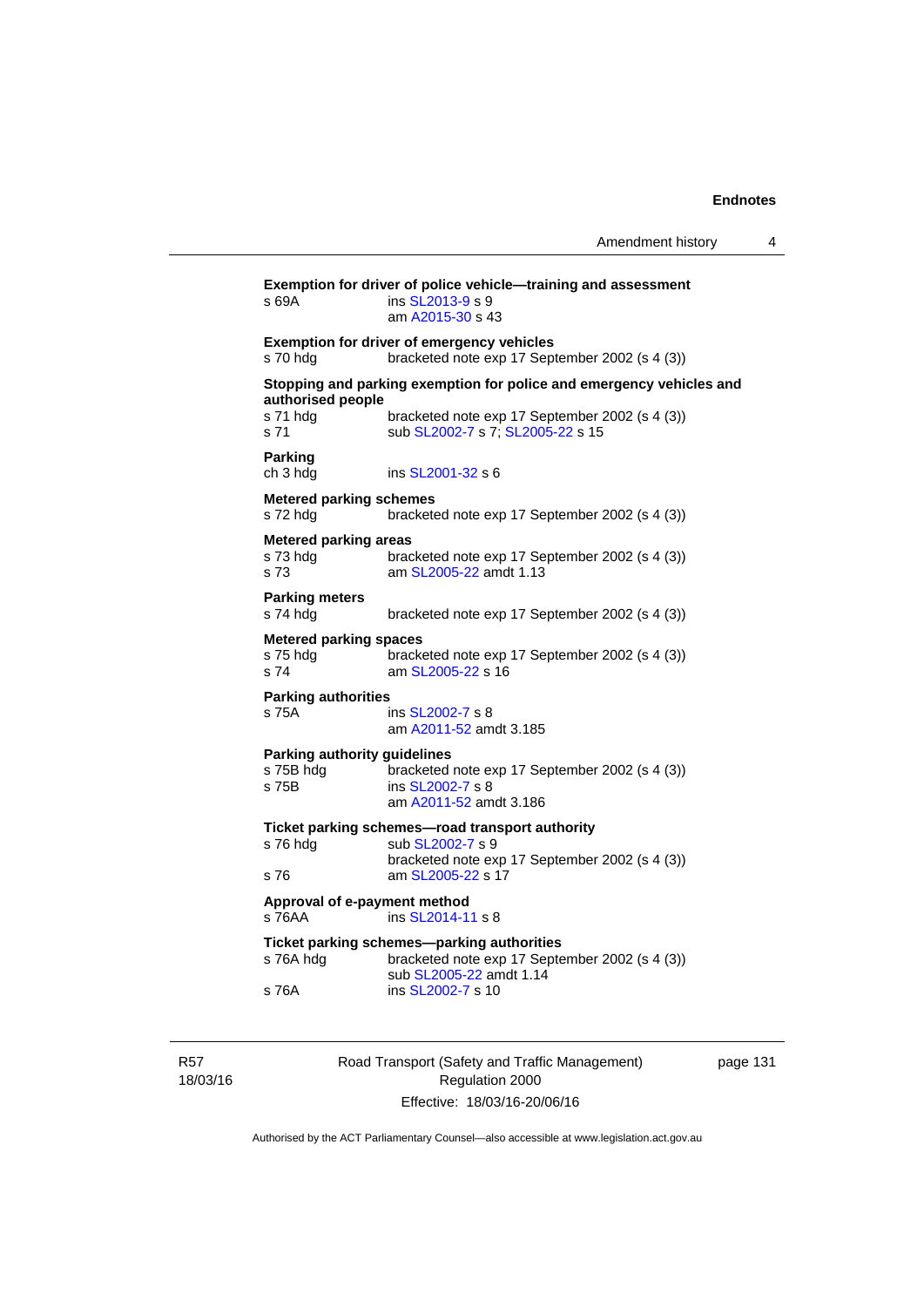| 4 | Amendment history                               |                                                                                                                                                                                                                                                 |
|---|-------------------------------------------------|-------------------------------------------------------------------------------------------------------------------------------------------------------------------------------------------------------------------------------------------------|
|   | <b>Ticket parking areas</b><br>s 77 hdg<br>s 77 | bracketed note exp 17 September 2002 (s 4 (3))<br>am SL2005-22 amdt 1.15, amdt 1.16<br>(3), (4) exp 1 December 2006 (s 77 (4))                                                                                                                  |
|   | <b>Ticket parking spaces</b><br>s 78 hdg        | bracketed note exp 17 September 2002 (s 4 (3))                                                                                                                                                                                                  |
|   | <b>Ticket machines</b><br>s 79 hdg              | bracketed note exp 17 September 2002 (s 4 (3))                                                                                                                                                                                                  |
|   | <b>Parking tickets</b><br>$s80h$ dg<br>s 80     | bracketed note exp 17 September 2002 (s 4 (3))<br>am SL2002-7 s 11; SL2005-22 ss 18-20; SL2010-7 ss 43-46                                                                                                                                       |
|   | s 81 hdg<br>s 81                                | Duration of parking tickets and e-payment parking period<br>bracketed note exp 17 September 2002 (s 4 (3))<br>sub SL2014-11 s 9                                                                                                                 |
|   | Definitions-div 3.1.3<br>s 82 hdg<br>s 82       | bracketed note exp 17 September 2002 (s 4 (3))<br>def code of practice om SL2008-47 amdt 1.4<br>def exemption om SL2008-47 amdt 1.4<br>def existing operator om SL2008-47 amdt 1.4<br>def existing operator's certificate om SL2008-47 amdt 1.4 |
|   | s 83 hdg                                        | References in div 3.1.3 to land adjoining residential land<br>bracketed note exp 17 September 2002 (s 4 (3))                                                                                                                                    |
|   | s 84 hdg                                        | Vehicle parked partly on residential land<br>bracketed note exp 17 September 2002 (s 4 (3))                                                                                                                                                     |
|   | s 85 hdg<br>s 85                                | Parking of certain vehicles on residential land prohibited<br>bracketed note exp 17 September 2002 (s 4 (3))<br>am SL2005-22 amdt 1.17; SL2008-47 amdt 1.5                                                                                      |
|   | s 85A                                           | No more than 1 heavy vehicle on residential land<br>ins SL2008-47 amdt 1.6                                                                                                                                                                      |
|   | s 85B                                           | Heavy vehicles to be parked away from residential land boundaries<br>ins SL2008-47 amdt 1.6                                                                                                                                                     |
|   | $s86h$ dg<br>s 86                               | Parking of certain vehicles on land adjoining residential land prohibited<br>bracketed note exp 17 September 2002 (s 4 (3))<br>am SL2005-22 amdt 1.17; SL2008-47 amdt 1.7, amdt 1.8;<br>ss renum R29 LA                                         |
|   |                                                 |                                                                                                                                                                                                                                                 |

page 132 Road Transport (Safety and Traffic Management) Regulation 2000 Effective: 18/03/16-20/06/16

R57 18/03/16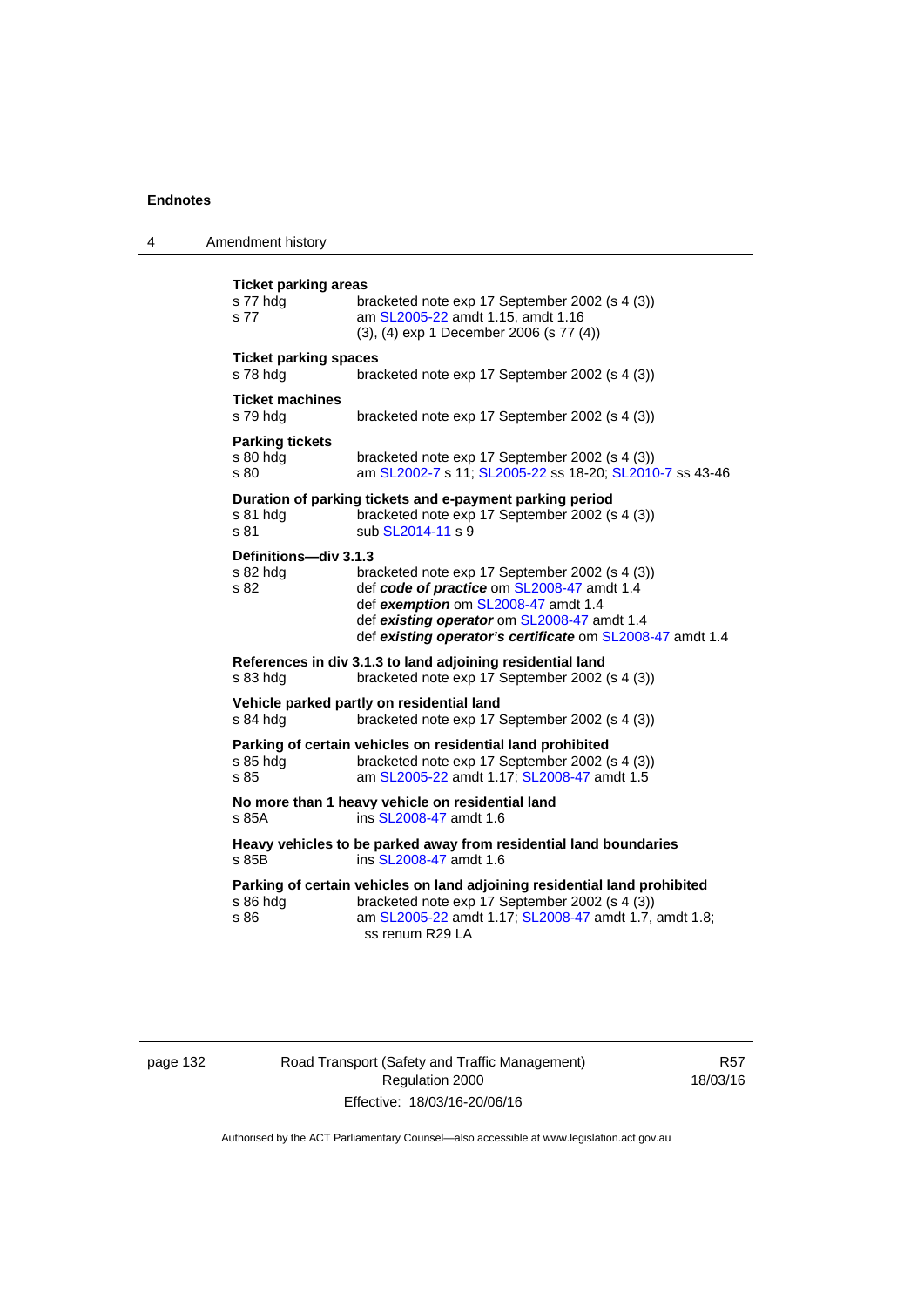| Amendment history |  |
|-------------------|--|
|                   |  |

| s 87 hdg<br>s 87                                   | Parking of certain commercial vehicles on land with multi-unit housing<br>bracketed note exp 17 September 2002 (s 4 (3))<br>sub A2007-25 amdt 1.165<br>am A2002-30 amdt 3.771; SL2005-22 amdt 1.17; A2007-25<br>amdt 1.166, amdt 1.167; SL2008-47 amdt 1.9; ss renum R29<br>LA |
|----------------------------------------------------|--------------------------------------------------------------------------------------------------------------------------------------------------------------------------------------------------------------------------------------------------------------------------------|
| s 87A                                              | No offence if reasonable necessity etc<br>ins SL2008-47 amdt 1.10                                                                                                                                                                                                              |
| s 87B                                              | Heavy vehicle refrigeration units not to be operated on residential land<br>ins SL2008-47 amdt 1.10                                                                                                                                                                            |
| s 87C                                              | Prohibition on night operation of heavy vehicle<br>ins SL2008-47 amdt 1.10                                                                                                                                                                                                     |
| Daily infringement<br>s 88 hdg<br>s 88             | bracketed note exp 17 September 2002 (s 4 (3))<br>am A2007-25 amdt 1.168<br>sub SL2008-47 amdt 1.11                                                                                                                                                                            |
| div 3.1.3A hdg                                     | Heavy vehicle parking-enforcement<br>ins SL2008-47 amdt 1.13                                                                                                                                                                                                                   |
| Meaning of occupier-div 3.1.3A<br>s 89 hda<br>s 89 | bracketed note exp 17 September 2002 (s 4 (3))<br>am A2001-44 amdt 1.3799, amdt 1.3800<br>om SL2008-47 amdt 1.12<br>ins SL2008-47 amdt 1.13                                                                                                                                    |
| Power to enter premises<br>s 90 hdg<br>s 90        | bracketed note exp 17 September 2002 (s 4 (3))<br>am A2001-44 amdts 1.3801-1.3803<br>def the code of practice om A2001-44 amdt 1.3803<br>om SL2008-47 amdt 1.12<br>ins SL2008-47 amdt 1.13                                                                                     |
| Production of identity card<br>s 91 hda<br>s 91    | bracketed note exp 17 September 2002 (s 4 (3))<br>om SL2008-47 amdt 1.12<br>ins SL2008-47 amdt 1.13                                                                                                                                                                            |
| <b>Consent to entry</b><br>s 92 hda<br>s 92        | bracketed note exp 17 September 2002 (s 4 (3))<br>am SL2005-22 s 21<br>om SL2008-47 amdt 1.12<br>ins SL2008-47 amdt 1.13<br>am A2010-18 amdt 3.93                                                                                                                              |

R57 18/03/16 Road Transport (Safety and Traffic Management) Regulation 2000 Effective: 18/03/16-20/06/16

page 133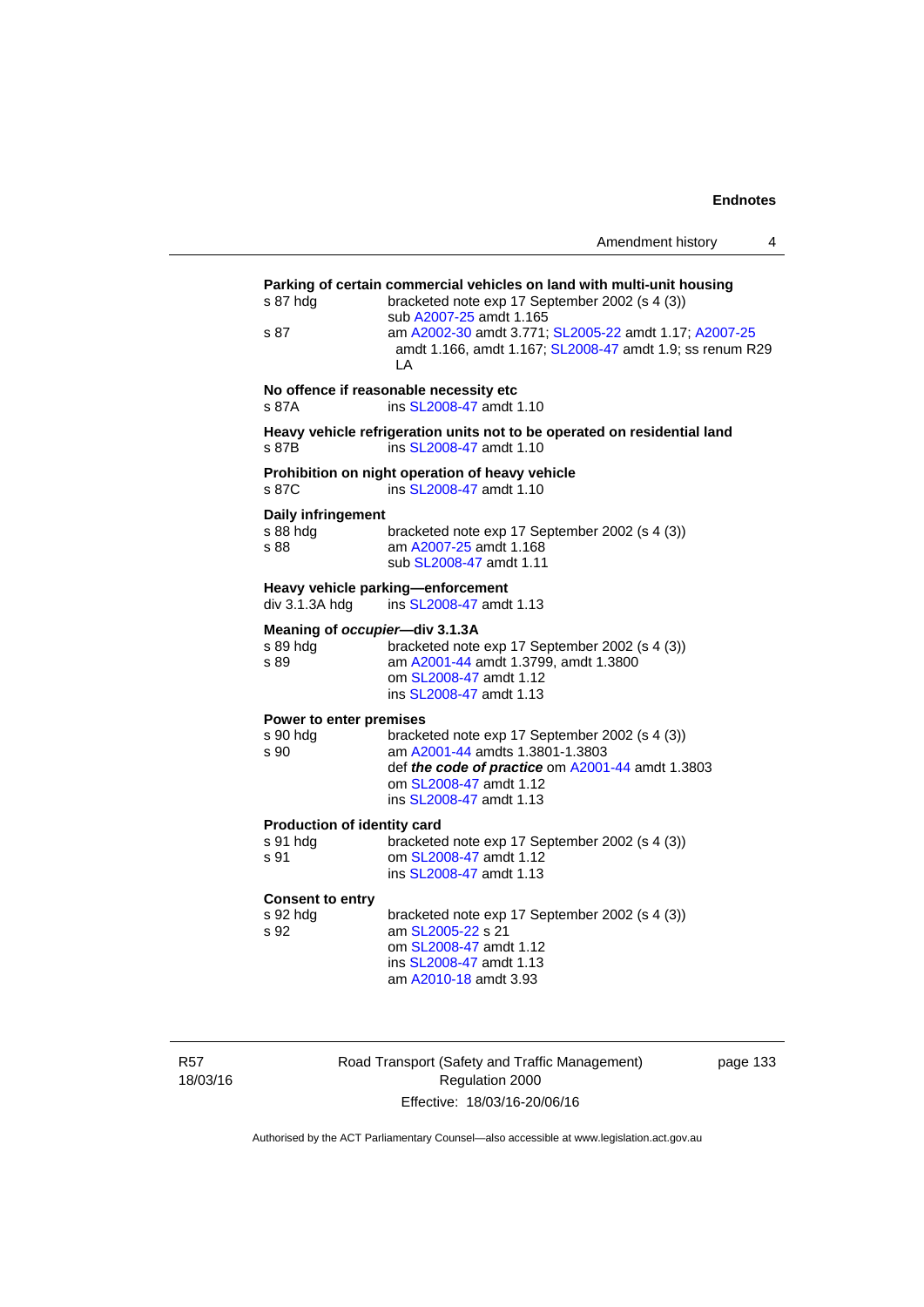| 4 | Amendment history                                                                                                                                                                 |  |
|---|-----------------------------------------------------------------------------------------------------------------------------------------------------------------------------------|--|
|   | General powers on entry to premises<br>s 93 hdg<br>bracketed note exp 17 September 2002 (s 4 (3))<br>om SL2008-47 amdt 1.12<br>s 93<br>ins SL2008-47 amdt 1.13                    |  |
|   | Damage etc to be minimised<br>s 94 hdg<br>bracketed note exp 17 September 2002 (s 4 (3))<br>om SL2008-47 amdt 1.12<br>s 94<br>ins SL2008-47 amdt 1.13                             |  |
|   | <b>Compensation for exercise of enforcement powers</b><br>bracketed note exp 17 September 2002 (s 4 (3))<br>s 95 hdg<br>om SL2008-47 amdt 1.12<br>s 95<br>ins SL2008-47 amdt 1.13 |  |
|   | Loss etc of existing operator's certificate<br>bracketed note exp 17 September 2002 (s 4 (3))<br>s 96 hdg<br>om SL2008-47 amdt 1.12<br>s 96                                       |  |
|   | Cancellation of existing operator's certificate etc<br>bracketed note exp 17 September 2002 (s 4 (3))<br>s 97 hdg<br>am A2002-30 amdt 3.772<br>s 97<br>om SL2008-47 amdt 1.12     |  |
|   | Other powers to provide pay parking<br>bracketed note exp 17 September 2002 (s 4 (3))<br>s 97A hdq<br>s 97A<br>ins SL2002-7 s 12                                                  |  |
|   | <b>Overlapping schemes</b><br>s 98 hdg<br>bracketed note exp 17 September 2002 (s 4 (3))<br>am SL2002-7 s 13<br>s 98                                                              |  |
|   | Income from ticket parking scheme<br>s 98A hdg<br>bracketed note exp 17 September 2002 (s 4 (3))<br>s 98A<br>ins SL2002-7 s 14                                                    |  |
|   | Costs of ticket parking scheme<br>s 98B hdg<br>bracketed note exp 17 September 2002 (s 4 (3))<br>s 98B<br>ins SL2002-7 s 14                                                       |  |
|   | Trailers not separately chargeable<br>s 99 hdg<br>bracketed note exp 17 September 2002 (s 4 (3))                                                                                  |  |
|   | <b>Parking permits</b><br>s 100 hdg<br>bracketed note exp 17 September 2002 (s 4 (3))<br>s 100<br>sub SL2005-22 s 22                                                              |  |
|   | Mobility parking scheme authorities<br>s 101 hdg<br>bracketed note exp 17 September 2002 (s 4 (3))<br>sub SL2005-22 s 22<br>s 101                                                 |  |
|   |                                                                                                                                                                                   |  |

# page 134 Road Transport (Safety and Traffic Management) Regulation 2000 Effective: 18/03/16-20/06/16

R57 18/03/16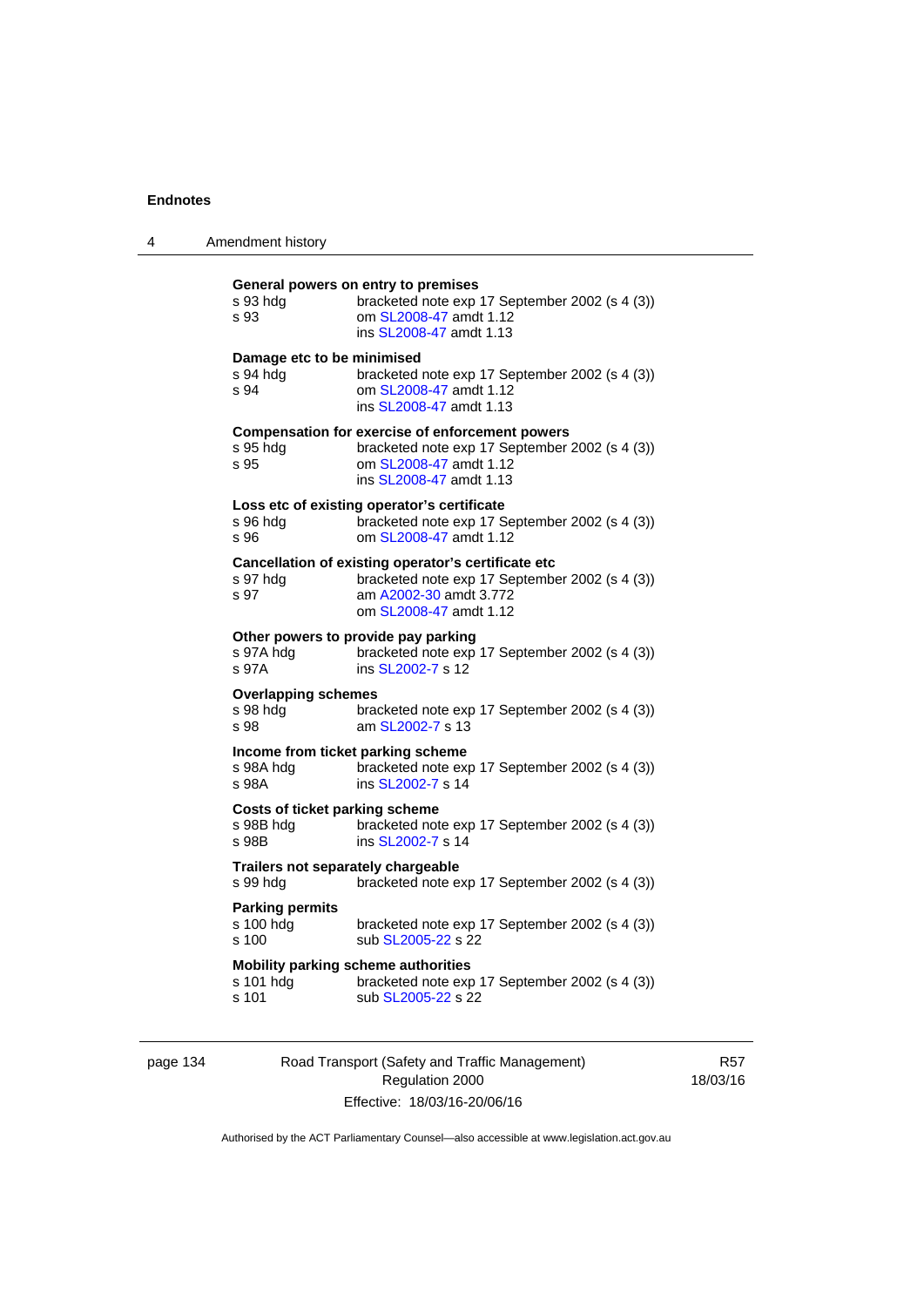**Parking permits and mobility parking scheme authorities—cancellation**  s 101A **ins SL2005-22** s 22 **Parking permits and mobility parking scheme authorities—return when**  cancelled<br>s 101B ins [SL2005-22](http://www.legislation.act.gov.au/sl/2005-22) s 22 **Parking—other provisions**  pt 3.3 hdg ins [SL2006-51](http://www.legislation.act.gov.au/sl/2006-51) s 4 **Marking tyres by parking inspectors**  s 101C ins SL 2006-51 s 4 **Definitions—ch 4**  s 102 hdg bracketed note exp 17 September 2002 (s 4 (3))<br>s 102 am SL2000-33 s 4; SL2000-52 s 4 am [SL2000-33](http://www.legislation.act.gov.au/sl/2000-33) s 4; [SL2000-52](http://www.legislation.act.gov.au/sl/2000-52) s 4 def *approved police speedometer* ins [SL2001-32](http://www.legislation.act.gov.au/sl/2001-32) s 7 def *digital camera detection device* sub [SL2001-32](http://www.legislation.act.gov.au/sl/2001-32) s 8; [SL2007-20](http://www.legislation.act.gov.au/sl/2007-20) s 4 am [SL2014-11](http://www.legislation.act.gov.au/sl/2014-11) s 10 def *fixed camera detection device* ins [SL2007-20](http://www.legislation.act.gov.au/sl/2007-20) s 5 am [SL2014-11](http://www.legislation.act.gov.au/sl/2014-11) s 11; pars renum R51 LA def *laser speed measuring device* sub [SL2004-47](http://www.legislation.act.gov.au/sl/2004-47) s 40 am [SL2009-7](http://www.legislation.act.gov.au/sl/2009-7) s 4; [SL2014-11](http://www.legislation.act.gov.au/sl/2014-11) s 12 def *loop detector speed measuring device* ins [SL2006-51](http://www.legislation.act.gov.au/sl/2006-51) s 5 def *piezo strip speed measuring device* sub [SL2006-51](http://www.legislation.act.gov.au/sl/2006-51) s 6 def *radar speed measuring device* sub [SL2004-47](http://www.legislation.act.gov.au/sl/2004-47) s 41; [SL2007-20](http://www.legislation.act.gov.au/sl/2007-20) s 6 am [SL2009-7](http://www.legislation.act.gov.au/sl/2009-7) s 5; [SL2014-11](http://www.legislation.act.gov.au/sl/2014-11) s 13; pars renum R51 LA def *security checksum* ins [SL2001-32](http://www.legislation.act.gov.au/sl/2001-32) s 9 def *testing authority* am [SL2001-32](http://www.legislation.act.gov.au/sl/2001-32) s 10; [SL2004-47](http://www.legislation.act.gov.au/sl/2004-47) s 42; [SL2009-6](http://www.legislation.act.gov.au/sl/2009-6) s 33 def *traffic lights camera detection device* am [SL2006-51](http://www.legislation.act.gov.au/sl/2006-51) s 7 om [SL2007-20](http://www.legislation.act.gov.au/sl/2007-20) s 7 def *WORM disk* ins [SL2004-47](http://www.legislation.act.gov.au/sl/2004-47) s 43 om [SL2014-11](http://www.legislation.act.gov.au/sl/2014-11) s 14 **Approved traffic offence detection devices**  s 103 hdg bracketed note exp 17 September 2002 (s 4 (3))<br>s 103 sub SL2000-52 s 5 sub [SL2000-52](http://www.legislation.act.gov.au/sl/2000-52) s 5 am [SL2001-32](http://www.legislation.act.gov.au/sl/2001-32) s 11; [SL2006-51](http://www.legislation.act.gov.au/sl/2006-51) s 8; [SL2007-20](http://www.legislation.act.gov.au/sl/2007-20) s 8; [SL2011-35](http://www.legislation.act.gov.au/sl/2011-35) s 4 **Approval of police vehicle speedometers**  s 103A **ins [SL2001-32](http://www.legislation.act.gov.au/sl/2001-32) s** 12 am [A2011-52](http://www.legislation.act.gov.au/a/2011-52) amdt 3.187

R57 18/03/16 Road Transport (Safety and Traffic Management) Regulation 2000 Effective: 18/03/16-20/06/16

page 135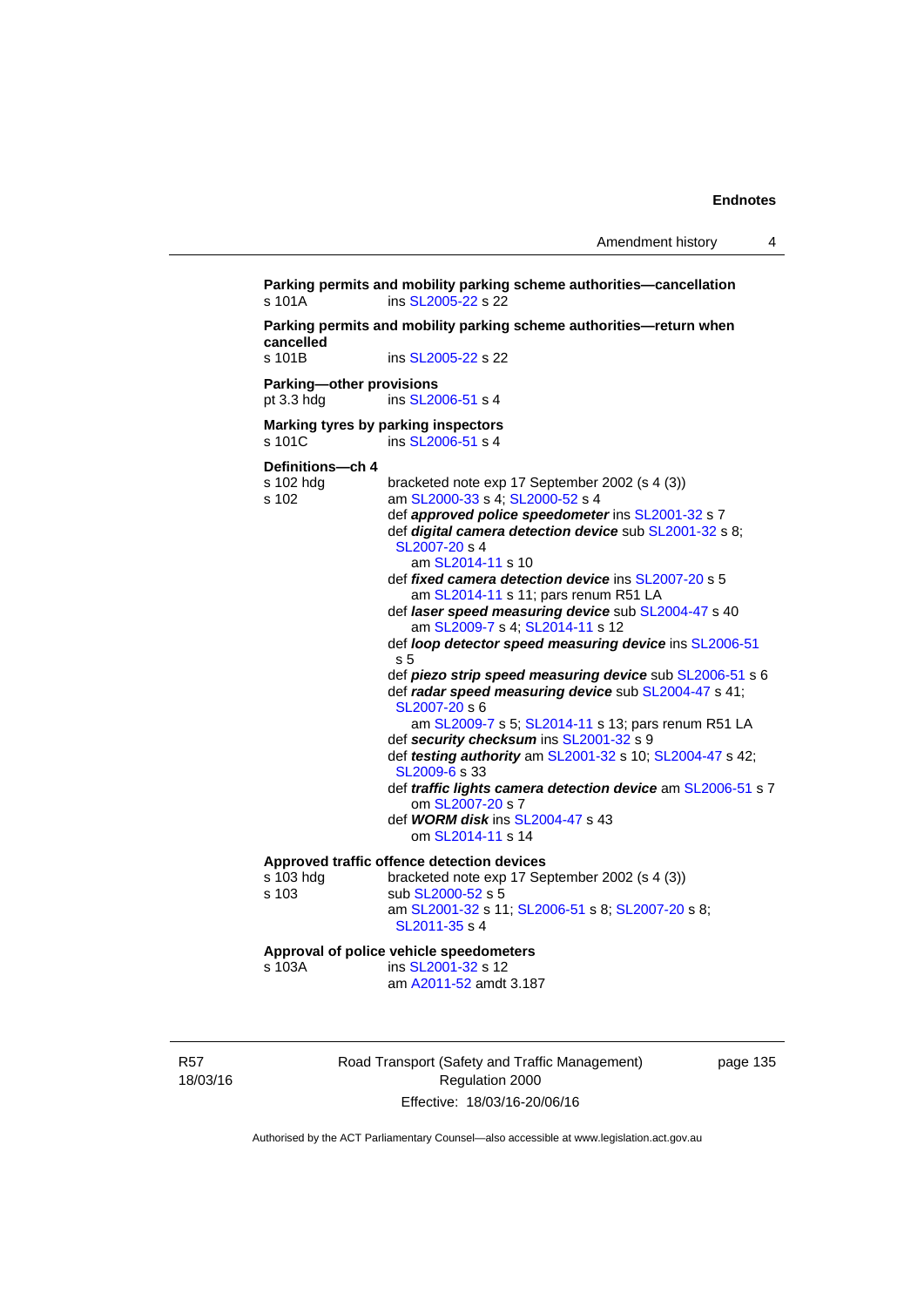| 4 | Amendment history                         |                                                                                                                                                                                            |
|---|-------------------------------------------|--------------------------------------------------------------------------------------------------------------------------------------------------------------------------------------------|
|   | s 103B                                    | Average speed detection systems-Act, s 22AA, s 23B and s 24 (2)<br>ins SL2011-35 s 5<br>table am SL2013-25 s 4                                                                             |
|   | s 104 hdg<br>s 104                        | Major testing of laser speed measuring devices<br>bracketed note exp 17 September 2002 (s 4 (3))<br>am SL2000-33 s 5<br>sub SL2000-52 s 5<br>am SL2001-32 regs 13-17<br>sub SL2004-47 s 44 |
|   | s 104A                                    | Major testing of other traffic offence detection devices<br>ins SL2004-47 s 44<br>am SL2006-51 ss 9-11; ss renum R26 LA<br>sub SL2007-20 s 9<br>am SL2011-35 s 6, s 7; SL2014-11 s 15      |
|   | s 104B                                    | Certification and sealing of traffic offence detection devices<br>ins SL2004-47 s 44<br>am SL2011-35 s 8                                                                                   |
|   | s 105 hdg<br>s 105                        | Use of certain digital camera detection devices<br>bracketed note exp 17 September 2002 (s 4 (3))<br>sub SL2001-32 s 18; SL2007-20 s 10<br>am SL2014-11 s 16; ss renum R51 LA              |
|   | s 105A hdg<br>s 105A                      | Use of certain laser speed measuring devices<br>bracketed note exp 17 September 2002 (s 4 (3))<br>sub SL2007-20 s 11<br>ins SL2001-32 s 18<br>am SL2007-20 s 11; ss renum R27 LA           |
|   | s 105B hdg<br>s 105B                      | Use of certain radar speed measuring devices<br>bracketed note exp 17 September 2002 (s 4 (3))<br>sub SL2007-20 s 12<br>ins SL2001-32 s 18<br>am SL2007-20 s 12; ss renum R27 LA           |
|   | s 106 hdg                                 | Approved people-testing and sealing<br>bracketed note exp 17 September 2002 (s 4 (3))                                                                                                      |
|   | Approved people-use<br>s 107 hdg<br>s 107 | bracketed note exp 17 September 2002 (s 4 (3))<br>am SL2000-52 s 6; SL2007-20 s 13                                                                                                         |
|   | s 107A                                    | Recording of camera detection device image files—Act, s 23 (2) (c) (ii)<br>ins SL2001-32 s 19<br>am SL2004-47 s 45<br>sub SL2007-20 s 14<br>am SL2014-11 s 17                              |
|   |                                           |                                                                                                                                                                                            |

| page 136 |  |
|----------|--|
|----------|--|

Road Transport (Safety and Traffic Management) Regulation 2000 Effective: 18/03/16-20/06/16

R57 18/03/16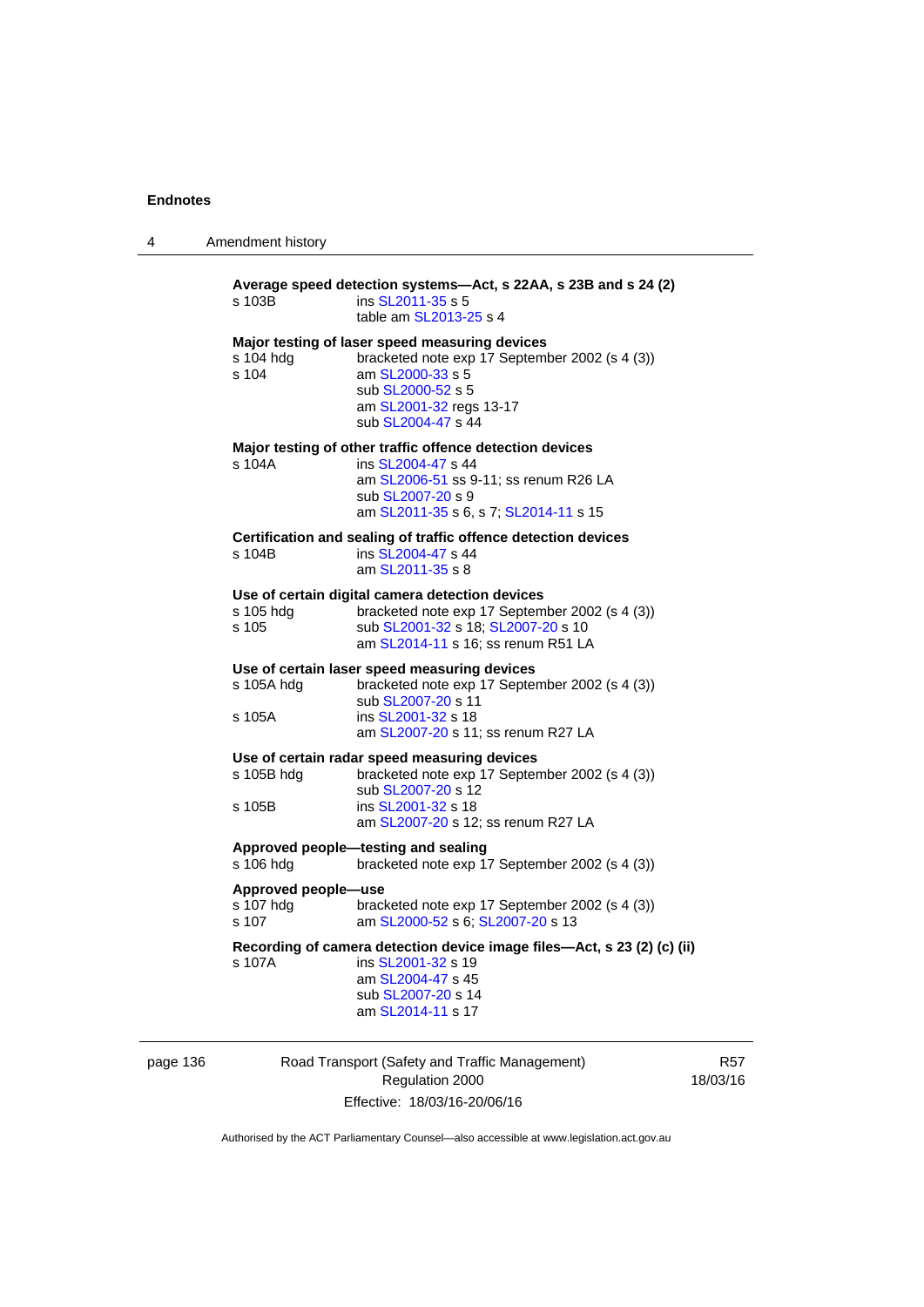**Verification of camera detection device image files—Act, s 23 (2) (c) (iii)**  s 107B ins [SL2001-32](http://www.legislation.act.gov.au/sl/2001-32) s 19 sub [SL2007-20](http://www.legislation.act.gov.au/sl/2007-20) s 14 **Verification of traffic lights camera detection device image files—Act, s 23 (2) (c) (iii)**  s 107C ins [SL2001-32](http://www.legislation.act.gov.au/sl/2001-32) s 19 om [SL2007-20](http://www.legislation.act.gov.au/sl/2007-20) s 14 **Meaning of codes etc on image taken by approved camera detection device or approved average speed detection system—Act, s 24 (2) (a)**  s 108 hdg bracketed note exp 17 September 2002 (s 4 (3)) sub [SL2011-35](http://www.legislation.act.gov.au/sl/2011-35) s 9 s 108 sub [SL2000-33](http://www.legislation.act.gov.au/sl/2000-33) s 6; [SL2000-52](http://www.legislation.act.gov.au/sl/2000-52) s 7 am [SL2001-32](http://www.legislation.act.gov.au/sl/2001-32) regs 20-22; [SL2005-7](http://www.legislation.act.gov.au/sl/2005-7) ss 4-6; [SL2006-51](http://www.legislation.act.gov.au/sl/2006-51) s 12; [SL2007-20](http://www.legislation.act.gov.au/sl/2007-20) s 15, s 16; [SL2011-35](http://www.legislation.act.gov.au/sl/2011-35) s 10, s 11; [SL2014-11](http://www.legislation.act.gov.au/sl/2014-11) ss 18-21; [A2015-29](http://www.legislation.act.gov.au/a/2015-29) s 4; ss renum R53 LA **Additional police powers—removing parked cars**  s 109 hdg bracketed note exp 17 September 2002 (s 4 (3)) sub [A2016-14](http://www.legislation.act.gov.au/a/2016-14) s 36<br>s 109 am A2016-14 s 37 am [A2016-14](http://www.legislation.act.gov.au/a/2016-14) s 37 **Prohibition on car minding**  s 110 hdg bracketed note exp 17 September 2002 (s 4 (3)) **Removal of unattended vehicles—Act, s 32 (1) (c)**  bracketed note exp 17 September 2002 (s 4 (3)) s 111 sub [SL2005-22](http://www.legislation.act.gov.au/sl/2005-22) amdt 1.18 **Disposal of impounded or forfeited vehicles**  s 112 hdg bracketed note exp 17 September 2002 (s 4 (3))<br>s 112  $\frac{2001-29}{5}$  s 14 am [A2001-29](http://www.legislation.act.gov.au/a/2001-29) s 14 sub [SL2001-32](http://www.legislation.act.gov.au/sl/2001-32) s 23 am [A2010-15](http://www.legislation.act.gov.au/a/2010-15) amdt 2.5 **Disposal of forfeited vehicles—Act, s 10J**  s 112A hdg bracketed note exp 17 September 2002 (s 4 (3)) s 112A **ins SL2001-32** s 23 **Responsible person to inspect driver licence**  s 113 hdg bracketed note exp 17 September 2002 (s 4 (3)) **Responsible person's consent**  s 114 hdg bracketed note exp 17 September 2002 (s 4 (3))

R57 18/03/16 Road Transport (Safety and Traffic Management) Regulation 2000 Effective: 18/03/16-20/06/16

page 137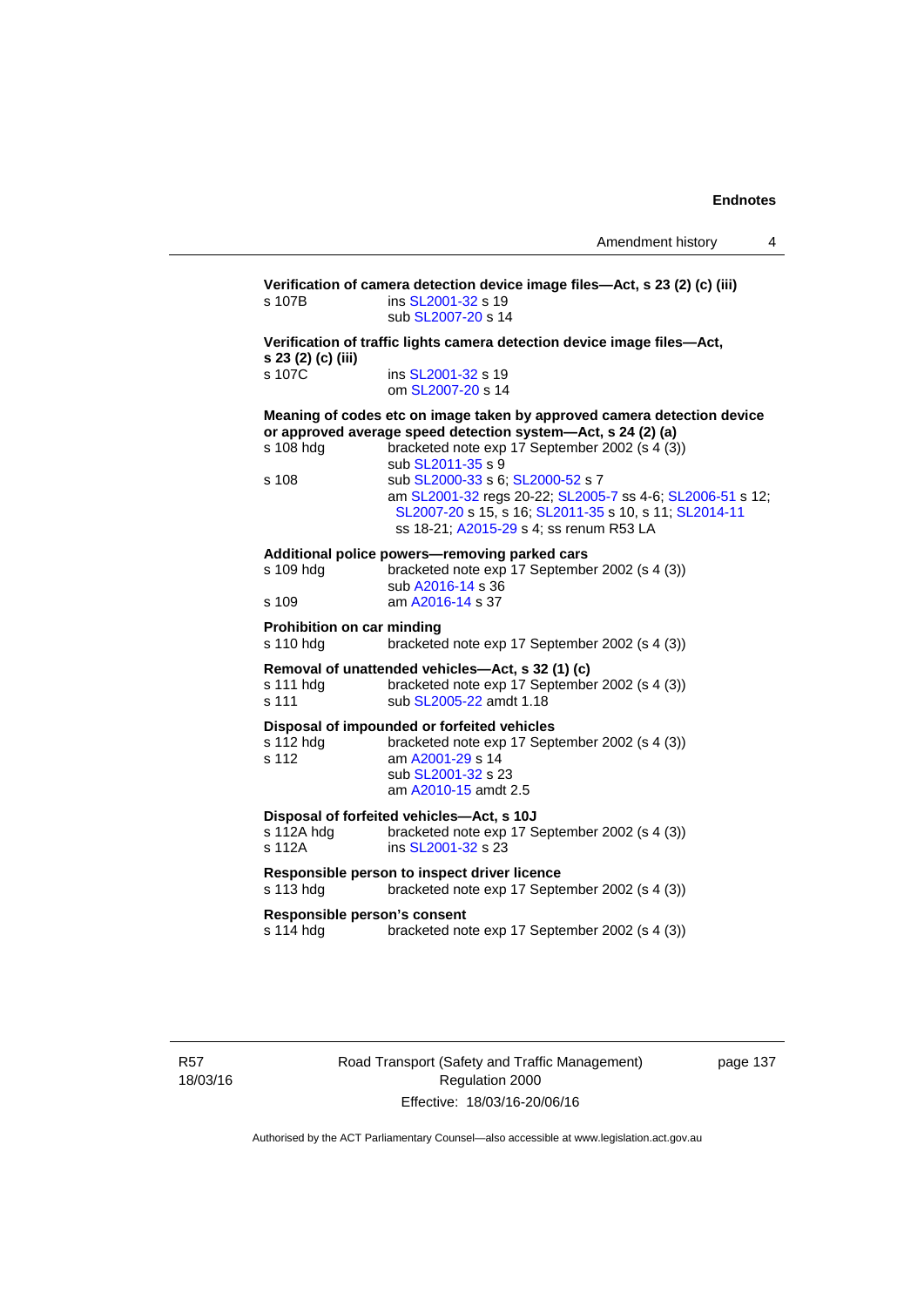| 4   | Amendment history                                        |                                                                                                                                                                             |
|-----|----------------------------------------------------------|-----------------------------------------------------------------------------------------------------------------------------------------------------------------------------|
|     | s 115 hdg<br>s 115                                       | Standards for safe carriage of loads—Act, s 14 (2)<br>bracketed note exp 17 September 2002 (s 4 (3))<br>sub A2002-51 amdt 1.42<br>om SL2003-1 s 18<br>ins A2005-62 amdt 1.6 |
|     | s 116 hda<br>s 116                                       | Tracked vehicle—Act, dict, def vehicle, par (b)<br>bracketed note exp 17 September 2002 (s 4 (3))<br>am A2002-51 amdt 1.43<br>om SL2003-1 s 18<br>ins SL2012-44 s 8         |
|     | Review of div 2.3.1A<br>s 117 hdg<br>s 117               | bracketed note exp 17 September 2002 (s 4 (3))<br>am A2002-51 amdt 1.44<br>om SL2003-1 s 18<br>ins SL2015-33 s 8<br>exp 1 November 2017 (s 117 (3))                         |
|     | <b>Transitional</b><br>ch 6 hdg                          | exp 1 March 2002 (s 128)                                                                                                                                                    |
|     | Parking<br>pt $6.1$ hdg                                  | exp 1 March 2002 (s 128)                                                                                                                                                    |
|     | s 118                                                    | <b>Existing Class A and Class B parking spaces</b><br>exp 1 March 2002 (s 128)                                                                                              |
|     | <b>Existing parking labels</b><br>s 119                  | exp 1 March 2002 (s 128)                                                                                                                                                    |
|     | <b>Existing disability labels</b><br>s 120               | exp 1 June 2000 (s 120)                                                                                                                                                     |
|     | <b>Existing codes of practice</b><br>s 121               | exp 1 March 2002 (s 128)                                                                                                                                                    |
|     | <b>Existing exemptions</b><br>s 122                      | exp 1 March 2002 (s 128)                                                                                                                                                    |
|     | s 123                                                    | Existing applications for exemptions and variation of conditions<br>exp 1 March 2002 (s 128)                                                                                |
|     | <b>Existing notices to show cause</b><br>s 124           | exp 1 March 2002 (s 128)                                                                                                                                                    |
|     | <b>Traffic offence detection devices</b><br>pt $6.2$ hdg | exp 1 March 2002 (s 128)                                                                                                                                                    |
|     | <b>Existing tests and certificates</b><br>s 125          | am SL2001-32 s 24<br>exp 1 March 2002 (s 128)                                                                                                                               |
| 120 |                                                          | Bood Trapaport (Safaty and Traffic Managamont)                                                                                                                              |

page 138 Road Transport (Safety and Traffic Management) Regulation 2000 Effective: 18/03/16-20/06/16

R57 18/03/16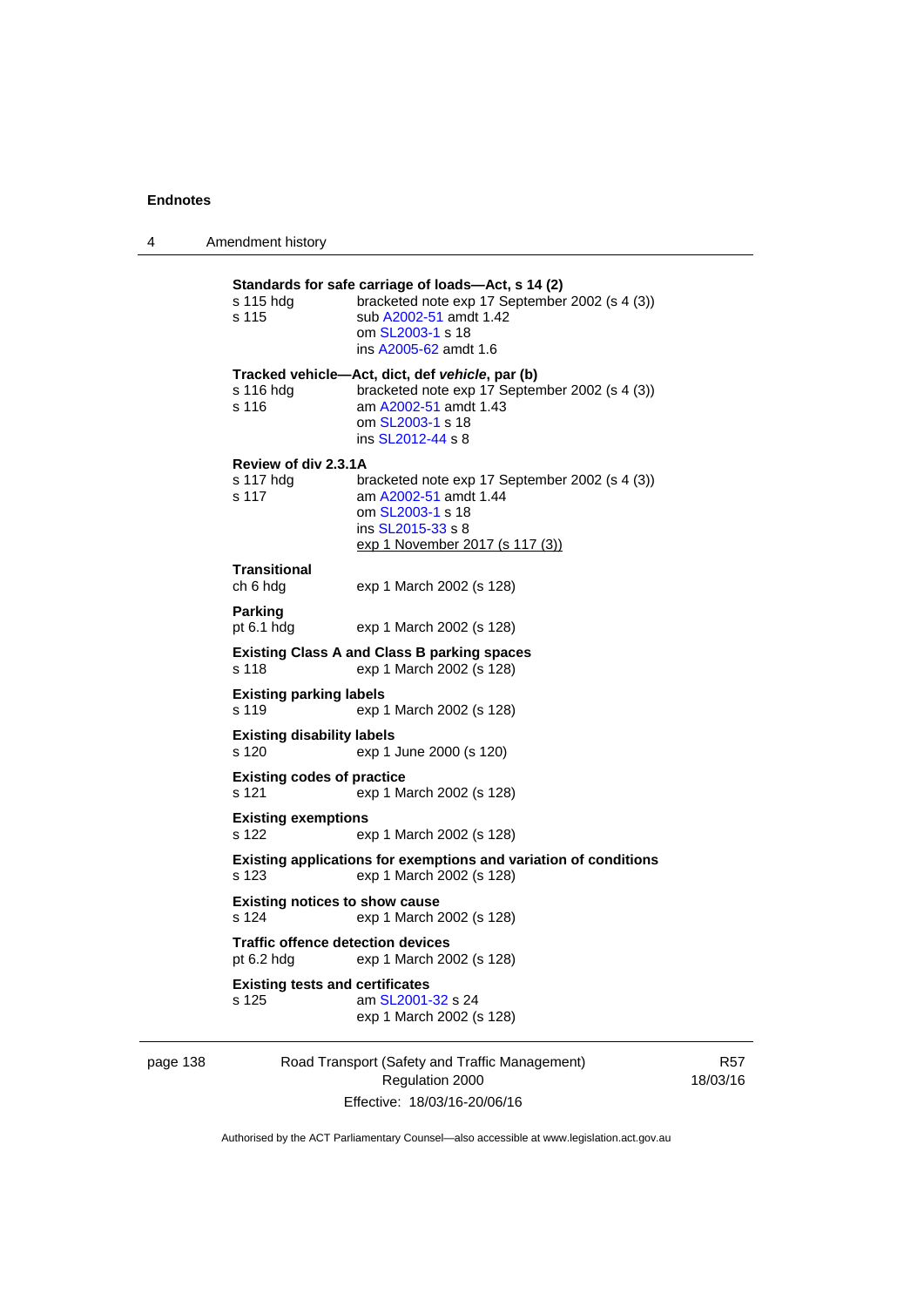|                                                             | Amendment history                                                                                                                                                                                                                                                                                                                       | 4 |
|-------------------------------------------------------------|-----------------------------------------------------------------------------------------------------------------------------------------------------------------------------------------------------------------------------------------------------------------------------------------------------------------------------------------|---|
| <b>Existing approved people-use</b><br>s 126                | exp 1 March 2002 (s 128)                                                                                                                                                                                                                                                                                                                |   |
| <b>Other transitional provisions</b><br>pt $6.3$ hdg        | exp 1 March 2002 (s 128)                                                                                                                                                                                                                                                                                                                |   |
| s 127                                                       | <b>Existing medical certificate about seatbelts</b><br>exp 1 March 2002 (s 128)                                                                                                                                                                                                                                                         |   |
| Expiry of ch 6<br>s 128                                     | am A2001-27 amdt 4.25<br>am A2001-44 amdt 1.3804<br>exp 1 March 2002 (s 128)                                                                                                                                                                                                                                                            |   |
| sch 1                                                       | Meaning of location codes on images<br>sub SL2000-33 s 8<br>om A2015-29 s 5                                                                                                                                                                                                                                                             |   |
| <b>Digital camera detection devices</b><br>sch 1 pt 1.1 hdg | (prev sch 1 pt 1 hdg) ins SL2000-52 s 8<br>renum R4 LA                                                                                                                                                                                                                                                                                  |   |
| sch 1 pt 1.1                                                | am SL2000-52 s 8; SL2005-7 s 7; SL2006-4 s 4; SL2006-51<br>ss 13-15; SL2011-2 ss 6-10; SL2014-5 s 4<br>om A2015-29 s 5                                                                                                                                                                                                                  |   |
| <b>Fixed camera detection devices</b><br>sch 1 pt 1.2 hdg   | (prev sch 1 pt 2 hdg) ins SL2000-52 s 8<br>renum R4 LA<br>sub SL2007-20 s 17                                                                                                                                                                                                                                                            |   |
| sch 1 pt 1.2                                                | ins SL2000-52 s 8<br>am SL2003-14 s 4; items renum SL2005-7 s 8; SL2006-51<br>s 16; SL2007-20 s 18<br>om A2015-29 s 5                                                                                                                                                                                                                   |   |
| Average speed detection system                              |                                                                                                                                                                                                                                                                                                                                         |   |
| sch 1 pt 1.3                                                | ins SL2011-35 s 12<br>am SL2013-25 s 5<br>om A2015-29 s 5                                                                                                                                                                                                                                                                               |   |
| <b>Dictionary</b>                                           |                                                                                                                                                                                                                                                                                                                                         |   |
| dict                                                        | am A2004-28 amdt 3.62; SL2007-20 s 19; A2007-25<br>amdt 1.169; SL2008-47 amdt 1.14; A2010-18 amdt 3.94;<br>SL2013-9 s 10; A2015-50 amdt 3.145<br>def approved e-payment method ins SL2014-11 s 22<br>def approved police speedometer ins SL2001-32 s 26<br>def area of operations ins SL2002-7 s 15<br>def <i>ARR</i> ins SL2003-12 s 6 |   |
|                                                             | def bicycle om A2010-18 amdt 3.95<br>def camera detection device ins SL2000-52 s 9<br>sub SL2001-32 s 25                                                                                                                                                                                                                                |   |

R57 18/03/16 Road Transport (Safety and Traffic Management) Regulation 2000 Effective: 18/03/16-20/06/16

page 139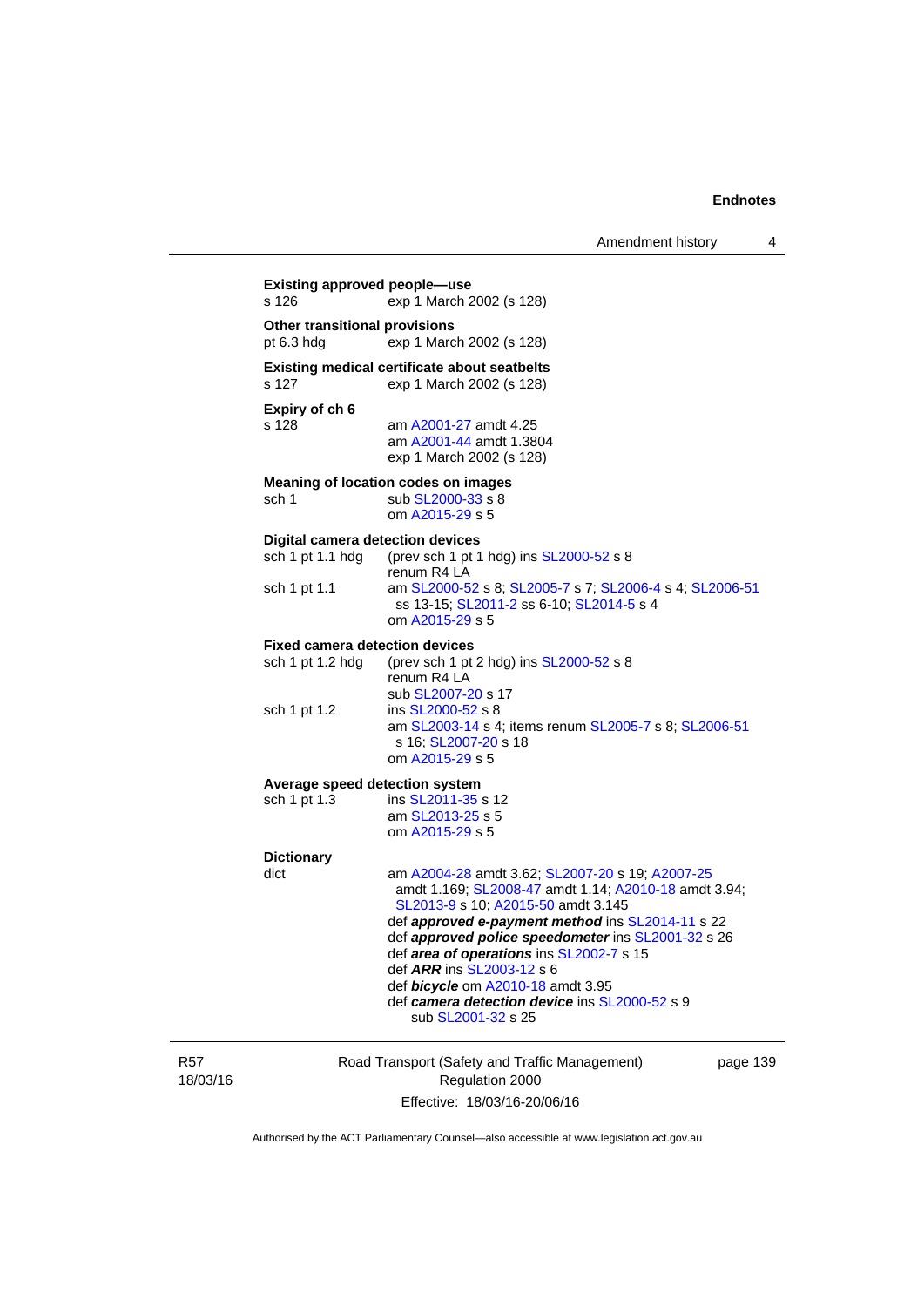| Amendment history<br>4 |  |
|------------------------|--|
|------------------------|--|

 def *centre of the road* ins [SL2000-52](http://www.legislation.act.gov.au/sl/2000-52) s 9 def *code of practice* om [SL2008-47](http://www.legislation.act.gov.au/sl/2008-47) amdt 1.15 def *combination* om [A2010-18](http://www.legislation.act.gov.au/a/2010-18) amdt 3.96 def *demand responsive service vehicle* ins [SL2006-32](http://www.legislation.act.gov.au/sl/2006-32) amdt 1.97 def *digital camera detection device* ins [SL2000-52](http://www.legislation.act.gov.au/sl/2000-52) s 9 def *emergency worker* om [SL2004-16](http://www.legislation.act.gov.au/sl/2004-16) s 38 ins [SL2005-22](http://www.legislation.act.gov.au/sl/2005-22) amdt 1.19 def *exemption* om [SL2008-47](http://www.legislation.act.gov.au/sl/2008-47) amdt 1.15 def *existing operator's certificate* om [SL2008-47](http://www.legislation.act.gov.au/sl/2008-47) amdt 1.15 def *fixed camera detection device* ins [SL2007-20](http://www.legislation.act.gov.au/sl/2007-20) s 20 def *give way* ins [SL2000-21](http://www.legislation.act.gov.au/sl/2000-21) s 4 def *hire car* ins [SL2005-4](http://www.legislation.act.gov.au/sl/2005-4) amdt 2.43 def *indicated on* ins [SL2001-32](http://www.legislation.act.gov.au/sl/2001-32) s 26 om R18 LA def *laser speed measuring device* ins [SL2000-52](http://www.legislation.act.gov.au/sl/2000-52) s 9 def *length* ins [SL2000-52](http://www.legislation.act.gov.au/sl/2000-52) s 9 def *length of road* om [SL2000-52](http://www.legislation.act.gov.au/sl/2000-52) s 9 def *loading zone permit* om [SL2005-22](http://www.legislation.act.gov.au/sl/2005-22) s 23 def *marked foot crossing* ins [SL2000-21](http://www.legislation.act.gov.au/sl/2000-21) s 4 def *motor vehicle* ins [SL2000-52](http://www.legislation.act.gov.au/sl/2000-52) s 9 om [A2010-18](http://www.legislation.act.gov.au/a/2010-18) amdt 3.97 def *park* sub [SL2005-22](http://www.legislation.act.gov.au/sl/2005-22) amdt 1.10 def *parking authority* ins [SL2002-7](http://www.legislation.act.gov.au/sl/2002-7) s 15 def *parking authority guidelines* ins [SL2002-7](http://www.legislation.act.gov.au/sl/2002-7) s 15 def *parking meter* am [SL2005-22](http://www.legislation.act.gov.au/sl/2005-22) s 24 def *parking permit* sub [SL2005-22](http://www.legislation.act.gov.au/sl/2005-22) s 25 def *parking ticket* am [SL2002-7](http://www.legislation.act.gov.au/sl/2002-7) s 16 def *pay parking device* sub [SL2005-22](http://www.legislation.act.gov.au/sl/2005-22) s 25 def *pay parking sign* ins [SL2005-22](http://www.legislation.act.gov.au/sl/2005-22) s 26 def *pedestrian* ins [SL2000-21](http://www.legislation.act.gov.au/sl/2000-21) s 4 def *piezo strip speed measuring device* ins [SL2000-52](http://www.legislation.act.gov.au/sl/2000-52) s 9 def *postal vehicle* am [SL2004-16](http://www.legislation.act.gov.au/sl/2004-16) s 39 def *premises* ins [SL2008-47](http://www.legislation.act.gov.au/sl/2008-47) amdt 1.16 def *private hire car* om [SL2005-4](http://www.legislation.act.gov.au/sl/2005-4) amdt 2.44 def *public bus* sub [A2001-62](http://www.legislation.act.gov.au/a/2001-62) amdt 1.42 def *radar speed measuring device* ins [SL2000-52](http://www.legislation.act.gov.au/sl/2000-52) s 9 def *recording medium* ins [SL2001-32](http://www.legislation.act.gov.au/sl/2001-32) s 26 def *red traffic arrow* ins [SL2000-52](http://www.legislation.act.gov.au/sl/2000-52) s 9 def *red traffic light* ins [SL2000-52](http://www.legislation.act.gov.au/sl/2000-52) s 9 def *registered interest* om R18 LA def *relevant parking fee* sub [SL2005-22](http://www.legislation.act.gov.au/sl/2005-22) s 27 def *restricted hire vehicle* om [SL2005-4](http://www.legislation.act.gov.au/sl/2005-4) amdt 2.44 def *restricted taxi* om [SL2002-2](http://www.legislation.act.gov.au/sl/2002-2) s 30 def *ride* ins [SL2000-21](http://www.legislation.act.gov.au/sl/2000-21) s 4 om [A2010-18](http://www.legislation.act.gov.au/a/2010-18) amdt 3.97

page 140 Road Transport (Safety and Traffic Management) Regulation 2000 Effective: 18/03/16-20/06/16

R57 18/03/16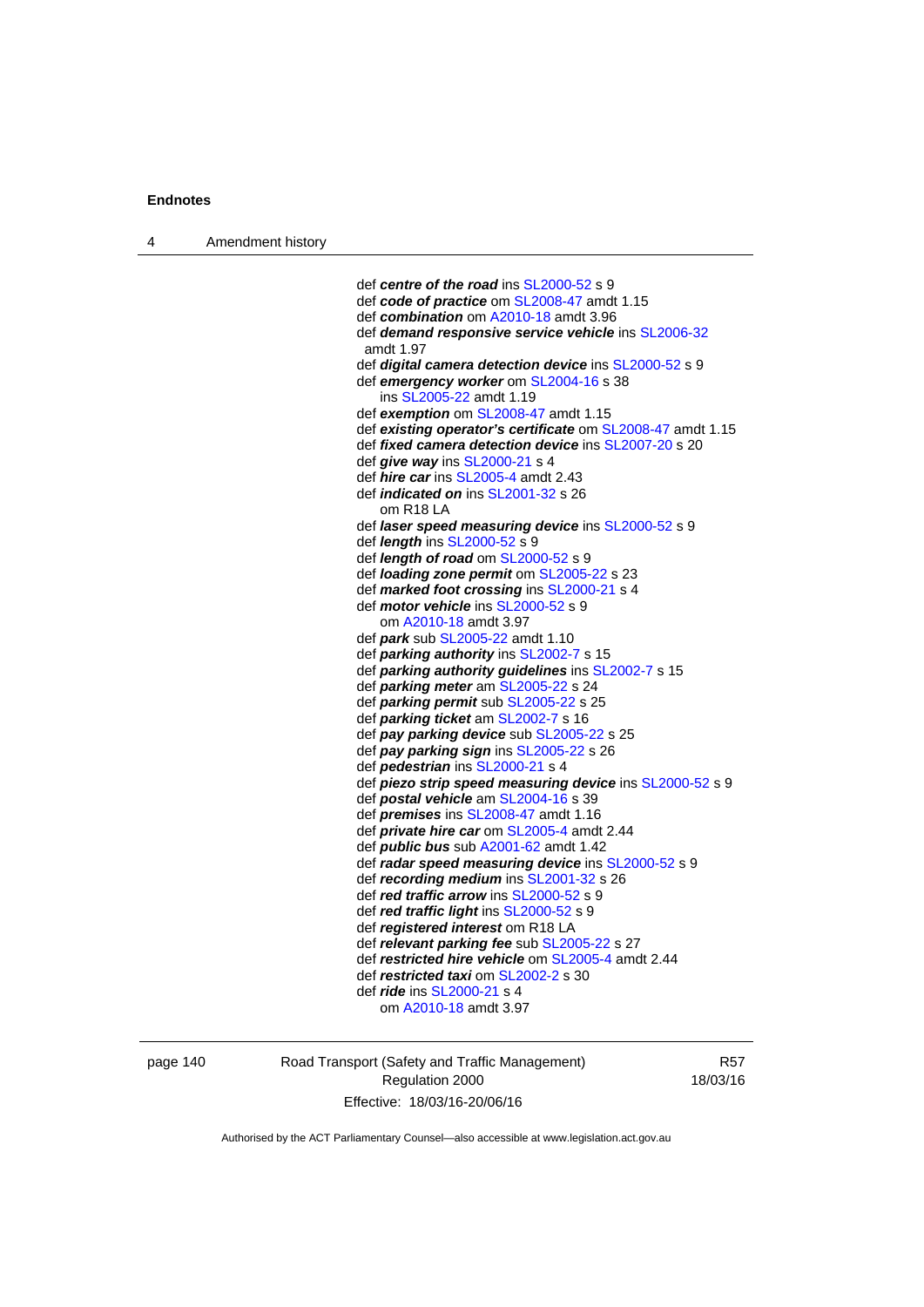def *rider* ins [SL2000-21](http://www.legislation.act.gov.au/sl/2000-21) s 4 def *road* sub [A2002-30](http://www.legislation.act.gov.au/a/2002-30) amdt 3.773; [SL2005-22](http://www.legislation.act.gov.au/sl/2005-22) amdt 1.20 def *road related area* ins [A2002-30](http://www.legislation.act.gov.au/a/2002-30) amdt 3.774 om R18 LA def *security checksum* ins [SL2001-32](http://www.legislation.act.gov.au/sl/2001-32) s 26 def *speed measuring device* ins [SL2000-52](http://www.legislation.act.gov.au/sl/2000-52) s 9 om R18 LA def *stop* sub [SL2005-22](http://www.legislation.act.gov.au/sl/2005-22) amdt 1.20 def *taxi* sub [SL2002-2](http://www.legislation.act.gov.au/sl/2002-2) s 31 om [A2010-18](http://www.legislation.act.gov.au/a/2010-18) amdt 3.97 def *testing authority* ins [SL2000-52](http://www.legislation.act.gov.au/sl/2000-52) s 9 def *the Act* om [A2001-44](http://www.legislation.act.gov.au/a/2001-44) amdt 1.3805 def *ticket parking area* sub [SL2005-22](http://www.legislation.act.gov.au/sl/2005-22) s 27 def *ticket parking space* sub [SL2005-22](http://www.legislation.act.gov.au/sl/2005-22) s 27 def *traffic lights camera detection device* ins [SL2000-52](http://www.legislation.act.gov.au/sl/2000-52) s 9 om [SL2007-20](http://www.legislation.act.gov.au/sl/2007-20) s 21 def *trailer* ins [SL2000-52](http://www.legislation.act.gov.au/sl/2000-52) s 9 om [A2010-18](http://www.legislation.act.gov.au/a/2010-18) amdt 3.97 def *use* om [A2010-18](http://www.legislation.act.gov.au/a/2010-18) amdt 3.97 def *vehicle* ins [SL2000-52](http://www.legislation.act.gov.au/sl/2000-52) s 9 def *WORM disk* ins [SL2001-32](http://www.legislation.act.gov.au/sl/2001-32) s 26 sub [SL2004-47](http://www.legislation.act.gov.au/sl/2004-47) s 46 om [SL2014-11](http://www.legislation.act.gov.au/sl/2014-11) s 23

R57 18/03/16 Road Transport (Safety and Traffic Management) Regulation 2000 Effective: 18/03/16-20/06/16

page 141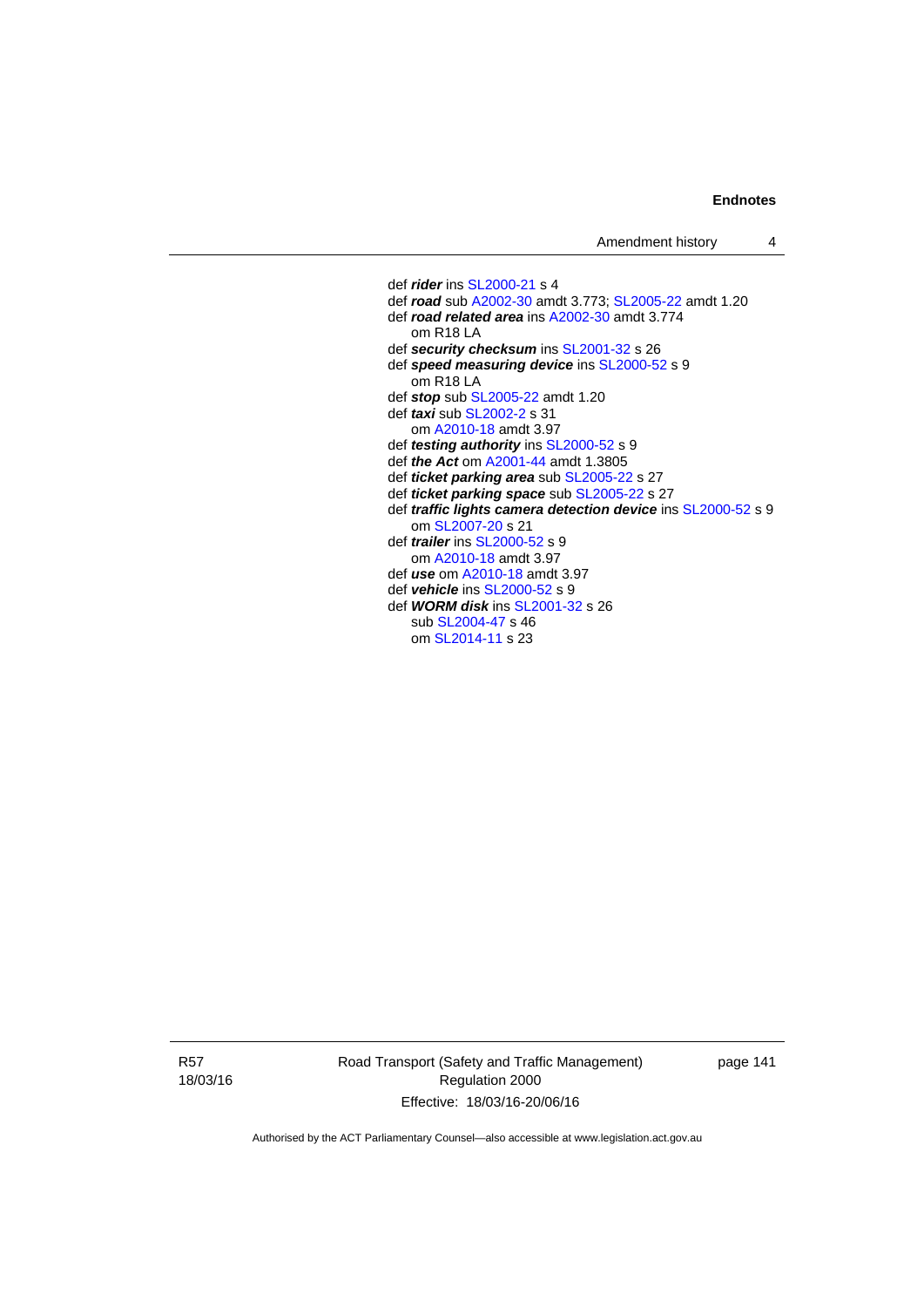# **5 Earlier republications**

Some earlier republications were not numbered. The number in column 1 refers to the publication order.

Since 12 September 2001 every authorised republication has been published in electronic pdf format on the ACT legislation register. A selection of authorised republications have also been published in printed format. These republications are marked with an asterisk (\*) in column 1. Electronic and printed versions of an authorised republication are identical.

| <b>Republication No</b> | <b>Amendments to</b> | <b>Republication date</b> |
|-------------------------|----------------------|---------------------------|
| 1                       | not amended          | 1 March 2000              |
| 2                       | A2001-56             | 12 September 2001         |
| 3                       | A2001-62             | 3 December 2001           |
| 4                       | SL2002-2             | 1 March 2002              |
| $5*$                    | <b>SL2002-2</b>      | 2 March 2002              |
| 6                       | SL2002-7             | 16 April 2002             |
| 7                       | A2002-30             | 10 October 2002           |
| 8                       | SL2002-31            | 1 November 2002           |
| 9                       | SL2002-31            | 2 December 2002           |
| 10                      | A2002-51             | 1 January 2003            |
| 11                      | <b>SL2003-1</b>      | 10 January 2003           |
| $12*$                   | SL2003-12            | 1 June 2003               |
| 13                      | SL2003-14            | 11 June 2003              |
| 14                      | A2004-7              | 5 April 2004              |
| 15                      | A2004-28             | 1 July 2004               |
| 16                      | A2004-28             | 19 July 2004              |
| 17                      | SL2004-47            | 10 September 2004         |
| 18                      | SL2004-47            | 2 November 2004           |
| 19                      | <b>SL2005-4</b>      | 9 March 2005              |
| 20                      | SL2005-7             | 9 April 2005              |
| $21*$                   | SL2005-22            | 16 September 2005         |
|                         |                      |                           |

page 142 Road Transport (Safety and Traffic Management) Regulation 2000 Effective: 18/03/16-20/06/16

R57 18/03/16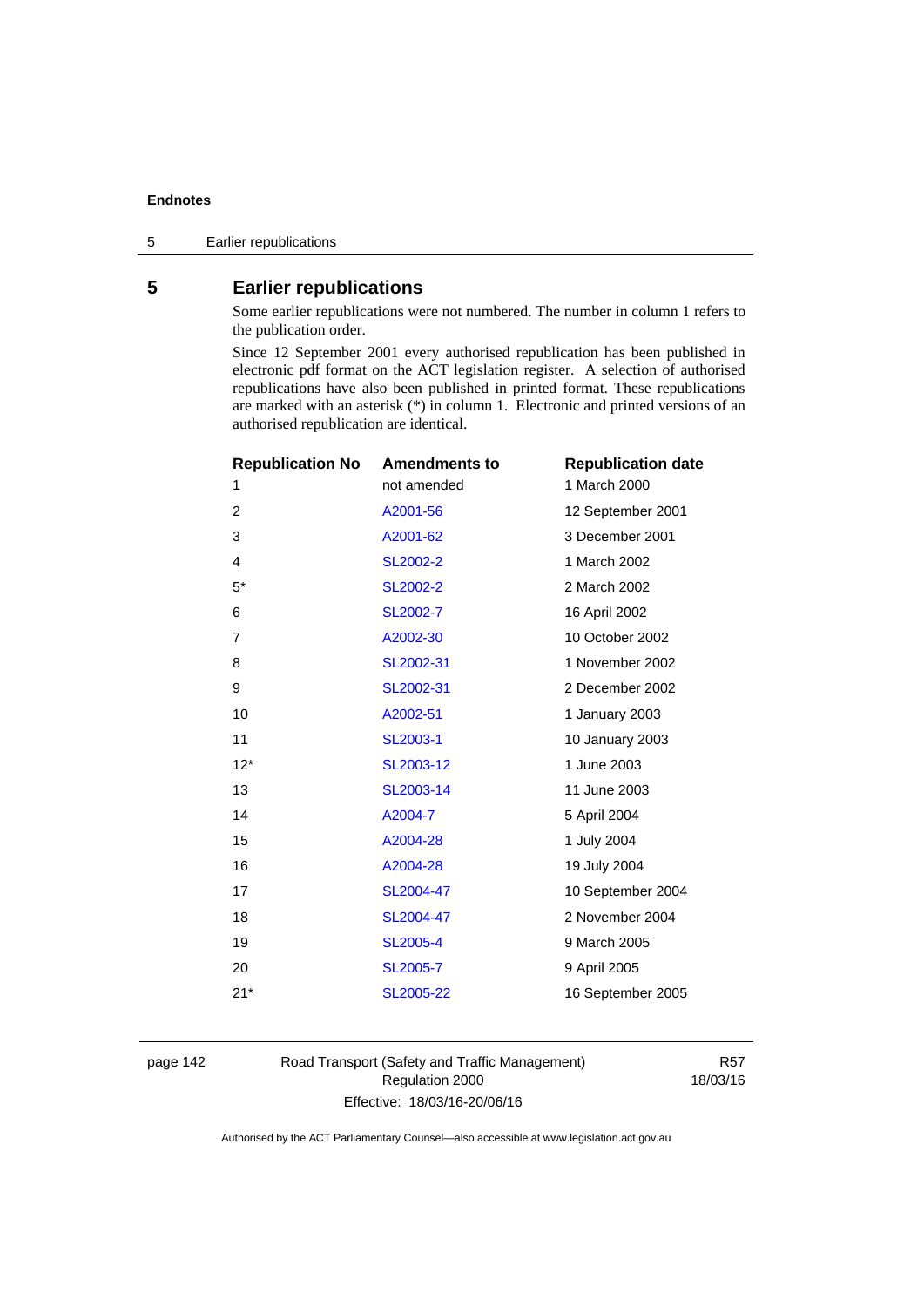Earlier republications 5

| <b>Republication No</b> | <b>Amendments to</b> | <b>Republication date</b> |
|-------------------------|----------------------|---------------------------|
| 22                      | A2005-62             | 11 January 2006           |
| 23                      | <b>SL2006-4</b>      | 17 January 2006           |
| 24                      | SL2006-32            | 3 July 2006               |
| 25                      | SL2006-32            | 2 December 2006           |
| 26                      | SL2006-51            | 5 December 2006           |
| 27                      | SL2007-20            | 31 July 2007              |
| 28                      | A2007-25             | 31 March 2008             |
| 29                      | SL2008-47            | 2 December 2008           |
| 30                      | SL2008-47            | 11 March 2009             |
| 31                      | <b>SL2009-7</b>      | 13 March 2009             |
| 32                      | <b>SL2009-7</b>      | 16 March 2009             |
| 33                      | SL2010-5             | 3 March 2010              |
| 34                      | SL2010-5             | 15 March 2010             |
| 35                      | SL2010-7             | 17 March 2010             |
| 36 (RI)                 | A2010-15             | 6 April 2010              |
| 37                      | A2010-18             | 3 June 2010               |
| 38                      | SL2010-33            | 6 August 2010             |
| 39                      | SL2010-38            | 17 September 2010         |
| 40                      | SL2011-2             | 28 January 2011           |
| 41                      | SL2011-2             | 15 March 2011             |
| 42                      | A2011-52             | 12 December 2011          |
| 43                      | SL2011-35            | 15 January 2012           |
| 44*                     | SL2011-35            | 30 January 2012           |
| 45                      | SL2012-44            | 20 December 2012          |
| 46                      | SL2013-9             | 7 May 2013                |
| 47                      | SL2013-20            | 1 August 2013             |
| 48                      | SL2013-25            | 6 September 2013          |

R57 18/03/16 Road Transport (Safety and Traffic Management) Regulation 2000 Effective: 18/03/16-20/06/16

page 143